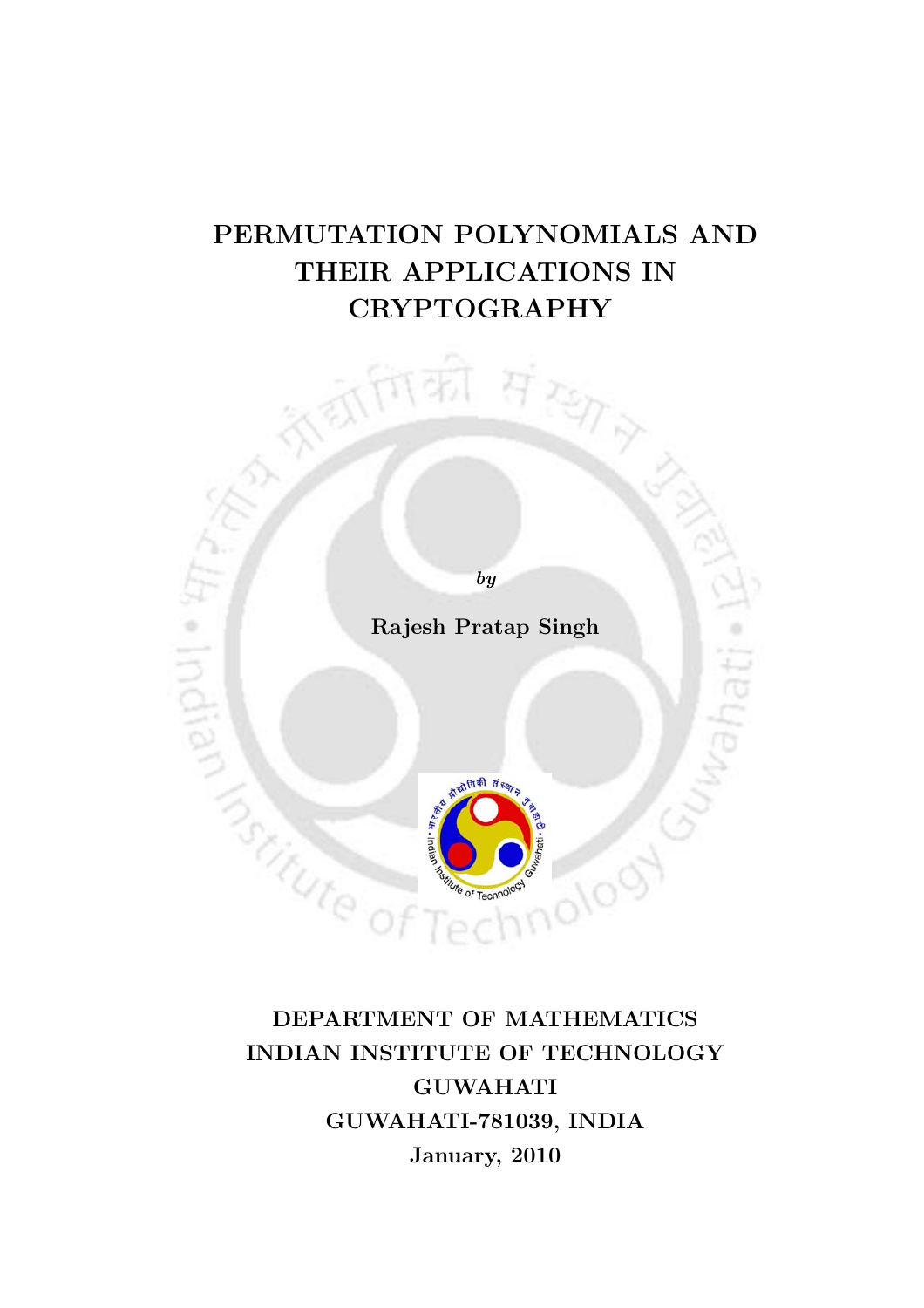# PERMUTATION POLYNOMIALS AND THEIR APPLICATIONS IN CRYPTOGRAPHY

A Thesis Submitted in Partial Fulfillment of the Requirements for the Degree of

## DOCTOR OF PHILOSOPHY

by

Rajesh Pratap Singh (Roll Number: 04612304)



to the

DEPARTMENT OF MATHEMATICS INDIAN INSTITUTE OF TECHNOLOGY GUWAHATI

January 2010

Indian

**Tradition**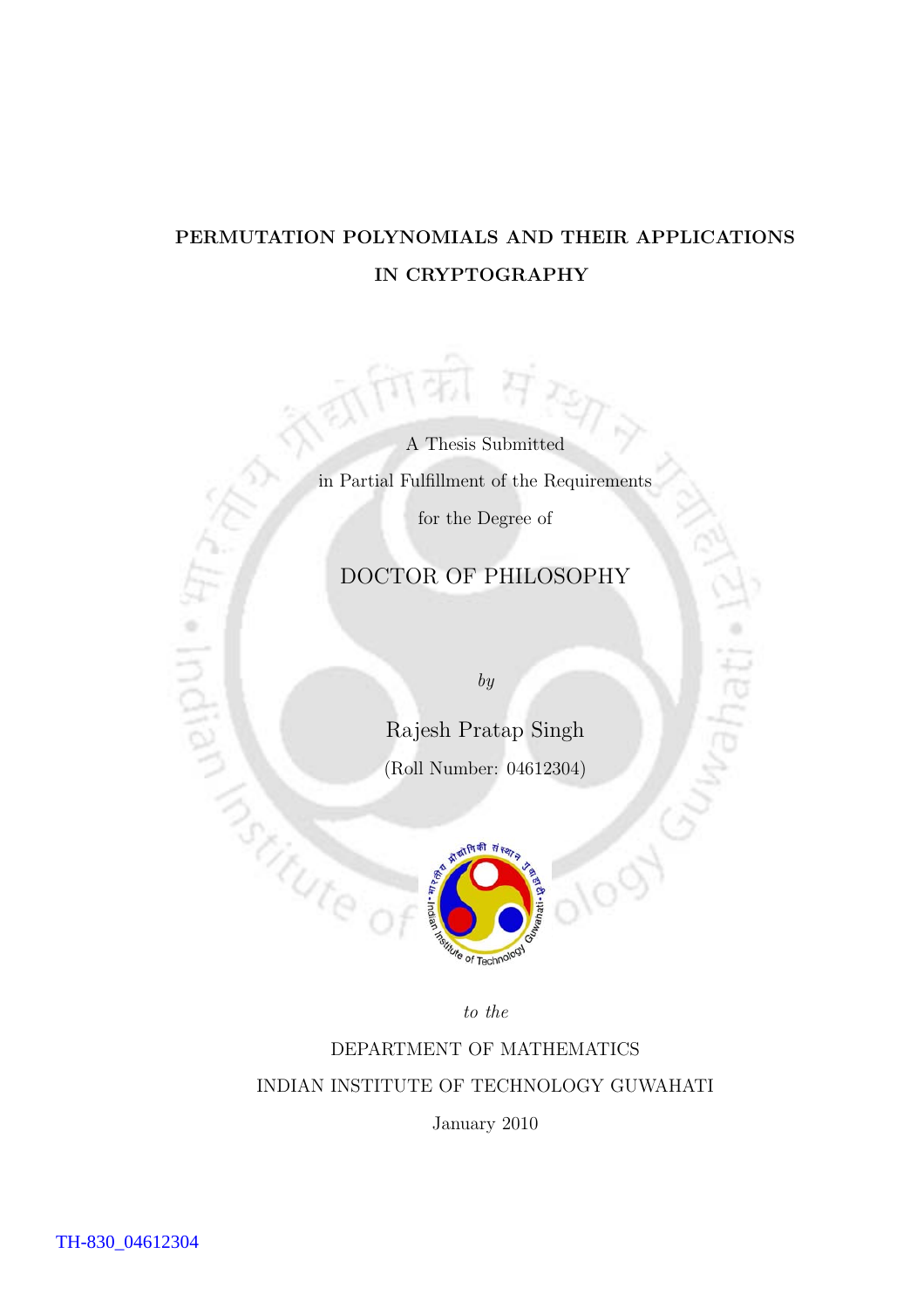## DECLARATION

It is certified that the work contained in the thesis titled "Permutation Polynomials and Their Applications in Cryptography" has done by me under the Supervision of Dr. Anupam Saikia and Prof. B. K. Sarma, Department of Mathematics, Indian Institute of Technology Guwahati, for the award of the degree of Doctor of Philosophy and this work has not been submitted elsewhere for a degree.

January, 2010

Rajesh Pratap Singh (Roll no. 04612304) Department of Mathematics<br>
Indian Institute of Technology Guw<br>
Of Technology Of Indian Institute of Technology Guwahati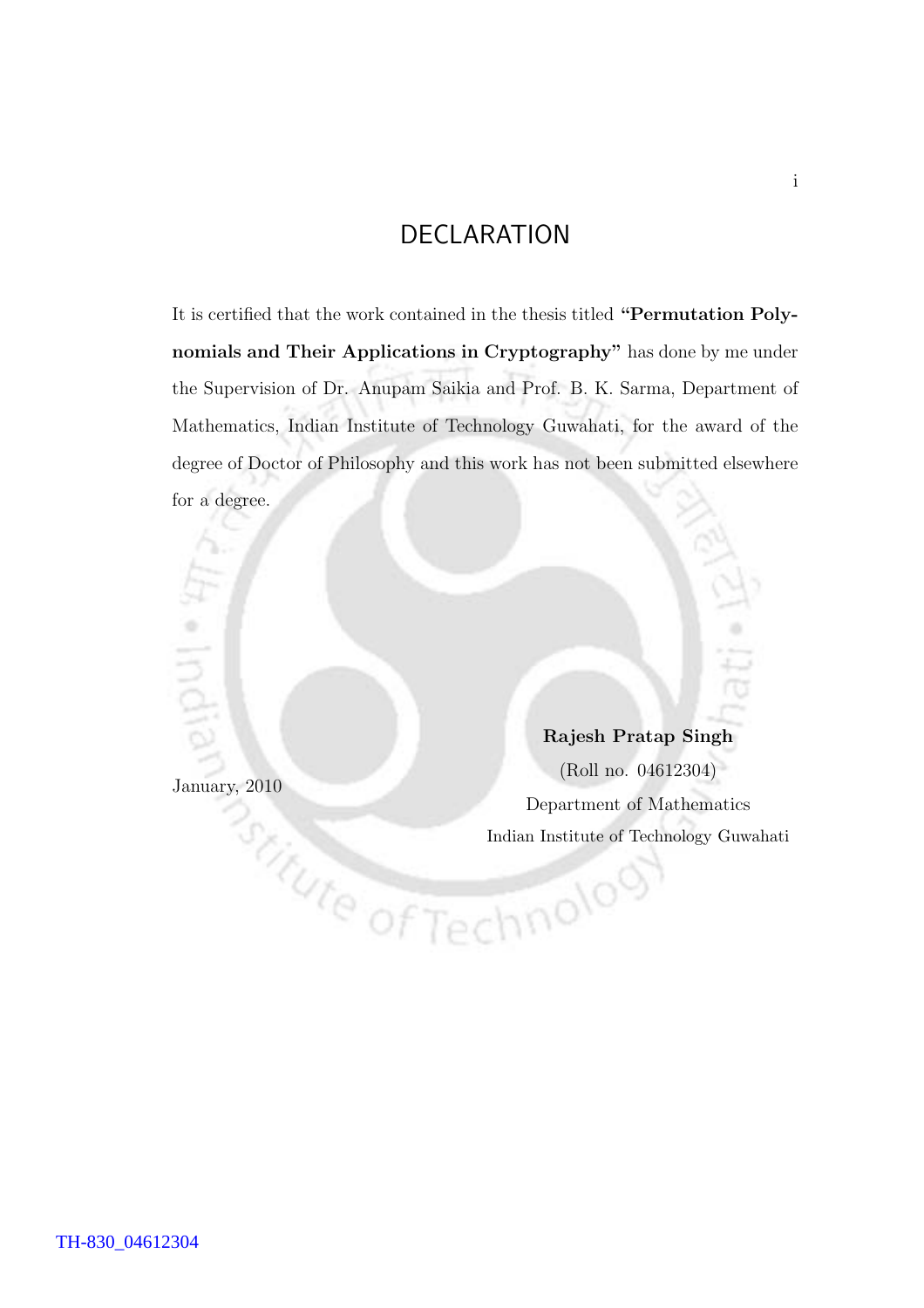# **CERTIFICATE**

It is certified that the work contained in the thesis titled "Permutation Polynomials and their Applications in Cryptography" by Rajesh Pratap Singh, a student in the Department of Mathematics, Indian Institute of Technology Guwahati for the award of the degree of Doctor of Philosophy has been carried out under our supervision and this work has not been submitted elsewhere for a degree.

(Prof. B. K. Sarma) (Dr. Anupam Saikia)

Š

Department of Mathematics Indian Institute of Technology Guwahati

hnolooy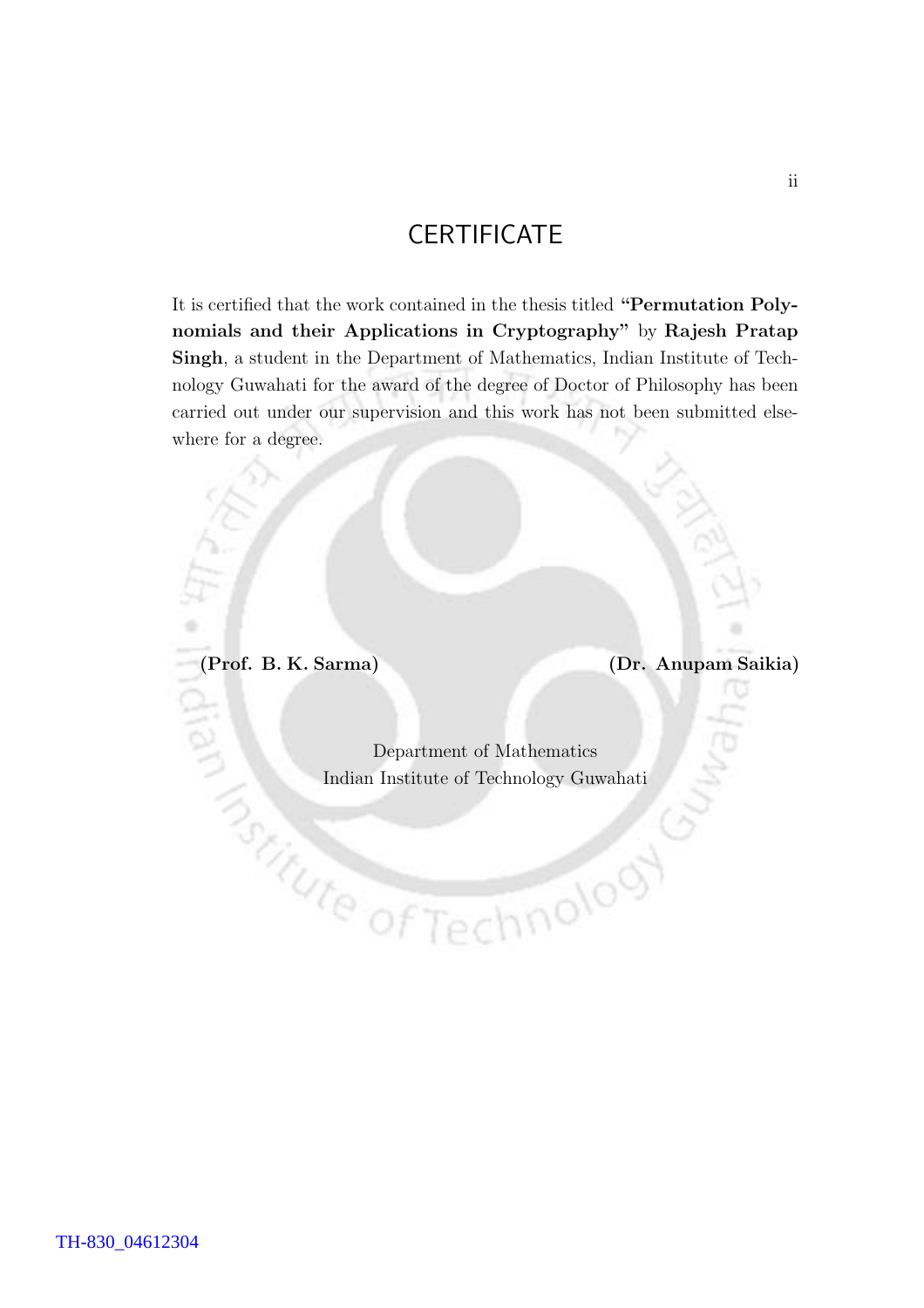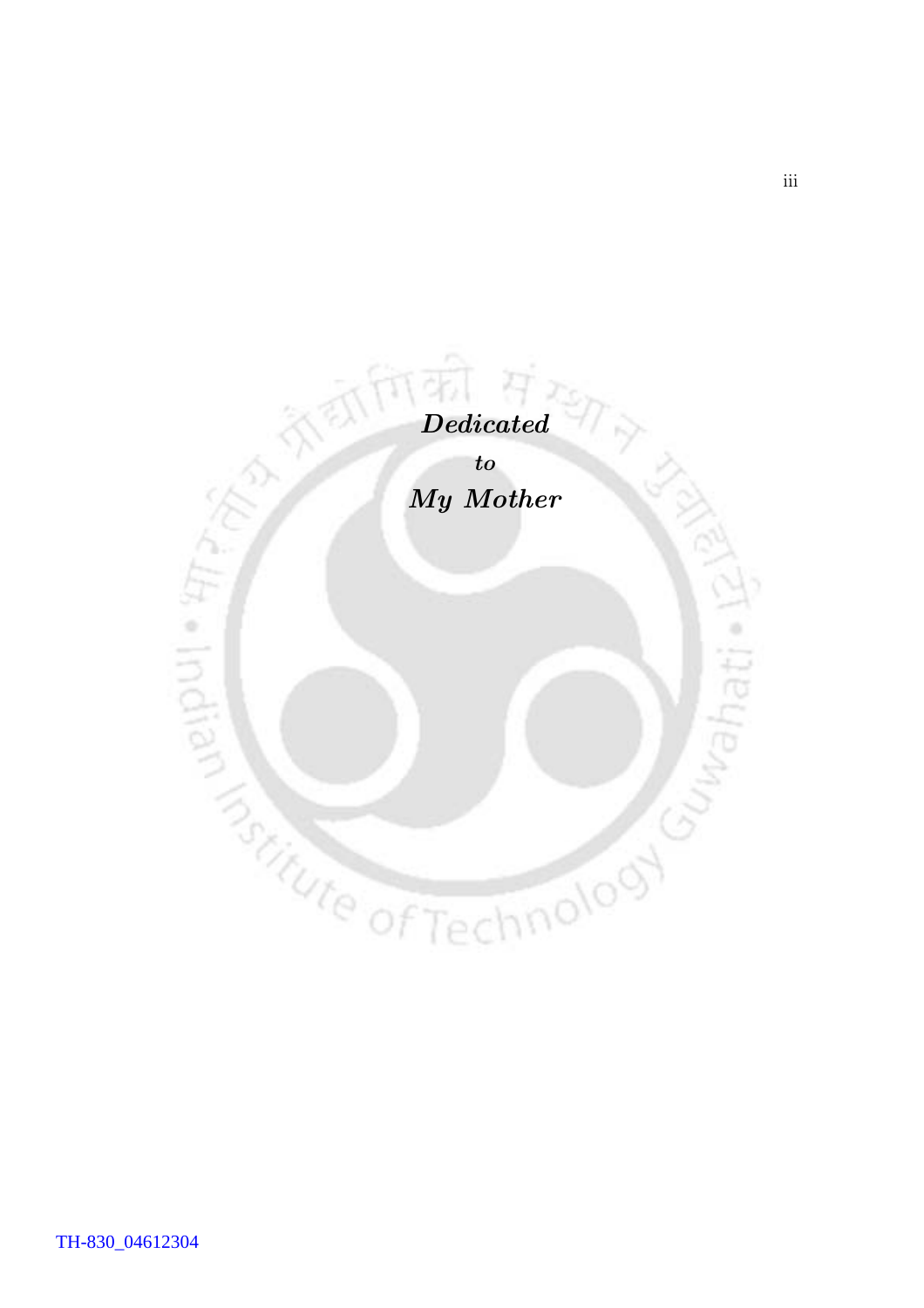#### Acknowledgement

It is my pleasure to thank all who have helped me in realizing this thesis and for making my time at IIT Guwahati enjoyable. First, I would like to express my deep sense of gratitude to my thesis supervisors Dr. A. Saikia and Prof. B. K. Sarma for their support and meticulous supervision in guiding me throughout my research work. I am grateful to Dr. A. Saikia for agreeing to be my supervisor for this thesis. His continuous encouragement and intellectual discussions has been a driving force for me to excel in my work. I am very much thankful to Prof B. K. Sarma for his guidance and consistent support during my research period which has enabled me to reach this stage. His comments and great insight into my work have helped me immensely in improving my thesis. I am grateful to my doctoral committee members, Dr. S. Pati, Dr. K. V. Krishna and Dr. G. Sajith for reviewing my research work giving valuable suggestions for the improvements of my work. I would like to thank Dr. K. V. Krishna and Dr. Kalpesh Kapoor for valuable help in understanding complexity theory. I am thankful to Dr. K. V. Srikanth, Dr. Natesan Srinivasan, Dr. Vinay Wagh and Dr. Sriparna Bandopadhyay for their help and support. I am thankful to Prof. D. C. Dalal (former Head, Department of Mathematics, IIT Guwahati), Prof. R. Alam (former Head, Department of Mathematics, IIT Guwahati) and Prof. R. K. Sinha (Head, Department of Mathematics, IIT Guwahati) for providing me the necessary facilities in the Department for my research work.

I would like to thank Indian Institute of Technology Guwahati (IITG) for the facilities provided to me during my research work and to the Ministry of Human and Resource Development, Govt. of India, for offering me financial assistance for completion of my thesis work.

I would also like to express my gratitude to Dr. Soumen Maity, Indian Institute of Science Education and Research Pune, for introducing me into cryptography and motivating me to work in this area and guiding me in the initial phase of my PhD program. I am grateful to Prof. Rana Barua of Indian Statistical Institute Kolkata, for his help, encouragement and valuable suggestions. Discussions with Prof. Rana Barua have helped me a lot, when I was visiting ISI Kolkata.

I am grateful to Prof. Lei Hu of Chinese Academy of Science for his constructive suggestions on a part of thesis work which improved the chapter 5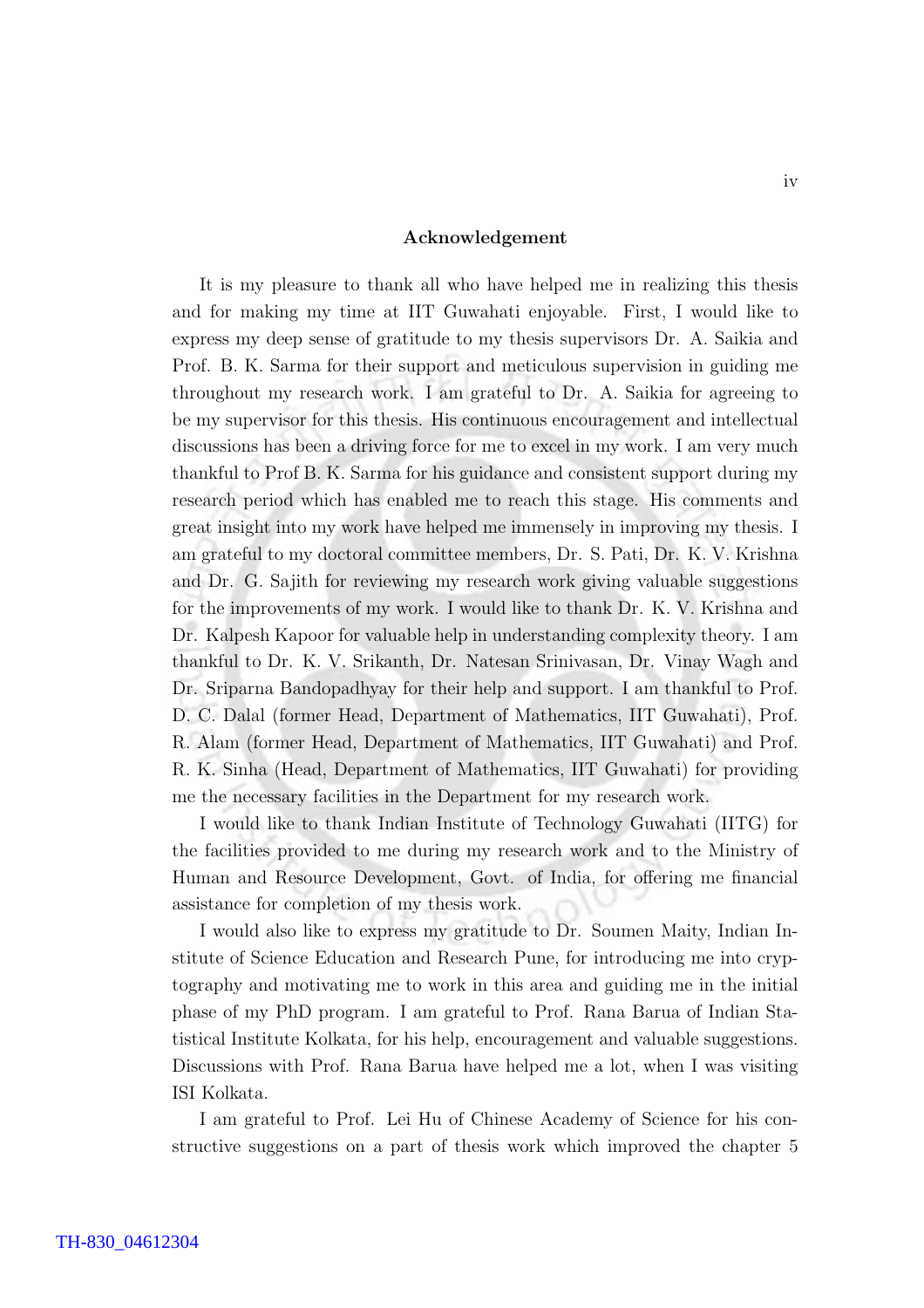of this thesis. I thank to Prof. Jintai Ding, University of Cincinnati USA and Prof. Rolf Oppliger, University of Zurich, Switzerland, for answering my queries related to cryptography.

I thank my seniors and friends Dr. Tara Kant Nayak, Dr. Safique Ahmad, Dr. Subhash Chandra Martha, Dr. Bhupen Deka Dr. Sasmita Barik, Dr. Madhsmita Tripati, Dr. Milan Nath, and Dr. Swapan Kumar Pandit for a lot of help and encouragement. I offer my thanks to Mr. Shantanu Majumdar, Jr. Technical Superintendent for technical support. Sridhar Samal, Manoj Boro of Department of Mathematics deserve special thanks for their assistance in all official matters.

I would also like to thank my friends I have at IIT Guwahati whose company provided academic help and a welcome distraction from academic works. Notably Raju, Rajendra, Manas, Bibhash, Atul, Prabhanjan, Kaushik, Gaurav, Narsingh, Sanjay, Sukhi, Sunil, Sandeep, Ravi, Shubham, Pushpendra, Murli, Jugal, Cosmika, Manideepa, Smruti, Suman Das, Namita, Late Achin, Akhilesh, Rupam, Debajit, Shuvam, Raj Bhawan, Biswajit, Dinesh, Pratibhamoy, Kalyan, as well as sundry others who have shared many lively moments with me. My friends at Haldwani, Rakesh, Narendra, K. B. Joshi, Veer Singh, Laxman, Navneet, Basant, Manju deserve a special thank for being with me all the time.

I thank to my parents and my younger brothers Kaptan and Rinku for their love and support.

Last but not the least, to my dear Deepika, who came along with me in every step of this journey and was always there for me whenever I needed her <sup>Ve</sup> of Technolo most.

January 2010 (Rajesh Pratap Singh)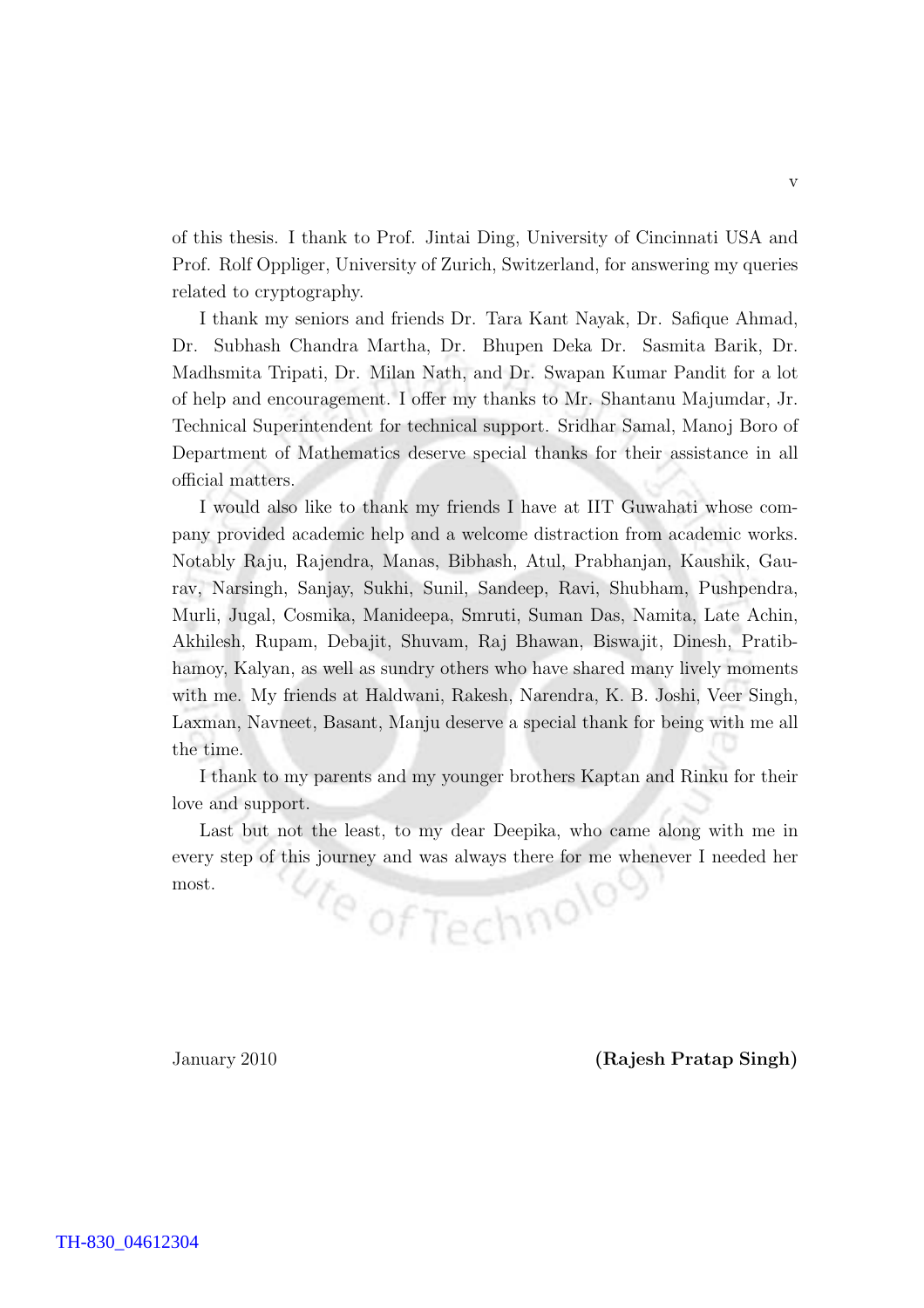#### Abstract

A polynomial over a finite ring R is called a *permutation polynomial* of R if it induces a bijection from R to R. Permutation polynomials over finite rings have several applications in combinatorics, coding theory and cryptography. For example, the RC6 block cipher uses the permutation polynomial  $x + 2x^2$ over the finite ring  $\mathbb{Z}_{2^n}$ , where  $2^n$  is the word size of machine. In 2001, Rivest found an exact characterization of permutation polynomials over finite rings  $\mathbb{Z}_{2^n}$ . However, using Rivest's technique it was difficult to characterize permutation polynomials over finite rings  $\mathbb{Z}_m$ , for  $m = 3^n, 5^n$ . In this thesis, we present some methods to characterize all permutation polynomials over finite rings  $\mathbb{Z}_m$  for  $m = 2<sup>n</sup>, 3<sup>n</sup>, 5<sup>n</sup>$ . In addition, we produce a new class of permutation binomials over the finite fields  $\mathbb{Z}_p$ . Moreover, we show that every polynomial over finite ring  $\mathbb{Z}_{p^n}$  can be expressed as a triangular map over  $\mathbb{Z}_p^n$ . Using this representation, we obtain sufficient conditions for a polynomial over  $\mathbb{Z}_{p^n}$  to be a permutation polynomial, for any prime p.

Next, we consider permutation polynomials over finite fields. Permutation polynomials over finite fields have been the subject of study for many years. There is a considerable interest in finding new classes of permutation polynomials over finite fields. However, only a handful of specific classes of permutation polynomials are known so far and very few of the known classes have permutation polynomials commuting with one another. We find certain new classes of permutation polynomials over finite fields. Some of these classes are commutative.

Multivariate public key cryptography is a branch of public key cryptography in which cryptosystems are based on the problem of solving nonlinear equations over finite fields. This problem is proven to be NP complete. MIC\*, the first practical public key cryptosystem based on this problem, was proposed in 1988 by T. Matsumoto and H. Imai. This cryptosystem was more efficient than RSA and ECC (Elliptic curve cryptosystems). Unfortunately, this cryptosystem was broken by Patarin. In 1996 Patarin gave a generalization of MIC\* cryptosystem called HFE. However, in HFE the secret key computation was not as efficient as in the original MIC\* cryptosystem. The basic instance of HFE was broken in 1999. In recent years, designing a public key cryptosystem based on the problem of solving system of nonlinear equations has been a challenging area of research. In this thesis, we have designed two efficient multivariate public key cryptosystems using permutation polynomials over finite fields. We have shown that these cryptosystems are secure against all the known attacks.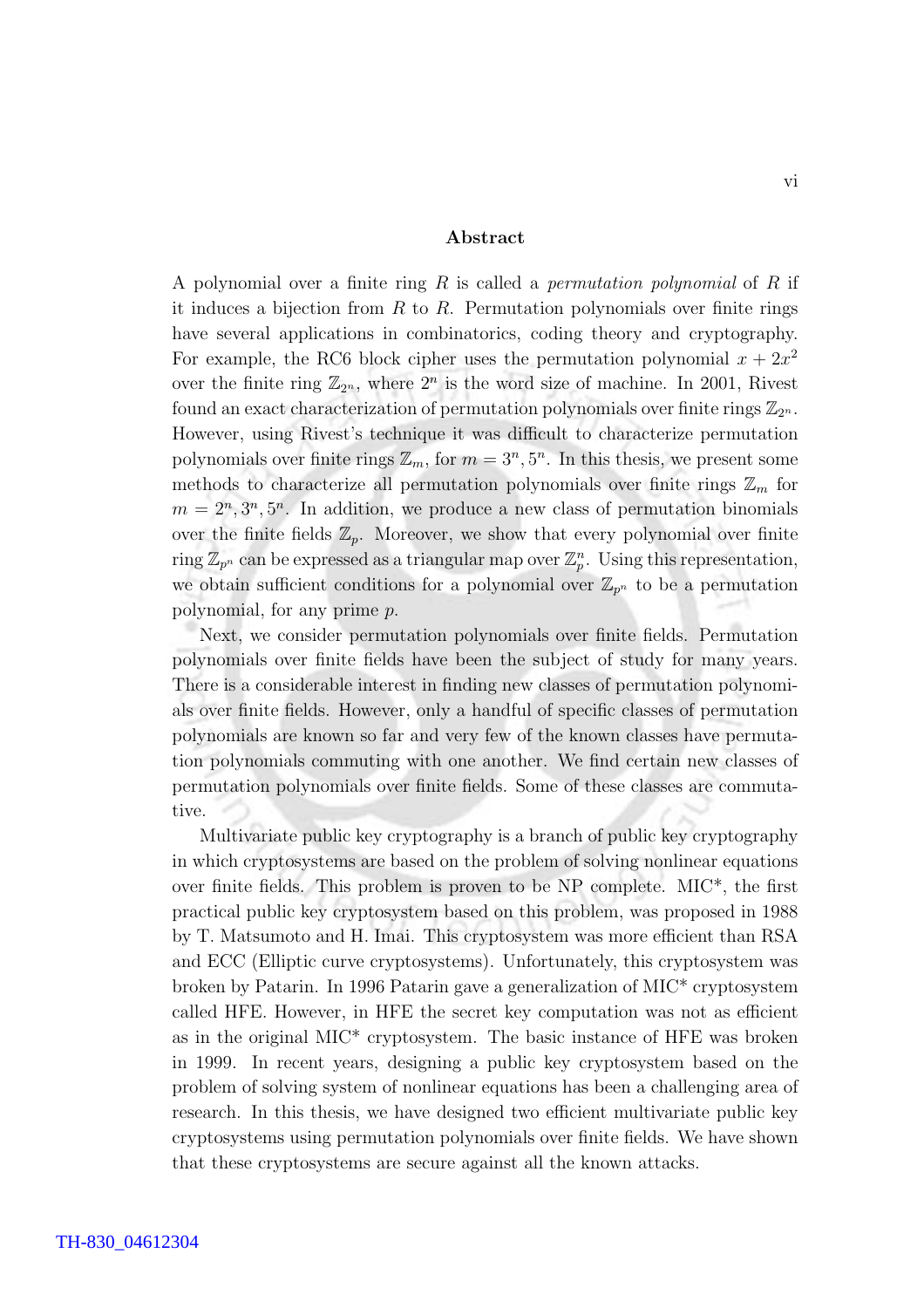# Contents

| $\mathbf{1}$   |     | Introduction                                                                               | 1            |  |  |  |  |  |  |  |  |
|----------------|-----|--------------------------------------------------------------------------------------------|--------------|--|--|--|--|--|--|--|--|
|                | 1.1 | Permutation Polynomials over Finite Rings                                                  | $\mathbf{1}$ |  |  |  |  |  |  |  |  |
|                | 1.2 | Permutation Polynomials over Finite Fields                                                 |              |  |  |  |  |  |  |  |  |
|                | 1.3 | Multivariate Public Key Cryptography $\dots \dots \dots \dots \dots$                       | 8            |  |  |  |  |  |  |  |  |
|                |     | 1.3.1                                                                                      | 11           |  |  |  |  |  |  |  |  |
|                |     | The Cryptosystem HFE $\ldots \ldots \ldots \ldots \ldots$<br>1.3.2                         | 12           |  |  |  |  |  |  |  |  |
|                |     | The Cryptosystem Little Dragon $\ldots \ldots \ldots \ldots$<br>1.3.3                      | 14           |  |  |  |  |  |  |  |  |
|                |     | The Cryptosystem Big Dragon<br>1.3.4                                                       | 15           |  |  |  |  |  |  |  |  |
|                |     |                                                                                            |              |  |  |  |  |  |  |  |  |
| $\bf{2}$       |     | Permutation Polynomials over the Finite Ring $\mathbb{Z}_m$                                | 17           |  |  |  |  |  |  |  |  |
|                | 2.1 |                                                                                            | 17           |  |  |  |  |  |  |  |  |
|                | 2.2 | Congruences modulo prime powers and permutation polynomials                                |              |  |  |  |  |  |  |  |  |
|                |     |                                                                                            | 18           |  |  |  |  |  |  |  |  |
|                |     | 2.2.1 A new class of permutation binomials over $\mathbb{Z}_p$                             | 23           |  |  |  |  |  |  |  |  |
|                | 2.3 | Polynomials over the ring $\mathbb{Z}_{p^n}$ and Triangular mappings over $\mathbb{Z}_p^n$ | 25           |  |  |  |  |  |  |  |  |
| 3              |     | <b>Permutation Polynomials over Finite Fields</b>                                          | 31           |  |  |  |  |  |  |  |  |
|                | 3.1 | Introduction                                                                               | 31           |  |  |  |  |  |  |  |  |
|                | 3.2 | Some Classes of Linearized Permutation Polynomials of $\mathbb{F}_{q^m}$                   | 33           |  |  |  |  |  |  |  |  |
|                |     | Characterization of the group $\mathcal{L}(m)$ , for $m = p^k$<br>3.2.1                    | 34           |  |  |  |  |  |  |  |  |
|                |     | 3.2.2<br>Two more classes of linearized permutation polynomials.                           | 39           |  |  |  |  |  |  |  |  |
|                | 3.3 | Some Classes of Nonlinear Permutation Polynomials                                          | 41           |  |  |  |  |  |  |  |  |
| $\overline{4}$ |     | Public Key Cryptography Using Permutation $p$ -Polynomials                                 | 45           |  |  |  |  |  |  |  |  |
|                | 4.1 |                                                                                            | 45           |  |  |  |  |  |  |  |  |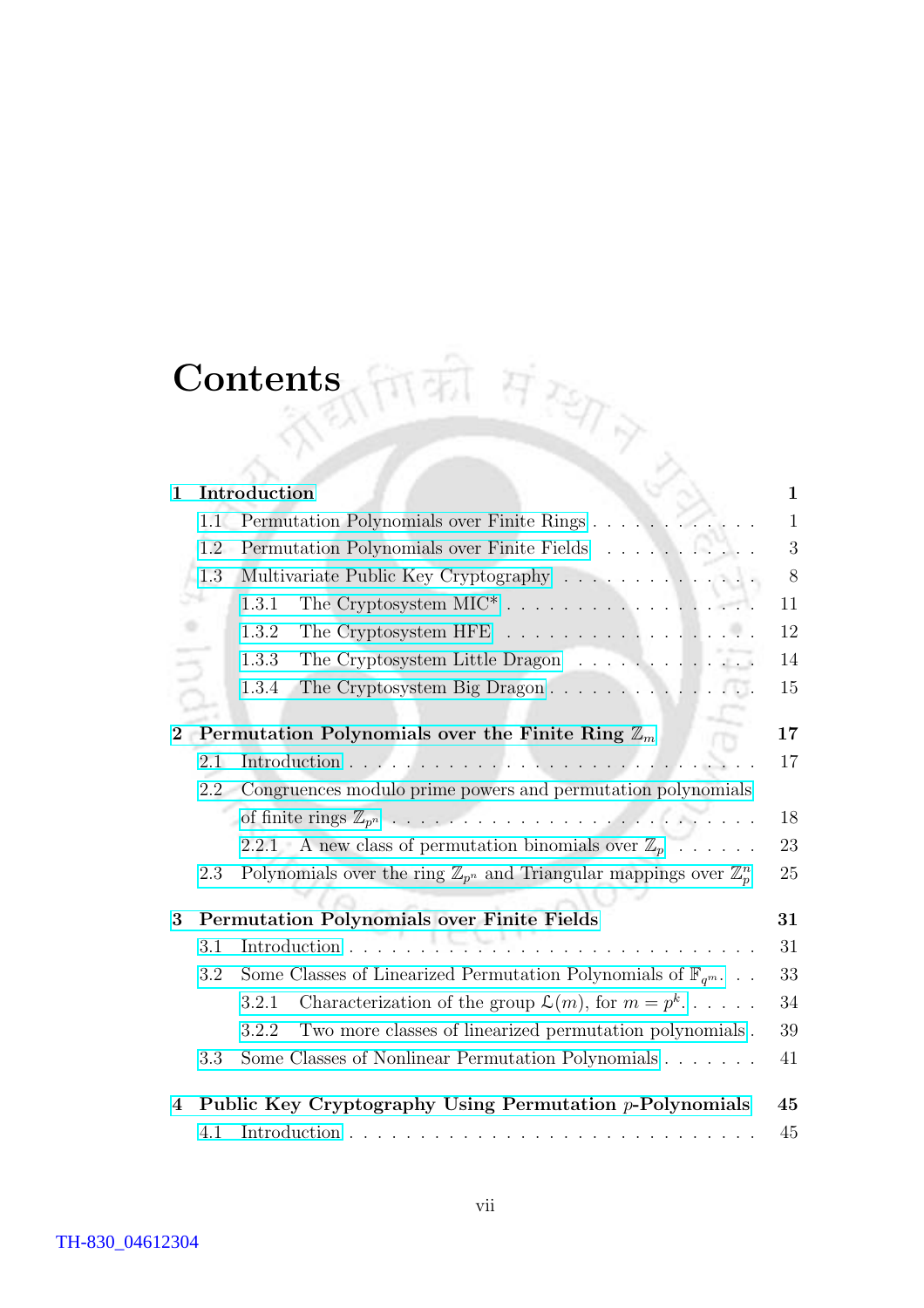|          | 4.2 |              |                                                                          | 46 |
|----------|-----|--------------|--------------------------------------------------------------------------|----|
|          |     | 4.2.1        |                                                                          | 48 |
|          |     | 4.2.2        |                                                                          | 50 |
|          |     | 4.2.3        |                                                                          | 50 |
|          |     | 4.2.4        |                                                                          | 51 |
|          | 4.3 |              | Security of the proposed cryptosystem                                    | 53 |
|          |     |              | 4.3.1 Linearization equation attacks                                     | 54 |
|          |     | 4.3.2        | Attacks with Differential Cryptanalysis                                  | 56 |
|          |     | 4.3.3        | Attacks using the univariate polynomial representation of                |    |
|          |     |              | multivariate public polynomials                                          | 56 |
|          |     | 4.3.4        |                                                                          | 57 |
|          |     | 4.3.5        | Relinearization, XL and FXL Algorithms                                   | 58 |
|          | 4.4 |              | Complexity and number of operations for encryption and decryp-           |    |
|          |     | tion         |                                                                          | 59 |
|          |     | 4.4.1        |                                                                          | 59 |
|          |     | 4.4.2        |                                                                          | 59 |
|          | 4.5 |              |                                                                          | 60 |
|          | 4.6 |              |                                                                          | 60 |
|          |     |              |                                                                          |    |
| $\bf{5}$ |     | Poly-Dragon: |                                                                          |    |
|          |     |              | <b>An Efficient Multivariate</b>                                         |    |
|          |     |              | Public Key Cryptosystem                                                  | 63 |
|          | 5.1 | Intrduction  | .                                                                        | 63 |
|          | 5.2 |              | The Cryptosystem Poly-Dragon $\ldots \ldots \ldots \ldots \ldots \ldots$ | 64 |
|          |     |              |                                                                          | 64 |
|          |     |              |                                                                          | 65 |
|          |     | 5.2.3        | Encryption                                                               | 65 |
|          |     | 5.2.4        | Decryption                                                               | 66 |
|          | 5.3 |              |                                                                          | 66 |
|          | 5.4 |              | Security of the proposed Cryptosystem $\dots \dots \dots \dots$          | 68 |
|          |     | 5.4.1        | Linearization Equation Attacks                                           | 69 |
|          |     | 5.4.2        | Attacks with Differential Cryptanalysis                                  | 69 |
|          |     | 5.4.3        |                                                                          | 69 |
|          |     | 5.4.4        | Relinearization, XL and FXL Algorithms.                                  | 70 |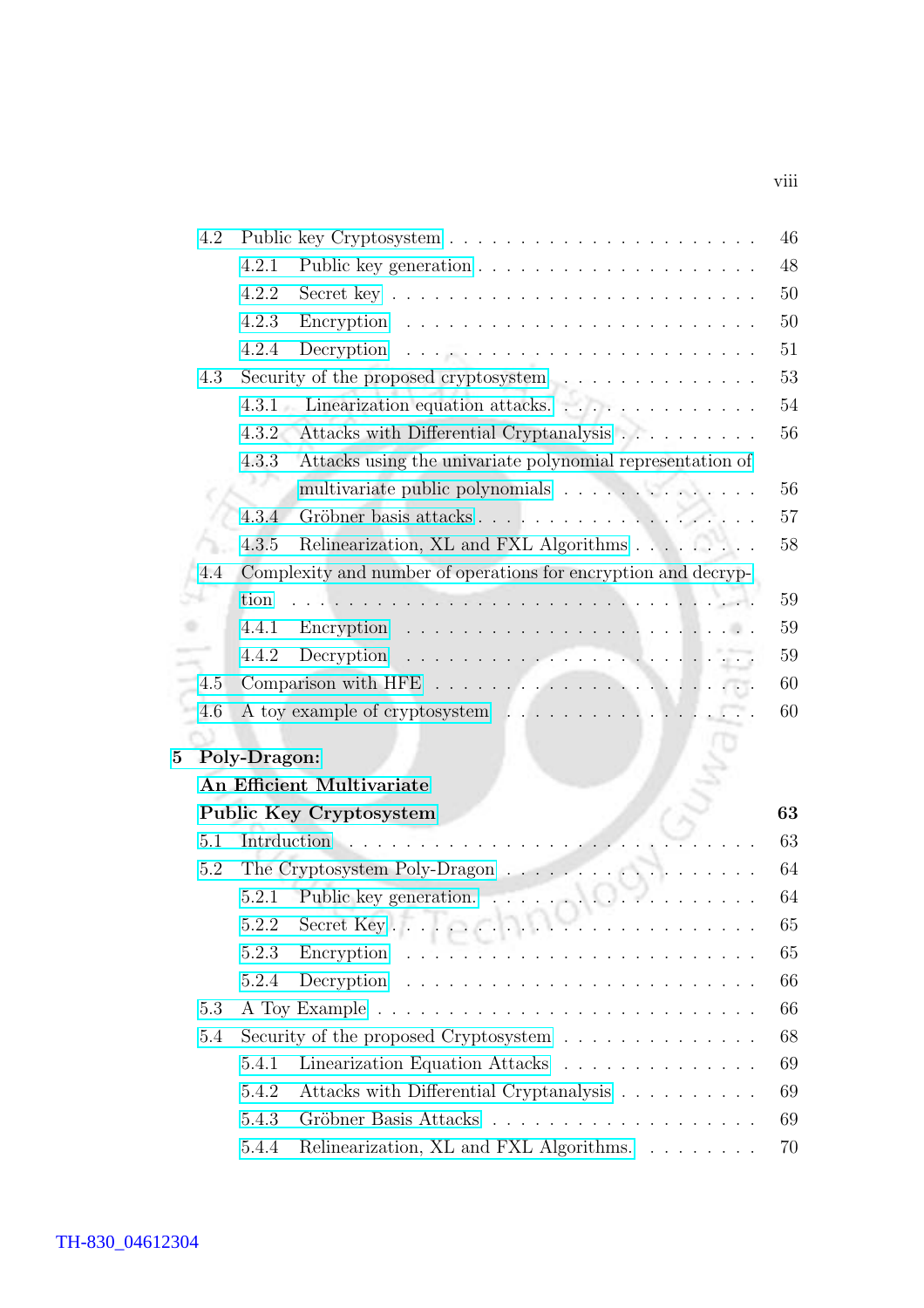|  | 5.5 Efficiency of the proposed cryptosystem 70 |  |  |  |  |  |  |  |  |  |  |  |  |  |
|--|------------------------------------------------|--|--|--|--|--|--|--|--|--|--|--|--|--|
|  |                                                |  |  |  |  |  |  |  |  |  |  |  |  |  |
|  |                                                |  |  |  |  |  |  |  |  |  |  |  |  |  |

#### [6 Conclusion](#page-81-0) 71



ix

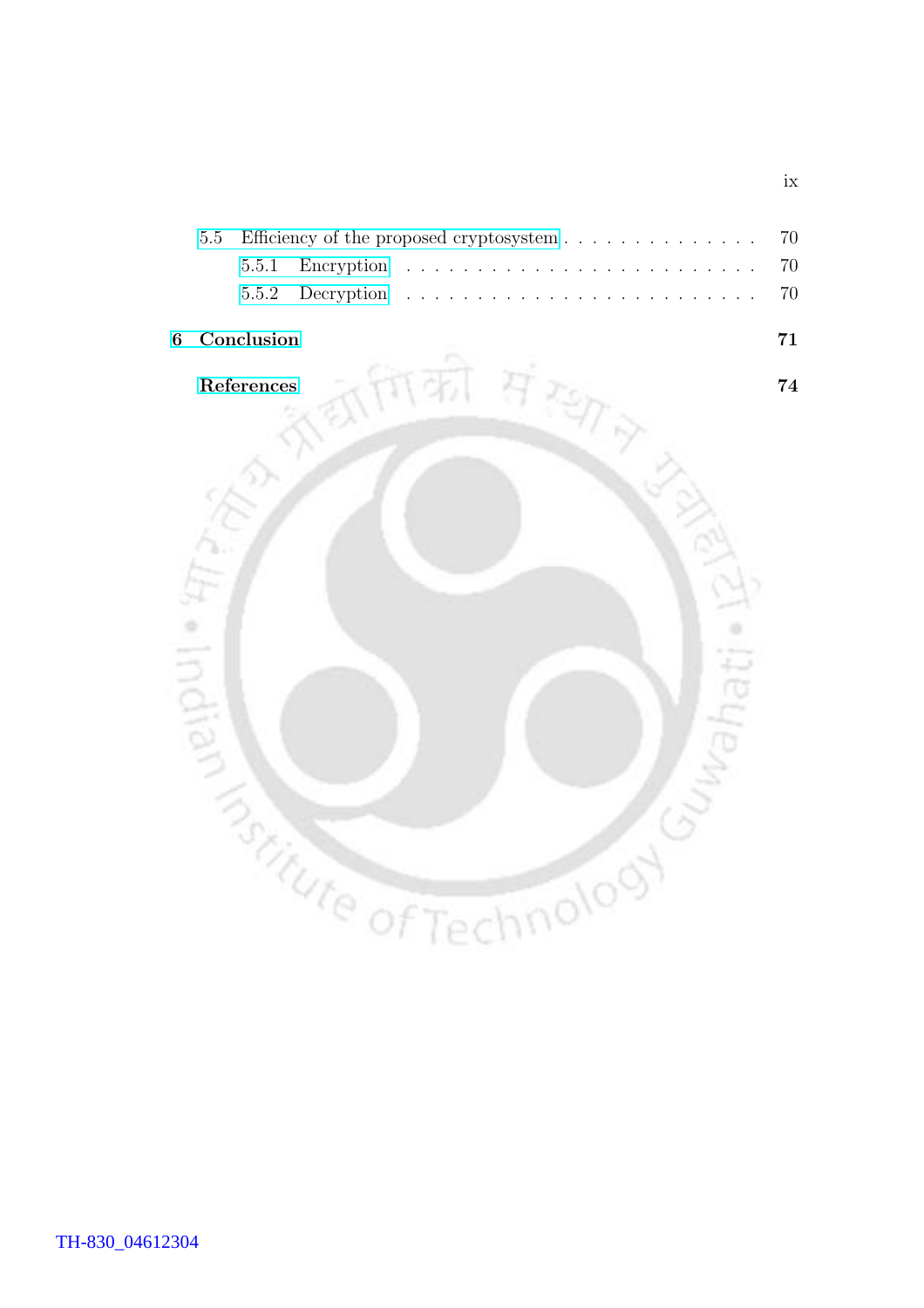# <span id="page-11-0"></span>Chapter 1

# Introduction

# 1.1 Permutation Polynomials over Finite Rings

 $Hzsp$ 

A polynomial  $f(x) = \sum_{i=0}^{d} a_i x^i$  over a finite ring R is called a *permutation* polynomial of  $R$  if it induces a bijection from  $R$  to  $R$ . Permutation polynomials over finite rings have several applications in combinatorics, coding theory and cryptography, see ([\[60\]](#page-87-0), [\[68\]](#page-88-0)). The RC6 block cipher [\[68\]](#page-88-0) uses the permutation polynomial  $x+2x^2$  over the finite ring  $\mathbb{Z}_{2^n}$ , where  $2^n$  is the word size of machine.

A ring R is said to be polynomially complete if any function from R into itself can be represented by a polynomial over R. Kempner [\[41\]](#page-86-0) showed that the only residue class rings  $\mathbb{Z}_m$  that are polynomially complete are the prime finite fields (see also Bernstein [\[6\]](#page-84-0)). Heisler [\[39\]](#page-86-0) proved more generally that finite fields are the only polynomially complete nonzero rings.

In 2001 [\[67\]](#page-88-0) Rivest found an exact characterization of permutation polynomials over finite rings  $\mathbb{Z}_{2^n}$  (Theorem [2.2.3\)](#page-29-0). However, the technique used to prove this theorem was not helpful for characterizing permutation polynomials over finite rings  $\mathbb{Z}_{p^n}$ ,  $p \geq 3$ .

In the first part of Chapter 2, we provide a simple proof of Rivest's theorem using congruence. Our method enables us to obtain similar results for  $Z_{p^n}$ ,  $p =$ 3, 5. Further, we find a class of permutation binomials over the prime fields  $\mathbb{Z}_p$ .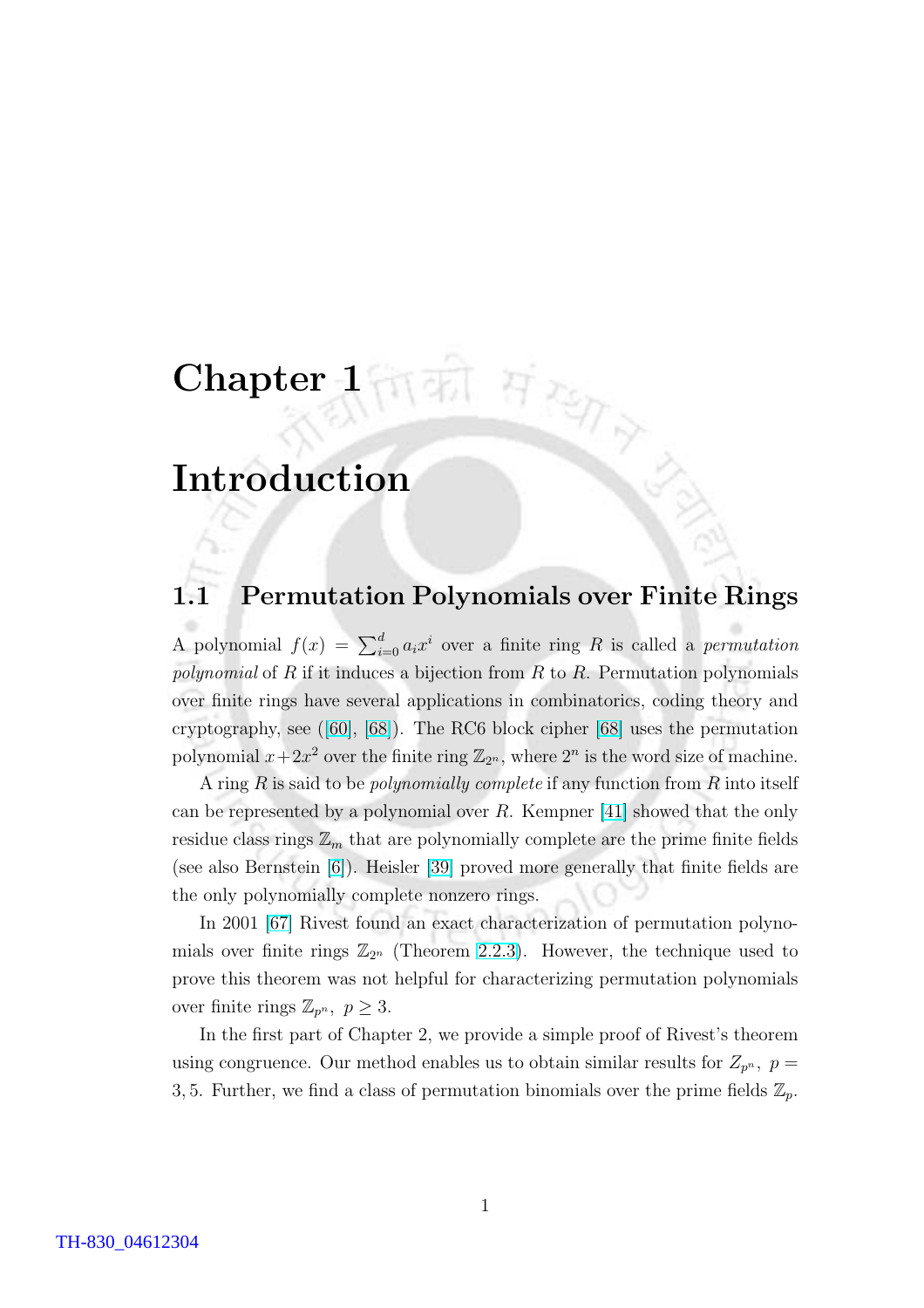×

Suppose  $\mathbb F$  denotes a finite field and  $\mathbb F^n$  denotes the set of all *n*-tuples in  $\mathbb F$ . A map  $\phi : \mathbb{F}^n \mapsto \mathbb{F}^n$  defined by

$$
\phi(x_1, x_2, \dots, x_n) = \begin{pmatrix} f_1(x_1) \\ f_2(x_1, x_2) \\ f_3(x_1, x_2, x_3) \\ \vdots \\ f_n(x_1, x_2, \dots, x_n) \end{pmatrix}^T
$$

is called a triangular mapping. One well known family of invertible triangular maps is the set of de *Jonquières* maps. A map  $G = \mathbb{F}^n \mapsto \mathbb{F}^n$  is a de *Jonquières* map if it is of the form:

$$
\phi(x_1, x_2, \dots, x_n) = \begin{pmatrix} x_1 \\ x_2 + g_1(x_1) \\ x_3 + g_2(x_1, x_2) \\ \vdots \\ x_n + g_{n-1}(x_1, x_2, \dots, x_{n-1}) \end{pmatrix}^T
$$

where  $\mathbb F$  is any field, and  $g_i \in \mathbb F[x_1, \ldots, x_n]$  are arbitrary polynomials.

Due to the very special structure of de *Jonquières* maps, the inverse can be easily computed. Moreover, because these maps are invertible, the closure of this set under composition forms a group. This group is called the group of tame transformations. Any invertible map which is not tame is called a wild transformation [\[26\]](#page-85-0). It is a highly nontrivial problem to find an example of a wild transformation, and the famous Nagata problem is such an example [\[62\]](#page-88-0).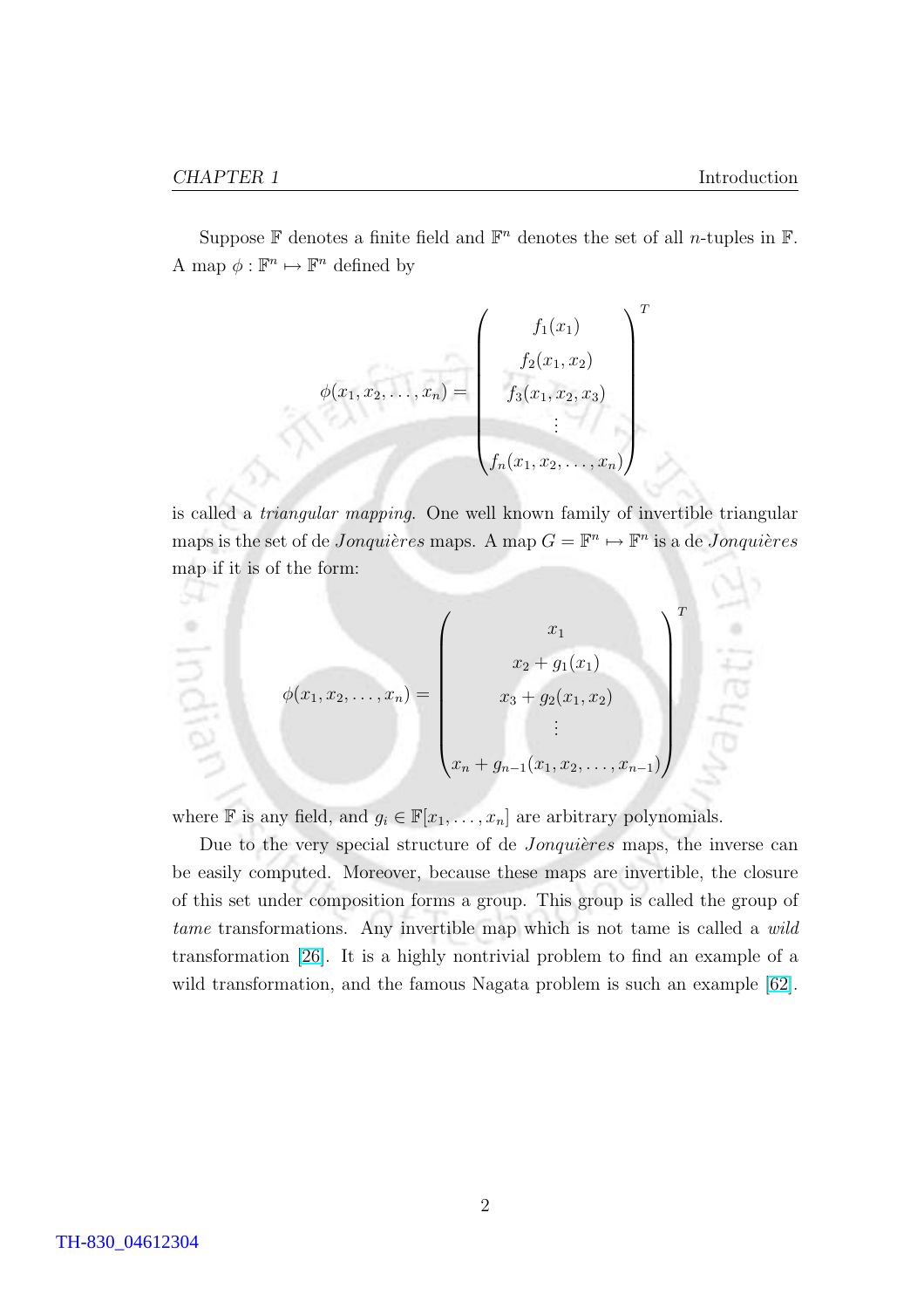<span id="page-13-0"></span>A triangular map of the form

$$
F(x_1, x_2, \dots, x_n) = \begin{pmatrix} x_1 \\ x_2.l_1(x_1) + g_1(x_1) \\ x_3.l_2(x_1, x_2) + g_2(x_1, x_2) \\ \vdots \\ x_n.l_{n-1}(x_1, x_2, \dots, x_{n-1}) + g_{n-1}(x_n) \end{pmatrix}^T
$$

where the functions  $l_i \in \mathbb{F}[x_1, x_2, \ldots, x_n]$  are linear (or affine) and the functions  $g_i \in \mathbb{F}[x_1, x_2, \ldots, x_n]$  are quadratic, was used in cryptography by Shamir [\[71\]](#page-88-0). Triangular mappings were also used by Moh [\[58\]](#page-87-0) to construct a multivariate public key cryptosystem.

In the second part of Chapter 2, we show that every polynomial over a finite ring  $\mathbb{Z}_{p^n}$  can be expressed as a triangular map over  $\mathbb{Z}_p^n$ . Using this representation of the polynomials, we give sufficient conditions for a polynomial over  $\mathbb{Z}_{p^n}$  to be a permutation polynomial for any prime p.

## 1.2 Permutation Polynomials over Finite Fields

Throughout this section,  $q = p^n$ , where p is prime number and  $\mathbb{F}_q$  is the finite field of order q. Almost all results in this section are cited from Lidl and Niederreiter's book [\[50\]](#page-87-0).

Before we study permutation polynomials over  $\mathbb{F}_q$ , we observe that for every function  $\varphi : \mathbb{F}_q \mapsto \mathbb{F}_q$ , there is a unique polynomial function  $f(x) \in \mathbb{F}_q[x]$  such that deg  $f \leq q-1$  and  $\varphi(a) = f(a)$  for all  $a \in \mathbb{F}_q$ . This polynomial  $f(x)$  can be found by the Lagrange's Interpolation formula described in the next theorem.

**Theorem 1.2.1.** (Lagrange's Interpolation Formula) Suppose  $\mathbb{F}$  denotes an arbitrary field. For  $n \geq 0$ , let  $a_0, a_1, \ldots, a_n$  be distinct elements of  $\mathbb{F}$ , and  $b_0, b_1, \ldots, b_n$  arbitrary elements of  $\mathbb F$ . Then there exist exactly one polynomial  $g \in \mathbb{F}[x]$  of degree less that or equal to n such that  $f(a_i) = b_i$  for  $i = 0, 1, \ldots, n$ .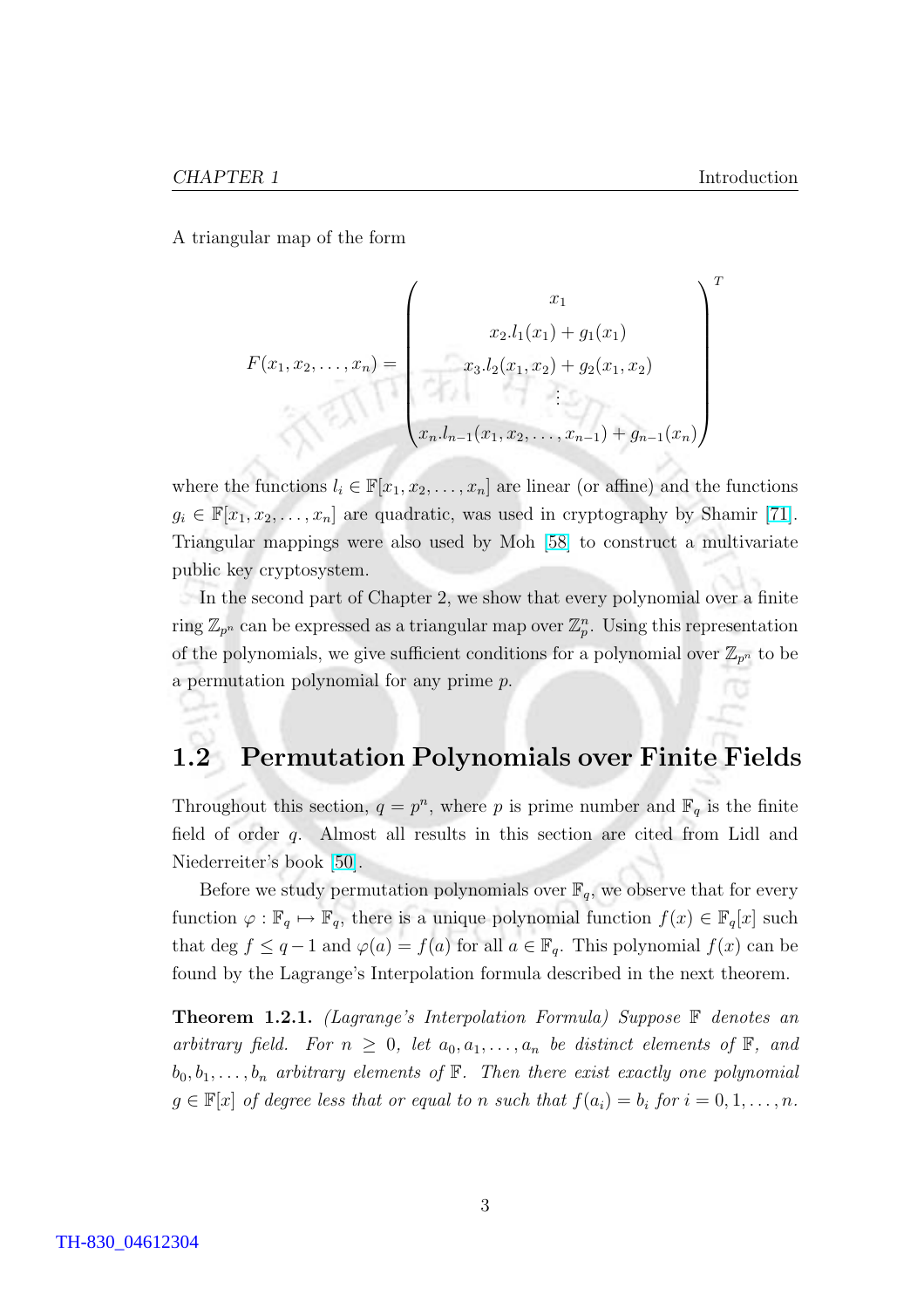<span id="page-14-0"></span>This polynomial is given by

$$
g(x) = \sum_{i=0}^{n} b_i \prod_{k=0, k \neq i}^{n} (a_i - a_k)^{-1} (x - a_k).
$$

Thus, corresponding to a given function  $\varphi : \mathbb{F}_q \mapsto \mathbb{F}_q$  one gets a polynomial

$$
f(x) = \sum_{c \in \mathbb{F}_q} \varphi(c) \left( 1 - (x - c)^{q-1} \right)
$$

having the property that  $\phi(a) = f(a)$  for all  $a \in \mathbb{F}_q$ .

We observe that a polynomial  $f \in \mathbb{F}_q[x]$  is a permutation polynomial of  $\mathbb{F}_q$ if and only if one of the following conditions holds:

1. The function f is onto.

2. The function  $f$  is one-to-one.

3. The equation  $f(x) = a$  has a solution in  $\mathbb{F}_q$  for each  $a \in \mathbb{F}_q$ .

4. The equation  $f(x) = a$  has a unique solution in  $\mathbb{F}_q$  for each  $a \in \mathbb{F}_q$ .

In view of the above observation, we immediately have the following result.

Theorem 1.2.2. (1) Every linear polynomial that is a polynomial of the form  $ax + b$  with  $a \neq 0$  over  $\mathbb{F}_q$  is a permutation polynomial of  $\mathbb{F}_q$ . (2) The monomial  $x^k$  is a permutation polynomial of  $\mathbb{F}_q$  if and only if  $gcd(k, q-\ell)$  $1) = 1.$ 

For permutation polynomials of  $\mathbb{F}_q$  we have three general characterizations which are mentioned below. The first one is almost obvious.

**Theorem 1.2.3.** Let  $f(x) \in \mathbb{F}_q[x]$ . Write

$$
D(f) = \left\{ \frac{f(b) - f(a)}{a - b} \ : \ a \neq b \in \mathbb{F}_q \right\}
$$

Then  $f(x)$  is a permutation polynomial of  $\mathbb{F}_q$  if and only if  $0 \notin D(f)$ .

The second characterization uses characters of the field  $\mathbb{F}_q$ . Let G be a finite abelian group. A *character*  $\chi$  of G is a homomorphism from G into the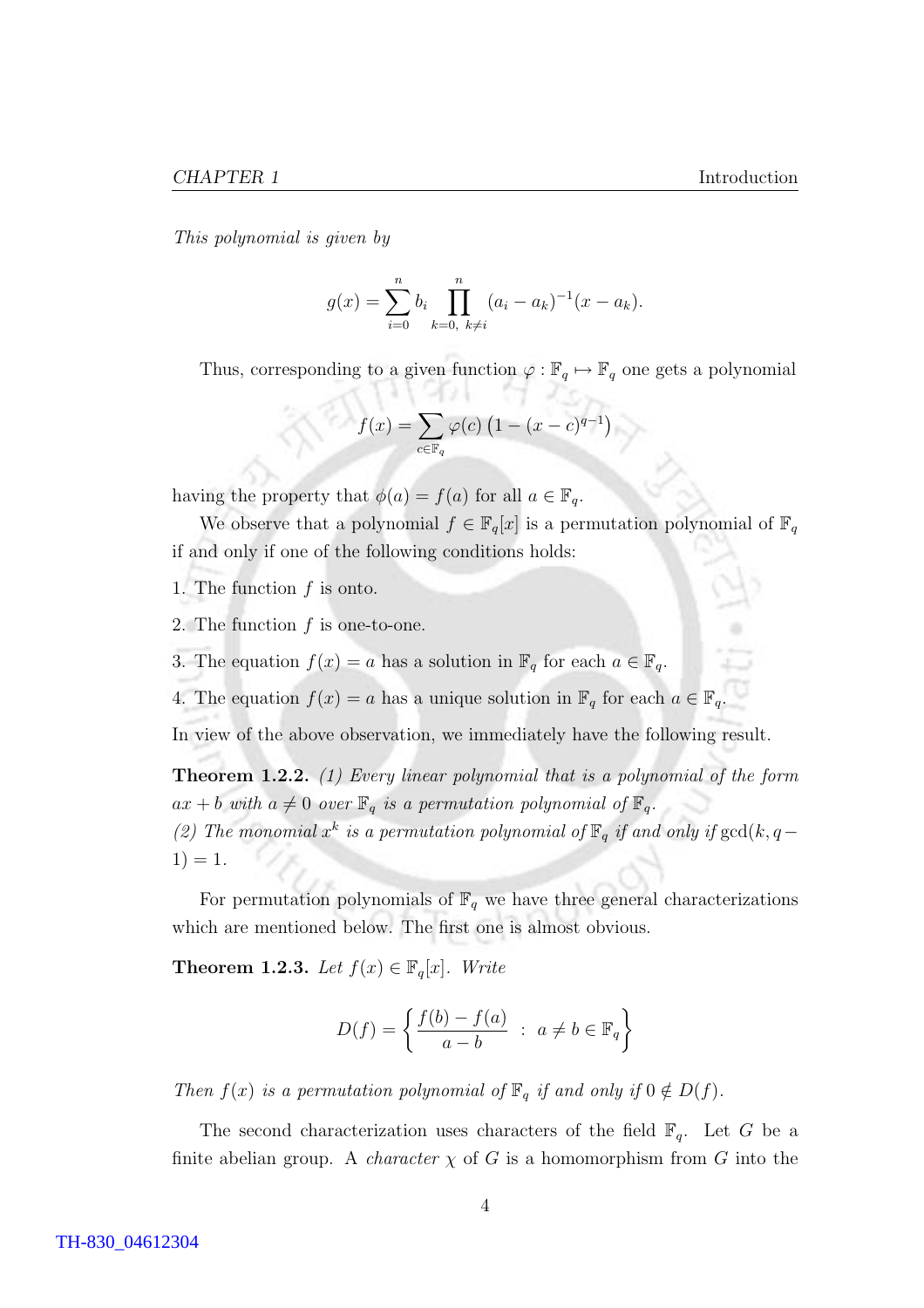<span id="page-15-0"></span>multiplicative group of complex numbers of absolute value 1. When we consider the finite field  $\mathbb{F}_q$ , we have two kinds of characters defined on  $\mathbb{F}_q$ : the *additive* characters defined on the additive group of  $\mathbb{F}_q$  and the *multiplicative* characters defined on the multiplicative group  $\mathbb{F}_q^*$ . The additive character  $\chi_0$  of  $\mathbb{F}_q$  satisfying  $\chi_0(c) = 1$  for all  $c \in \mathbb{F}_q$  is called the *trivial additive* character of  $\mathbb{F}_q$ .

**Theorem 1.2.4.** The polynomial  $f(x) \in \mathbb{F}_q[x]$  is a permutation polynomial of  $\mathbb{F}_q$  if and only if  $\sum_{c \in \mathbb{F}_q} \chi(f(c)) = 0$  for all nontrivial additive characters  $\chi$  of  $\mathbb{F}_q$ .

The third characterization of permutation polynomials over finite fields is the following.

**Theorem 1.2.5.** (Hermite's criterion) A polynomial  $f(x) \in \mathbb{F}_q[x]$  is a permutation polynomial of  $\mathbb{F}_q$  if and only if following two conditions hold:

(1)  $f(x)$  has only one root in  $\mathbb{F}_q$ ; and

(2) for each integer t with  $1 \leq t \leq q-2$  and  $t \neq 0 \mod p$ , the reduction of  $f(x)^t \mod (x^q - x)$  has degree  $\leq q - 2$ .

The reduction of  $f(x)^t \mod (x^q-x)$  is the polynomial  $g(x) \in \mathbb{F}_q[x]$  such that  $\deg g(x) \leq q-1$  and  $f(x)^t \equiv g(x) \mod (x^q-x)$ . In fact, we have  $f(c)^t = g(c)$ for all  $c \in \mathbb{F}_q$ , since  $c^q = c$ . As a consequence of Hermite's criterion, we get the following result.

Corollary 1.2.6. If  $d \geq 1$  is a divisor of  $q-1$ , then there is no permutation polynomials of  $\mathbb{F}_q$  of degree d. In particular, for any odd prime p there is no permutation polynomial of over  $\mathbb{Z}_p$  of degree  $p-1$ .

Theoretically, the above three characterizations are interesting. However, it is not easy in practice to use them to check whether a given polynomial is a permutation polynomial or not. Permutation polynomials have been a subject of study for many years and determining new classes of permutation polynomials is still an open research problem, see [\[48\]](#page-87-0) and [\[49\]](#page-87-0). Only a handful of classes of permutation polynomials are known so far. Some known results and known classes of permutation polynomials over finite fields are described below.

**Theorem 1.2.7.** [\[50\]](#page-87-0) Let  $r \in \mathbb{N}$  with  $gcd(r, q - 1) = 1$  and let s be a positive divisor of  $q-1$ . Let  $g \in \mathbb{F}_q[x]$  be such that  $g(x^s)$  has no nonzero root in  $\mathbb{F}_q$ . Then  $f(x) = x^r (g((x^s)))^{(q-1)/s}$  is a permutation polynomial of  $\mathbb{F}_q$ .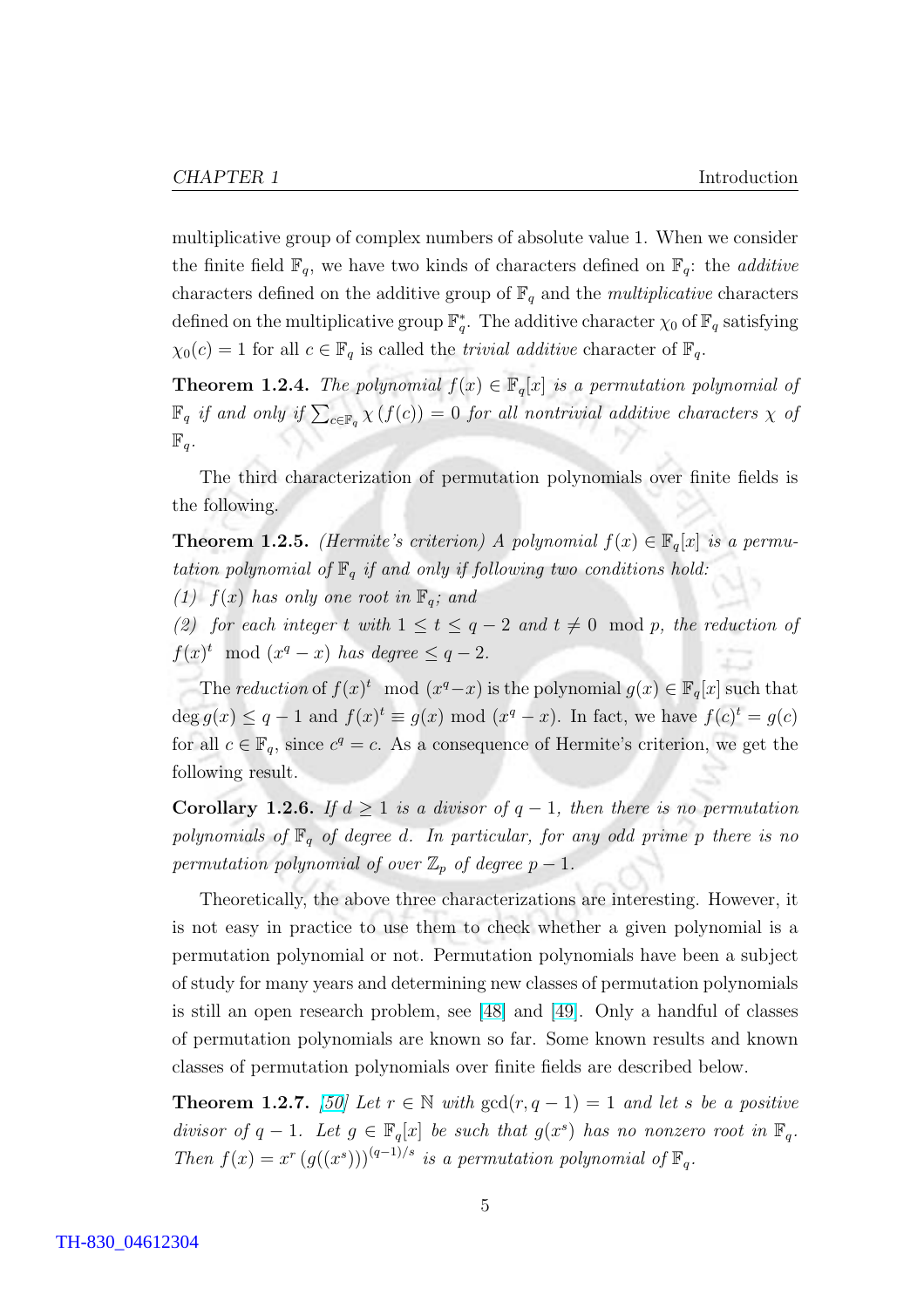**Theorem 1.2.8.** [\[50\]](#page-87-0) For odd positive integer q, the polynomial  $x^{(q+1)/2} + ax$ is a permutation polynomial of  $\mathbb{F}_q$  if and only if  $\eta(a^2-1)=1$ , where  $\eta$  is the quadratic character of  $\mathbb{F}_q$ .

A special class of polynomial was introduced by Dickson [\[21\]](#page-85-0) (see also Dickson [\[22\]](#page-85-0)). These polynomials, known as Dickson polynomials of first kind, have some interesting properties and they yield new examples of permutation polynomials. For  $a \in \mathbb{F}_q$ , the Dickson polynomial of first kind  $g_k(x, a)$  is defined as

$$
g_k(x,a) = \sum_{j=0}^{\lfloor k/2 \rfloor} \frac{k}{k-j} {k-j \choose j} (-a)^j x^{k-j}.
$$

These polynomials are important in connection with a celebrated conjecture of Schur which states that any  $f \in \mathbb{Z}[x]$  which is a permutation polynomial of  $\mathbb{F}_p$ , when considered modulo  $p$ , for infinitely many primes  $p$  must be a composition of binomials  $ax^n + b$  and Dickson polynomials. Schur proved the case when  $\deg(f)$ is prime and Kurbatov [\[46\]](#page-87-0) settled the case when  $\deg(f)$  is a product of at most four distinct primes or a product of two odd prime powers. Finally, Schur's conjecture was proved completely by Fried [\[33\]](#page-86-0). Furthermore, it is shown that if  $f \in \mathbb{Q}[x]$  is a composition of binomials  $ax^n + b$  and Dickson polynomials and if  $\deg(f)$  is coprime to 6, then f is a permutation polynomial of  $\mathbb{F}_p$  for infinitely many primes p. Some more work related to this can also be found in Fried [\[34,](#page-86-0) [35\]](#page-86-0). The next theorem characterizes the permutation Dickson polynomials.

**Theorem 1.2.9.** [\[50\]](#page-87-0) The Dickson polynomial  $g_k(x, a)$ ,  $a \in \mathbb{F}_q^*$  is a permutation polynomial of  $\mathbb{F}_q$  if and only if  $gcd(k, q^2 - 1) = 1$ .

Corollary 1.2.10. If  $a \in \mathbb{F}_q^*$  and  $gcd(k, q^2 - 1) = 1$ , then

$$
\sum_{c \in \mathbb{F}_q} \chi(g_k(c, a)) = \sum_{c \in \mathbb{F}_q} \chi(c),
$$

for every nontrivial additive or multiplicative character  $\chi$  of  $\mathbb{F}_q$ .

For each k, the Dickson polynomial of the second kind  $f_k(x)$  is defined by

$$
f_k(x) = \sum_{j=0}^{\lfloor k/2 \rfloor} \binom{k-j}{j} (-a)^j x^{k-j}.
$$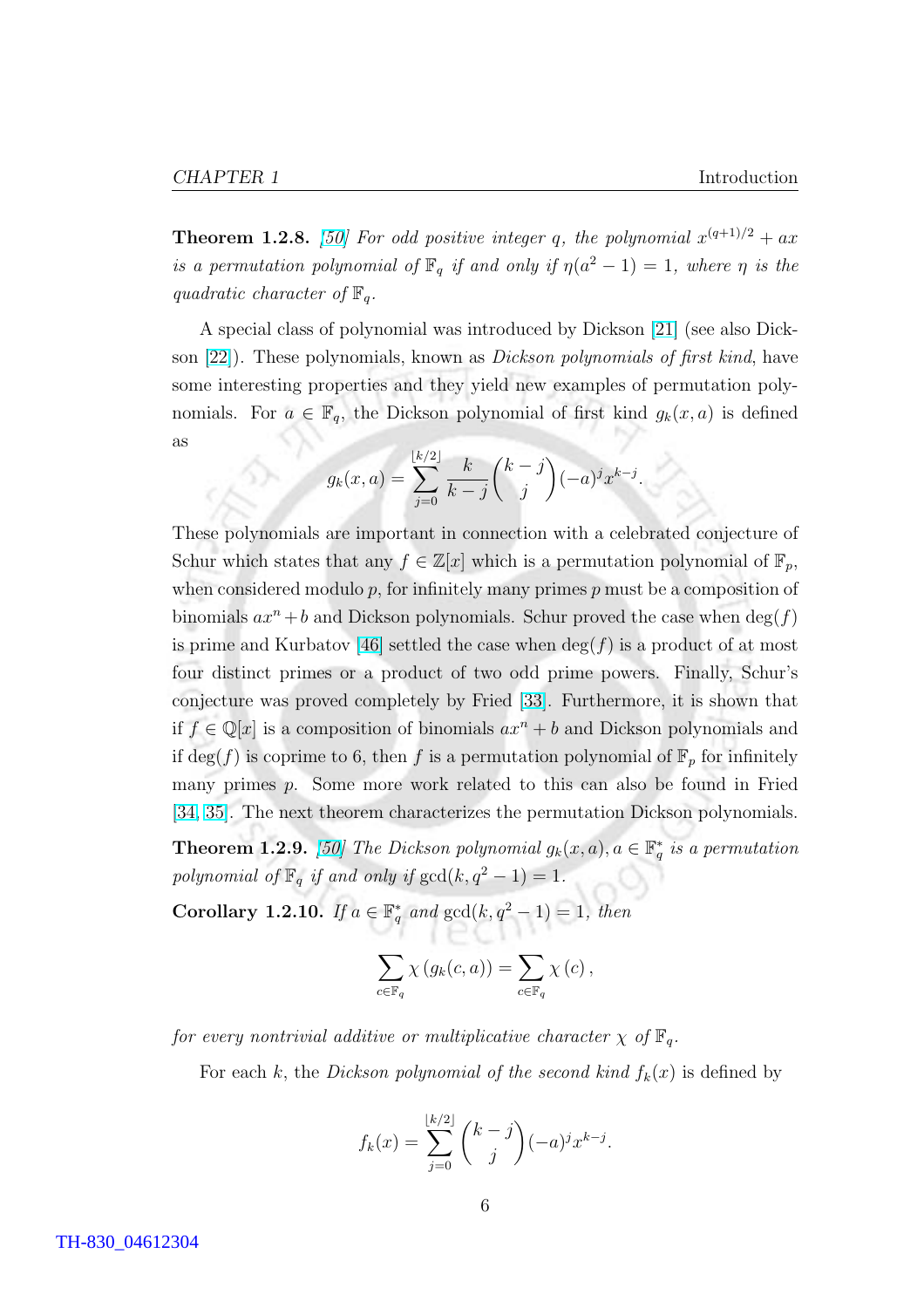A class of permutation polynomials amongst the Dickson polynomials of second kind was obtained in [\[56\]](#page-87-0). Cohen [\[10\]](#page-84-0) showed that in prime fields of odd order and in their degree 2 extensions these are the only examples of such polynomials. Some classes of permutation polynomials among the Dickson polynomials of second kind over finite fields of characteristic  $\leq 5$  can be found in [\[40\]](#page-86-0). Coulter and Matthews [\[13\]](#page-85-0) expanded and simplified the known permutation behaviour of the Dickson polynomials of the second kind in characteristic 3 case. Some more results related to Dickson polynomials can be found in [\[11,](#page-84-0) [51\]](#page-87-0).

Carlitz [\[7\]](#page-84-0) found some permutation polynomials of the form  $x^{m+1} + ax$  over finite fields  $\mathbb{F}_q$ . Wan and Lidl [\[74\]](#page-88-0) considered the polynomials of the form  $x^r f(x^{(q-1)/d})$  and gave a criterion for this type of polynomials to be a permutation polynomials over finite fields. Akbary and Wang [\[3\]](#page-84-0) gave a general criterion for permutation polynomials of the form  $x^r f(x^{(q-1)/l})$ , where  $r \geq 1, l \geq 1$  and  $l \mid (q - 1)$  and employed this criterion to characterize several classes of permutation polynomials of this form. In 2005, Yann Laigle-Chapuy [\[47\]](#page-87-0) gave some classes of permutation polynomials of the form  $x^r f(x^{(q-1)/d})$  and their applications in coding theory. Suppose  $p_1$  is a prime number such that  $p_1 | (q-1)$ and  $b(x) = x^u(x^v + 1) \in \mathbb{F}_q[x]$ , where u and v are positive integers and the  $gcd(v, q-1) = \frac{q-1}{p_1}$ . Wang [\[75\]](#page-88-0) characterized  $b(x)$  as a permutation polynomial for  $p_1 = 3, 5$ . Later this result was generalized by Akbary and Wang [\[2\]](#page-84-0) and was related to Lucas sequences. In 2007, Yuan and Ding [\[78\]](#page-89-0) investigated four classes of permutation polynomials of the form  $(x^2 + x + \delta)^s + x$ . In 2008, Yuan, Ding, Wang and Piepryzyk [\[79\]](#page-89-0) obtained several classes of permutation polynomials of the form  $(x^p - x + \delta)^s + L(x)$ , over the finite fields  $\mathbb{F}_{p^m}$ ,  $p = 2, 3$ , where  $\delta$  is an element of finite field with nonzero trace and  $L(x)$  is a linearized polynomial over finite field as defined in Chapter 3. In 2009, Ding, Xiang, Yuan and Yuan [\[24\]](#page-85-0) obtained six classes of linearized permutation polynomials and six classes of nonlinearized permutation polynomials over finite fields F3 <sup>3</sup>m. Charpin and Kyureghyan [\[8,](#page-84-0) [9\]](#page-84-0) studied the permutation polynomials of the form  $G(x) + \gamma Tr(H(x))$ , where  $\gamma$  is an element of finite field and  $Tr(H(x))$ denotes the *trace* of the polynomial  $H(x)$  and gave some classes of permutation polynomials of this form. Some more classes of permutation polynomials over finite fields can be found in [\[12,](#page-84-0) [54,](#page-87-0) [1,](#page-84-0) [4\]](#page-84-0).

Ribić  $[61]$  considered the problem of finding inverse of a permutation poly-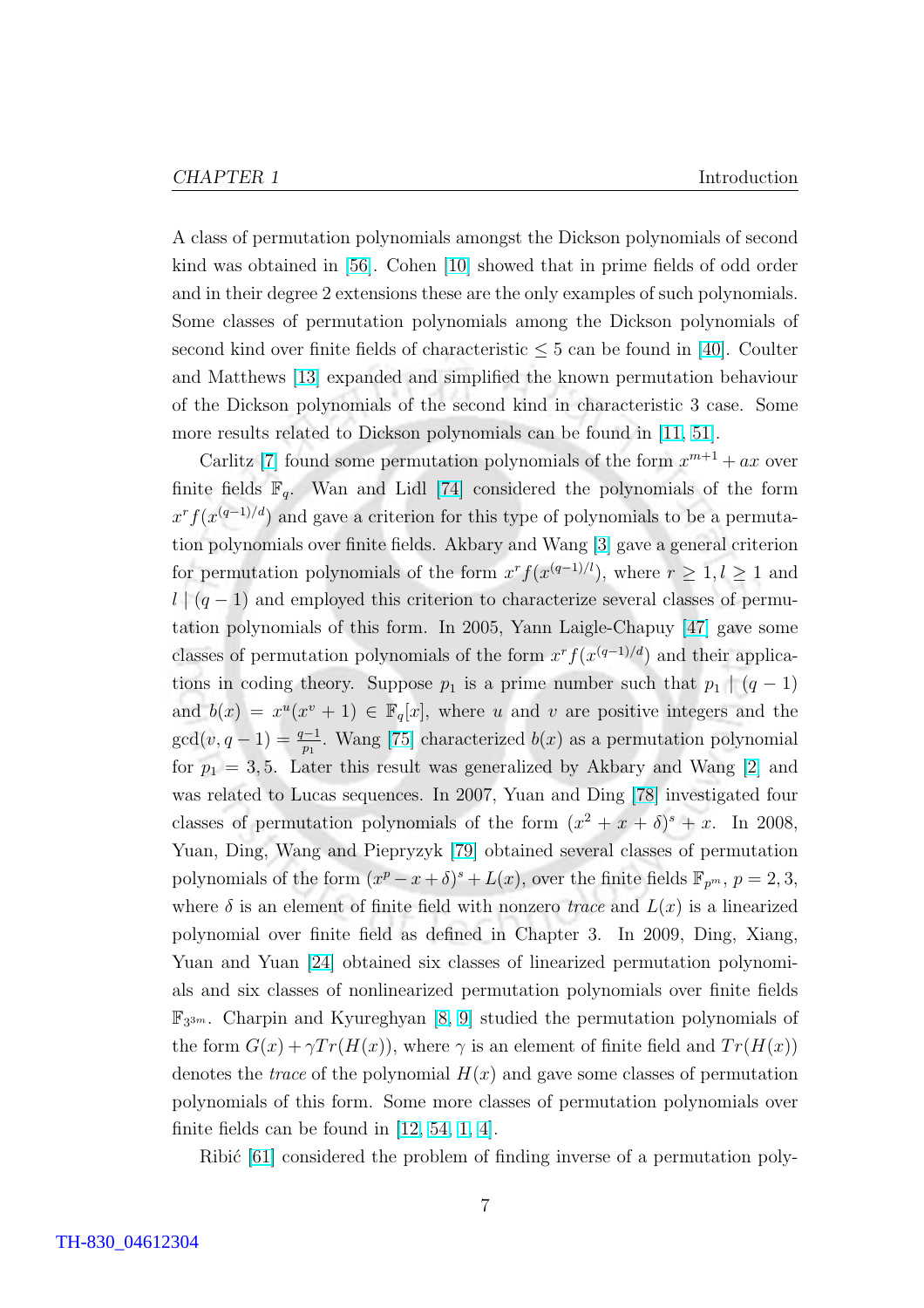<span id="page-18-0"></span>nomial and characterized the coefficients of the inverse polynomials of a known class of permutation polynomials. In 2009, Wang [\[77\]](#page-89-0) gave an explicit formula of the inverse polynomial of a permutation polynomial of the form  $x^r f(x^s)$  over  $F_q$  where s |  $q-1$  and generalized Ribić's result.

In 2002, Das [\[18\]](#page-85-0) related the number of permutation polynomials in  $F_q[x]$  of degree  $d \leq q-2$  to the solutions  $x_1, x_2, \ldots, x_q$  of a system of linear equations over  $F_q$ , with the added restriction that  $x_i \neq 0$  and  $x_i \neq x_j$  whenever  $i \neq j$ . Using this he found an expression for the number of permutation polynomials of degree  $p-2$  in  $F_p[x]$  in terms of the permanent of a Vandermonde matrix whose entries are the primitive pth roots of unity. This leads to nontrivial bounds for the number of such permutation polynomials. Some more results related to to number of permutation polynomials of  $\mathbb{F}_q[x]$  of given degree can be found in [\[45,](#page-86-0) [52,](#page-87-0) [53\]](#page-87-0).

In Chapter 3 of this thesis, we generate some new classes of linearized as well as non linearized permutation polynomials over the finite fields  $\mathbb{F}_{p^n}$  for  $p = 2, 3$ .

# 1.3 Multivariate Public Key Cryptography

The revolutionary idea of public key cryptography, which has fundamentally changed our modern communication systems, was discovered by Diffie and Hellmann [\[23\]](#page-85-0). Before public key cryptography, the traditional symmetric key cryptography used the same key for decryption and encryption. As a result, any two users of the system who want to communicate using symmetric key cryptosystem must have exchanged keys in a safe way. In contrast, a public key cryptosystem uses different keys for encryption and decryption. The encryption key is to be made public so that anyone can use this public key for encryption, while the decryption key is kept secret so that only the intended recipient can decrypt the secret message. Similarly, signature schemes based on public key cryptosystems use two different keys, one is a public key for verifying signature and other is a secret key to generate signatures. The first practical realization of public key cryptography was the famous RSA cryptosystem by Rivest, Shamir and Adlemann [\[69\]](#page-88-0). Public key cryptography is used in e-commerce for authentication and secure communication. The most widely used cryptosystems RSA and ECC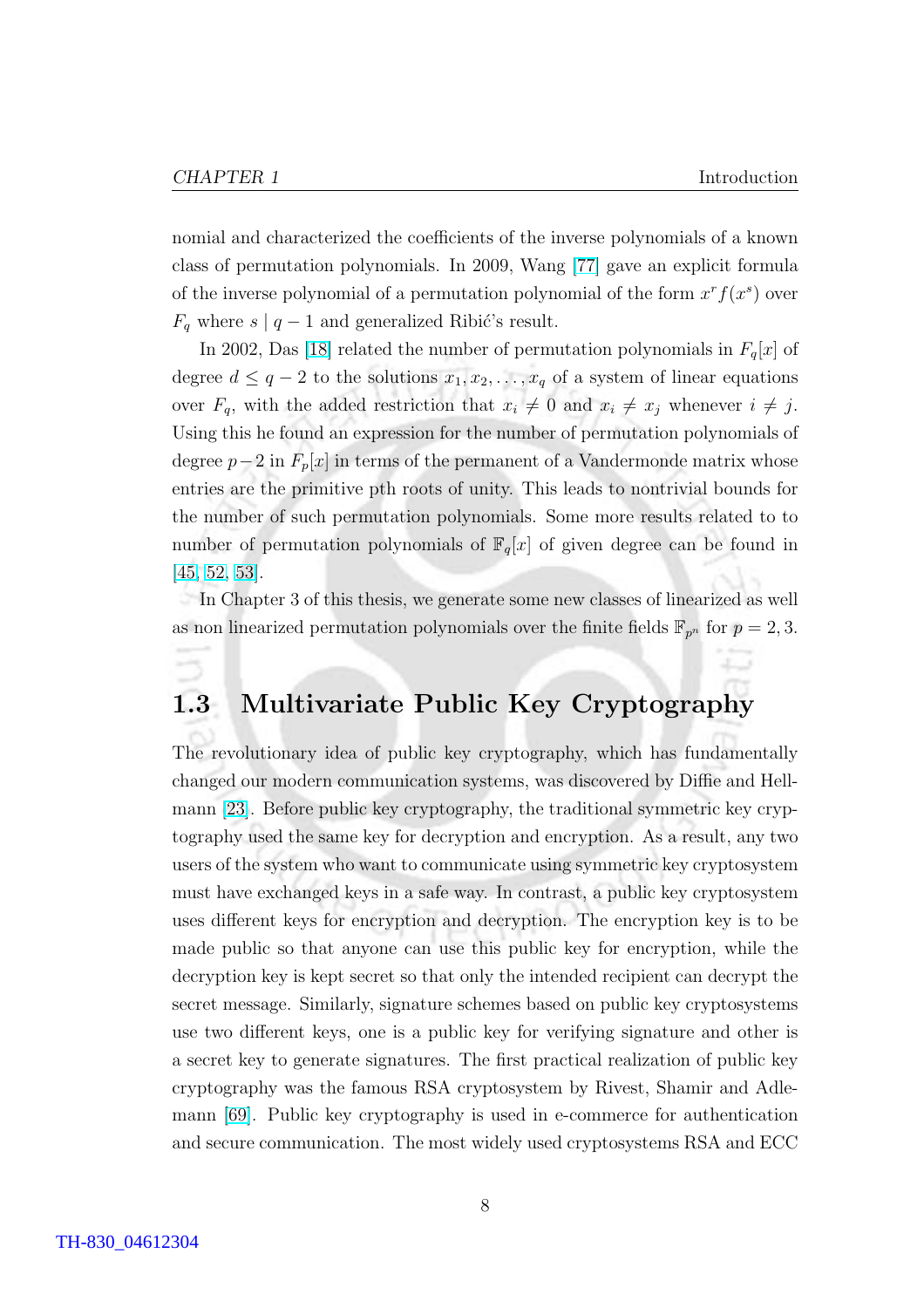(elliptic curve cryptosystems) are based on the problems of integer factorization and discrete logarithm respectively. Improvements in factorization algorithm and computation power demands larger bit size in RSA key. At present the recommended key size is of 1024 bits which may still have to be increased to 4096 bits by 2015 [\[70\]](#page-88-0). Larger key size makes RSA less efficient for practical applications. ECC are more efficient as compared to RSA, but its shortest signature is of 320 bits which is still long for many applications [\[5\]](#page-84-0). Although RSA and ECC have these drawbacks, they are still not broken. But in 1999 Peter Shor [\[72\]](#page-88-0) discovered the polynomial time algorithm for integer factorization and computation of discrete logarithm on quantum computers. Thus, once we have quantum computers the cryptosystems based on these problems can no longer be considered secure. So, there is a strong motivation to develop public key cryptosystems based on problems which are secure on both conventional and quantum computers. Multivariate cryptography can be a possible option applicable to both conventional and quantum computers [\[26\]](#page-85-0). In multivariate cryptography the public key cryptosystems are based on the problem of solving system of nonlinear equations which is proven to be NP-complete. MIC\*, the first practical public key cryptosystem based on this problem was proposed in 1988 by T. Matsumoto and H. Imai [\[55\]](#page-87-0). The MIC\* cryptosystem was based on the idea of hiding a monomial  $x^{2^l} + 1$  by two invertible affine transformations. This cryptosystem was more efficient than RSA and ECC. Unfortunately, this cryptosystem was broken by Patarin in 1995 [\[63\]](#page-88-0). In 1996, Patarin [\[65\]](#page-88-0) gave a generalization of MIC\* cryptosystem called HFE. However, in HFE the secret key computation was not as efficient as in the original MIC\* cryptosystem. The basic instance of HFE was broken in 1999 [\[42\]](#page-86-0). The attack uses the simple fact that every homogeneous quadratic multivariate polynomial has a matrix representation. Using this representation a highly overdefined system of equations can be obtained and can be solved by a new technique called relinearization [\[42\]](#page-86-0). Other possible attacks on the HFE scheme can be found in [\[15,](#page-85-0) [16,](#page-85-0) [31\]](#page-86-0). Patarin [\[64\]](#page-88-0) investigated whether it is possible to repair MIC\* with the same kind of easy secret key computations. He designed some cryptosystems known as Dragons with multivariate polynomials of total degree 3 or 4 in public key (instead of 2) with enhanced security and with efficiency comparable to MIC\*. In Dragon cryptosystems the public key was of mixed type of total degree 3 which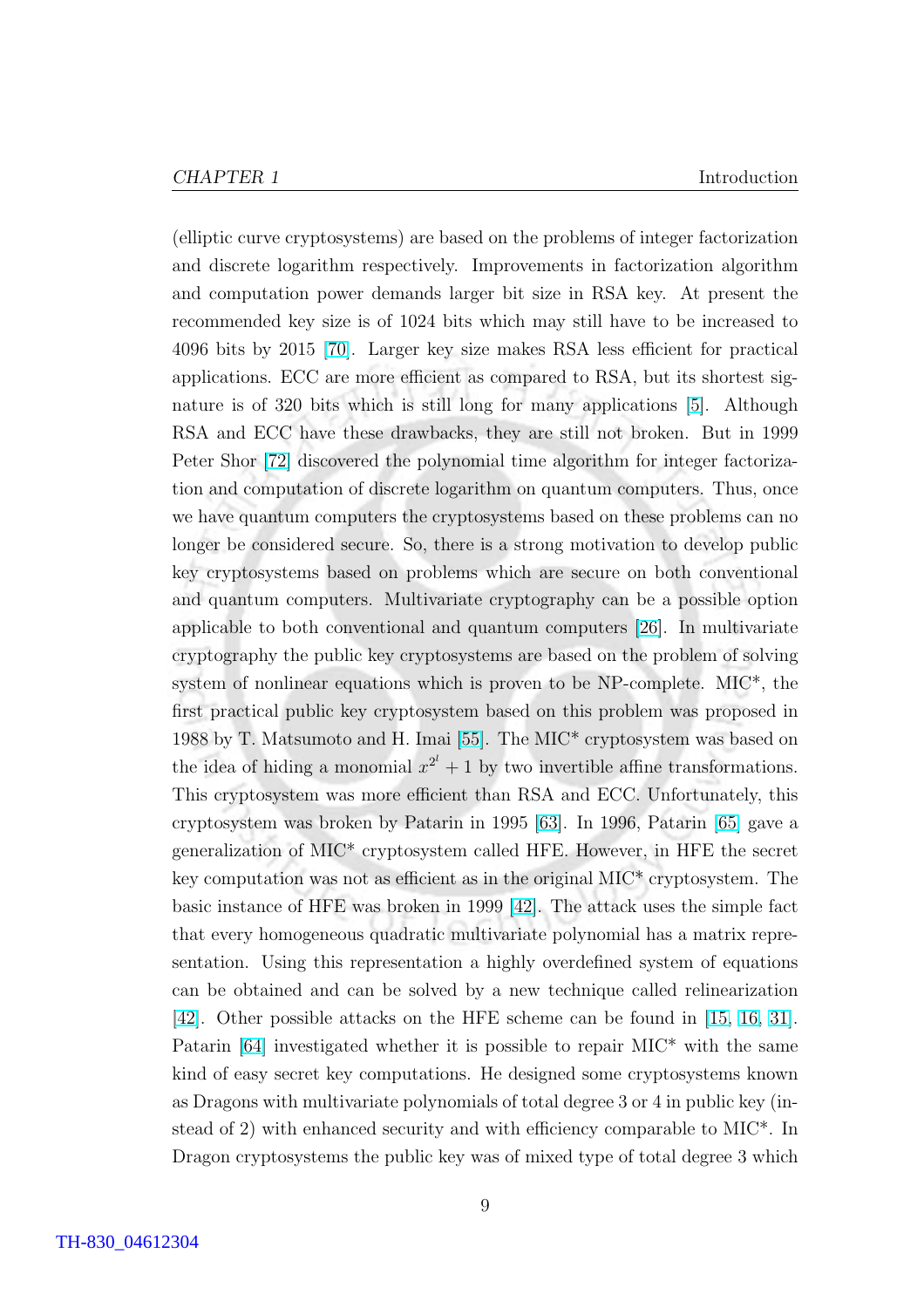is quadratic in plaintext variables and linear in ciphertext variables. However, Patarin found [\[64\]](#page-88-0) that Dragon scheme with one hidden monomial is insecure.

A public key scheme based on the composition of tame transformation methods (TTM) was proposed in 1999 [\[58\]](#page-87-0). This scheme has been broken in 2000 [\[37\]](#page-86-0), where the cryptanalysis is reduced to an instance of the Min-Rank problem that can be solved within a reasonable time. In 2004 Ding [\[25\]](#page-85-0) proposed a perturbed variant of MIC\* cryptosystem called PMI. PMI cryptosystem attempts to increase the complexity of the secret key computations in order to increase security, using a system of r arbitrary quadratic equations over  $\mathbb{F}_q$  with the assumption that  $r \ll n$ , where n is the bit size. PMI cryptosystem was broken by Fouque, Granboulan and Stern [\[32\]](#page-86-0). The trick of the attack on PMI is to use differential cryptanalysis to reduce the PMI system to the MIC\* system. A cryptosystem called Medium Field Equation (MFE) was proposed in 2006 [\[76\]](#page-88-0) and was broken by Ding in 2007 [\[27\]](#page-85-0) using high order linearization equation attack. A multivariate public key cryptosystem based on paraunitary matrices can be found in [\[20\]](#page-85-0). A detailed introduction of multivariate public key cryptography is available in the book by Ding *et. al.* [\[26\]](#page-85-0). An interesting introduction of hidden monomial cryptosystems can be found in reference [\[44\]](#page-86-0). Designing secure and efficient multivariate public key cryptosystem continues to be a challenging area of research in recent years. In Chapter 4 and Chapter 5 of this thesis, using permutation polynomials over finite fields, we present new methods for designing efficient multivariate public key cryptosystems by overcoming all the known attacks. We give a brief review of some multivariate public key cryptosystems. The following constructions are used by each of these crystosystems.

Suppose  $\mathbb{F}_{q^n}$  is a finite field, where q is a power of 2. Suppose  $\mathbb{B} = \{\vartheta_1, \vartheta_2, \ldots, \vartheta_n\}$ is a basis of  $\mathbb{F}_{q^n}$  over  $\mathbb{F}_q$ . Using the basis  $\mathbb{B}$ ,  $\mathbb{F}_{q^n}$  can be identified with  $\mathbb{F}_q^n$ , the set of all *n*-tuples of  $\mathbb{F}_q$ , by the standard isomorphism  $\phi : \mathbb{F}_{q^n} \mapsto \mathbb{F}_q^n$  defined by  $\phi(a_1\vartheta_1 + a_2\vartheta_2 + \ldots, a_n\vartheta_n) = (a_1, a_2, \ldots, a_n).$ 

Given a polynomial  $f \in \mathbb{F}_{q^n}[x]$ , let  $\bar{f}$  be the map on  $\mathbb{F}_q^n$  defined by

$$
\bar{f}(x_1, x_2, \dots, x_n) = \phi \circ f \circ \phi^{-1}(x_1, x_2, \dots, x_n) = (\bar{f}_1, \bar{f}_2, \dots, \bar{f}_1), \quad (1.1)
$$

where  $\bar{f}_1, \ldots, \bar{f}_n \in \mathbb{F}_q[x_1, x_2, \ldots, x_n]$ . Suppose  $L_1$  and  $L_2$  are two invertible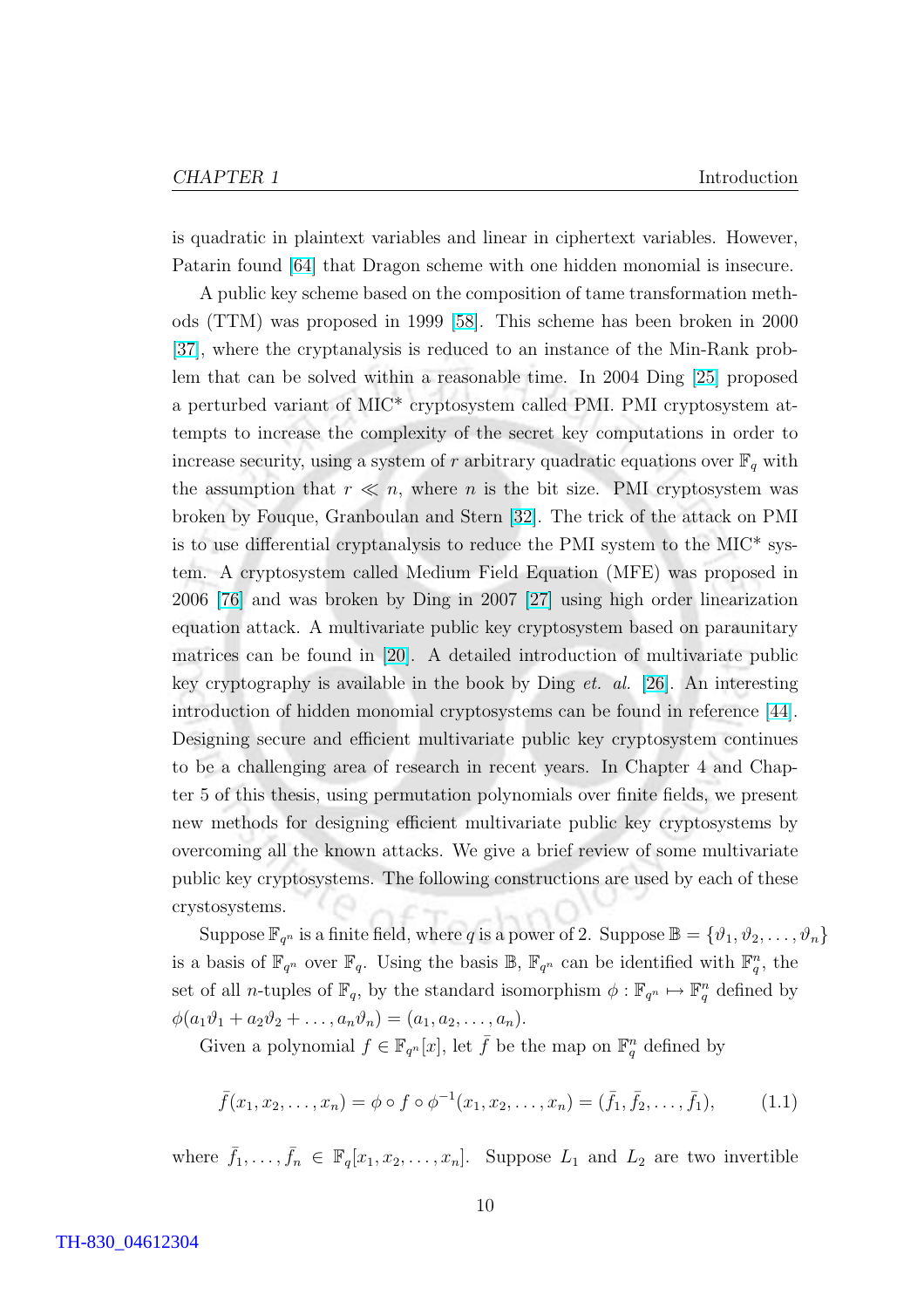<span id="page-21-0"></span>affine transformation of  $\mathbb{F}_q^n$ . Define a map on  $\mathbb{F}_q^n$  by

$$
F(x_1, \ldots, x_n) = L_2 \circ \bar{f} \circ L_1(x_1, \ldots, x_n) = (f_1, \ldots, f_n)
$$
 (1.2)

where  $f_1, \ldots, f_n \in \mathbb{F}_q[x_1, \ldots, x_n].$ 

# 1.3.1 The Cryptosystem  $\text{MIC}^*$

Matsumoto-Imai public key cryptosystem MIC\* chooses integer  $\theta$  so that  $0 <$  $\theta < n$  and  $\gcd(q^{\theta} + 1, q^n - 1) = 1$ . It uses the polynomial map on  $\mathbb{F}_{q^n}$  given by  $f(x) = x^{q^{\theta}+1}$ . From Theorem [1.2.2](#page-14-0) it is clear that f is a bijection and its inverse map is given by  $x^t$ , where  $t(q^{\theta}+1) \equiv 1 \mod (q^n-1)$ . Moreover, we note that, because of the monomial  $x^{q^{\theta}+1}$  used for obtaining them, the polynomials  $f_1, \ldots, f_n$  are quadratic.

#### The Public Key

٠

The public key of MIC\* includes the following

1.) The field  $\mathbb{F}_q$  including its additive and multiplicative structure

2.) The *n* quadratic polynomials  $f_1, \ldots, f_n \in \mathbb{F}_q[x_1, \ldots, x_n]$ .

#### The Private Key

The private key includes the two invertible affine transformation  $L_1$  and  $L_2$ . There are only a few choices for the parameter  $\theta$  and we can assume that  $\theta$  is known.

#### Encryption

Encryption<br>If somebody wants to send a plaintext message  $x = (x_1, \ldots, x_n)$ , he substitutes  $x_i$  in public equations and find the  $y_j$ . The  $y = (y_1, \ldots, y_n)$  is the required ciphertext.

#### Decryption

One can decrypt the ciphertext by executing the following steps

1) First compute  $(w_1, \ldots, w_2) = L_2^{-1}(y_1, \ldots, y_n);$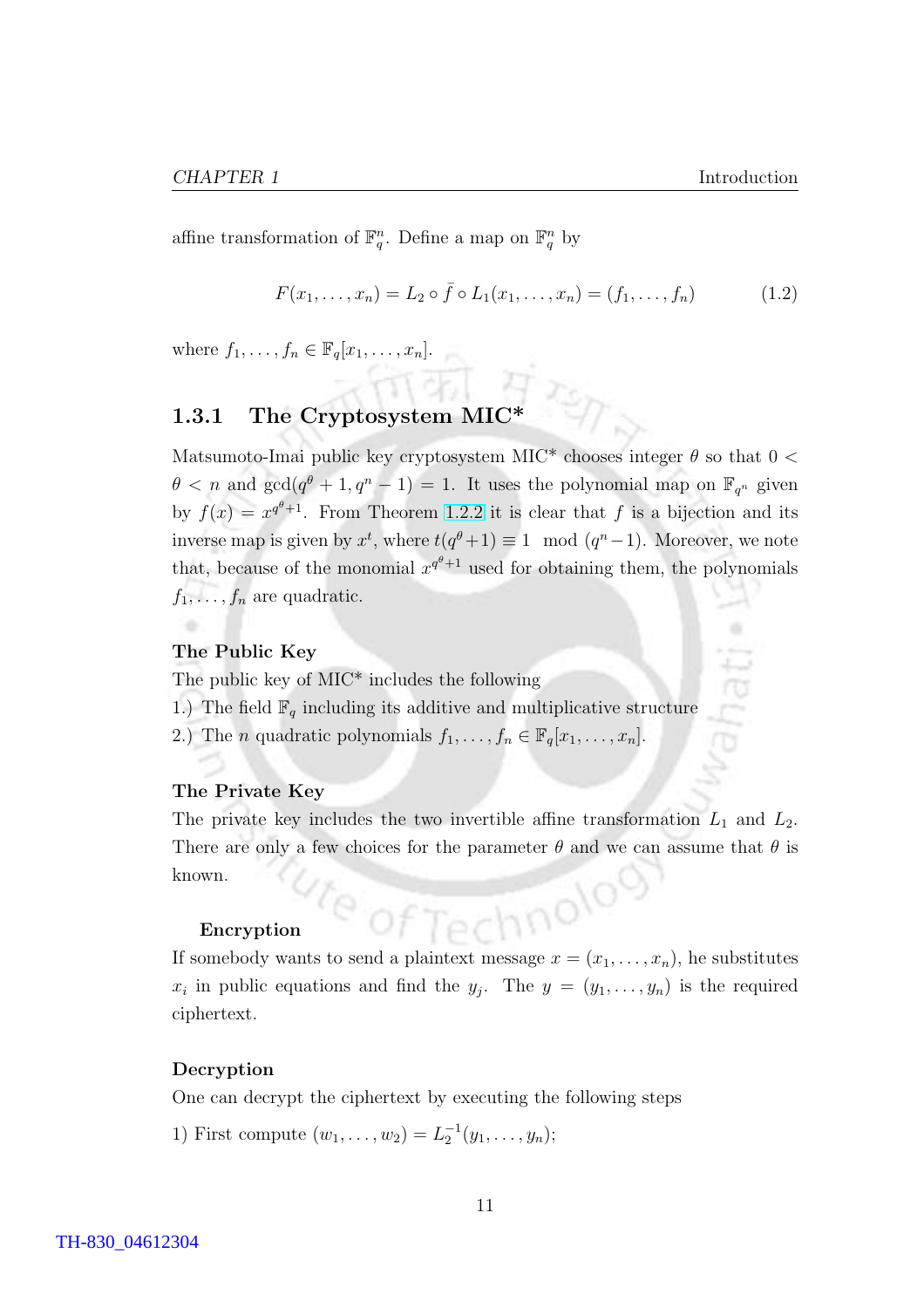89  $\rightarrow$ 

- <span id="page-22-0"></span>2) Then compute  $(z_1, ..., z_n) = \phi \circ f^{-1} \circ \phi^{-1}(w_1, ..., w_n);$
- 3) Finally compute  $(x_1, ..., x_n) = L_1^{-1}(z_1, ..., z_n)$ .

Patarin's Attack on MIC\* Patarin [\[63\]](#page-88-0) showed how to break the MIC\* cryptosystem. Suppose  $u = \phi^{-1} \circ L_1(x_1, \ldots, x_n)$  and  $v = \phi^{-1} \circ L_2^{-1}(y_1, \ldots, y_n)$ . The relation between plaintext and ciphertext is  $v = u^{q^{\theta}+1}$ . Now raising power  $(q^{\theta}-1)$ -st power, and multiplying both sides by uv, one can get the equation

$$
u.v^{q^{\theta}} = u^{q^{2\theta}}.\t(1.3)
$$

Note that  $v^{q^{\theta}}$  and  $u^{q^{2\theta}}$  are linear maps of  $\mathbb{F}_{q^n}$ . Now substituting  $u = \phi^{-1}$   $\circ$  $L_1(x_1,\ldots,x_n)$  and  $v = \phi^{-1} \circ L_2^{-1}(y_1,\ldots,y_n)$ , where  $L_1$  and  $L_2$  are unknown linear transformations of  $\mathbb{F}_{q^n}$ , and taking the *n*-tuple representation using the basis  $\mathbb{B}$ , one can get the *n* equations of the form

$$
\left(\sum_{1 \le i,j \le n} a_{ijl} x_i y_j\right) + \left(\sum_{i \le i \le n} (b_{il} x_i + c_{il} y_i)\right) + d_l = 0,\tag{1.4}
$$

 $l = 1, 2, \ldots, n$ . The coefficients  $a_{ijl}, b_{il}, c_{il}$  and  $d_l$  are unknown. Using the public key one can generate a large number of plaintext and ciphertext pairs. Substituting these plaintext and ciphertext pairs in (1.4) one can get the linear equations in the unknowns coefficients  $a_{iil}$ ,  $b_{il}$ ,  $c_{il}$ ,  $d_l$  and these linear equations can be solved to find these unknown coefficients. Once we know all the equations (1.4) satisfied by all the ciphertext-plaintext pairs, after substituting the given ciphertext, we get linear equations in plaintext variables  $x_i$  which can be solved efficiently by Gaussian elimination method. Detail description of this attack can be found in [\[63\]](#page-88-0) and [\[44\]](#page-86-0).

#### 1.3.2 The Cryptosystem HFE

The cryptosystem HFE (Hidden Field Equations) uses the map on  $\mathbb{F}_{q^n}$  given by

$$
f(x) = \sum_{i=0}^{r_2 - 1} \sum_{j=0}^{i} a_{ij} x^{q^i + q^j} + \sum_{i=0}^{r_1 - 1} b_i x^{q^i} + c,
$$
 (1.5)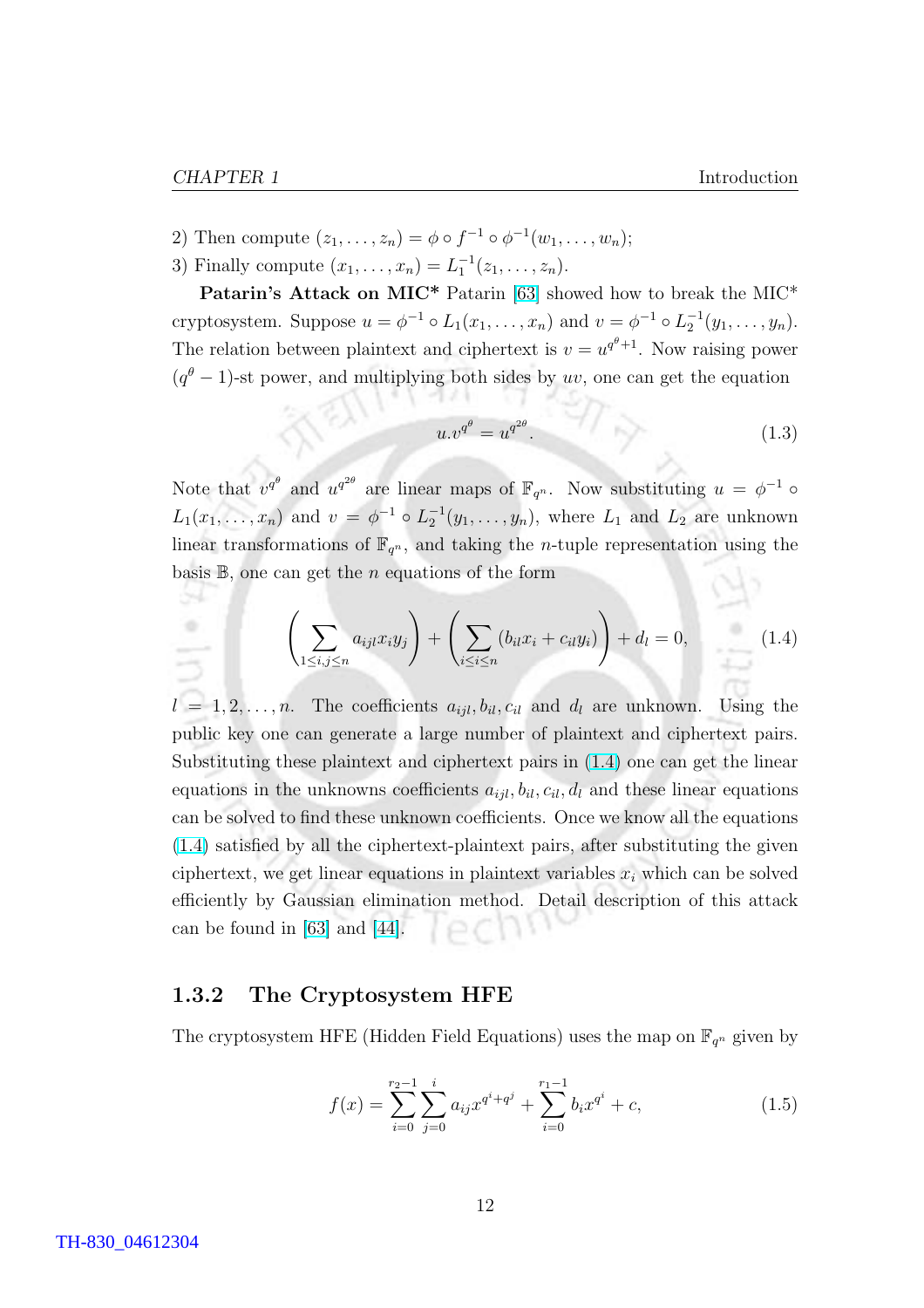where the coefficients  $a_{ij}, b_i, c \in \mathbb{F}_{q^n}$  are randomly chosen, and  $r_1, r_2$  are chosen so that the degree of  $f$  is less than some parameter  $d$ . Then, the polynomials  $f_1, \ldots, f_n$  obtained as in [\(1.2\)](#page-21-0) are quadratic polynomials over the finite field  $\mathbb{F}_q$ .

#### Public Key

The public key includes the following information:

- 1) The field  $\mathbb{F}_q$ , including its additive and multiplicative structure
- 2) The multivariate quadratic polynomials  $f_1, \ldots, f_n) \in \mathbb{F}_q[x_1, \ldots, x_n]$ .

#### Private Key

The private key includes the following information:

- 1) The polynomial  $f(x)$
- 2) The invertible affine transformations  $L_1$  and  $L_2$ .

#### Encryption

Encryption is done by evaluating the public polynomials  $f_i(x_1, \ldots, x_n)$  at message  $x = (x_1, \ldots, x_n)$ . If  $y_i = f_i$ , then corresponding ciphertext is  $y = (y_1, \ldots, y_n)$ .

#### Decryption

Given the ciphertext  $y = (y_1, \ldots, y_n)$ , decryption includes the following steps: 1) Compute  $(z_1, \ldots, z_n) = L_2^{-1}(y_1, \ldots, y_n)$ .

tute

2) Let  $z = \phi^{-1}(z_1, \ldots, z_n)$ . Compute the set

$$
\mathcal{Z} = \{ \mathfrak{u} \in \mathbb{F}_{q^n} | f(\mathfrak{u}) = z \}.
$$

To compute Z we may use Berlekamp algorithm, a root finding algorithm over finite fields. Roots finding algorithms are polynomial in the degree of the polynomials so the degree of  $f(x)$  should not be too large, otherwise the decryption process is inefficient. Equivalently, we must not choose  $r_1, r_2$  too large. 3) For each element  $u_i \in \mathcal{Z}$ , compute

$$
(x_{i1},\ldots,x_{in})=L_1^{-1}\circ\phi(\mathfrak{u_i})
$$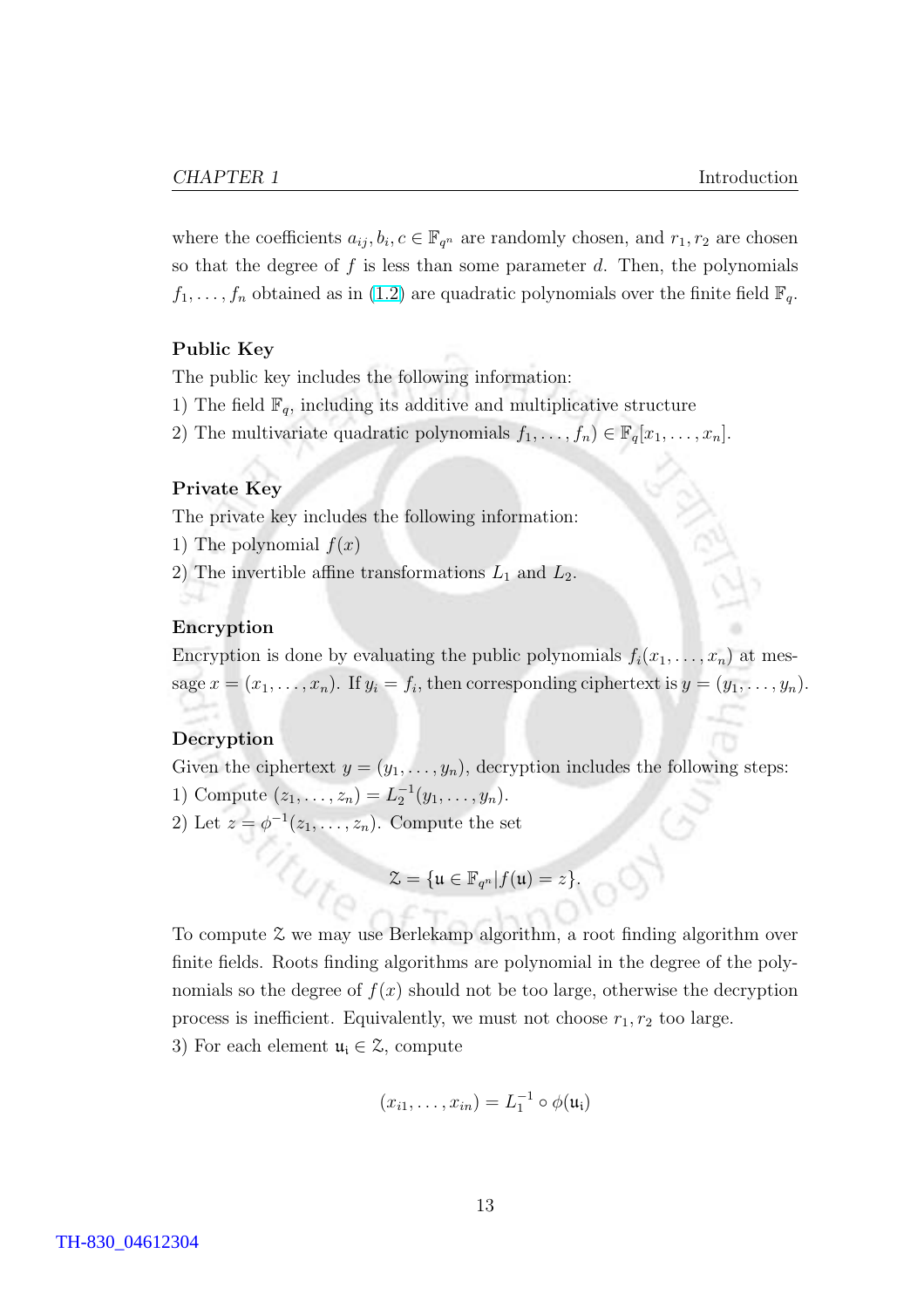<span id="page-24-0"></span>Although we would like that  $f(x)$  is one to one map of finite field  $\mathbb{F}_{q^n}$ ; that is there is only one element in  $\mathfrak{L}$ , it is possible that  $\mathfrak{L}$  has multiple elements. In this case we can use one of several techniques (hash functions, plus method, etc.) to detect the plaintext among the solutions.

#### 1.3.3 The Cryptosystem Little Dragon

In the Little Dragon cryptosystem, the exponent of the monomial  $x^h$  has slightly different form than in MIC<sup>\*</sup>, namely, the exponent  $h, 0 < h < q^n$ , such that  $h+1$  is a sum of two different powers of q, that is,  $h=q^{\theta}+q^{\varphi}-1$ . We choose  $\theta$  and  $\varphi$  from the set  $\{1, \ldots, n-1\}$  such that  $\gcd(h, q^n - 1) = 1$ . Suppose  $x = (x_1, \ldots, x_n) \in \mathbb{F}_q^n$  denotes the plaintext variable and  $y = (y_1, \ldots, y_n) \in \mathbb{F}_q^n$ denotes the cipher text variables. For the invertible linear transformation  $L_1$ and  $L_2$  of  $\mathbb{F}_q^n$ ,  $L_1(x_1,\ldots,x_n)$  and  $L_2(y_1,\ldots,y_n)$  are first computed. Suppose  $u = \phi^{-1} \circ L_1(x_1, \ldots, x_n)$  and  $v = \phi^{-1} \circ L_2(y_1, \ldots, y_n)$ . Now the relation between plaintext variables and ciphertext variables is

$$
v = u^{q^{\theta} + q^{\varphi} - 1} \tag{1.6}
$$

Note that if  $x \neq 0$  then  $u \neq 0$  in field  $\mathbb{F}_{q^n}$ . From (1.6) we obtain the following relation between the plaintext and the ciphertext:

$$
vu = u^{q^{\theta}}.u^{q^{\varphi}} \tag{1.7}
$$

Note that  $u^{q^{\theta}}$  and  $u^{q^{\varphi}}$  are linear maps of  $\mathbb{F}_{q^n}$ . Now substituting  $u = \phi^{-1}$   $\circ$  $L_1(x_1,\ldots,x_n)$  and  $v=\phi^{-1}\circ L_2^{-1}(y_1,\ldots,y_n)$ , and taking *n*-tuple representation using the basis  $\mathbb{B}$ , one can get the *n* equations of the form

$$
\sum_{1 \le i,j \le n} a_{ijl} x_i y_j + \sum_{i \le i \le n} b_{ijl} x_i x_j = 0,
$$
\n(1.8)

 $l = 1, 2, \ldots, n$ .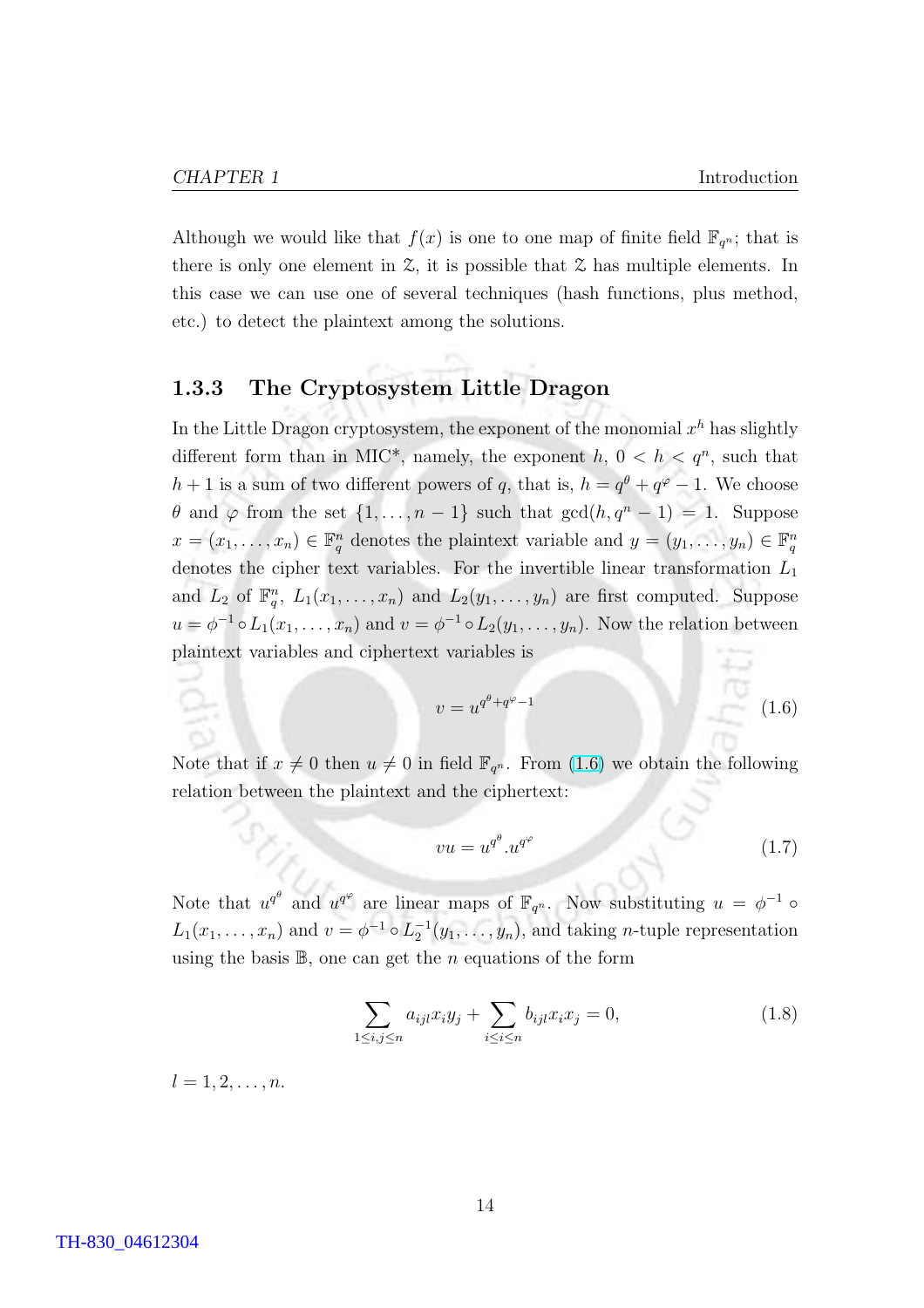#### <span id="page-25-0"></span>Public Key

Public key key is the *n* equations described in  $(1.8)$ .

#### Private Key

The private key is the invertible affine transformations  $L_1$  and  $L_2$ .

#### Encryption

The encryption is done as follows: 1) First, put the plaintext  $(x_1, \ldots, x_n)$  in  $(1.8)$  and obtain *n* linear equations in the ciphertext variables  $y_i$ .

2) Solve these linear equations by Gaussian elimination method to get the required ciphertext  $(y_1, \ldots, y_n)$ .

#### Decryption

The decryption process includes the following steps:

1) First, compute  $v = \phi^{-1} \circ L_2(y_1, \ldots, y_n)$ .

2) Next, compute  $z = v^t$ , where  $t(q^{\theta} + q^{\varphi} - 1) \equiv 1 \mod (q^n - 1)$ .

3) Finally, compute  $x = L_1^{-1}(\phi(z))$ . Then,  $x = (x_1, \ldots, x_n)$  is the required plaintext.

Patarin and Coopersmith [\[64\]](#page-88-0) later found that the Little Dragon cryptosystem is not secure. The attack on little Dragon cryptosystem can also be found in [\[44\]](#page-86-0).

### 1.3.4 The Cryptosystem Big Dragon

In Big Dragon cryptosystem the exponent of the monomial  $x^h$  is an integer of the form

$$
h = q^{\theta_1} + q^{\theta_2} - q^{\varphi_1} - q^{\varphi_2}
$$

such that  $gcd(h, q^n - 1) = 1$ . Take a linear map  $\psi$  of  $\mathbb{F}_{q^n}$  over  $\mathbb{F}_q$  such that  $\psi(v)$  $\frac{(v)}{v}$  is one-to-one map on the set  $\mathbb{F}_{q^n}^*$  of nonzero elements of  $\mathbb{F}_{q^n}$ . The relation between the plaintext and the ciphertext variables is

$$
u^h = \frac{\psi(v)}{v}.\tag{1.9}
$$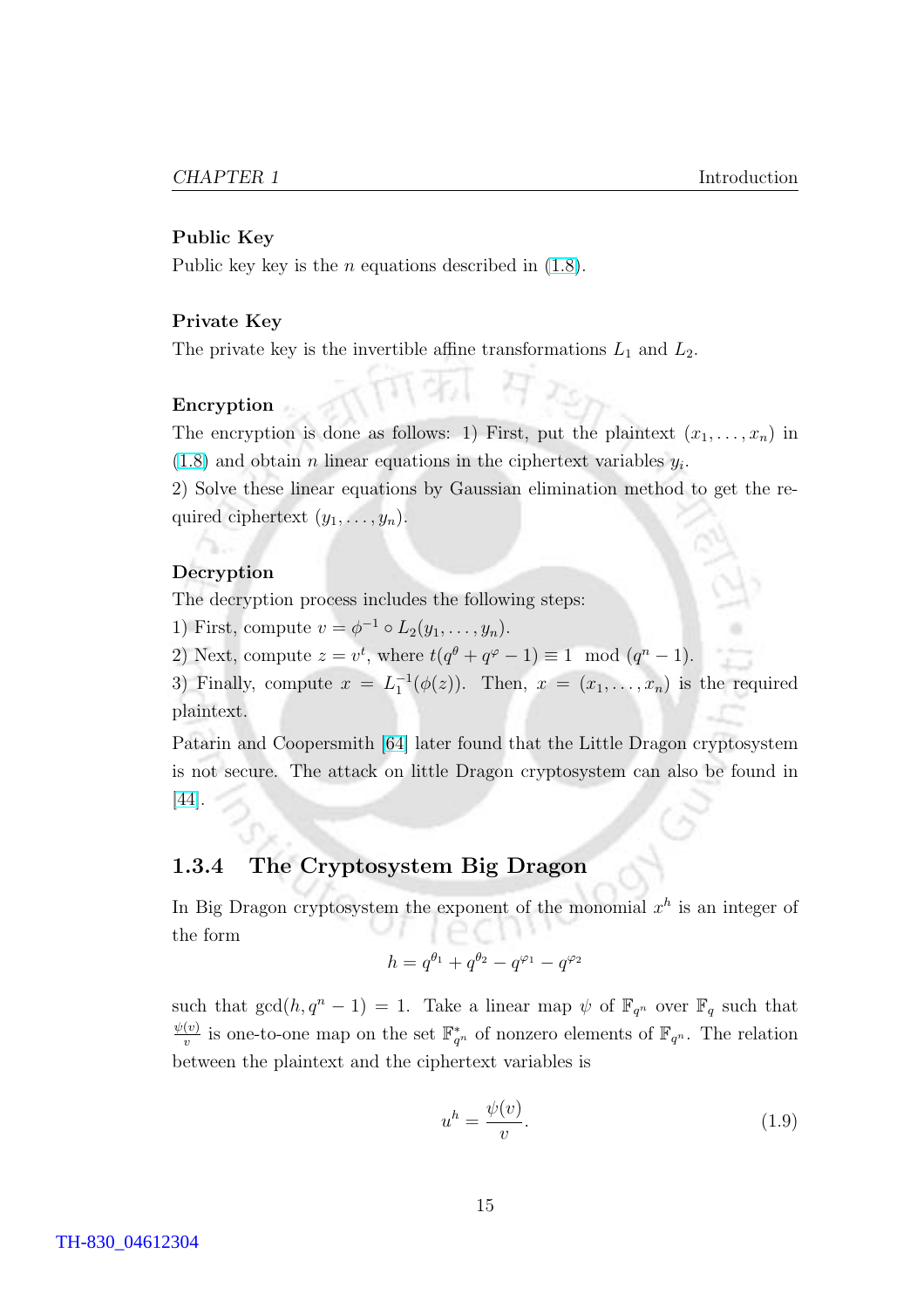Equivalently, we have the following relation between plaintext and ciphertext variables:

$$
u^{q_1^{\theta} + q_2^{\theta}} v + u^{q_1^{\varphi} + q_2^{\varphi}} \psi(v) = 0.
$$
\n(1.10)

Now substituting  $u = \phi^{-1} \circ L_1(x_1, \ldots, x_n)$  and  $v = \phi^{-1} \circ L_2^{-1}(y_1, \ldots, y_n)$ , and taking the *n*-tuple representation using the basis  $\mathbb{B}$ , one can get *n* equations containing terms of the form  $a_{ijk}x_ix_jy_k$ , and there might also be terms of the forms  $x_i y_k, x_i x_j, y_k$ , etc. These *n* equations will be the public key of the crypto system. Note that the public equations are quadratic in plaintext variables  $x_i$ and linear in ciphertext variables  $y_j$ . One substitutes the plaintext in the public key and solves the resulting system of linear equations by Gaussian elimination method to get the ciphertext. Given a ciphertext the public equations are nonlinear in the plaintext variables. To decrypt a message one uses the private key  $L_1, L_2, \psi$  and the relation [\(1.9\)](#page-25-0).

Unfortunately, as explained in Patarin's expanded version of the paper [\[64\]](#page-88-0), the Big Dragon is often vulnerable to the same type of attacks as in the case of the Little Dragon, at least when the function  $\psi(v)$  is publicly known [\[64,](#page-88-0) [44\]](#page-86-0). However if  $\psi(v)$  is kept secret, there is no known attack on the Big Dragon.

In Chapter 4 and Chapter 5 of this thesis, we have designed two efficient multivariate public key cryptosystems. Like Big Dragon Cryptosystem, the public key is mixed type of total degree three; two in plaintext variables and one in ciphertext variables. However it is possible to reduce the public key size by writing it as two sets of quadratic equations.

tute of Technology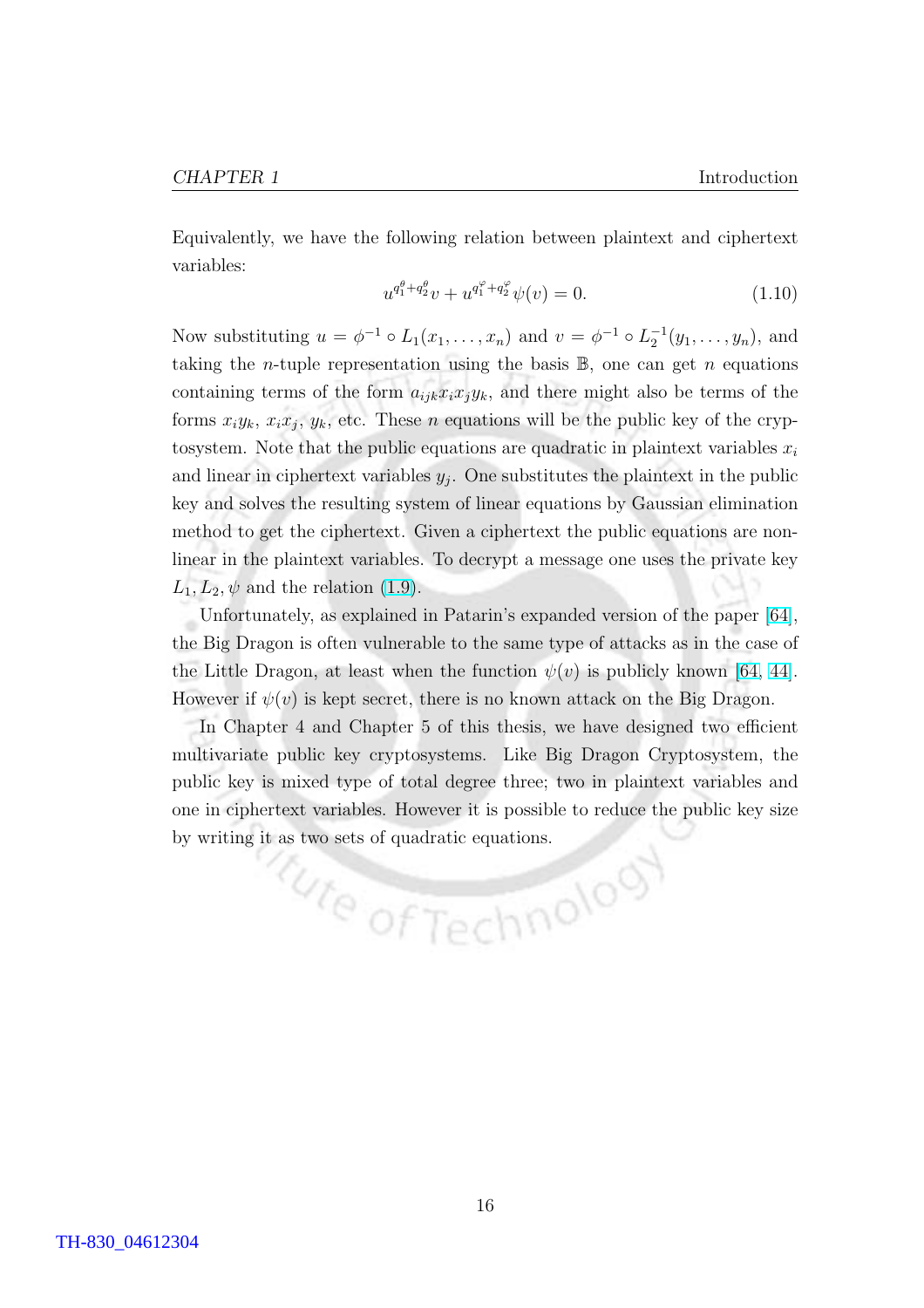# <span id="page-27-0"></span>Chapter  $2\pi\pi$  H

# Permutation Polynomials over the Finite Ring  $\mathbb{Z}_m$

## 2.1 Introduction

84

In this chapter, we consider the problem of characterizing permutation polynomials over finite ring  $\mathbb{Z}_{p^n}$ . For any positive integer m,  $\mathbb{Z}_m$  denotes the ring of integers modulo  $m$ . We seek necessary and sufficient conditions on the coefficients of a polynomial for it to be a permutation polynomial. In Section 2 of this chapter, we characterize permutation polynomial over finite ring  $\mathbb{Z}_{p^n}$ for  $p = 2, 3, 5$  and give a class of permutation binomials over finite field  $\mathbb{Z}_p$ . In Section 3, we show that every polynomial over  $\mathbb{Z}_{p^n}$  can be represented by a triangular mapping over  $\mathbb{Z}_p^n$  and using this representation, we find sufficient conditions for a polynomial to be a permutation polynomial over  $\mathbb{Z}_{p^n}$ . Consider the congruences

$$
f(x) \equiv 0 \bmod p^n, \tag{2.1}
$$

$$
f(x) \equiv 0 \bmod p^{n-1}, \qquad (2.2)
$$

where  $f(x)$  is any integral polynomial, p is prime and  $n > 1$ . Then the following result on solutions of the above congruences is well-known.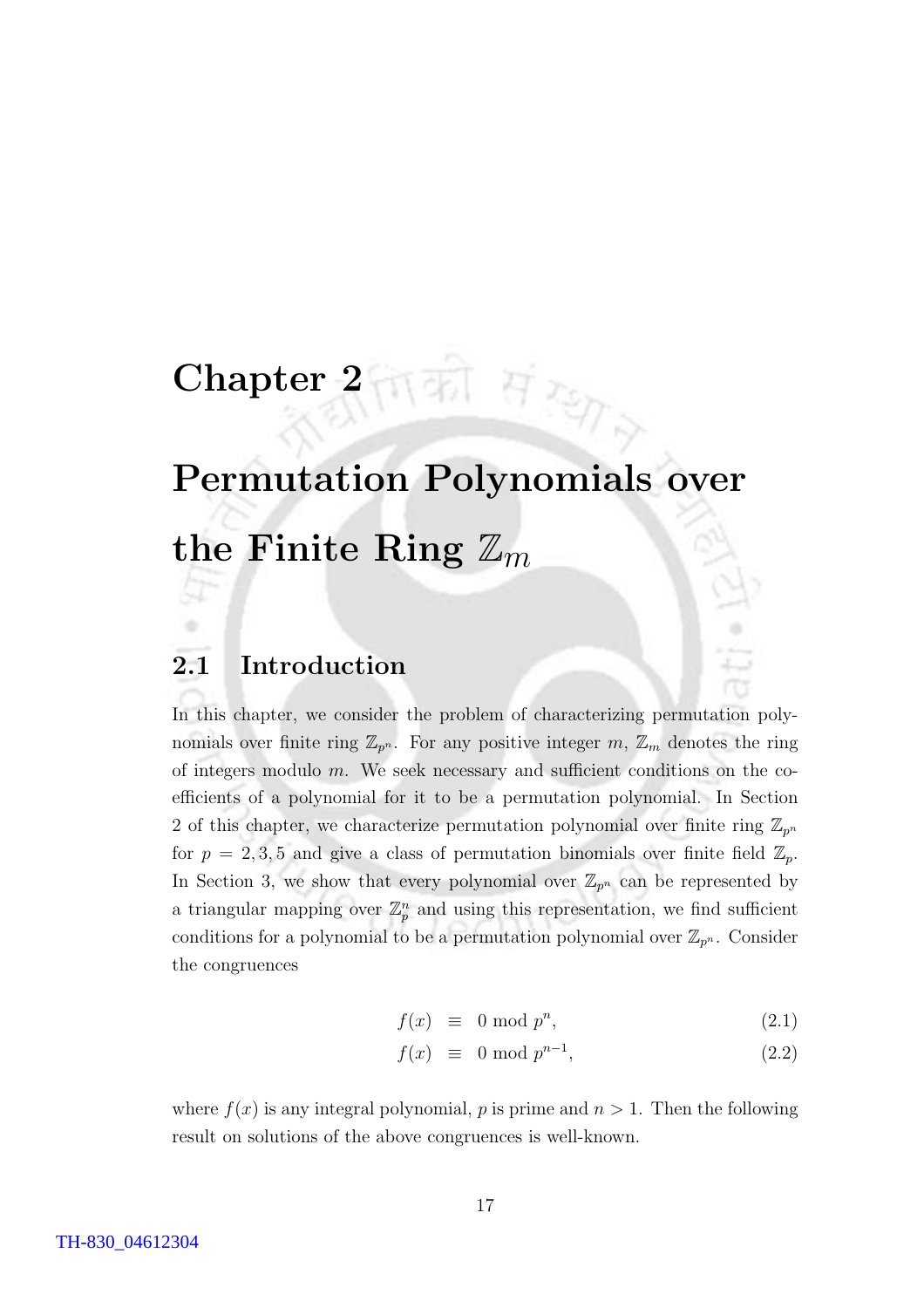<span id="page-28-0"></span>**Theorem 2.1.1.** (Hardy & Wright [\[38\]](#page-86-0)) The number of solutions of  $(2.1)$  corresponding to a solution  $\xi$  of [\(2.2\)](#page-27-0) is

- (a) none, if  $f'(\xi) \equiv 0 \mod p$  and  $\xi$  is not a solution of [\(2.1\)](#page-27-0);
- (b) one, if  $f'(\xi) \not\equiv 0 \mod p$ ;
- (c) p, if  $f'(\xi) \equiv 0 \mod p$  and  $\xi$  is a solution of [\(2.1\)](#page-27-0).

The solutions of [\(2.1\)](#page-27-0) corresponding to  $\xi$  may be derived from  $\xi$ , in case (b) holds, the solution is  $\xi(\text{mod } p^n)$ , and in case (c) holds, the solutions are by  $\xi + kp^{n-1} \pmod{p^n}, \ 0 \le k \le p-1.$ 

We will use this classical result extensively to study permutation polynomials over the finite ring  $\mathbb{Z}_{p^n}$ , where p is a prime.

# 2.2 Congruences modulo prime powers and permutation polynomials of finite rings  $\mathbb{Z}_{p^n}$

As a consequence of the Theorem [2.1.1,](#page-27-0) we have the following result.

**Proposition 2.2.1.** Let p be a prime. Then  $f(x)$  is permutation polynomial of  $\mathbb{Z}_{p^n}$  (n > 1) if and only if it is permutation polynomial of  $\mathbb{Z}_p$  and  $f'(a) \neq$ 0 mod p for all  $a \in \mathbb{Z}_p$ .

**Proof.** First suppose that  $f(x)$  is a permutation polynomial of  $\mathbb{Z}_{p^n}$ . Take any  $\tilde{b} \in \mathbb{Z}_p$ . Suppose  $b \in \mathbb{Z}_{p^n}$  such that, b modulo  $p = \tilde{b}$ . There exist  $a \in$  $\mathbb{Z}_{p^n}$  such that  $f(a) = b$ . We can take, a modulo  $p = \tilde{a}$  such that  $f(\tilde{a}) =$ b. This proves that  $f(x)$  is a permutation polynomial of  $\mathbb{Z}_p$ . Since  $g(x) =$  $f(x) - f(a)$  has only one solution, therefore by the Theorem [2.1.1,](#page-27-0) we have  $g'(x) = f'(x) \neq 0$  modulo p. For the converse part, take any  $b \in \mathbb{Z}_{p^n}$ . Suppose  $g(x) = f(x) - b$ . Then we have  $g(x) = 0$  modulo p has one solution and  $g'(x) = f'(x) \neq 0$  modulo p. Therefore by The Theorem [2.1.1,](#page-27-0) we have that  $g(x) = 0$  modulo  $p^2$  has a solution. Repeating the argument, we can say that  $g(x) = 0$  modulo  $p^n$  has a solution, that is,  $f(x)$  is a permutation of  $\mathbb{Z}_{p^n}$ .  $\Box$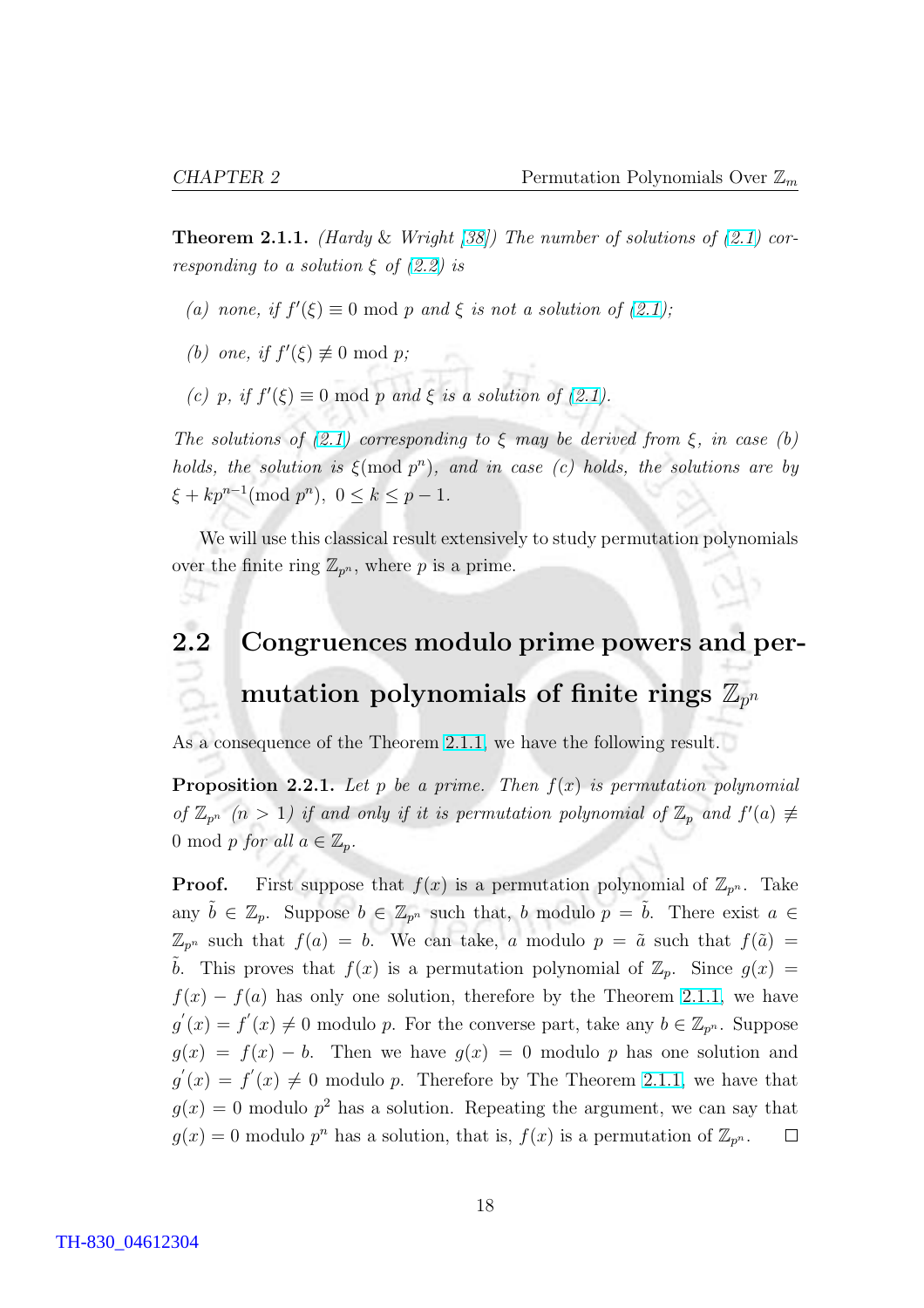<span id="page-29-0"></span>In this section we give necessary and sufficient conditions on the coefficients  $a_0, a_1, \ldots, a_d$  for  $f(x) = a_0 + a_1x + a_2x^2 + \cdots + a_dx^d$  to be permutation polynomial modulo  $p^n$ , for  $p = 2, 3, 5$ . A characterization of permutation polynomials modulo  $2^n$  was given in [\[67\]](#page-88-0). Rivest [67] proved that  $f(x)$  is a permutation polynomial if and only if  $a_1$  is odd,  $(a_2+a_4+a_6+\ldots)$  is even, and  $(a_3+a_5+a_7+\ldots)$  is even. We first give a very short and simple proof of the above characterization. We also give new characterization of permutation polynomials modulo  $p^n$  for  $p = 3, 5,$  and  $n > 1$ . A simple characterization of permutation polynomial modulo  $2^n$ ,  $n > 1$ , is given in Theorem 2.2.3 of this section. The theorem requires the following lemma.

**Lemma 2.2.2.** A polynomial  $f(x) = a_0 + a_1x + a_2x^2 + \cdots + a_dx^d$  with integral coefficients is a permutation polynomial modulo 2 if and only if  $(a_1+a_2+\ldots+a_d)$ is odd.

**Proof:** Since  $0^i = 0$  and  $1^i = 1$  modulo 2 for  $i > 1$ , we can write  $f(x) =$  $a_0 + (a_1 + a_2 + \cdots + a_d)x \mod 2$ . Clearly  $f(x)$  is a permutation polynomial modulo 2 if and only if  $(a_1+a_2+\cdots+a_d) \neq 0 \text{ mod } 2$ , that is,  $(a_1+a_2+\cdots+a_d)$ is odd.  $\Box$ 

**Theorem 2.2.3.** (Rivest [\[67\]](#page-88-0)) A polynomial  $f(x) = a_0 + a_1x + a_2x^2 + \cdots + a_dx^d$ with integral coefficients is a permutation polynomial modulo  $2^n$ ,  $n > 1$ , if and only if  $a_1$  is odd,  $(a_2 + a_4 + a_6 + ...)$  is even, and  $(a_3 + a_5 + a_7 + ...)$  is even.

Proof: The proof given here is different from that of Rivest [\[67\]](#page-88-0) and is relevant to the proof of theorems to follow. The theorem is proved by making use of Proposition [2.2.1](#page-28-0) and Lemma 2.2.2. By Proposition [2.2.1,](#page-28-0)  $f(x)$  is a permutation polynomial modulo  $2<sup>n</sup>$  if and only if it is a permutation polynomial modulo 2 and  $f'(x) \neq 0$  mod 2 for every integer  $x \in \mathbb{Z}_2$ . By Lemma 2.2.2,  $f(x)$  is a permutation polynomial modulo 2 if and only if  $(a_1 + a_2 + \ldots + a_d)$  is odd. It is easy to cheek that  $f'(x) = a_1 + (a_3 + a_5 + ...)x \text{ mod } 2$ . The condition  $f'(x) \neq 0 \text{ mod } 2$  with  $x = 0$  gives  $a_1$  is odd. The condition  $f'(x) \neq 0 \text{ mod } 2$ with  $x = 1$  gives  $(a_1 + a_3 + a_5 + ...)$  is odd. Hence the theorem follows.  $\Box$ 

**Example 2.2.4.** The following are all permutation polynomials modulo  $2<sup>2</sup>$  of degree at most 3 and the coefficients are from  $\mathbb{Z}_4$ : x, 3x,  $x + 2x^2$ , 3x + 2x<sup>2</sup>,  $x + 2x^3$ ,  $3x + 2x^3$ ,  $x + 2x + 2x^3$  and  $3x + 2x^2 + 2x^3$ .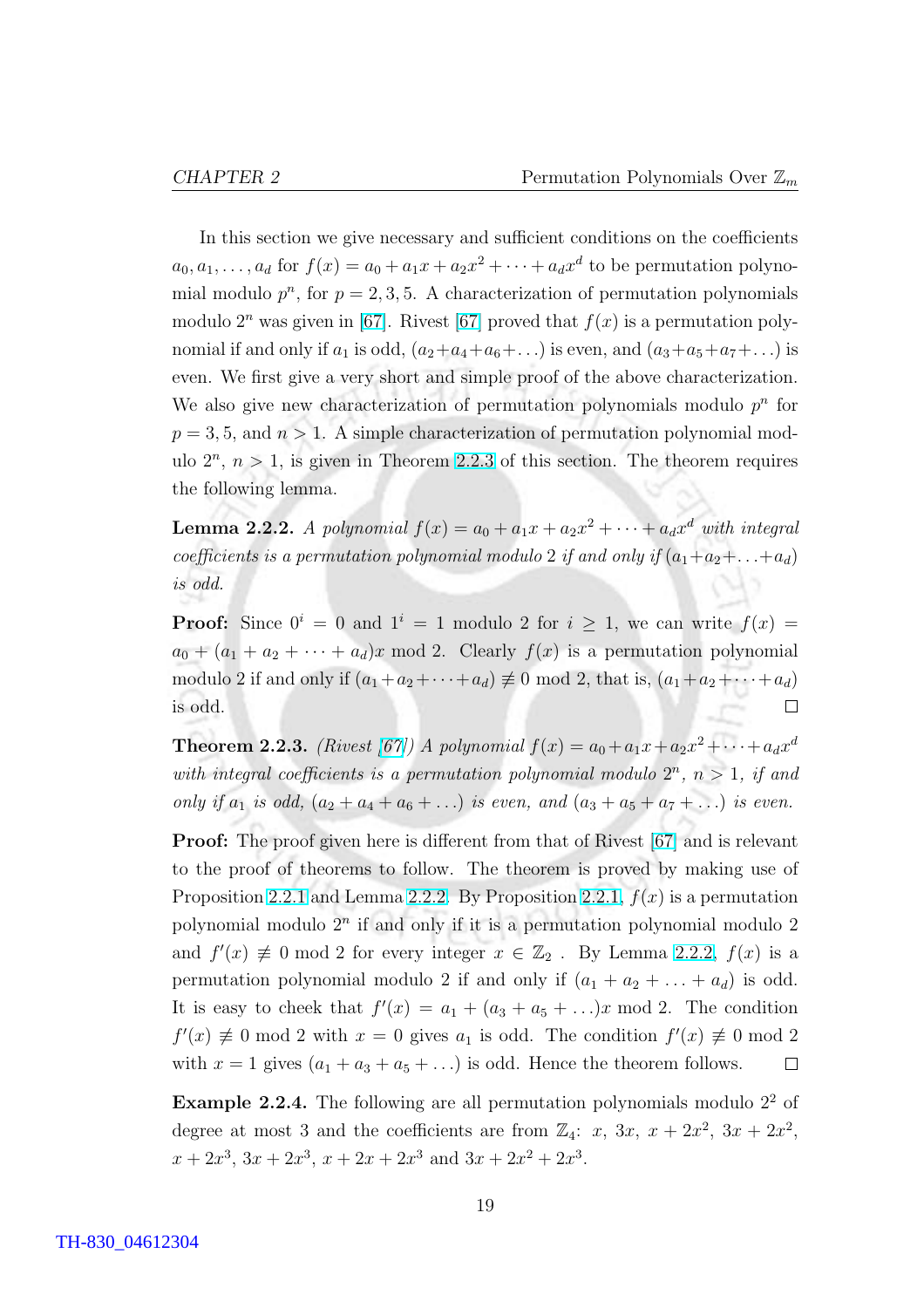**Lemma 2.2.5.** A polynomial  $f(x) = a_0 + a_1x + a_2x^2 + \cdots + a_dx^d$  with integral coefficients is a permutation polynomial modulo 3 if and only if  $(a_1 + a_3 + \ldots) \neq$ 0 mod 3 *and*  $(a_2 + a_4 + ...) \equiv 0 \text{ mod } 3$ .

**Proof:** Since  $x^{2k+1} = x \mod 3$  and  $x^{2k} = x^2 \mod 3$  for  $k \ge 1$ , we can write  $f(x) = a_0 + (a_1 + a_3 + ...)x + (a_2 + a_4 + ...)x^2$  mod 3. Letting  $A = (a_1 + a_3 + ...)x^2$ ...) mod 3 and  $B = (a_2 + a_4 + ...)$  mod 3, we can write  $f(x)$  more compactly as  $f(x) = a_0 + Ax + Bx^2$ . It follows from Corollary [1.2.6](#page-15-0) that no permutation polynomial over  $Z_3$  can have degree 2. Therefore, we have  $B \equiv 0 \mod 3$ . Thus  $f(x)$  is a permutation polynomial modulo 3 if and only if  $(a_1 + a_3 + ...) \neq$ 0 mod 3 and  $(a_2 + a_4 + ...) \equiv 0 \text{ mod } 3$ .  $\Box$ 

**Theorem 2.2.6.** A polynomial  $f(x) = a_0 + a_1x + a_2x^2 + \cdots + a_dx^d$  with integral coefficients is a permutation polynomial modulo  $3^n$ ,  $n > 1$ , if and only if

- (a)  $a_1 \not\equiv 0 \mod 3$ ,
- (b)  $(a_1 + a_3 + ...) \not\equiv 0 \mod 3$ ,
- (c)  $(a_2 + a_4 + ...) \equiv 0 \mod 3$ ,
- (d)  $(a_1 + a_4 + a_7 + a_{10} + ...) + 2(a_2 + a_5 + a_8 + a_{11} + ...) \not\equiv 0 \mod 3, and$ (e)  $(a_1 + a_2 + a_5 + a_8 + ...) + 2(a_4 + a_5 + a_{10} + a_{11} + ...) \not\equiv 0 \mod 3.$

**Proof:** By Proposition [2.2.1,](#page-28-0)  $f(x)$  is a permutation polynomial modulo  $3^n$  if and only if it is a permutation polynomial modulo 3 and  $f'(x) \neq 0$  mod 3 for every integer  $x \in Z_3$ . It is easy to verify that  $f'(x) = a_1 + (2a_2 + a_4 + 2a_8 + a_{10} + a_9)$  $2a_{14}+a_{16}+\ldots)x+(2a_5+a_7+2a_{11}+a_{13}+2a_{17}+a_{19}+\ldots)x^2$  mod 3. The condition  $f'(x) \neq 0 \text{ mod } 3$  with  $x = 0$  gives  $a_1 \neq 0 \text{ mod } 3$ . The condition  $f'(x) \neq 0 \text{ mod } 3$ with  $x = 1$  gives  $a_1+(2a_2+a_4+2a_8+a_{10}+2a_{14}+a_{16}+\ldots)+(2a_5+a_7+2a_{11}+a_{13}+\ldots)$  $2a_{17} + a_{19} + \ldots \equiv 0 \mod 3$ . The condition  $f'(x) \not\equiv 0 \mod 3$  with  $x = 2$  gives  $a_1+(a_2+2a_4+a_8+2a_{10}+a_{14}+2a_{16}+\ldots)+(2a_5+a_7+2a_{11}+a_{13}+2a_{17}+a_{19}+\ldots) \neq$ 0 mod 3. Now the theorem directly follows by combining above conditions and Lemma 2.2.5.  $\Box$ 

Example 2.2.7. The following are some permutation polynomials modulo 9 of degree 5 and the coefficients are from  $\mathbb{Z}_9$ :  $7x + x^3 + 8x^5$ ,  $x + x^2 + 8x^3 + 8x^4 + 7x^5$ ,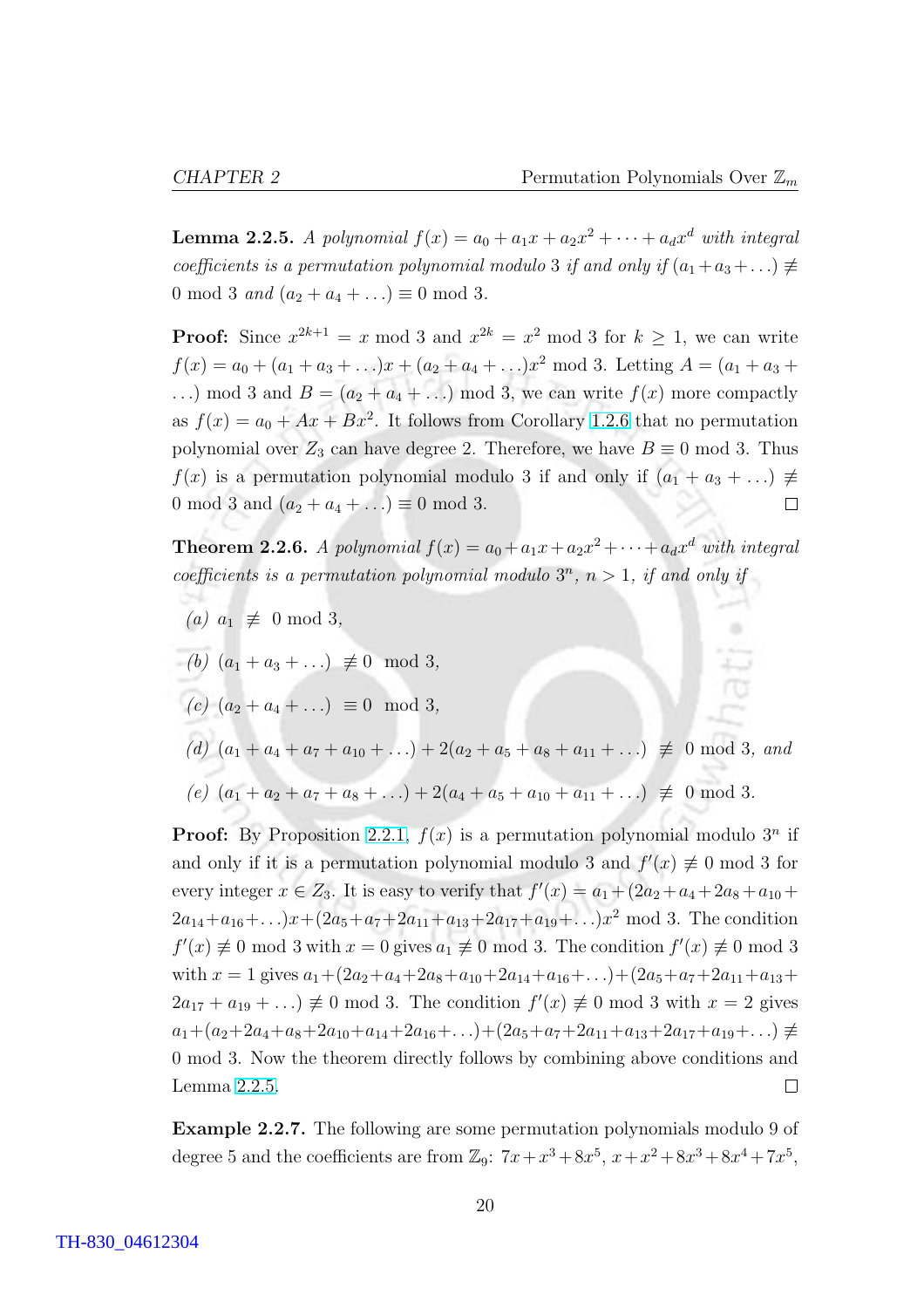<span id="page-31-0"></span> $7x + 6x^2 + 8x^3 + 8x^5$  and  $x + 7x^2 + 8x^3 + 8x^4 + 7x^5$ . There are total 3888 permutation polynomials modulo 9 of degree at most 5 and the coefficients are from  $\mathbb{Z}_9$ .

**Theorem 2.2.8.** (Mollin & Small [\[59\]](#page-87-0)) Let p be a prime different from 3 such that  $p \equiv 2 \mod 3$ . Then  $f(x) = ax^3 + bx^2 + cx + d$   $(a \neq 0)$  permutes  $\mathbb{Z}_p$  if and only if  $b^2 = 3ac$ .

**Lemma 2.2.9.** A polynomial  $f(x) = a_0 + a_1x + a_2x^2 + \cdots + a_dx^d$  with integral coefficients is a permutation polynomial modulo 5 if and only if  $(a_4 + a_8 + a_9)$  $a_{12} \ldots$ )  $\equiv 0 \mod 5$  and

$$
(a_2 + a_6 + a_{10} + ...)^2 \equiv 3(a_1 + a_5 + a_9 + ...) (a_3 + a_7 + a_{11} + ...) \bmod 5.
$$

**Proof:** Since  $x^{4k+1} = x \mod 5$ ,  $x^{4k+2} = x^2 \mod 5$ ,  $x^{4k+3} = x^3 \mod 5$ , and  $x^{4k} = x^4 \mod 5$  for  $k \ge 1$ , we can write  $f(x) = a_0 + (a_1 + a_5 + ...)x + (a_2 + a_6 + ...)$ ...) $x^2 + (a_3 + a_7 + ...) x^3 + (a_4 + a_8 + ...) x^4 \text{ mod } 5$ . Letting  $A = (a_1 + a_5 + ...)$ ,  $B = (a_2 + a_6 + ...)$ ,  $C = (a_3 + a_7 + ...)$  and  $D = (a_4 + a_8 + ...)$  we can write  $f(x) = a_0 + Ax + Bx^2 + Cx^3 + Dx^4$  mod 5. By corollary [1.2.6,](#page-15-0) no polynomial of degree 4 can be a permutation polynomial modulo 5, so  $D \equiv 0 \text{ mod } 5$ . Now  $f(x) = a_0 + Ax + Bx^2 + Cx^3$  mod 5 and we are in the situation of Theorem 2.2.8. Hence, f is a permutation if and only if  $B^2 = 3AC$ .  $\Box$ 

Example 2.2.10. The permutation binomials modulo 5 of degree at most 3 are: x,  $x^3$ ,  $2x + x^2 + x^3$ ,  $3x + 2x^2 + x^3$ ,  $3x + 3x^2 + x^3$ , and  $2x + 4x^2 + x^3$ .

**Theorem 2.2.11.** A polynomial  $f(x) = a_0 + a_1x + a_2x^2 + \cdots + a_dx^d$  with integral coefficients is a permutation polynomial modulo  $5^n$  if and only if

- (a)  $a_1 \not\equiv 0 \mod 5$ ,
- (b)  $(a_4 + a_8 + a_{12} ...) \equiv 0 \mod 5$ ,
- (c)  $(a_2 + a_6 + a_{10} + ...)$ <sup>2</sup>  $\equiv 3(a_1 + a_5 + a_9 + ...)$  $(a_3 + a_7 + a_{11} + ...)$  mod 5,
- (d)  $(a_1 + a_6 + a_{11} + ...) + 2(a_2 + a_7 + a_{12} + ...) + 3(a_3 + a_8 + a_{13} + ...) + 4(a_4 +$  $a_9 + a_{14} + \ldots \equiv 0 \mod 5$ .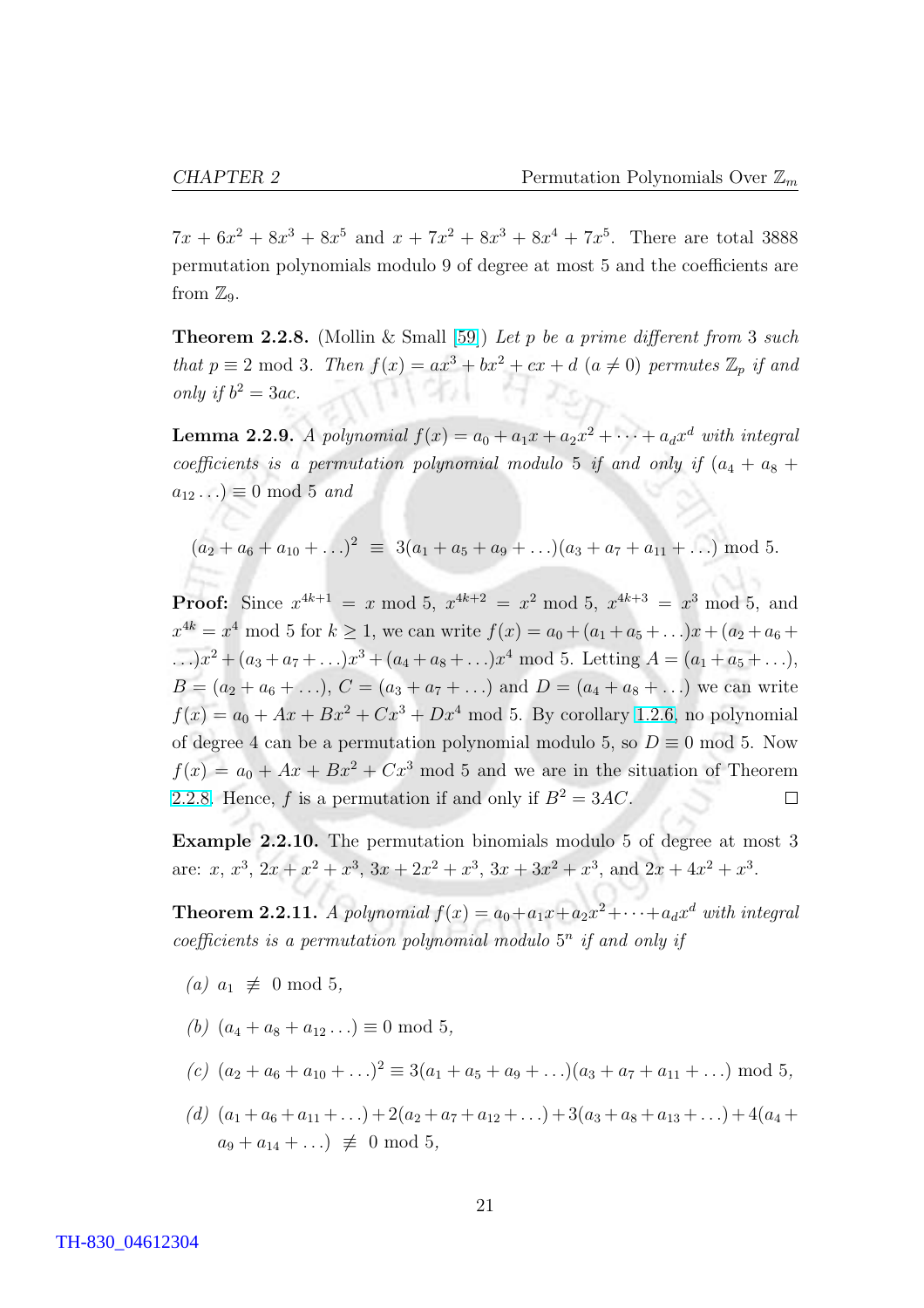- (e)  $(a_1 + 2a_6 + 4a_{11} + 3a_{16} + a_{21} + ...) + 2(2a_2 + 4a_7 + 3a_{12} + a_{17} + 2a_{22} + ...)$  $+3(4a_3+3a_8+a_{13}+2a_{18}+4a_{23}+\ldots)+4(3a_4+a_9+2a_{14}+4a_{19}+3a_{24}+\ldots) \neq$ 0 mod 5,
- (f)  $(a_1 + 3a_6 + 4a_{11} + 2a_{16} + a_{21} + ...) + 2(3a_2 + 4a_7 + 2a_{12} + a_{17} + 3a_{22} + ...)$  $+3(4a_3+2a_8+a_{13}+3a_{18}+4a_{23}+\ldots)+4(2a_4+a_9+3a_{14}+4a_{19}+2a_{24}+\ldots) \neq$ 그 분야 하다 0 mod 5, and
- (g)  $(a_1 + 4a_6 + a_{11} + 4a_{16} + a_{21} + ...) + 2(4a_2 + a_7 + 4a_{12} + a_{17} + 4a_{22} + ...)$  $+3(a_3+4a_8+a_{13}+4a_{18}+a_{23}+\ldots)+4(4a_4+a_9+4a_{14}+a_{19}+4a_{24}+\ldots) \neq$ 0 mod 5.

**Proof.** By Proposition [2.2.1,](#page-28-0)  $f(x)$  is a permutation polynomial modulo  $5^n$  if and only if it is a permutation polynomial modulo 5 and  $f'(x) \neq 0$  mod 5 for every integer  $x \in \mathbb{Z}_5$ . We obtain

$$
f'(x) = a_1 + \sum_{k} (4k+2)a_{4k+2}x + \sum_{k} (4k+3)a_{4k+3}x^2 + \sum_{k} (4k)a_{4k}x^3
$$
  
+ 
$$
\sum_{k} (4k+1)a_{4k+1}x^4
$$
  

$$
\equiv a_1 + (2a_2 + a_6 + 4a_{14} + 3a_{18} + 2a_{22} + ...)x
$$
  
+ 
$$
(3a_3 + 2a_7 + a_{11} + 4a_{19} + 3a_{23} + ...)x^2
$$
  
+ 
$$
(4a_4 + 3a_8 + 2a_{12} + a_{16} + 4a_{24} + ...)x^3
$$
  
+ 
$$
(4a_9 + 3a_{13} + 2a_{17} + a_{21} + 4a_{29} + ...)x^4 \text{ mod } 5
$$

Observe that  $f'(0) \not\equiv 0 \mod 5$  means  $a_1 \not\equiv 0 \mod 5$ ;  $f'(1) \not\equiv 0 \mod 5$  gives  $(a_1 + a_6 + a_{11} + ...) + 2(a_2 + a_7 + a_{12} + ...) + 3(a_3 + a_8 +$  $a_{13} + \ldots$ ) +  $4(a_4 + a_9 + a_{14} + \ldots) \not\equiv 0 \mod 5;$  $f'(2) \not\equiv 0 \mod 5$  gives  $(a_1 + 2a_6 + 4a_{11} + 3a_{16} + a_{21} + ...) + 2(2a_2 + 4a_7 + 3a_{12} + ...)$  $a_{17} + 2a_{22} + \ldots$  +  $3(4a_3 + 3a_8 + a_{13} + 2a_{18} + 4a_{23} + \ldots) + 4(3a_4 + a_9 + 2a_{14} +$  $4a_{19} + 3a_{24} + \ldots \equiv 0 \mod 5;$  $f'(3) \not\equiv 0 \mod 5$  gives  $(a_1 + 3a_6 + 4a_{11} + 2a_{16} + a_{21} + ...) + 2(3a_2 + 4a_7 + 2a_{12} + ...)$  $a_{17} + 3a_{22} + \ldots$  +  $3(4a_3 + 2a_8 + a_{13} + 3a_{18} + 4a_{23} + \ldots) + 4(2a_4 + a_9 + 3a_{14} +$  $4a_{19} + 2a_{24} + \ldots \equiv 0 \mod 5$ ; and  $f'(4) \not\equiv 0 \mod 5$  gives  $(a_1+4a_6+a_{11}+4a_{16}+a_{21}+\ldots)+2(4a_2+a_7+4a_{12}+a_{17}+$  $4a_{22}+\ldots$ ) +3( $a_3+4a_8+a_{13}+4a_{18}+a_{23}+\ldots$ )+4( $4a_4+a_9+4a_{14}+a_{19}+4a_{24}+\ldots$ )  $\neq$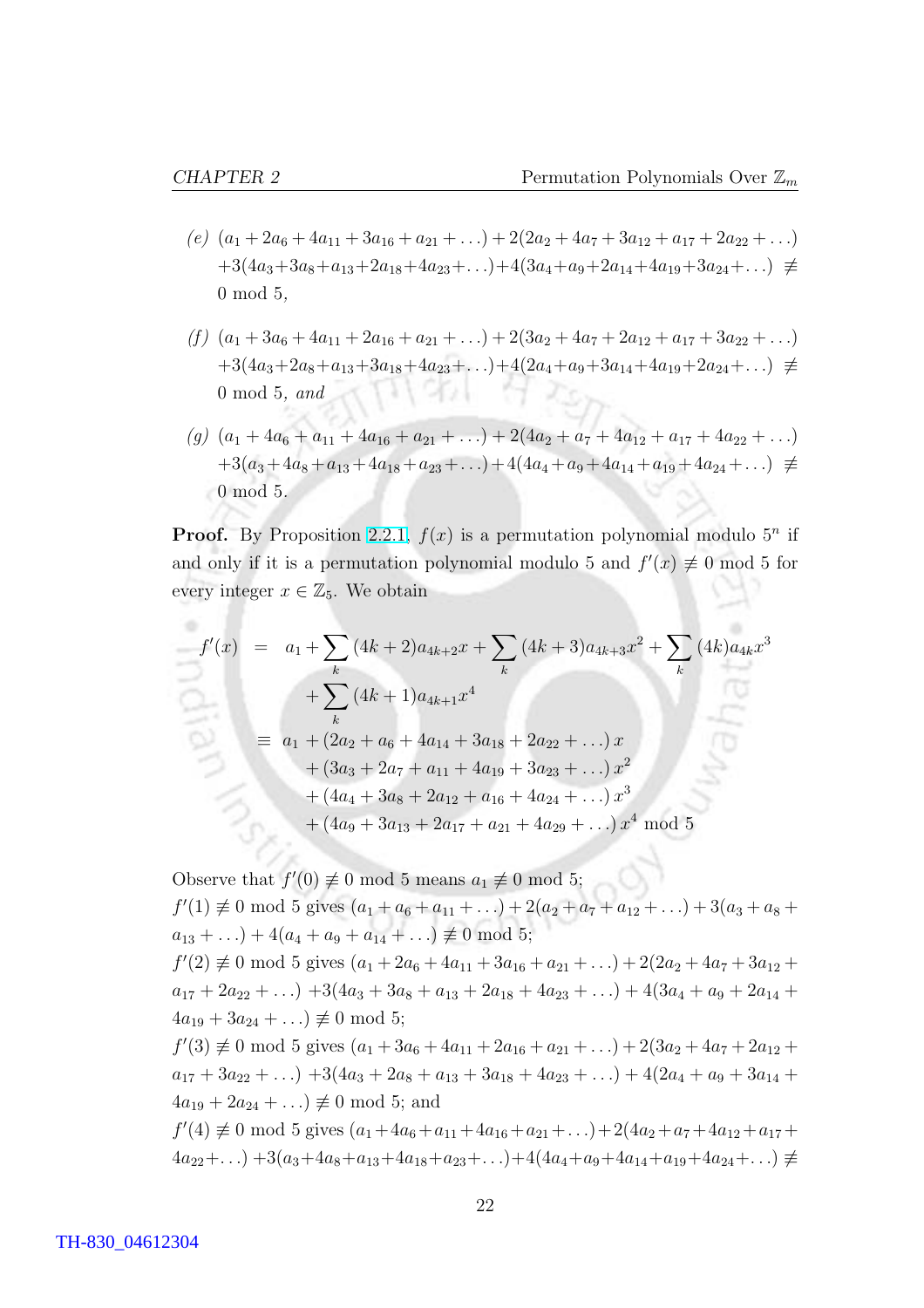<span id="page-33-0"></span>0 mod 5. Now the theorem directly follows by combining above conditions and Lemma [2.2.9.](#page-31-0)  $\Box$ 

We give one example of a permutation polynomial over  $\mathbb{Z}_{5^n}$ ,  $n \geq 1$ .

**Example 2.2.12.** Consider the polynomial  $f(x) = x + x^2 + 2x^3 + 2x^4 + x^5 +$  $x^6 + 4x^7 + 3x^8 + x^9 + x^{10}$ . It can be easily shown that the conditions (a)-(g) of Theorem [2.2.11](#page-31-0) are satisfied by the coefficients of  $f(x)$ . Thus  $f(x)$  is a permutation polynomial of  $\mathbb{Z}_{5^n}$ ,  $n \geq 1$ .

### 2.2.1 A new class of permutation binomials over  $\mathbb{Z}_p$

Suppose  $p$  is an odd prime and  $a$  is an integer.  $a$  is defined to be a quadratic *residue* modulo p if  $a \not\equiv 0 \pmod{p}$  and the congruence  $y^2 \equiv a \pmod{p}$  has a solution  $y \in \mathbb{F}_p$ . a is defined to be a *quadratic non-residue* modulo p if  $a \neq 0$  $p$  and a is not a quadratic residue modulo p.

Theorem 2.2.13. (Euler's Criterion) An integer a is a quadratic residue modulo p if and only if  $a^{\frac{p-1}{2}} \equiv 1 \mod p$ .

**Theorem 2.2.14.** Let p be a prime and  $f(x) = x^u(x^{\frac{p-1}{2}} + a)$ , where u is an integer such that  $(u, p - 1) = 1$  and a is a non-zero element in  $\mathbb{Z}_p$ . Then  $f(x)$ is a permutation binomial over  $\mathbb{Z}_p$  if and only if  $(a^2 - 1)^{\frac{p-1}{2}} = 1 \text{ mod } p$ .

**Proof:** It is known that the monomial  $x^u$  is a permutation polynomial of  $\mathbb{Z}_p$  if and only if  $gcd(u, p - 1) = 1$ . Using Euler's criteria we can rewrite

$$
f(x) = \begin{cases} 0, & \text{if } x = 0; \\ x^u(a+1), & \text{if } x \text{ is quadratic residue;} \\ x^u(a-1), & \text{if } x \text{ is quadratic non-residue.} \end{cases}
$$

There are  $\frac{1}{2}(p-1)$  residues and  $\frac{1}{2}(p-1)$  non-residues of an odd prime p. The product of two residues, or of two non-residues, is a residue, while the product of a residue and a non-residue is a non-residue. Since u is odd,  $x^u$  is residue (resp. non-residue) if x is residue (resp. non-residue). If both  $a + 1$  and  $a-1$  are residues, then  $f(x)$  maps residues to residues and non-residues to nonresidues and if both  $a + 1$  and  $a - 1$  are non-residues, then  $f(x)$  maps residues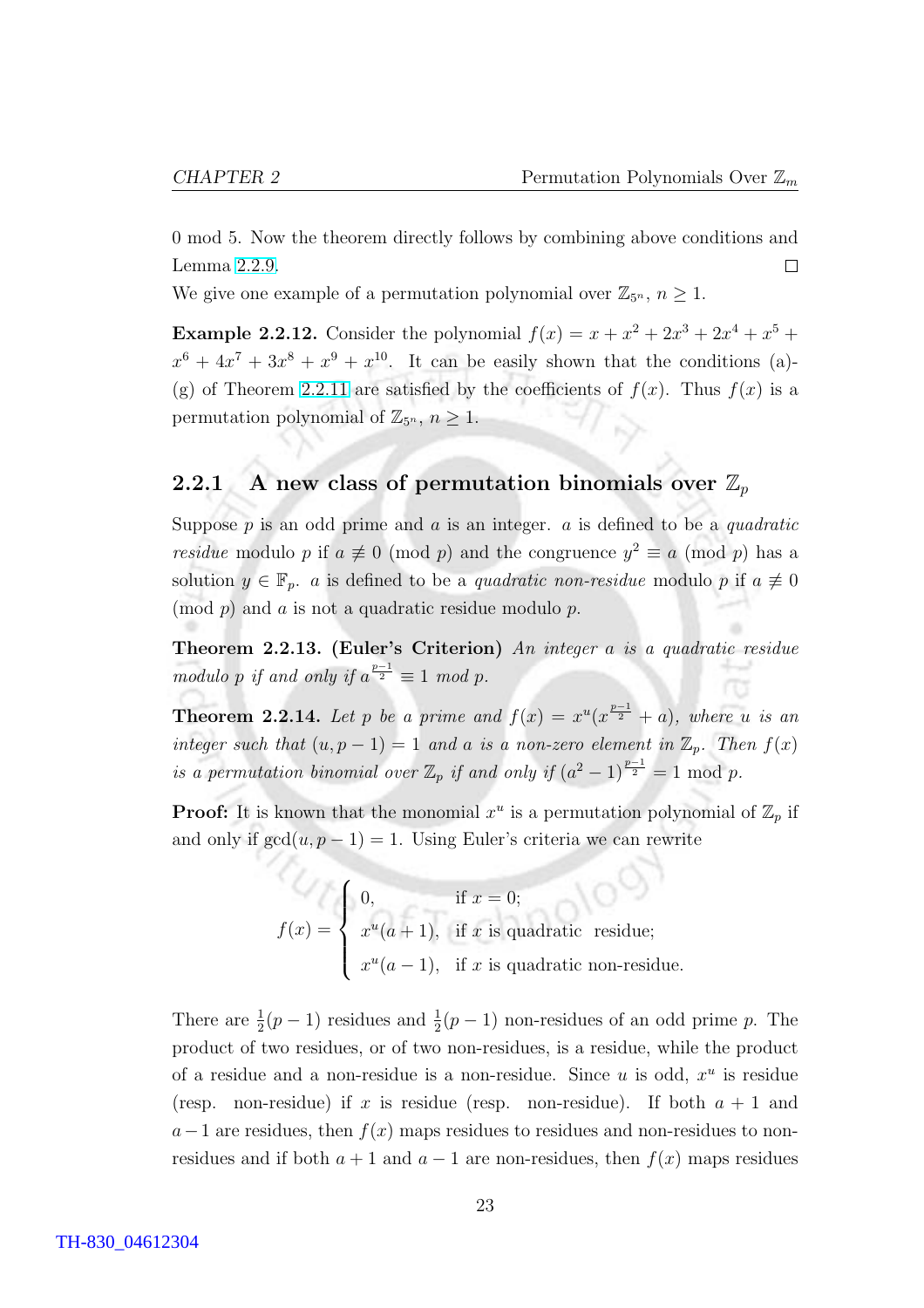to non-residues and non-residues to residues. On the other hand, if  $a + 1$  is residue and  $a - 1$  is non-residue then  $f(x)$  maps all the non-zero elements to residues and if  $a + 1$  is non-residue and  $a - 1$  is residue then  $f(x)$  maps all the non-zero elements to non-residues. Since  $x^u$  is a permutation polynomial, therefore  $f(x)$  is a permutation polynomial if and only if both  $a + 1$  and  $a - 1$ are either quadratic residues or quadratic non residues. In other words,  $f(x)$  is a permutation polynomial over  $\mathbb{Z}_p$  if and only if  $(a^2 - 1)^{\frac{p-1}{2}} = 1 \text{ mod } p$ .  $\Box$ 

It may be noted that if the degree  $u+\frac{p-1}{2}$  $\frac{-1}{2}$  of binomial  $f(x)$  of Theorem [2.2.14](#page-33-0) is greater than  $p-1$  for some values of u, then the polynomial is reduced modulo  $x^p - x$  to obtain a permutation binomial. We now generate some permutation binomials of  $\mathbb{Z}_p$  using Theorem [2.2.14.](#page-33-0) We list these examples in the table below.

| $\boldsymbol{p}$ | $\boldsymbol{u}$                                | $\boldsymbol{a}$ | f(x)                      |
|------------------|-------------------------------------------------|------------------|---------------------------|
| $\overline{7}$   | $\mathbf{1}$                                    | 3                | $x(x^3+3)$                |
| $\overline{7}$   | $\mathbf{1}$                                    | $\overline{4}$   | $x(x^3+4)$<br>$-1$        |
| $\vert 7 \vert$  | $\overline{5}$                                  | 3                | <u>to</u><br>$x^2(x^3+5)$ |
| 7 <sup>7</sup>   | $5\overline{)}$                                 | $\overline{4}$   | $x^2(x^3+2)$<br>m         |
| 11               | $\mathbf{1}$                                    | $\overline{2}$   | $x(x^5+2)$                |
| $11\,$           | $\sqrt{3}$                                      | $\,4\,$          | $x^3(x^5+2)$              |
| $11\,$           | $\mathbb{C}^n\mathbb{R}_{>0}$<br>$\overline{7}$ | $\sqrt{4}$       | $x^2(x^5+3)$              |
| 11               | $\overline{9}$                                  | $\overline{9}$   | $x^4(x^5+5)$              |
| 11               | 9                                               | $\overline{2}$   | $x^4(x^5+6)$              |
| 11               | $9\,$                                           | $\vert 4 \vert$  | $x^4(x^5+3)$              |
| 11               | 9                                               | $\overline{7}$   | $x^4(x^5+8)$              |

Table 2.1: Some Permutation Binomials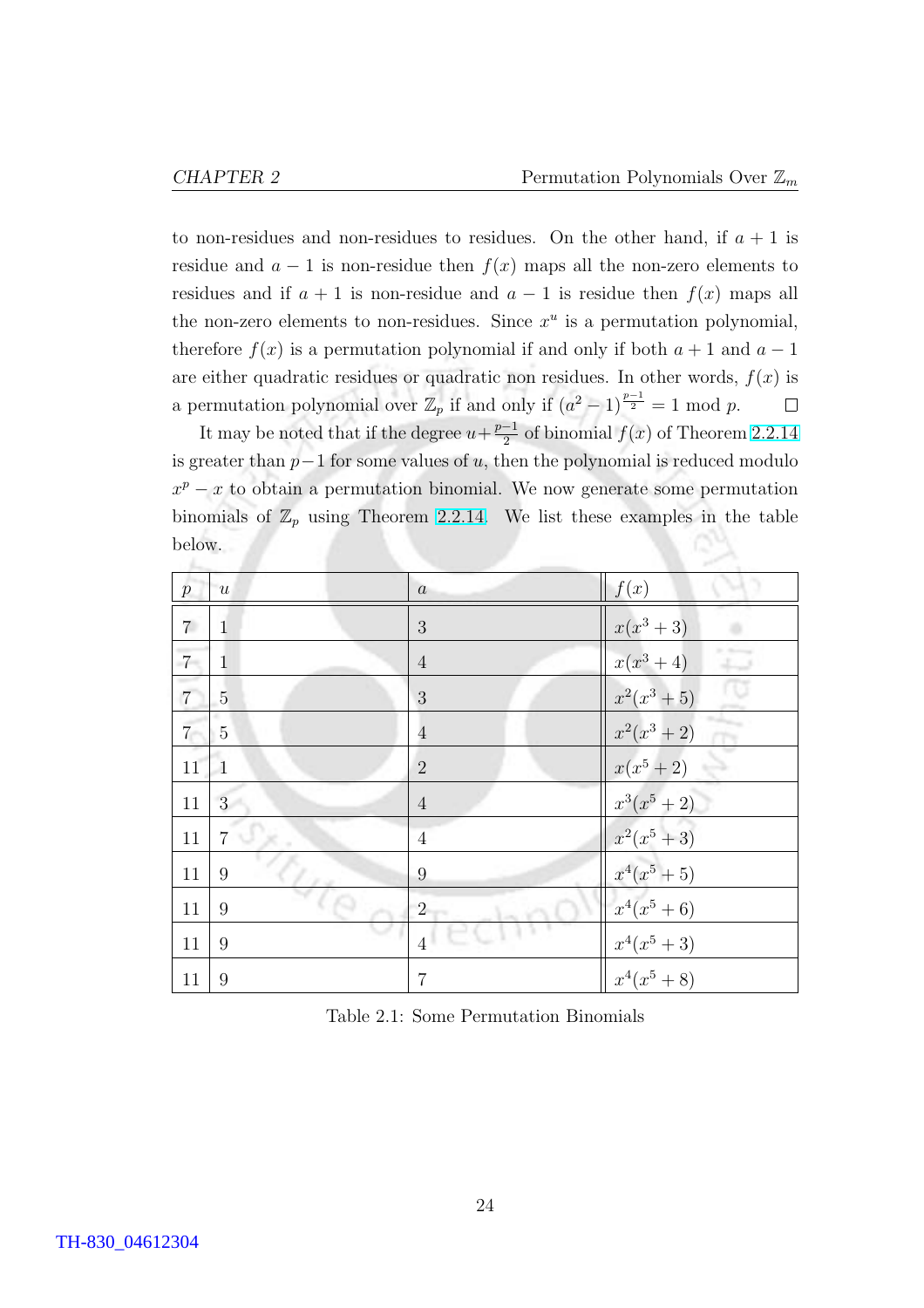œ

## <span id="page-35-0"></span>2.3 Polynomials over the ring  $\mathbb{Z}_{p^n}$  and Triangular mappings over  $\mathbb{Z}_n^n$ p

Klimov *et. al.* [\[43\]](#page-86-0) showed that every polynomial over  $\mathbb{Z}_{2^n}$  can be expressed as a triangular mapping on  $\mathbb{Z}_2^n$ . In this section, generalizing this result we show that every polynomial over  $\mathbb{Z}_{p^n}$  can be represented by a triangular mapping over  $\mathbb{Z}_p^n$ . An element  $x \in \mathbb{Z}_{p^n}$  can be uniquely expressed as  $x = \sum_{i=1}^n$  $\sum_{i=1}^{n} x_i p^{i-1},$ where  $x_i \in \mathbb{Z}_p$ . Let  $\theta: \mathbb{Z}_{p^n} \mapsto \mathbb{Z}_p^n$  be the isomorphism of  $\mathbb{Z}_{p^n}$  onto  $\mathbb{Z}_p^n$  defined by  $\theta(x) = (x_1, x_2, \ldots, x_n)$ . We identify x by the n-tuple  $(x_1, x_2, \ldots, x_n)$  in  $\mathbb{Z}_p^n$ . For a polynomial  $f(x)$  over  $\mathbb{Z}_{p^n}$ , we have  $\theta(f(x)) = (f_1, f_2, \ldots, f_n)$ , where each  $f_i$  is function of  $x_1, x_2, \ldots, x_n$ . We will denote the *i*-th coordinate  $f_i(x)$  of  $f(x)$ by  $(f(x))_i$ .

**Lemma 2.3.1.** Let  $x, y \in \mathbb{Z}_{p^n}$  and  $x_i, y_i, (x + y)_i$  and  $(xy)_i$  respectively denote the *i*-th coordinates in the *n*-tuple representation of  $x, y, x + y$  and  $xy$  over  $\mathbb{Z}_p^n$ . Then

- (i)  $(x + y)_1 = (x_1 + y_1) \mod p$ .
- (ii) for  $i \geq 2$ ,  $(x + y)_i = (x_i + y_i + \alpha_i)$  mod p, where  $\alpha_i$  is a function of the coordinates  $x_1, x_2, \ldots, x_{i-1}, y_1, y_2, \ldots, y_{i-1}.$
- (iii) for  $i > 2$ ,  $(xy)_i = (x_iy_1 + x_1y_i + \beta_i)$  mod p, where  $\beta_i$  is a function of the  $coordinates x_1, x_2, \ldots, x_{i-1}, y_1, y_2, \ldots, y_{i-1}.$
- (iv) for any integer  $m \ge 2$ ,  $(x^m)_1 = (x_1)^m \mod p$  and  $(x^m)_i = (mx_i(x_1)^{m-1} +$  $\gamma_i) \mod p, \text{ if } i \geq 2, \text{ where } \gamma_i \text{ is a function of the coordinates } x_1, x_2, \ldots, x_{i-1}.$

**Proof.** We have  $x = \sum_{i=1}^{n}$  $\sum_{i=1}^{n} x_i p^{i-1}$  and  $y = (y_1, y_2, \dots, y_n) = \sum_{i=1}^{n} y_i p^{i-1}$ . The first assertion in trivial. In (ii)  $\alpha_i$  is the carry over from the previous coordinates in the sum, so depends only on the coordinates  $x_1, x_2, \ldots, x_{i-1}$ ,  $y_1, y_2, \ldots, y_{i-1}$ . For (iii) we note that  $xy = x_1y_1 + (x_1y_2 + y_1x_2)p + \cdots + (x_iy_1 + y_i)$  $y_i x_1 + x_{i-1} y_2 + \cdots + x_2 y_{i-1} p^{i-1} + \cdots + (x_n y_1 + x_{n-1} y_2 + \cdots + x_1 y_n) p^{n-1}$ . from which it follows that  $(xy)_i$  is the sum modulo p of the coefficient of  $p^{i-1}$  and the carry over from the previous coordinates. Finally, the second part of (iv) follows easily from (iii) by induction on  $m$ .  $\Box$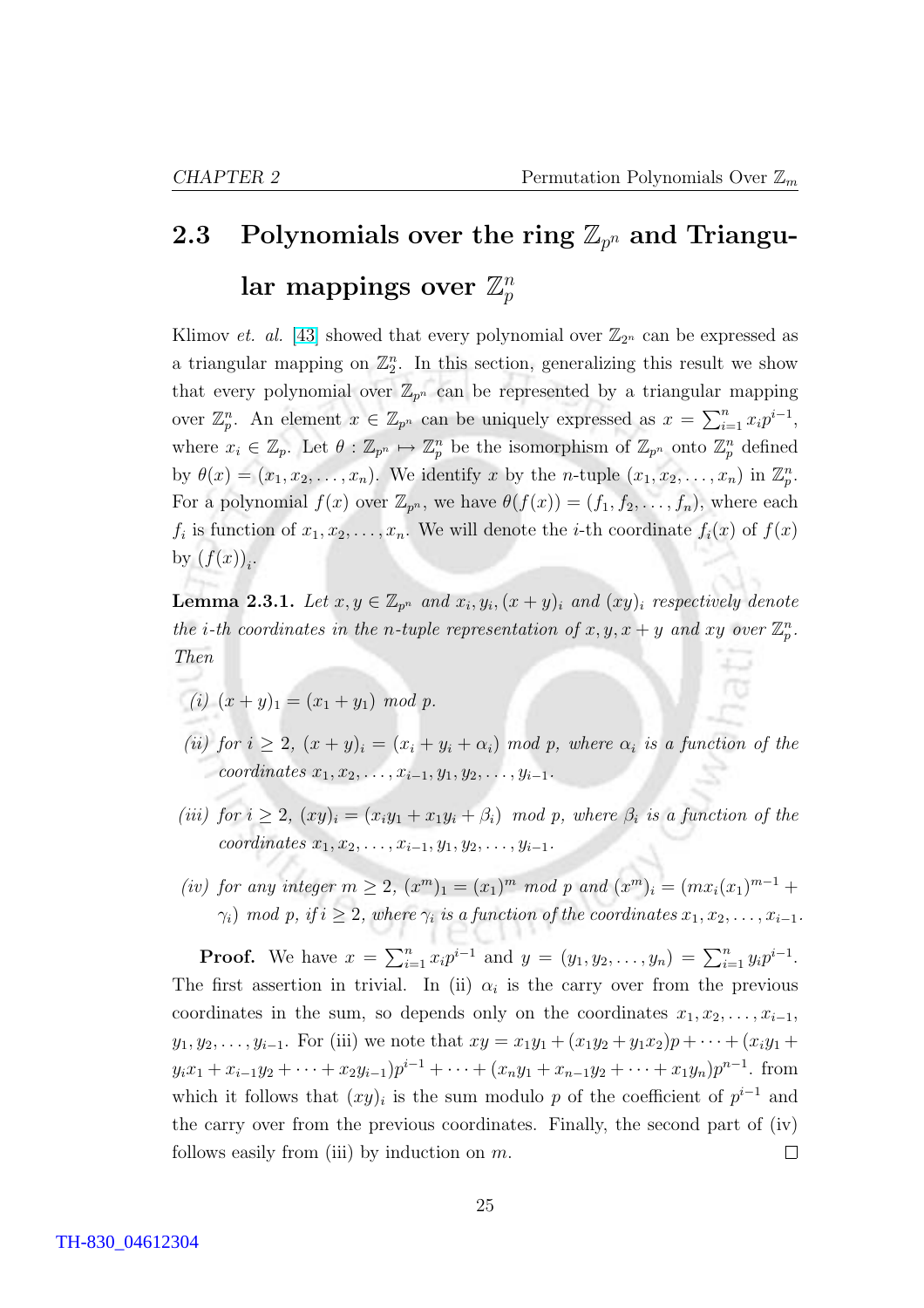<span id="page-36-0"></span>**Remark 2.3.2.** The result (iv) of the above lemma shows that if  $f(x)$  is a monomial  $x^l, l \geq 1$ , then  $\theta(f(x)) = ((f(x))_1, (f(x))_2, \ldots, (f(x))_n)$  is a triangular mapping from  $\mathbb{Z}_p^n$  to  $\mathbb{Z}_p^n$ .

Lemma 2.3.3. Let  $x = \sum_{i=1}^{n} x_i$  $_{i=1}^{n} x_i p^{i-1}, k ≥ 1, 1 ≤ r ≤ p - 1.$  Then for  $i ≥ 2$ 

 $(i)$   $(x^{pk})$  $i = \alpha_i \mod p$ ,

(*ii*) 
$$
(x^{pk+r})_i = rx_i(x_1)^{pk+r-1} + \beta_i \mod p
$$
,

where  $\alpha_i, \beta_i$  are functions of  $x_1, x_2, \ldots, x_{i-1}$ .

Proof. The results follows from (iv) of Lemma [2.3.1.](#page-35-0)

 $\Box$ 

Next, we give some examples of triangular mappings obtained from monomials.

**Example 2.3.4.** Consider the monomials  $x, x^2, x^3$  over  $\mathbb{Z}_{2^3}$ . For  $x = x_1 + x_2 \cdot 2 + x_3$  $x_3.2^2$ , we have

> $\theta(x) = (x_1, x_2, x_3),$  $\theta(x^2) = (x_1, 0, x_2 + x_1 x_2), \text{ and}$  $\theta(x^3) = (x_1, x_1x_2, x_1x_3).$

**Example 2.3.5.** Consider the monomials  $x, x^2, x^3$  over  $\mathbb{Z}_{3^3}$ . For  $x = x_1 + x_2 \cdot 3 + x_3$  $x_3.3^2$ , we have

$$
\theta(x) = (x_1, x_2, x_3),
$$
  
\n
$$
\theta(x^2) = (x_1^2, 2x_1x_2, x_2^2 + 2x_1x_3),
$$
 and  
\n
$$
\theta(x^3) = (x_1^3, 0, x_1^2x_2).
$$

**Example 2.3.6.** Consider the monomials  $x, x^2, x^4, x^5$  over  $\mathbb{Z}_{5^4}$ . For  $x = x_1 +$  $x_2 \cdot 5 + x_3 \cdot 5^2 + x_4 \cdot 5^3$ , we have

$$
\theta(x^2) = (x_1^2, 2x_1x_2, x_2^2 + 2x_1x_3, 2x_1x_4 + 2x_2x_3),
$$
  
\n
$$
\theta(x^4) = (x_1^4, 4x_1^3x_2, 4x_1^3x_3, x_1^2x_2^2, 4x_1^3x_4 + 2x_1)
$$
 and  
\n
$$
\theta(x^5) = (x_1^5, 0, x_1^4x_2, x_1^4x_3 + 2x_1^3x_2^2).
$$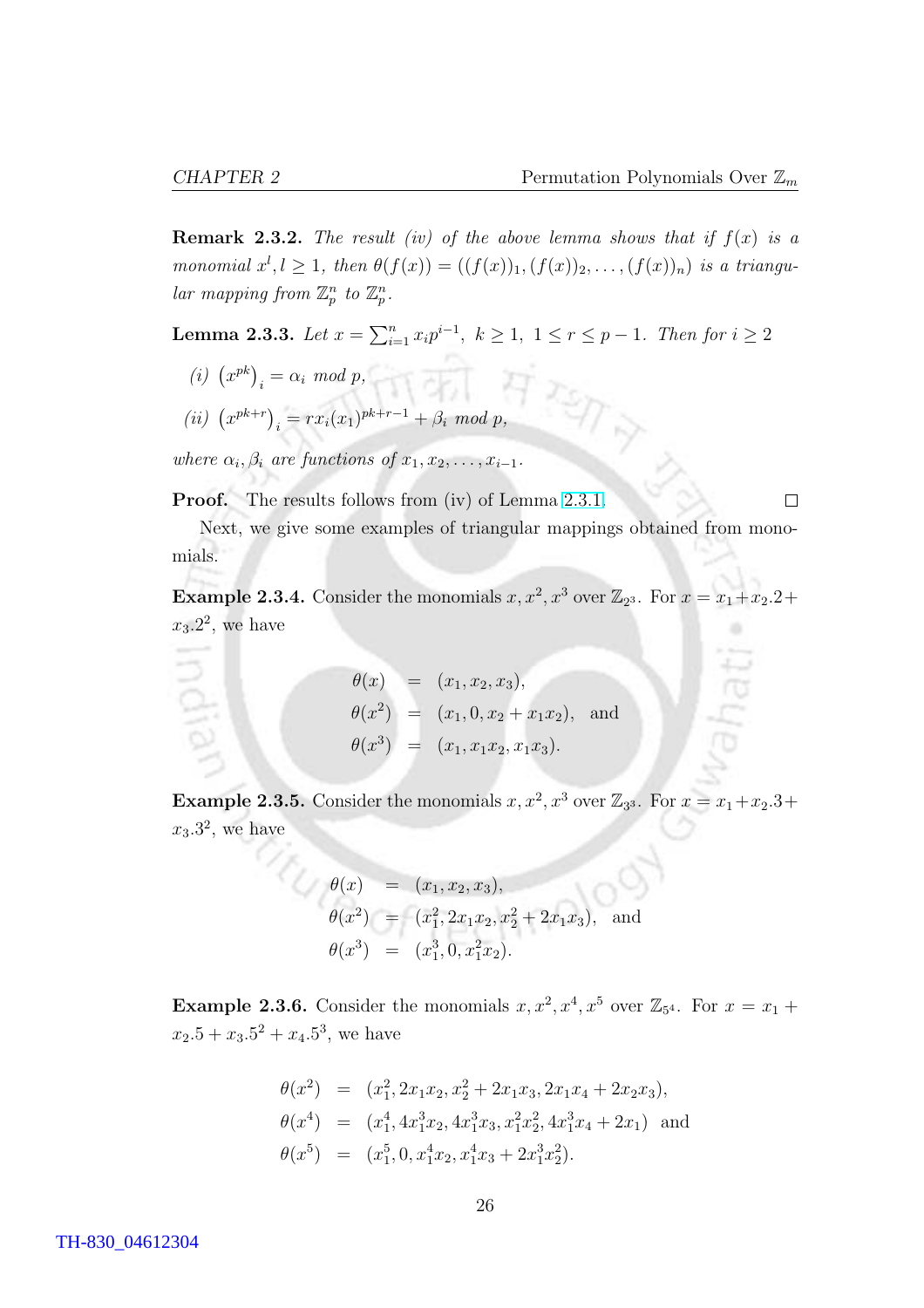**Theorem 2.3.7.** Let  $f(x) = \sum_{i=0}^{d} a_i x^i$  be a polynomial of degree d over  $\mathbb{Z}_{p^n}$ . Suppose  $\theta(f(x)) = (f_1, f_2, \ldots, f_n)$ . Then  $\theta(f(x))$  is a triangular mapping from  $\mathbb{Z}_p^n$  to  $\mathbb{Z}_p^n$ .

**Proof.** By (i) of Lemma [2.3.1,](#page-35-0) we have  $f_1 = (f(x))_1 = \sum_{i=1}^d f(x_i)$  $\binom{d}{i=0}(a_i)_1(x_1)^i \mod$ p. Similarly using Lemmas [2.3.1](#page-35-0) and [2.3.3](#page-36-0) it is easy to see that for  $i \geq 1$  $(f(x))_i = f_i(x_1, x_2, \ldots, x_i)$  that is i-th coordinate of  $f(x)$  is function of first i coordinates of x.  $\Box$ 

**Example 2.3.8.** Suppose  $f(x) = x + 2x^2 + x^3 + 4x^4 + x^5$  is a polynomial over  $\mathbb{Z}_{2^3}$ , then  $\theta(f(x)) = (x_1, x_2, x_3 + x_1x_2).$ 

In view of Theorem [2.3.7](#page-36-0) we have the following result.

**Proposition 2.3.9.** Let  $f(x) = \sum_{i=0}^{d} a_i x^i$  be a polynomial over  $\mathbb{Z}_{p^n}$ . Then  $f(x)$ is a permutation polynomial of  $\mathbb{Z}_{p^n}$  if and only if the corresponding triangular mapping  $\theta(f(x))$  is permutation of  $\mathbb{Z}_p^n$ .

 $\overline{\phantom{a}}$ 

**Lemma 2.3.10.** Suppose  $\psi(x_1, x_2, \ldots, x_n) =$  $\left\vert \right\vert$  $f_1(x_1)$  $f_2(x_1, x_2)$  $f_3(x_1, x_2, x_3)$ . . . . Then  $\psi$ 

$$
\big(f_n(x_1,x_2,\ldots,x_n)\big)
$$

 $\sqrt{T}$ 

is an invertible mapping from  $\mathbb{Z}_p^n$  to  $\mathbb{Z}_p^n$  if and only if each  $f_i$  as a function of  $x_i$  is invertible over  $\mathbb{Z}_p$  for fixed  $x_j$ ,  $j < i$ .

**Proof.** First suppose that  $\psi$  is invertible over  $\mathbb{Z}_p^n$ , that is, given any  $y \in \mathbb{Z}_p^n$ where  $y = (y_1, y_2, \ldots, y_n)$  there exists  $x = (x_1, x_2, \ldots, x_n) \in \mathbb{Z}_p^n$  such that  $\psi(x) = y$ . Thus we can write  $f_1(x_1) = y_1, f_2(x_1, x_2) = y_2, \ldots, f_n(x_1, x_2, \ldots, x_n) =$  $y_n$ . Note that given  $y_1 \in \mathbb{Z}_p$  there exist  $x_1 \in \mathbb{Z}_p$  such that  $f_1(x_1) = y_1$  or equivalently we can say that  $f_1$  is invertible over  $\mathbb{Z}_p$ . Now fixing  $x_1 = \alpha_1$ , we have  $f_2(\alpha_1, x_2) = y_2$ . Thus given  $y_2 \in \mathbb{Z}_p$  there is  $x_2 \in \mathbb{Z}_p$  such that  $f_2(\alpha_1, x_2) = y_2$ . or in other word we can say that  $f_2(\alpha_1, x_2)$  is invertible over  $\mathbb{Z}_p$ . In a similar way we can prove that each  $f_i$  as a function of  $x_i$  is invertible over  $\mathbb{Z}_p$  for fixed  $x_j, j \leq i$ . It is easy to see the converse.  $\Box$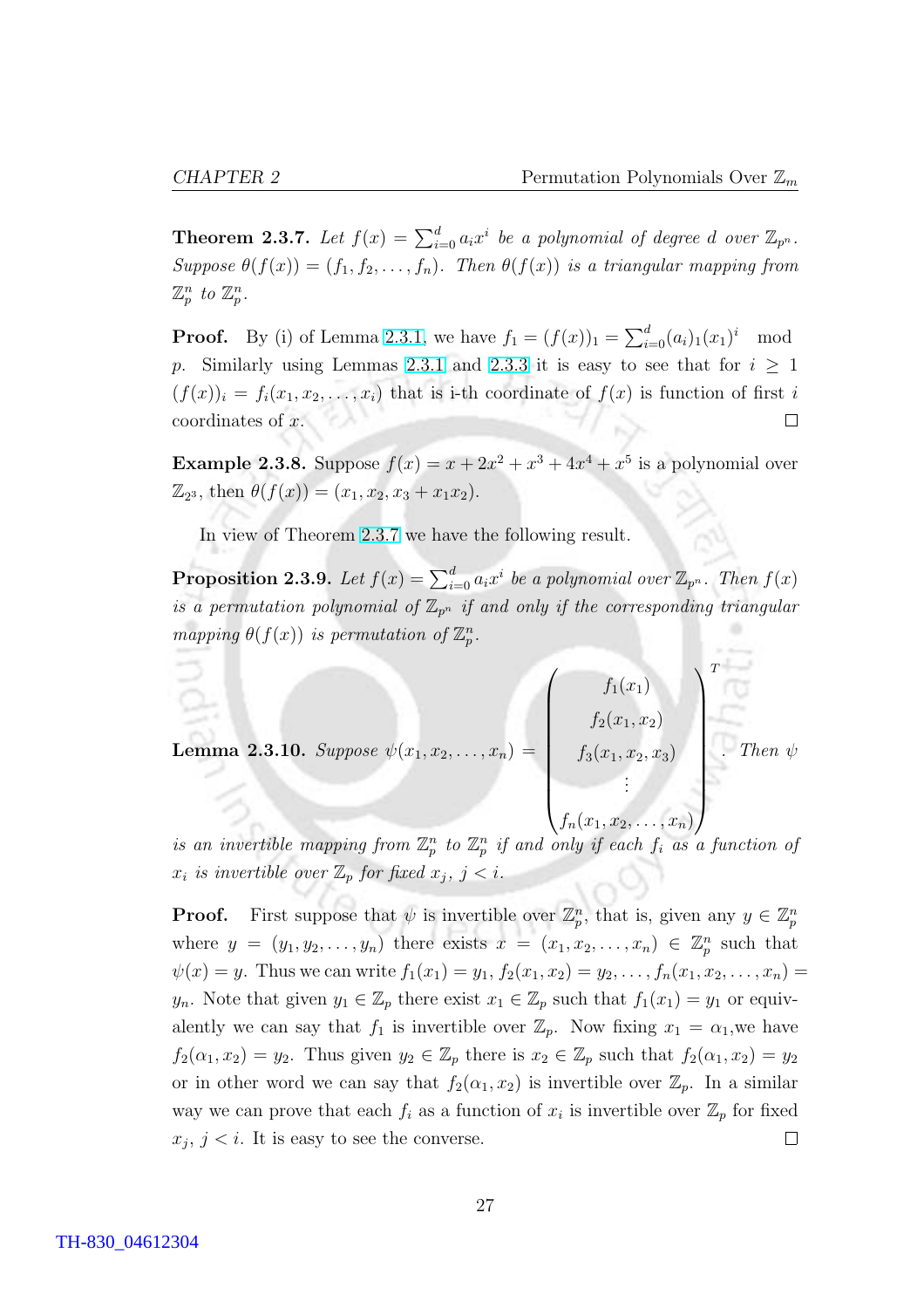<span id="page-38-0"></span>In the following section we give sufficient conditions to be a permutation polynomial over finite ring  $\mathbb{Z}_{p^n}$  for all prime number p.

Now, we use the triangular mapping method to give sufficient conditions for a polynomial over the ring  $\mathbb{Z}_{p^n}$ ,  $n \geq 1$ , to be a permutation polynomial.

**Theorem 2.3.11.** Let p be a prime and  $f(x) = a_0 + a_1x + a_2x^2 + \cdots + a_dx^d$  be a polynomial with integral coefficients. Then  $f(x)$  is a permutation polynomial over  $\mathbb{Z}_{p^n}$ ,  $n \geq 1$ , if  $\overline{\phantom{a}}$ 

$$
\sum_{k=1} a_{k(p-1)+1} \neq 0 \text{ mod } p,
$$
\n(2.3)

$$
\sum_{k=1} a_{k(p-1)+r} = 0 \text{ mod } p, \quad \text{for } r = 0, 2, 3, \dots, p-2, \text{ and } (2.4)
$$

$$
\sum_{r=1}^{p-1} \sum_{k=0}^{\lfloor \frac{d-r}{p} \rfloor} r a_{pk+r} \ell^{pk+r-1} \neq 0 \mod p \quad \text{for } \ell = 0, 1, 2, \dots, p-1. \tag{2.5}
$$

**Proof.** Consider the triangular mapping  $\theta(f(x))$  and let  $(f(x))_i$  denote its *i*-th coordinate function. We show that each  $(f(x))_i$ , as a function of  $x_i$  and for fixed  $x_j$ ,  $j < i$ , is invertible. For  $i = 1$  we note that  $(x^k)$  $_1 = (x_1)^k \mod p$  and  $(x_1)^{k(p-1)+r} = (x_1)^r \mod p$ , for  $1 \le r \le p-2$ . Therefore, we get

$$
(f(x))_1 = (a_0 + a_1x + a_2x^2 + \dots + a_dx^d)_1
$$
  
\n
$$
= (a_0)_1 + (a_1)_1x_1 + (a_2)_1(x_1)^2 + (a_3)_1(x_1)^3 + \dots + (a_d)_1(x_1)^d \mod p
$$
  
\n
$$
= (a_0)_1 + \sum_{k=1} (a_{k(p-1)})_1 (x_1)^{k(p-1)} + \sum_{k=1} (a_{k(p-1)+1})_1 (x_1)^{k(p-1)+1} + \dots
$$
  
\n
$$
+ \sum_{k=1} (a_{k(p-1)+p-2})_1 (x_1)^{k(p-1)+p-2} \mod p
$$
  
\n
$$
= (a_0)_1 + \left(\sum_{k=1} (a_{k(p-1)})_1\right) (x_1)^{k(p-1)} + \left(\sum_{k=1} (a_{k(p-1)+1})_1\right) x_1 + \dots
$$
  
\n
$$
+ \left(\sum_{k=1} (a_{k(p-1)+p-2})_1\right) (x_1)^{p-2} \mod p.
$$
 (2.6)

If  $\sum_{k=1}^{\infty} (a_{k(p-1)+1})_1 \neq 0 \mod p$  and  $\sum_{k=1}^{\infty} (a_{k(p-1)+r})$ ¢  $_1$  = 0 mod p for  $r =$  $0, 2, 3, \ldots, p-2$ , then the mapping in equation  $(2.6)$  will be invertible.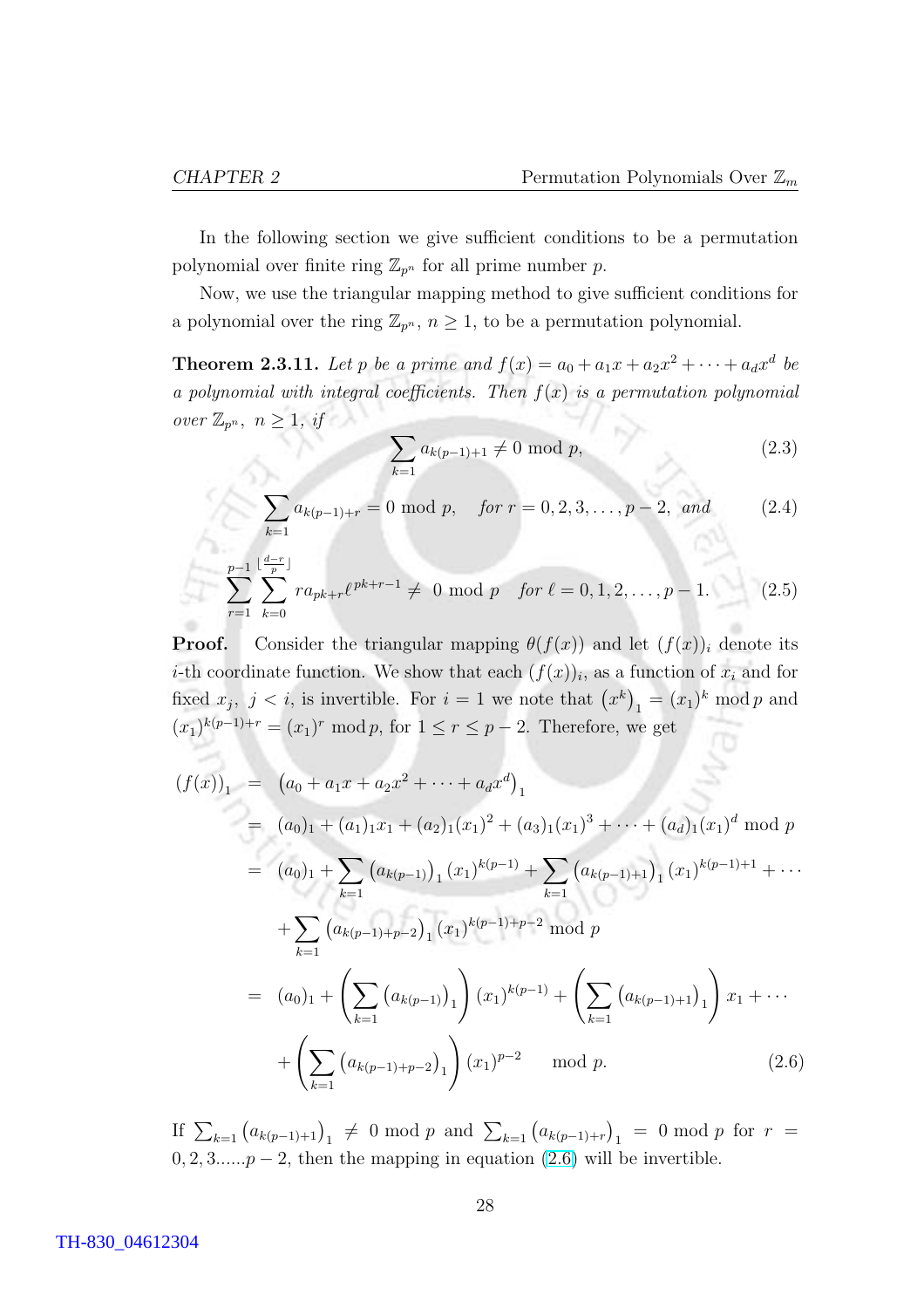D

Now for the *i*th coordinate  $i > 1$ , using the part (ii) of Lemma [2.3.1](#page-35-0) recursively, we have

$$
(f(x))_i = (a_0 + a_1x + a_2x^2 + \dots + a_dx^d)_i
$$
  
= 
$$
\left(a_0 + \sum_{k=1}^{\lfloor \frac{d}{p} \rfloor} a_{pk}x^{pk} + \sum_{r=1}^{p-1} \sum_{k=0}^{\lfloor \frac{d-r}{p} \rfloor} a_{pk+r}x^{pk+r}\right)_i
$$
  
= 
$$
\sum_{k=1}^{\lfloor \frac{d}{p} \rfloor} (a_{pk}x^{pk})_i + \sum_{r=1}^{p-1} \sum_{k=0}^{\lfloor \frac{d-r}{p} \rfloor} (a_{pk+r}x^{pk+r})_i + \beta_1 \mod p.
$$

where  $\beta_1$  is a function of first  $i-1$  coordinates of x. Using Lemma [2.3.1](#page-35-0) and Lemma [2.3.3](#page-36-0) we get

$$
(a_{pk}x^{pk})_i = (a_{pk})_i (x^{pk})_1 + (a_{pk})_1 (x^{pk})_i + \beta_2 \mod p
$$
  
=  $\beta'$ ,

where  $\beta'$  is a function of first  $i-1$  coordinates of x. For the powers of x, that are of the form  $r \pmod{p}$ , we get

$$
(a_{pk+r}x^{pk+r})_i = (a_{pk+r})_i(x^{pk+r})_1 + (a_{pk+r})_1(x^{pk+r})_i + \beta_3 \mod p
$$
  
=  $(a_{pk+r})_i(x^{pk+r})_1 + (a_{pk+r})_1 (r(x_1)^{pk+r-1}x_i + \beta_4) + \beta_3 \mod p$   
=  $r(a_{pk+r})_1(x_1)^{pk+r-1}x_i + \gamma' \mod p$ ,

where  $\beta_3, \beta_4$  and  $\gamma'$  are functions of first  $i-1$  coordinates of x. Note that  $\gamma' = (a_{pk+r})_i (x^{pk+r})_1 + (a_{pk+r})_1 \beta_4 + \beta_3$ . Bringing them all together, we have

$$
(f(x))_i = \sum_{r=1}^{p-1} \sum_{k=0}^{\lfloor \frac{d-r}{p} \rfloor} r(a_{pk+r})_1(x_1)^{pk+r-1} x_i + \beta^* \mod p
$$
  
=  $x_i \sum_{r=1}^{p-1} \sum_{k=0}^{\lfloor \frac{d-r}{p} \rfloor} r(a_{pk+r})_1(x_1)^{pk+r-1} + \beta^* \mod p,$ 

where  $\beta^*$  is function of first  $i-1$  coordinates of x. For  $f(x)$  to be permutation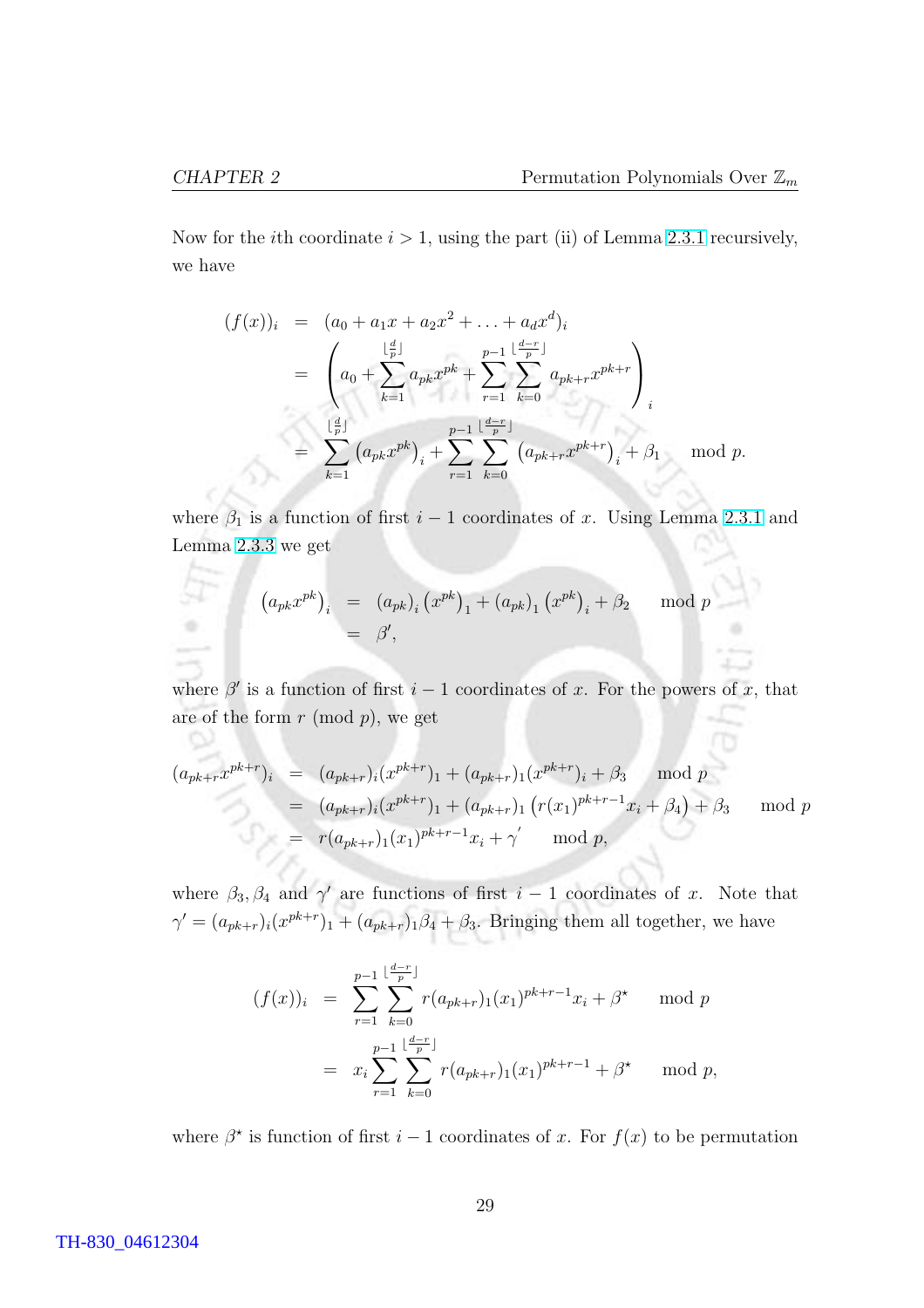polynomial this mapping should be invertible for all values of  $x_1$ . Thus we get the conditions

$$
\sum_{r=1}^{p-1} \sum_{k=0}^{\lfloor \frac{d-r}{p} \rfloor} r(a_{pk+r})_1(x_1)^{pk+r-1} \neq 0 \mod p
$$

Suppose  $\ell = x_1$ , then we can rewrite it in the form

$$
\sum_{r=1}^{p-1} \sum_{k=0}^{\lfloor \frac{d-r}{p} \rfloor} r a_{pk+r} \ell^{pk+r-1} \neq 0 \mod p
$$

nchi kr

for  $\ell = 0, 1, \ldots, p - 1$ .

Example 2.3.12. We give an example of a permutation polynomial satisfy-ing the conditions given in Theorem [2.3.11.](#page-38-0) Consider the polynomial  $f(x) =$  $x + 11x^2 + 7x^3 + 11x^{10} + 2x^{11} + 4x^{13} + 6x^{21}$ . It can be seen easily that the coefficients of  $f(x)$  satisfy [\(2.3\)](#page-38-0) and [\(2.4\)](#page-38-0). Moreover, the condition [\(2.5\)](#page-38-0) amounts to

$$
1 + 2.11 l + 3.7 l^2 + 10.11 l^9 + 2.4 l^{13} + 10.6 l^{20} \not\equiv 0 \mod 11,
$$

for  $l = 0, 1, \ldots, 10$ . This can be easily verified to be true, noting that  $l^{10} \equiv$ 1 mod 11 for  $1 \leq l \leq 10$ . Hence,  $f(x)$  is a permutation polynomial of  $\mathbb{Z}_{11^n}$  for all  $n \geq 1$ .<br> $\bigcirc_{\mathcal{L}_{\mathcal{L}_{\mathcal{L}}}^{\mathcal{L}_{\mathcal{L}}}(\mathcal{L}_{\mathcal{L}_{\mathcal{L}}}^{0})}$ 

hnolooy

 $\Box$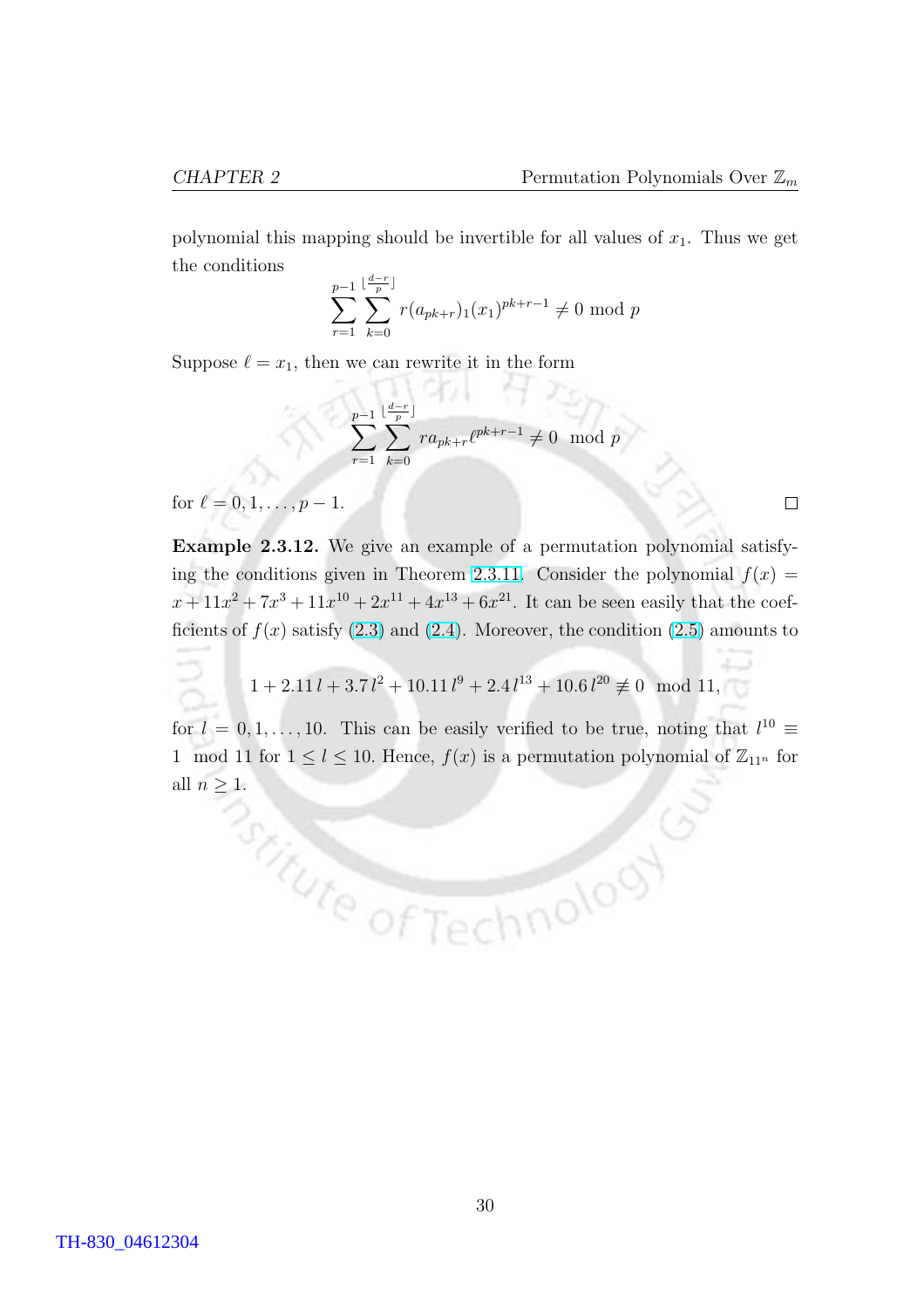# Chapter  $3\pi\pi$  Here

# Permutation Polynomials over Finite Fields

#### 3.1 Introduction

Let q be a prime power and let  $\mathbb{F}_q$  denote the finite field of order q. We will denote an extension of  $\mathbb{F}_q$  of degree m by  $\mathbb{F}_{q^m}$ . An element  $\vartheta \in \mathbb{F}_{q^m}$  is said to be normal over  $\mathbb{F}_q$  if the elements  $\vartheta, \vartheta^q, \ldots, \vartheta^{q^{m-1}}$  form a basis of  $\mathbb{F}_{q^m}$  over  $\mathbb{F}_q$ . In that case the set  $\mathbb{B} = \{\vartheta, \vartheta^q, \dots, \vartheta^{q^{m-1}}\}\$ is called a normal basis of  $\mathbb{F}_{q^m}$  over  $\mathbb{F}_q$ . Any element x of  $\mathbb{F}_{q^m}$  can be expressed as  $x = \sum_{i=0}^{m-1}$  $_{i=0}^{m-1} x_i \vartheta^{q^i}$  where  $x_i \in \mathbb{F}_q$ . Thus  $\mathbb{F}_{q^m}$  can be identified by  $\mathbb{F}_q^m$ , the set of all m-tuples over  $\mathbb{F}_q$ , and  $x \in \mathbb{F}_{q^m}$  can be written as  $(x_0, x_1, \ldots x_{m-1})$ . If  $q = 2$ , then  $x_i \in \{0, 1\}$  and in this case the weight of x is defined to be the number of 1's in  $(x_0, x_1, \ldots, x_{m-1})$ , and denote it by  $w(x)$ .

A polynomial  $L(x) \in \mathbb{F}_{q^m}[x]$  is called a *linearized polynomial* or p- polynomial over  $\mathbb{F}_q$  if

$$
L(x) = \sum_{i=0}^{k} \alpha_i x^{q^i}.
$$
\n(3.1)

See [\[50\]](#page-87-0). The linearized polynomial  $L(x)$  satisfies the following:  $L(\beta + \gamma) =$  $L(\beta) + L(\gamma)$  and  $L(a\beta) = aL(\beta)$  for all  $\beta, \gamma \in \mathbb{F}_{q^m}$  and  $a \in \mathbb{F}_q$ . Thus,  $L(x)$ is a linear operator of the vector space  $\mathbb{F}_{q^m}$  over  $\mathbb{F}_q$ . Consequently,  $L(x)$  is a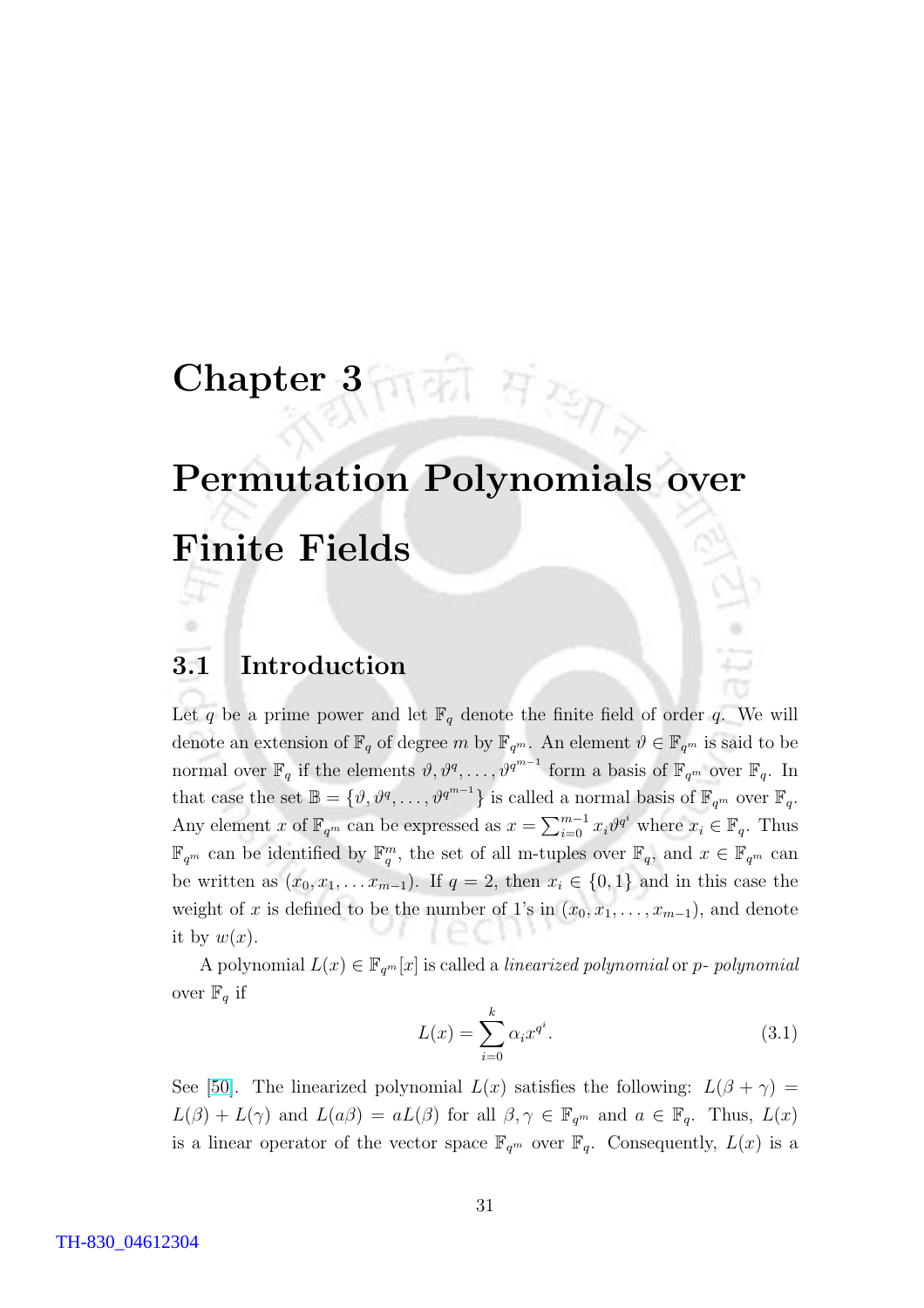<span id="page-42-0"></span>permutation polynomial of  $\mathbb{F}_{q^m}$  if and only if the only root of  $L(x)$  in  $\mathbb{F}_{q^m}$  is 0.

Corresponding to an element  $\alpha = (\alpha_0, \alpha_1, \ldots, \alpha_{m-1})$  of finite field  $\mathbb{F}_{q^m}$ , we define a polynomial function  $L_{\alpha}$  on  $\mathbb{F}_{q^m}$  as

$$
L_{\alpha}(x) = \sum_{i=0}^{m-1} \alpha_i x^{q^i}.
$$
 (3.2)

Since each function on  $\mathbb{F}_{q^m}$  is given by a unique polynomial of degree at most  $q^m-1$  and because the polynomial  $L_\alpha(x)$  is of degree at most  $q^{m-1}$ , the distinct polynomials  $L_{\alpha}(x)$  are all distinct as functions on  $\mathbb{F}_{q^m}$ . Note that  $L_{\alpha}(x)$  are linearized or p-polynomials in finite fields  $\mathbb{F}_{q^m}$ .

"Convolution" operation is well known. In the next definition we define the convolution of finite fields elements which will be needed in the sequel.

**Definition 3.1.1.** Suppose  $\alpha = (\alpha_0, \alpha_1, \ldots, \alpha_{m-1})$  and  $\beta = (\beta_0, \beta_1, \ldots, \beta_{m-1}),$  $\alpha_i, \beta_i \in \mathbb{F}_q$ , are two elements of finite fields  $\mathbb{F}_{q^m}$ . The *convolution*  $\alpha * \beta$  of  $\alpha$  and  $\beta$  is defined by

$$
\alpha * \beta = (\gamma_0, \gamma_1, \dots, \gamma_{m-1}), \quad where \ \gamma_k = \sum_{i=0}^{m-1} \alpha_i \beta_{(k-i) \mod m}.
$$
 (3.3)

**Definition 3.1.2.** A polynomial  $f(x) \in \mathbb{F}_{q^m}[x]$  which is not linearized is called a nonlinear polynomial.

In Section 2 of this chapter we characterize a group of linearized permutation polynomials and give some classes of linearized permutation polynomials. In Section 3 we generate two classes of permutation polynomials, which are not linearized.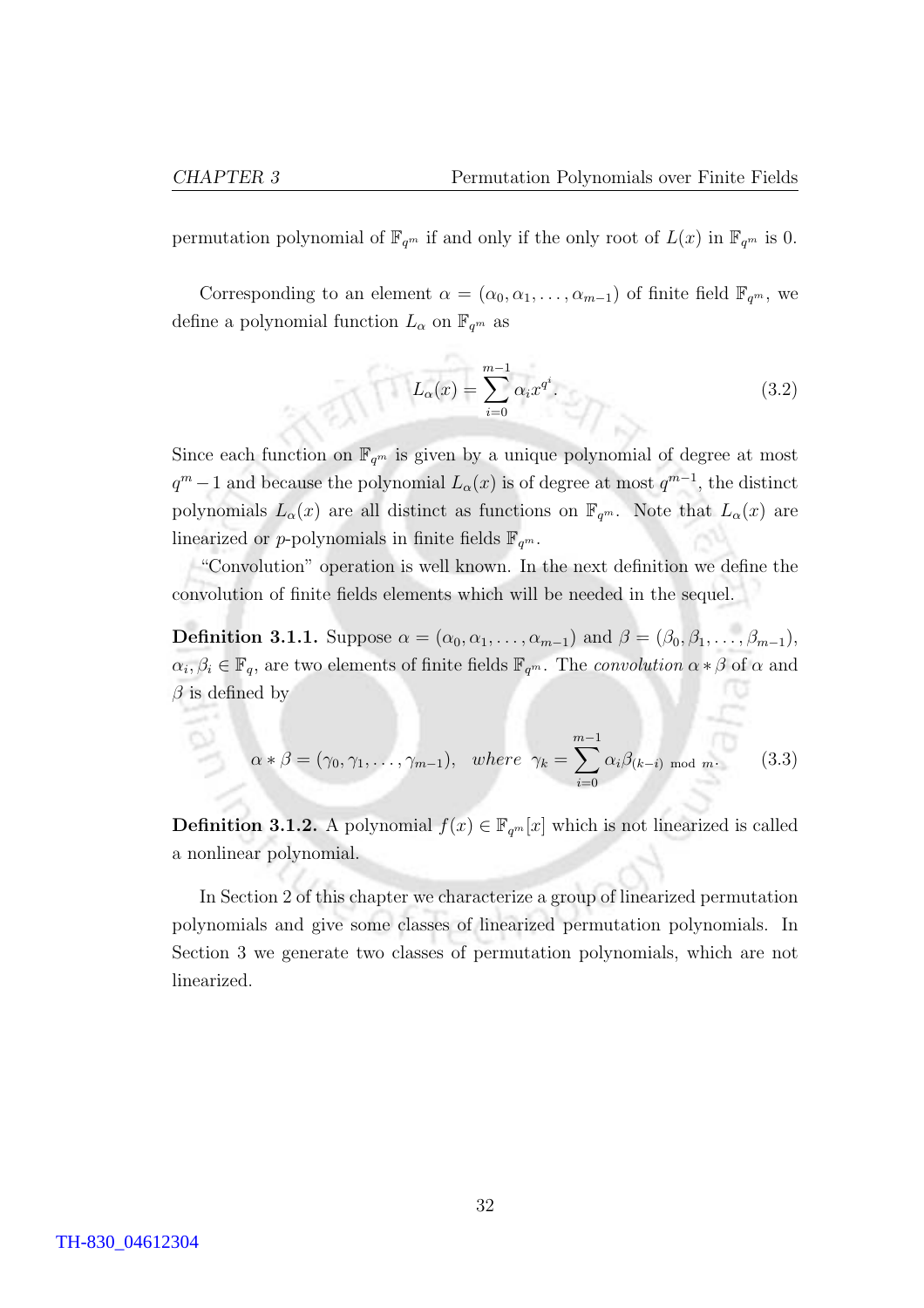Indial

## <span id="page-43-0"></span>3.2 Some Classes of Linearized Permutation Polynomials of  $\mathbb{F}_{q^m}$ .

Let p be a prime and q is a power of p. To prove our results systematically first we need a lemma.

**Lemma 3.2.1.** Suppose  $L_{\alpha} \circ L_{\beta}$  denotes the composition of linearized polynomials  $L_{\alpha}(x)$  and  $L_{\beta}(x)$ . Then  $L_{\alpha} \circ L_{\beta} = L_{\alpha * \beta}$ .

**Proof.** For  $\alpha = (\alpha_0, \ldots, \alpha_{m-1})$  and  $\beta = (\beta_0, \ldots, \beta_{m-1})$ , we have  $L_{\alpha}(x)$  $\sum_{m=1}^{\infty}$  $\sum_{i=0}^{m-1} \alpha_i x^{q^i}$ , and  $L_\beta(x) = \sum_{j=0}^{m-1} \beta_j x^{q^j}$ . Now we have

$$
L_{\alpha} \circ L_{\beta} = L_{\alpha}(L_{\beta})
$$
  
= 
$$
\sum_{i=0}^{m-1} \alpha_i \left( \sum_{j=0}^{m-1} \beta_j x^{q^j} \right)^{q^i}
$$
  
= 
$$
\sum_{i=0}^{m-1} \alpha_i \left( \sum_{j=0}^{m-1} \beta_j x^{q^{i+j}} \right)
$$
  
= 
$$
\sum_{i=0}^{m-1} \sum_{j=0}^{m-1} \alpha_i \beta_j x^{q^{i+j}}
$$

Suppose  $i+j = k$ , that is,  $j = k-i$ , we have  $L_{\alpha} \circ L_{\beta} = \sum_{k=0}^{m-1} \left( \sum_{i=0}^{m-1} \alpha_i \beta_{k-i} \right)$ ¢  $x^{q^k}.$ Note that  $x^{q^m} = x = x^{q^0}$ , therefore the suffix  $k - i$  will be under modulo m. Thus in view of equation [\(3.3\)](#page-42-0), we have  $L_{\alpha} \circ L_{\beta} = L_{\alpha * \beta}$ .  $\Box$ 

In view of above lemma we conclude that the linearized polynomials  $L_{\alpha}(x)$ form a semigroup with identity. Let  $\mathcal{L}(m)$  denote the group of all invertible linearized polynomials  $L_{\alpha}(x)$  over  $\mathbb{F}_{q^m}$ . We will identify  $\mathcal{L}(m)$  with an appropriate subgroup of the general linear group  $GL(m, \mathbb{F}_q)$ . Moreover we will characterize elements of  $\mathcal{L}(m)$  for certain values of m and thereby show that the groups  $\mathcal{L}(m)$  are quite large.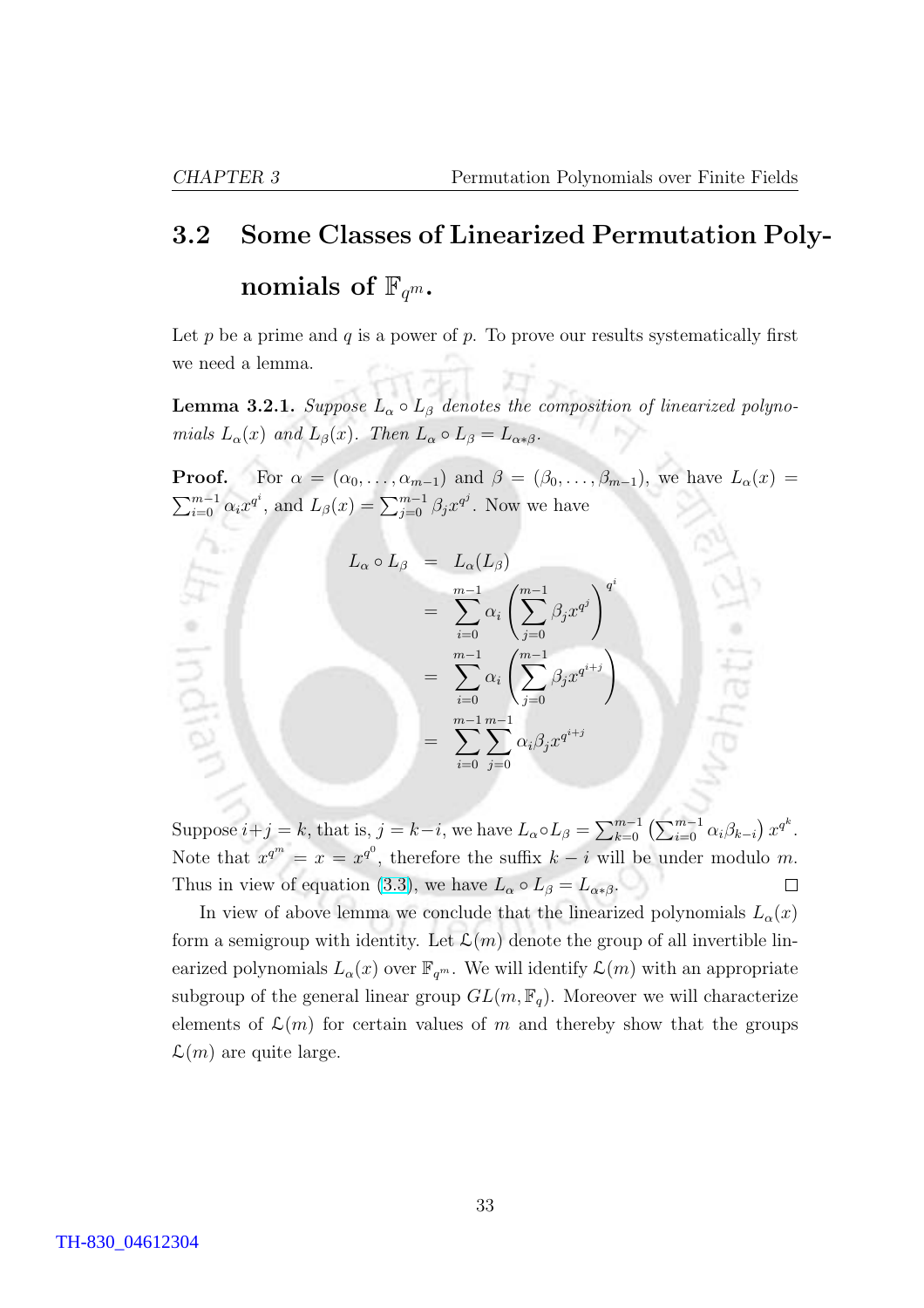#### <span id="page-44-0"></span>3.2.1 Characterization of the group  $\mathcal{L}(m)$ , for  $m = p^k$ .

A characterization of a linearized polynomial to be a permutation was given by Dickson [\[21\]](#page-85-0), which is as follows:

Theorem 3.2.2. [\[21\]](#page-85-0) The linearized polynomial

$$
L(x) = \sum_{s=0}^{m-1} c_s x^{q^s} \in \mathbb{F}_{q^m}[x]
$$

is a permutation polynomial of  $\mathbb{F}_{q^m}$  if and only if

$$
\begin{vmatrix}\nc_0 & c_{m-1}^q & c_{m-2}^{q^2} & \cdots & c_1^{q^{m-1}} \\
c_1 & c_0^q & c_{m-1}^q & \cdots & c_2^{q^{m-1}} \\
\vdots & \vdots & \vdots & \ddots & \vdots \\
c_{m-1} & c_{m-2}^q & c_{m-3}^{q^2} & \cdots & c_0^{q^{m-1}}\n\end{vmatrix} \neq 0.
$$
\n(3.4)

An  $m \times m$  matrix A over a field  $\mathbb F$  is said to be *circulant* if it has the form

$$
A = \begin{pmatrix} c_0 & c_{m-1} & c_{m-2} & \cdots & c_1 \\ c_1 & c_0 & c_{m-1} & \cdots & c_2 \\ \vdots & \vdots & \vdots & \ddots & \vdots \\ c_{m-1} & c_{m-2} & c_{m-3} & \cdots & c_0 \end{pmatrix} .
$$
 (3.5)

Let  $e_k$  denote the  $k^{th}$  column of the identity matrix I and R be the matrix  $(e_2, e_3, \ldots, e_m, e_1)$ . Clearly, m is the least positive integer such that  $R^m = I$ . Let c denote the vector  $(c_0, c_1, \ldots, c_{m-1})^T$  and A the circulant matrix as in equation (3.5). Then we have

$$
A = (c, Rc, R^2c, \dots, R^{m-1}c) \tag{3.6}
$$

$$
= c_0 I + c_1 R + c_2 R^2 + \dots, c_{m-1} R^{m-1}.
$$
\n(3.7)

We will denote the circulant matrix A by  $\text{cir}(c_0, c_1, \ldots, c_{m-1})$ . The product of any two circulant matrices  $A = \text{cir}(a_0, a_1, a_2, \dots, a_{m-1})$  and  $B = \text{cir}(b_0, b_1, b_2, \dots, b_m)$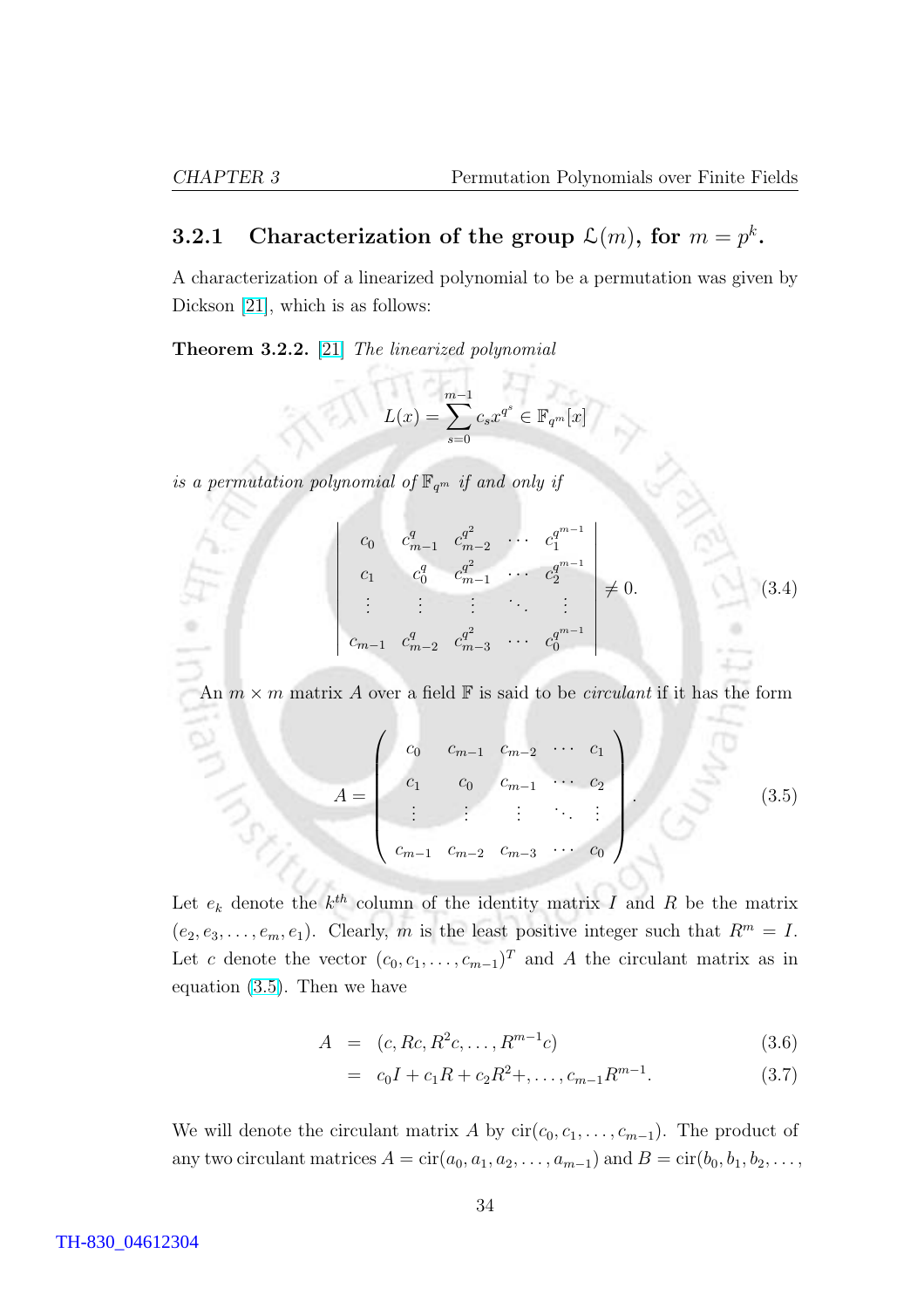$\Box$ 

<span id="page-45-0"></span> $b_{m-1}$ ) is circulant and is given by

$$
AB = \text{cir}(c_0, c_1, c_2, \dots, c_{m-1}), \text{where } c_k = \sum_{i=0}^{m-1} a_i b_{(k-i)(\text{mod } m)}.
$$
 (3.8)

It is known that the inverse of a nonsingular circulant matrix is circulant (see [\[19\]](#page-85-0)). Thus the nonsingular circulant matrices over a field F form a subgroup of the general linear group of  $\mathbb F$ . In view of equation  $(3.7)$ , we note that this group is abelian. We denote this group by  $\mathcal{C}(\mathbb{F},m)$ .

**Lemma 3.2.3.** For  $m \geq 1$ , the groups  $\mathcal{C}(\mathbb{F}_q,m)$  and  $\mathcal{L}(m)$  are isomorphic.

**Proof.** We define a mapping  $\phi : \mathcal{L}(m) \to \mathcal{C}(\mathbb{F}_q,m)$  as follows: for  $\alpha =$  $(\alpha_0, \alpha_1, \ldots, \alpha_{m-1})$ 

$$
\phi(L_{\alpha}(x)) = \text{cir}(\alpha_0, \alpha_1, \ldots, \alpha_{m-1})
$$

Since  $\alpha_i \in \mathbb{F}_q$  in Theorem [3.2.2,](#page-44-0) the determinant in [\(3.4\)](#page-44-0) is that of the circulant matrix  $\text{cir}(\alpha_0, \alpha_1, \ldots, \alpha_{m-1})$ . Thus  $L_\alpha$  is invertible if and only if the circulant matrix  $\text{cir}(\alpha_0, \alpha_1, \ldots, \alpha_{m-1})$  is nonsingular. In other words,  $\phi$  is a bijection. It follows from Lemma [3.2.1](#page-43-0) and equation (3.8) that  $\phi$  is a group homomorphism.

**Proposition 3.2.4.** Let  $\alpha = (\alpha_0, \ldots, \alpha_{m-1}) \in \mathbb{F}_{q^m}$ . If the polynomial  $L_{\alpha}(x)$ is a permutation of  $\mathbb{F}_{q^m}$  then  $\sum_{i=0}^{m-1} \alpha_i \neq 0$  in  $\mathbb{F}_q$ . The converse is also true if  $m = p^k \ (k \geq 1)$ 

**Proof.** Let  $L_{\alpha} = \sum_{i=0}^{m-1}$  $\sum_{i=0}^{m-1} \alpha_i x^{q^i}$ . If  $\sum_{i=0}^{m-1} \alpha_i = 0$ , then  $L_\alpha(x)$  has both 0 and 1 as roots, and therefore is not a permutation. Next suppose that  $\sum_{i=0}^{m-1} \alpha_i \neq 0$ in  $\mathbb{F}_q$ . Then

$$
\begin{aligned}\n\text{cir}(\alpha_0, \alpha_1, \alpha_2, \dots, \alpha_{m-1})^{p^k} &= (\alpha_0 I + \alpha_1 R + \alpha_2 R^2, \dots + \alpha_{m-1} R^{m-1})^{p^k} \\
&= \alpha_0 I + \alpha_1 R^m + \alpha_2 (R^m)^2 + \dots + \alpha_{m-1} (R^m)^{m-1} \\
&= \alpha_0 I + \alpha_1 I + \alpha_2 I + \dots + \alpha_{m-1} I = \left(\sum_{i=0}^{m-1} \alpha_i\right) I.\n\end{aligned}
$$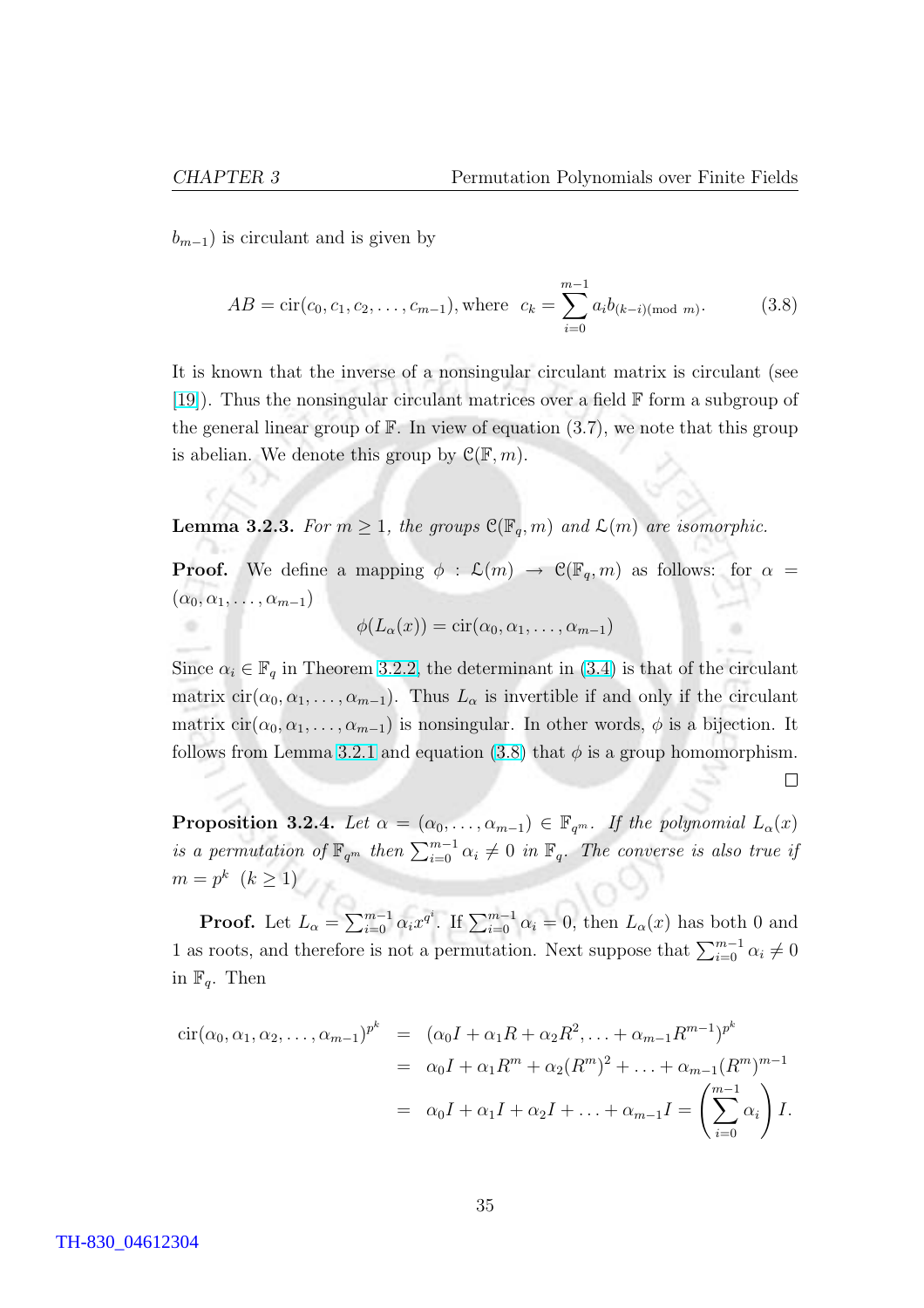<span id="page-46-0"></span>This implies that  $\text{cir}(\alpha_0, \alpha_1, \ldots, \alpha_{m-1})$  is invertible and therefore in view of Lemma [3.2.3,](#page-45-0)  $L_{\alpha}(x)$  is a permutation polynomial.  $\Box$ 

In view of above proposition we immediately have the following corollaries:

Corollary 3.2.5. If  $m = p^k$ , then  $\#\mathfrak{C}(\mathbb{F}_q, m) = \#\mathcal{L}(m) = q^m - q^{m-1}$ , where  $#L(m)$  denotes the cardinality of the group  $L(m)$ .

**Corollary 3.2.6.** If  $m = 2^k$  for some  $k \geq 0$  and  $\alpha = (\alpha_0, \dots, \alpha_{m-1}) \in \mathbb{F}_{2^m}$ . Then the polynomial  $L_{\alpha}(x)$  is a permutation of  $\mathbb{F}_{2^m}$  if and only if  $w(\alpha)$  is odd.

**Corollary 3.2.7.** Let  $\mathbb{F}_{q^m}$  is a finite field, with  $m = q^k$ ,  $k \geq 0$ . Let  $L^j_\alpha(x)$ denote the jth times composition of  $L_{\alpha}(x)$  with itself. If  $L_{\alpha}(x)$  is permutation polynomial of  $\mathbb{F}_{q^m}$ , then the inverse polynomial of  $L_{\alpha}(x)$  is  $L_{\alpha}^{q^k-1}(x)$ .

**Proof.** The result follows by noting that  $(cir(\alpha_0, \alpha_1, \ldots, \alpha_{m-1}))^{q^k} = I$ .  $\Box$ 

**Corollary 3.2.8.** Let  $\mathbb{F}_{q^m}$  is a finite field, with  $m = q^k$ ,  $k \geq 0$ . Suppose we are taking normal basis representation of finite field elements with respect to normal basis  $\mathbb{B} = \{\vartheta, \vartheta^q, \dots, \vartheta^{q^{m-1}}\}$ . Suppose  $\alpha = (\alpha_0, \dots, \alpha_{m-1}) \in \mathbb{F}_{q^m}$  such that  $\sum_{i=0}^{m-1} \alpha_i \neq 0$  in  $\mathbb{F}_q$ . Then we have  $L_{\alpha}^m(x) = L_{\vartheta}(x)$ 

**Proof.** First note that  $L_{\vartheta} = x$ , since  $\vartheta = (1, 0, 0, \ldots, 0)$ . By Proposition [3.2.4,](#page-45-0)  $L_{\alpha}(x)$  is permutation polynomial of  $\mathbb{F}_{q^m}$  and from Proposition [3.2.4](#page-45-0) and the Lemma [3.2.3,](#page-45-0) we have  $L_{\alpha}^{m}(x) = x$ , the identity of the group  $\mathcal{L}(m)$ . Thus the proof follows.  $\Box$ 

**Remark 3.2.9.** We note that  $\vartheta = (1, 0, 0, \ldots, 0)$  is the identity of convolution, that is,  $\alpha * \vartheta = \alpha$ , for all  $\alpha \in \mathbb{F}_{2^m}$ . Moreover, since  $L_{(\alpha)^m}(x) = L_{\alpha}^m(x) = L_{\vartheta}(x)$ , we have  $(\alpha)^m = \vartheta$ .  $IPCI$ 

Lemma [3.2.3](#page-45-0) implies, in particular, that the group  $\mathcal{L}(m)$  is abelian. Since there are  $2^{m-1}$  different  $\alpha$  with odd weight,  $\mathcal{L}(m)$  has order  $2^{m-1}$  when  $m = 2^k$ . For  $q = 2$ , the converse of Proposition [3.2.4](#page-45-0) is true and can be seen in the following Proposition.

**Proposition 3.2.10.** Let the integer m be such that  $L_{\alpha}(x), \alpha = (\alpha_0, \alpha_1, \ldots, \alpha_{m-1}),$ is a permutation polynomial over  $\mathbb{F}_{2^m}$  whenever  $w(\alpha)$  is odd. Then  $m=2^k$  for some  $k \geq 0$ .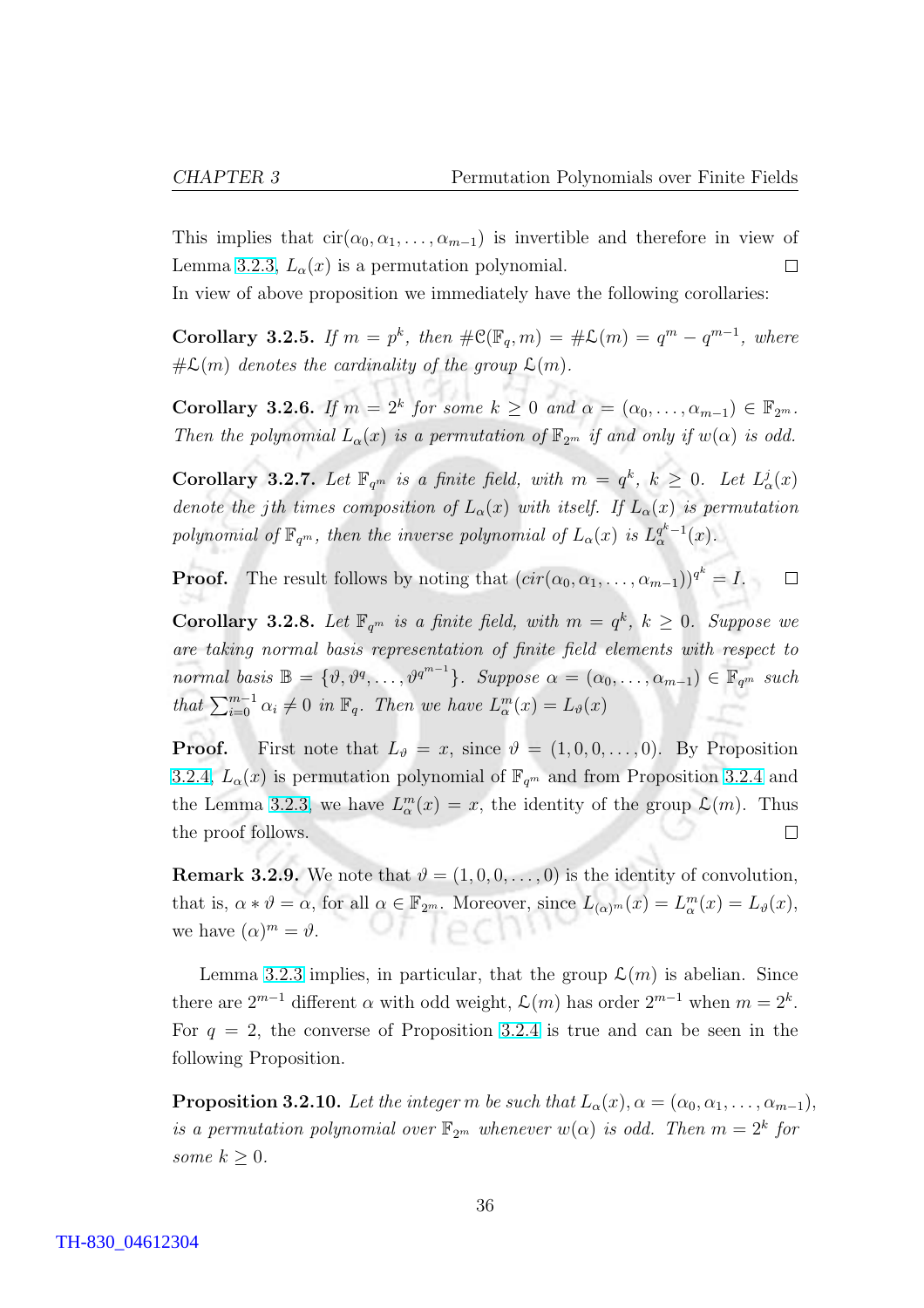$22211$ 

<span id="page-47-0"></span>**Proof.** Since  $L_{\alpha}(x)$  is not a permutation polynomial when  $w(\alpha)$  is even, we have  $2^{m-1}$  as the order of  $\mathcal{L}(m)$  and therefore that of  $\mathcal{C}(\mathbb{F}_2, m)$ .

Now  $R = (e_2, e_3, \ldots, e_m, e_1)$  is an element of  $\mathcal{C}(\mathbb{F}_2, m)$  of order m. Thus m divides  $2^{m-1}$  and has the required form.  $\Box$ 

Here we give some examples of linearized permutation polynomials and their inverses. We list these examples in the table given below.

| Field              | $\alpha$                 | $L_{\alpha}(x)$                | $L_{\alpha}^{-1}(x)$                         |
|--------------------|--------------------------|--------------------------------|----------------------------------------------|
| $\mathbb{F}_{2^4}$ | (1, 1, 1, 0)             | $x + x^2 + x^4$                | $x + x^4 + x^8$                              |
| $\mathbb{F}_{2^4}$ | (1, 1, 0, 1)             | $x + x^2 + x^8$                | $x + x^2 + x^8$                              |
| $\mathbb{F}_{2^4}$ | (0, 1, 1, 1)             | $x^2 + x^4 + x^8$              | $x^2 + x^4 + x^8$                            |
| $\mathbb{F}_{2^8}$ | (1, 1, 1, 0, 0, 0, 0, 0) | $x + x^2 + x^4$                | $x^2 + x^4 + x^{16} + x^{32} +$<br>$r^{128}$ |
| $\mathbb{F}_{2^8}$ | (1, 1, 0, 1, 0, 0, 0, 0) | $x + x^2 + x^8$                | $x + x^4 + x^{32} + x^{64} +$<br>$r^{128}$   |
| $\mathbb{F}_{2^8}$ | (1, 1, 1, 1, 1, 0, 0, 0) | $x + x^2 + x^4 + x^8 + x^{16}$ | $x^2 + x^8 + x^{64}$                         |

Table 3.1: Some Linearized Permutation Polynomials and their inverses.

Lemma 3.2.11. If we take the normal basis representation of finite fields elements and let  $\alpha = (\alpha_0, \ldots, \alpha_{m-1}), \ \beta = (\beta_0, \ldots, \beta_{m-1}) \in \mathbb{F}_{q^m}$ . Then  $L_{\alpha}(\beta) =$  $cir(\alpha_0,\ldots,\alpha_{m-1})\beta^T\big)^T$ .

**Proof.** Since we are taking the normal basis representation, therefore we have  $\beta^q = (\beta_{m-1}, \beta_0, \ldots, \beta_{m-2}), \; \beta^{q^2} = (\beta_{m-2}, \beta_{m-1}, \beta_0, \ldots, \beta_{m-3})$  and so on. Thus we have

$$
L_{\alpha}(\beta) = \sum_{i=0}^{m-1} \alpha_i \beta^{q^i}
$$
  
=  $\alpha_0(\beta_0, \dots, \beta_{m-1}) + \alpha_1(\beta_{m-1}, \beta_0, \dots, \beta_{m-2}) + \dots$   
+  $\alpha_{m-1}(\beta_1, \beta_2, \dots, \beta_{m-1}\beta_0)$   
=  $(cir(\alpha_0, \dots, \alpha_{m-1})\beta^T)^T \quad \Box$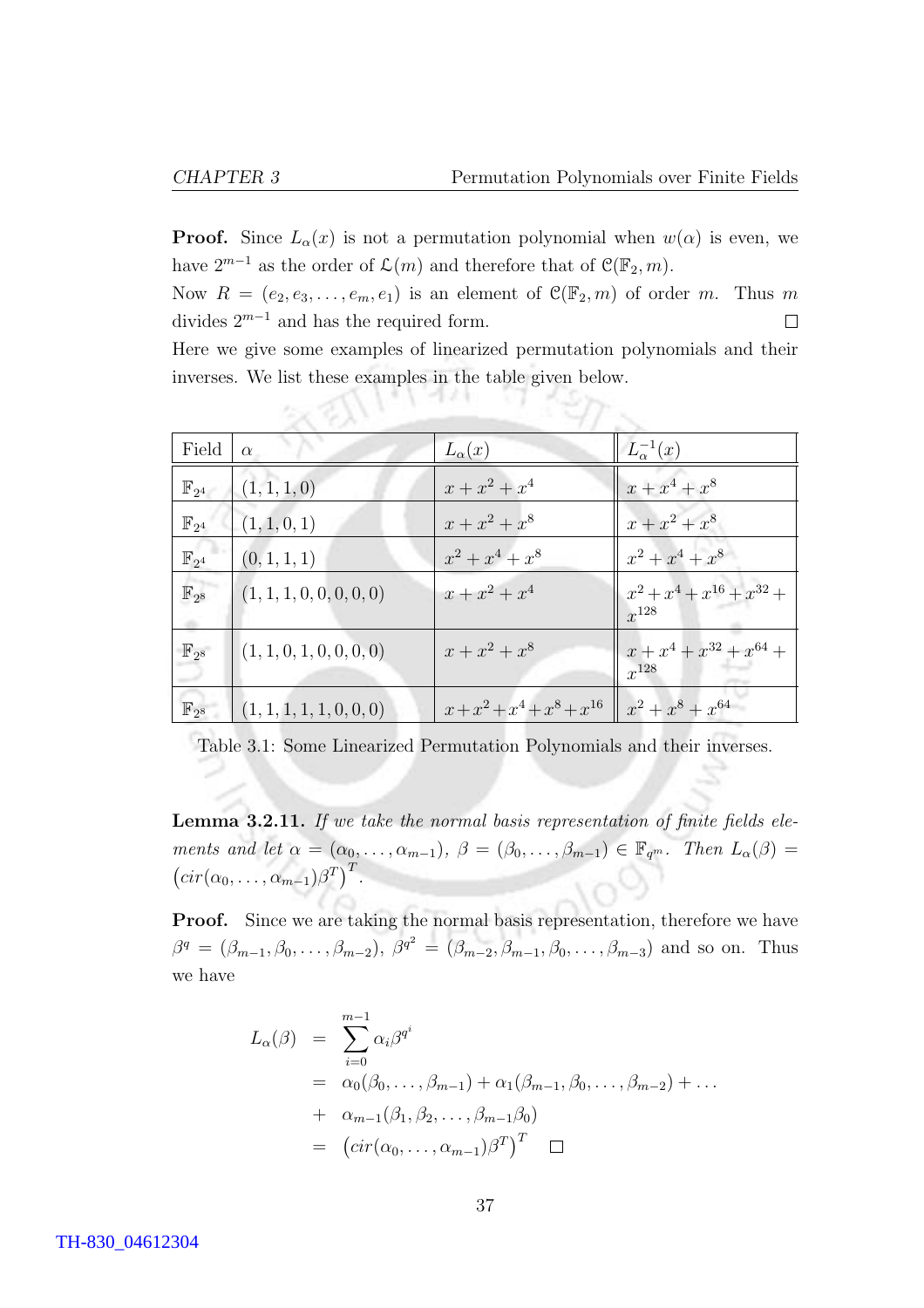**Lemma 3.2.12.** Let  $\alpha, \beta \in \mathbb{F}_{q^m}$ . Then  $L_{\alpha}(\beta) = L_{\beta}(\alpha)$ .

**Proof.** Let  $\alpha = (\alpha_0, \ldots, \alpha_{m-1}), \beta = (\beta_0, \ldots, \beta_{m-1}).$  Then

$$
L_{\alpha}(\beta) = (cir(\alpha_0, ..., \alpha_{m-1})\beta^T)^T
$$
  
=  $(cir(\beta_0, ..., \beta_{m-1})\alpha^T)^T$   
=  $L_{\beta}(\alpha)$   $\square$ 

**Proposition 3.2.13.** An element  $\alpha$  of  $\mathbb{F}_{q^m}$  is a normal element of  $\mathbb{F}_{q^m}$  over  $\mathbb{F}_q$ if and only if  $L_{\alpha}(x)$  is a permutation polynomial of  $\mathbb{F}_{q^m}$ .

**Proof.** Suppose  $\alpha$  is a normal element of  $\mathbb{F}_{q^m}$  over  $\mathbb{F}_q$ . Let  $y \in \mathbb{F}_{q^m}$ . Then  $y =$  $\sum_{i=0}^{m-1} y_i \alpha^{q^i}$  for some  $y_i \in \mathbb{F}_q$ . If  $z = \sum_{i=0}^{m-1} z_i$  $\lim_{i=0}^{m-1} y_i \vartheta^{q^i}, \text{ where } \mathbb{B} = \{\vartheta, \vartheta^q, \dots, \vartheta^{q^{m-1}}\}$ is the fixed normal basis of  $\mathbb{F}_{q^m}$  over  $\mathbb{F}_{q}$ . Then  $y = L_z(\alpha) = L_{\alpha}(z)$ . Thus  $L_{\alpha}$ is surjective and therefore  $L_{\alpha}(x)$  is permutation polynomial of  $\mathbb{F}_{q^m}$ . Conversely suppose that  $L_{\alpha}(x)$  is permutation of  $\mathbb{F}_{q^m}$ . Then  $L_{\alpha}(x) = L_x(\alpha) = y$  has a unique solution for all  $y \in \mathbb{F}_{q^m}$ . This implies that  $\alpha$  is a normal element of  $\mathbb{F}_{q^m}$  $\Box$ over  $\mathbb{F}_q$ .

Thus we see that there is a one-one correspondence between normal elements of  $\mathbb{F}_{q^m}$  over  $\mathbb{F}_q$  and the linear permutation polynomials of the form  $L_\alpha(x)$ . Using the above proposition we can easily count the normal elements of  $\mathbb{F}_{q^m}$  over  $\mathbb{F}_q$ .

**Corollary 3.2.14.** Let  $\mathbb{F}_{q^m}$  is a finite field, with  $m = p^k$ ,  $k \geq 0$ . Then total number of normal elements of  $\mathbb{F}_{q^m}$  over  $\mathbb{F}_q$  is  $q^m - q^{m-1}$ . In particular, when  $q = 2$  and  $m = 2<sup>k</sup>$ , the number of normal elements is  $2<sup>{m-1}</sup>$ .  $\Box$ 

**Lemma 3.2.15.** Suppose  $L_{\beta} \in \mathcal{L}(m)$ . If  $\alpha$  is a normal element of  $\mathbb{F}_{q^m}$  over  $\mathbb{F}_q$ , then so is  $L_{\beta}(\alpha)$ .

**Proof.** The set  $\{\alpha, \alpha^q, \dots, \alpha^{q^{m-1}}\}$  is a basis of  $\mathbb{F}_{q^m}$  over  $\mathbb{F}_q$ . Since  $L_\beta$  is an invertible linear operator of  $\mathbb{F}_{q^m}$ , therefore the set  $\{L_\beta(\alpha), L_\beta(\alpha^q), \ldots, L_\beta(\alpha^{q^{m-1}})\}\$ is also a basis of  $\mathbb{F}_{q^m}$  over  $\mathbb{F}_{q}$ . The proof is complete by noting the fact that  $L_{\beta}(\alpha^{q^i}) = (L_{\beta}(\alpha))^{q^i}.$ 

In view of above Lemma and Proposition 3.2.13, we immediately have the following Proposition.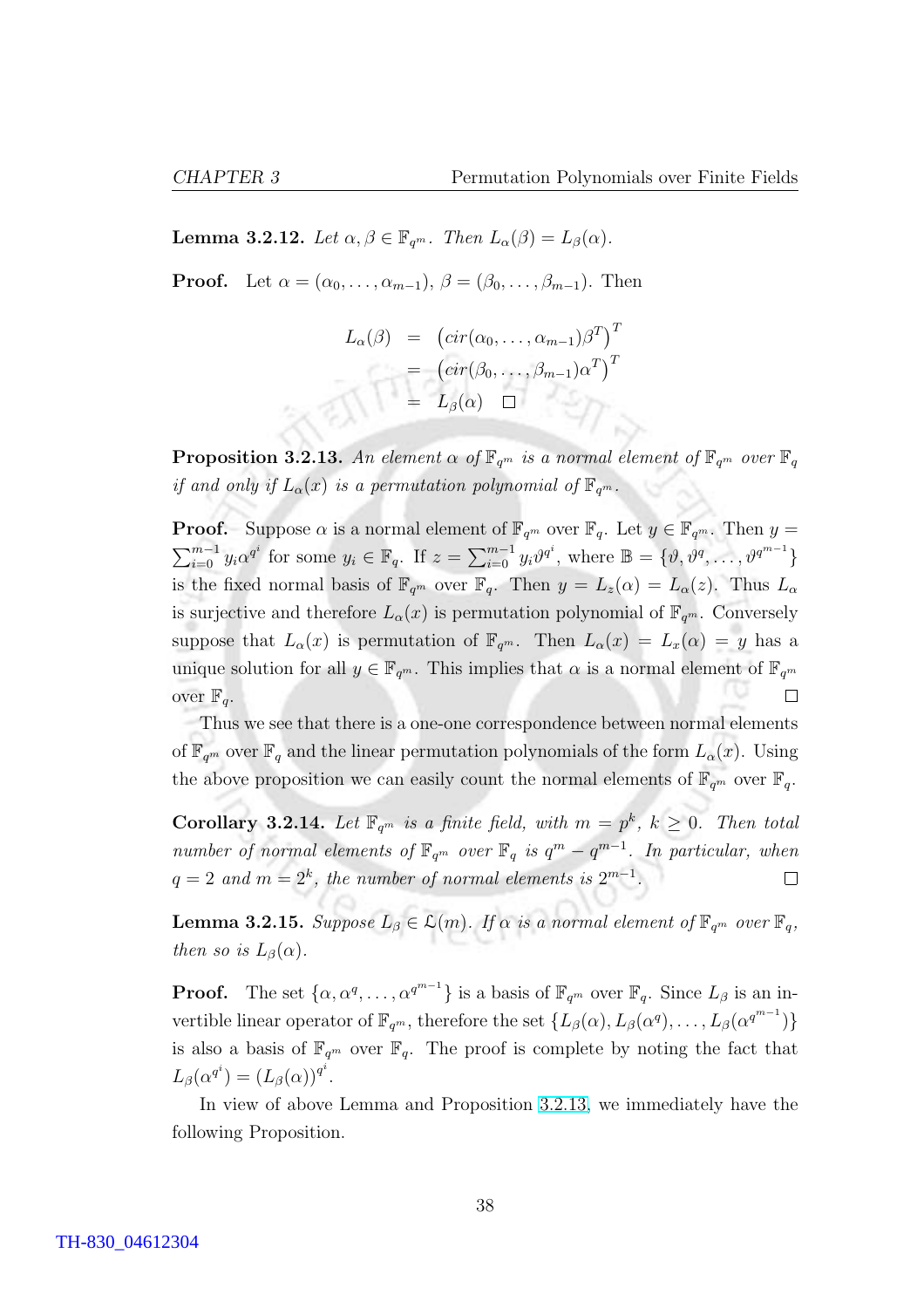.

<span id="page-49-0"></span>**Proposition 3.2.16.** Suppose for  $\alpha \in \mathbb{F}_{q^m}$ ,  $L_{\alpha}(x)$  is permutation polynomial of  $\mathbb{F}_{q^m}$  and  $f \in \mathcal{L}(m)$  is any arbitrary element, then  $L_{f(\alpha)}(x)$  is also a permutation polynomial of  $\mathbb{F}_{q^m}$ .

#### 3.2.2 Two more classes of linearized permutation polynomials

In this section we will give two more classes of linearized polynomials over finite field  $\mathbb{F}_{q^m}$  for  $q = 2, 3$ . Two prove our results systematically first we give a definition from [\[50\]](#page-87-0).

**Definition 3.2.17.** For  $\alpha \in \mathbb{F}_{q^m}$ , the trace  $Tr(\alpha)$  of  $\alpha$  over  $\mathbb{F}_q$  is defined as

$$
Tr(\alpha) = \alpha + \alpha^q + \ldots + \alpha^{q^{m-1}}
$$

It is easy to see that  $Tr(x)$  is a linear function from  $\mathbb{F}_{q^m}$  to  $\mathbb{F}_q$ , and also note that  $Tr(\alpha^{q^i}) = Tr(\alpha)$  (see chapter 3 of [\[50\]](#page-87-0)). The following Lemma will be used in the proof of Theorem 3.2.19.

**Lemma 3.2.18.** If  $L_{\alpha}(x) \in \mathcal{L}(m)$ , then  $Tr(L_{\alpha}(\beta)) = Tr(\beta)$  for all  $\beta \in \mathbb{F}_{2^m}$ .

**Proof.** For  $\beta \in \mathbb{F}_{2^m}$ ,  $Tr(\beta) = \beta + \beta^2 + \ldots + \beta^{2^{m-1}}$ . Suppose  $\alpha =$  $(\alpha_0, \ldots, \alpha_{m-1}),$  where  $\alpha_i \in \mathbb{F}_2$ . Then  $L_{\alpha}(\beta) = \sum_{i=0}^{m-1} \alpha_i \beta^{2^i}$ . Now  $Tr(L_{\alpha}(\beta)) = Tr\left(\sum_{i=0}^{m-1} \alpha_i \beta^{2^i}\right)$ . Since  $Tr(x)$  is a linear function, we have  $Tr(L_{\alpha}(\beta)) =$ . Since  $Tr(x)$  is a linear function, we have  $Tr(L_{\alpha}(\beta))$  =  $\sum_{m-1}$  $_{i=0}^{m-1} \alpha_i Tr(\beta^{2^i})$ . Since  $Tr(\beta^{2^i}) = Tr(\beta)$ , we have  $Tr(L_\alpha(\beta)) = w(\alpha)Tr(\beta) =$  $Tr(\beta)$ , as  $w(\alpha)$  is odd.  $\Box$ 

**Theorem 3.2.19.** If  $L_{\alpha}(x)$  is a permutation polynomial of  $F_{2^m}$  and a is an element of  $\mathbb{F}_{2^m}$ , with  $Tr(a) = 0$  then

$$
f(x) = L_{\alpha}(x) + aTr(x)
$$

is a permutation polynomial of  $F_{2^m}$ .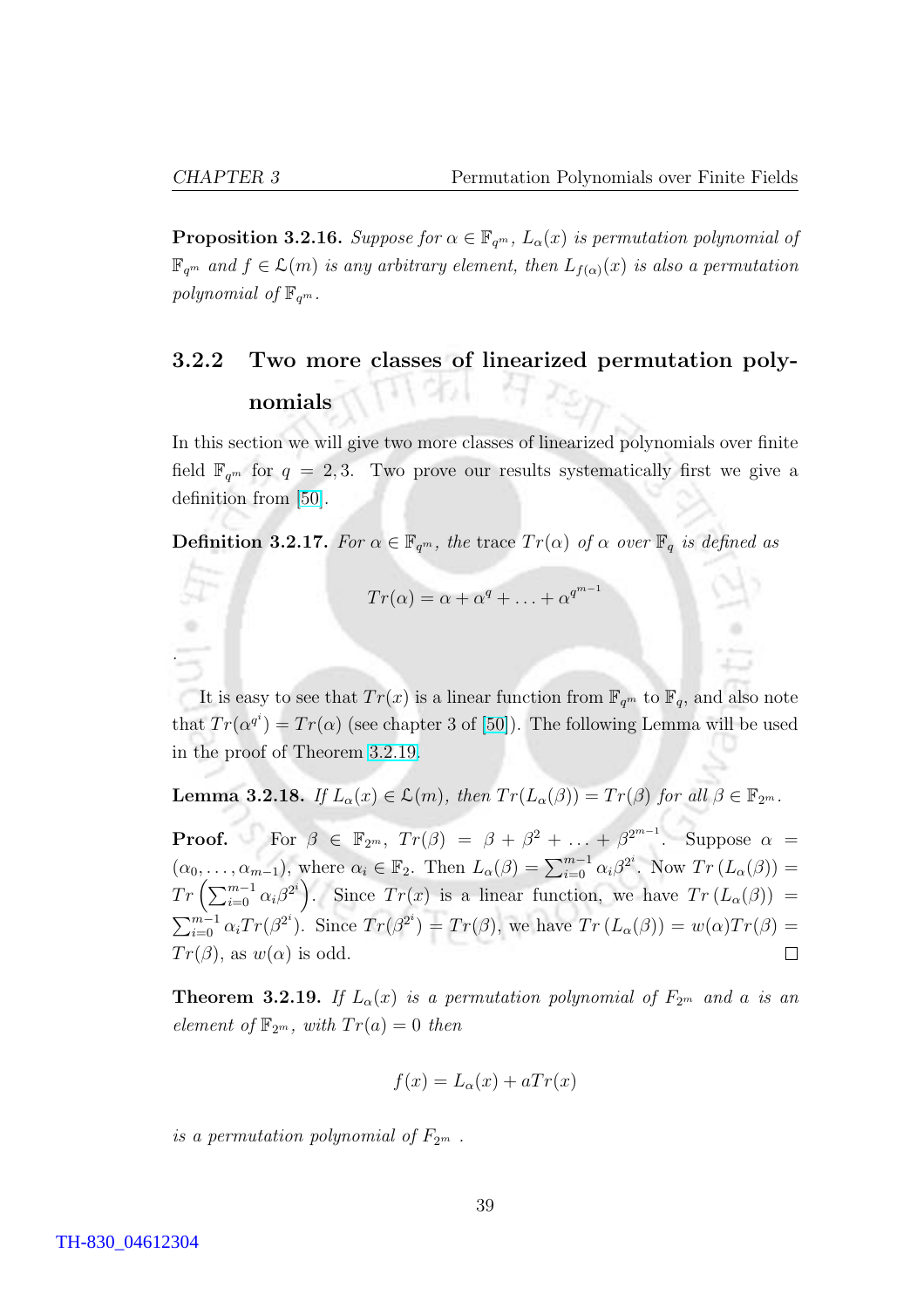**Proof.** Let  $\beta, \gamma$  be two distinct elements of  $\mathbb{F}_{2^m}$  such that  $f(\beta) = f(\gamma)$ , since  $L_{\alpha}(\beta) \neq L_{\alpha}(\gamma)$ , we have  $Tr(\beta) \neq Tr(\gamma)$ . Without loss of generality assume that  $Tr(\beta) = 0$  and  $Tr(\gamma) = 1$ . Then  $f(\beta) = f(\gamma)$  implies that

$$
L_{\alpha}(\beta) = L_{\alpha}(\gamma) + a
$$

that is,

$$
L_{\alpha}(\beta + \gamma) = a
$$

By Lemma [3.2.18,](#page-49-0) this implies that

$$
Tr(\beta + \gamma) = Tr(L_{\alpha}(\beta + \gamma)) = Tr(a) = 0
$$

that is

$$
Tr(\beta) = Tr(\gamma)
$$

Which is a contradiction. Hence the result follows.

 $\Box$ 

Here we generate one example for the above class of linearized permutation polynomial.

**Example 3.2.20.** The polynomial  $x^4 + x + 1$  is irreducible over  $\mathbb{F}_2$ . Suppose  $\beta$ is a root of  $x^4 + x + 1$  in the splitting field of  $\mathbb{F}_2$ . Then  $\mathbb{F}_{2^4} = \{a + b\beta + c\beta^2 + c\beta^3 + c\beta^4\}$  $d\beta^3|a, b, c \in \mathbb{F}_2, \beta^4 + \beta + 1 = 0$  We take  $a = \beta + \beta^2 \in \mathbb{F}_{2^4}$  as  $Tr(\beta + \beta^2) = 0$ and  $L_{\alpha}(x) = x + x^2 + x^4$ . Then  $x + x^2 + x^4 + (\beta + \beta^2)(x + x^2 + x^4 + x^8) =$  $(1 + \beta + \beta^2)x + (1 + \beta + \beta^2)x^2 + (1 + \beta + \beta^2)x^4 + (\beta + \beta^2)x^8$  is a permutation polynomial of  $\mathbb{F}_{2^4}$ .

**Theorem 3.2.21.** Suppose  $\mathbb{F}_{3^m}$  is a finite field and k is a positive integer such that  $qcd(k, m) = 1$  and suppose  $\alpha \in \{0, 1, 2\}$ . Suppose k,  $\alpha$ , and m are positive integers such that  $k + \alpha m$  is not multiple of 3. Then

$$
f(x) = \sum_{i=0}^{k-1} x^{3^i} + \alpha Tr(x)
$$

is permutation polynomial of  $F_{3<sup>m</sup>}$ .

**Proof.** First note that  $gcd(3^k - 1, 3^m - 1) = 3^{gcd(k,m)} - 1 = 2$ . We have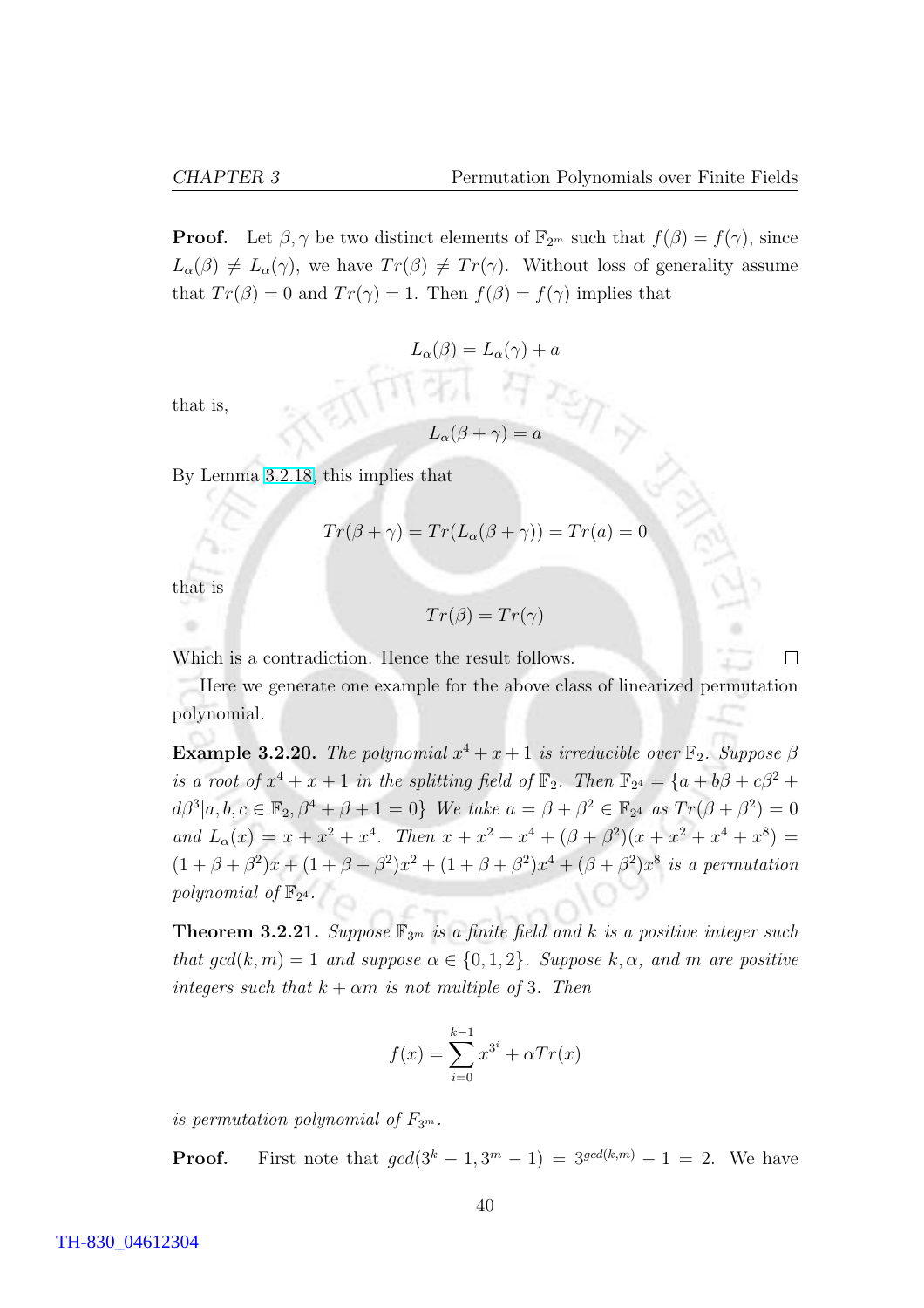<span id="page-51-0"></span> $f(x)^3 - f(x) = x^{3^k} - x$ . We note that, 0 and 1 are always roots of  $f(x)^3 - f(x)$ . Moreover, any root of  $f(x)$  is a root of  $f(x)^3 - f(x)$ . If  $\beta$  is root of  $f(x)^3 - f(x)$ other than 0 and 1, then we have  $\beta^{3^k-1} = 1$ . Suppose a denotes the order of  $\beta$  in  $\mathbb{F}_{3^m}^*$ , where  $\mathbb{F}_{3^m}^*$  denotes the group of nonzero elements of finite field  $F_{3^m}$ . Then a divides  $3^k - 1$  and also a divides  $3^m - 1$ , that is, a divides 2 or  $a = 2$ . This implies that  $\beta = -1$ . Thus 0, 1 and  $-1$  are the only roots of  $f(x)^3 - f(x)$ . But 1 and  $-1$  are not the roots of  $f(x)$  since 3 does not divide  $k + \alpha m$ . Thus 0 is the only root of  $f(x)$ . Hence the result follows.  $\Box$ 

#### 3.3 Some Classes of Nonlinear Permutation Poly-

#### nomials

**Theorem 3.3.1.** Let m be an odd positive integer, and  $\beta = (\beta_0, \ldots, \beta_{m-1})$ be an element of  $F_{2^m}$  such that  $\omega(\beta)$  is even and that 0 and 1 are the only roots of  $L_\beta(x)$  in  $\mathbb{F}_{2^m}$ . Suppose  $k_1$  and  $k_2$  are non negative integers such that  $\gcd(2^{k_1}+2^{k_2},2^{m}-1)=1.$  Let  $\ell$  be any positive integer with  $(2^{k_1}+2^{k_2})\cdot \ell \equiv$ 1 mod  $2^m - 1$  and  $\gamma$  be an element of  $\mathbb{F}_{2^m}$  with  $Tr(\gamma) = 1$ . Then

$$
f(x) = (L_{\beta}(x) + \gamma)^{\ell} + Tr(x)
$$

is a permutation polynomial of  $F_{2^m}$ .

**Proof.** First note that  $Tr(L_\beta(x)) = 0$  and hence  $Tr(L_\beta(x) + \gamma) = Tr(\gamma) = 1$ . Thus  $L_{\beta}(x) + \gamma \neq 0$  in  $\mathbb{F}_{2^m}$ .

Suppose, if possible, x and y are distinct elements of  $F_{2m}$  such that  $f(x) =$  $f(y)$ . First, suppose that  $Tr(x) = Tr(y)$ . Then  $f(x) = f(y)$  gives

$$
(L_{\beta}(x) + \gamma)^{\ell} = (L_{\beta}(y) + \gamma)^{\ell}.
$$

Raising each of the two sides to the power  $2^{k_1} + 2^{k_2}$ , we get

$$
L_{\beta}(x) + \gamma = L_{\beta}(y) + \gamma
$$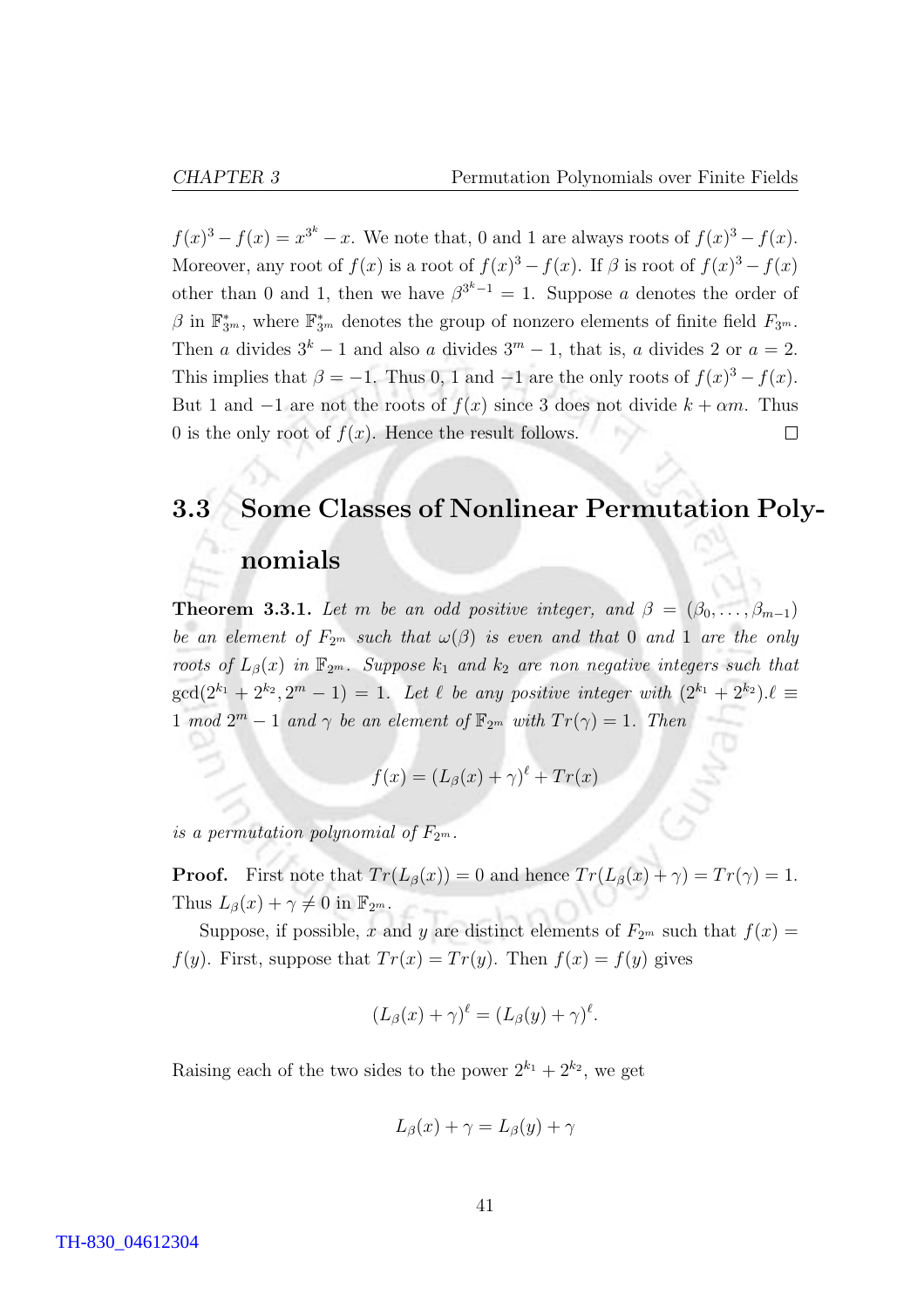$\Box$ 

that is  $L_\beta(x+y) = 0$ . Since 0 and 1 are the only roots of  $L_\beta(x)$ , and because  $x \neq y$ , we get  $x + y = 1$ . Then  $Tr(x + y) = Tr(1) = 1$ , since m is odd. That is  $Tr(x) \neq Tr(y)$ , a contradiction.

Without loss of generality assume that  $Tr(x) = 0$  and  $Tr(y) = 1$ . Then  $f(x) = f(y)$  implies that

$$
(L_{\beta}(x) + \gamma)^{\ell} = (L_{\beta}(y) + \gamma)^{\ell} + 1
$$

and therefore

$$
L_{\beta}(x) + \gamma = [(L_{\beta}(y) + \gamma)^{\ell} + 1]^{2^{k_1} + 2^{k_2}}
$$
  
\n
$$
= ((L_{\beta}(y) + \gamma)^{\ell \cdot 2^{k_1}} + 1) ((L_{\beta}(y) + \gamma)^{\ell \cdot 2^{k_2}} + 1)
$$
  
\n
$$
= (L_{\beta}(y) + \gamma)^{\ell(2^{k_1} + 2^{k_2})} + (L_{\beta}(y) + \gamma)^{\ell \cdot 2^{k_1}} + (L_{\beta}(y) + \gamma)^{\ell \cdot 2^{k_2}} + 1
$$
  
\n
$$
= L_{\beta}(y) + \gamma + (L_{\beta}(y) + \gamma)^{\ell \cdot 2^{k_1}} + (L_{\beta}(y) + \gamma)^{\ell \cdot 2^{k_2}} + 1,
$$

since  $(2^{k_1} + 2^{k_2}) \cdot \ell \equiv 1 \mod 2^m - 1$ . Further,  $Tr(L_\beta(x)) = 0$  and<br>  $Tr\left((L_\beta(y) + \gamma)^{\ell \cdot 2^{k_1}}\right) = Tr\left((L_\beta(y) + \gamma)^{\ell \cdot 2^{k_2}}\right) = Tr\left((L_\beta(y) + \gamma)^\ell\right)$ . Now applying the trace function to both sides of the above equation, we get

$$
Tr(\gamma) = Tr(\gamma) + Tr(1),
$$

which implies that  $Tr(1) = 0$ , a contradiction since m is odd.

Now we generate some examples for the above class of permutation polynomial.

**Example 3.3.2.** The polynomial  $x^2 + x$  has only roots 0 and 1 in  $\mathbb{F}_{2^m}$ , so we are taking  $L_{\beta}(x) = x^2 + x$ . We take  $\gamma = 1$ ,  $m = 3$ ,  $k_2 = 0$ ,  $k_1 = 1$ , this gives  $2^{k_1}+2^{k_2}=3$  and  $\ell=5$ . Thus  $(x^2+x+1)^7+Tr(x)$  is a permutation polynomial of  $\mathbb{F}_{2^3}$ .

It is easy to see that 0 and 1 are the only roots of  $x^{2^k} + x$  in  $\mathbb{F}_{2^m}$  if and only if  $k$  and  $m$  are relatively prime. In the next lemma, we construct another linearized polynomial having only roots 0 and 1 in  $\mathbb{F}_{2^m}$ .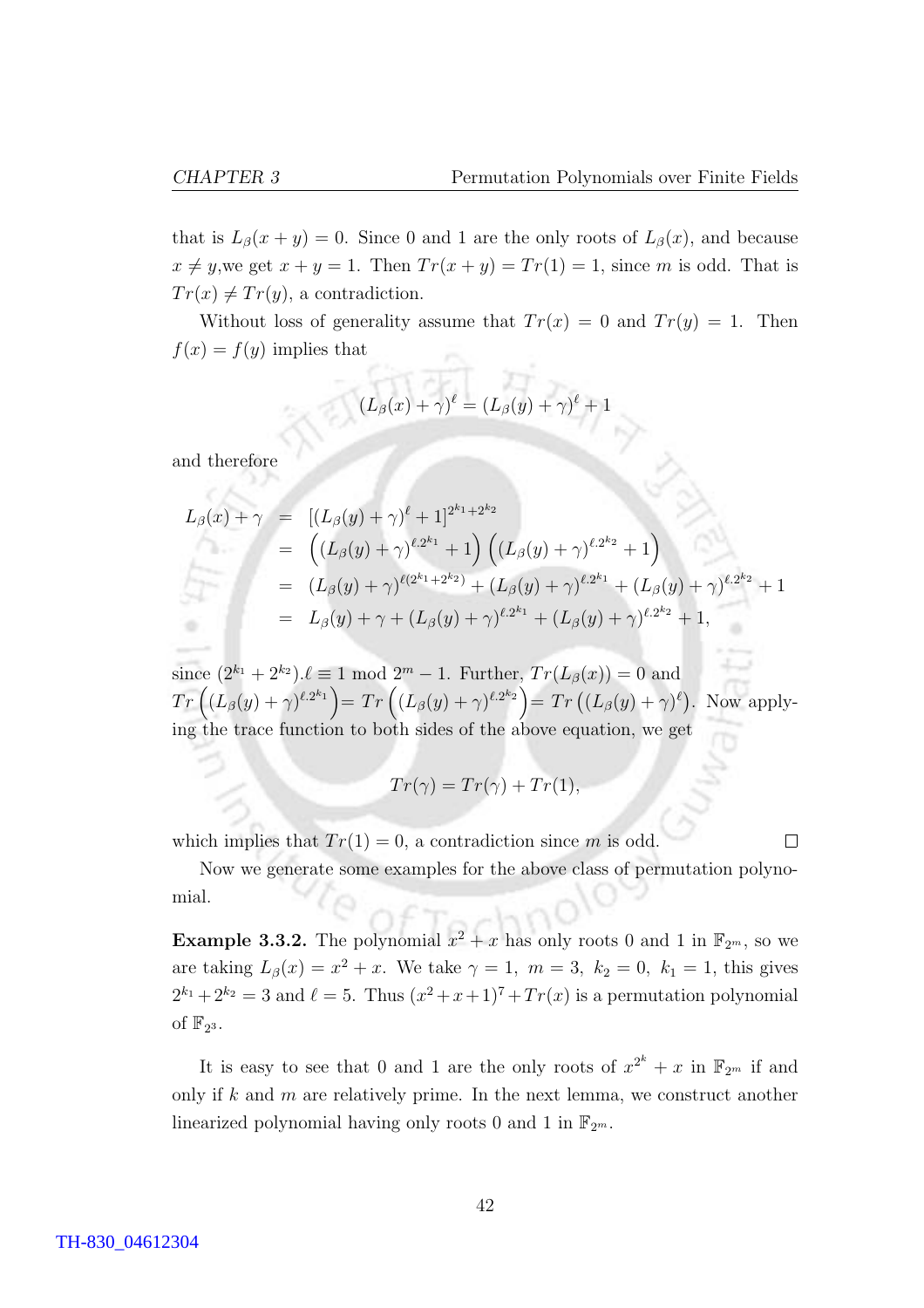<span id="page-53-0"></span>**Lemma 3.3.3.** Let k be an even integer, with  $gcd(k, m) = 1$ . Then, 0 and 1 are the only roots of  $h(x) = \sum_{n=1}^{k-1}$  $i=0$  $x^{2^i}$  in  $F_{2^m}$ .

**Proof.** Consider  $h_1(x) = h(x)^2 + h(x) = h(x)(h(x) + 1)$ . Clearly, each root of  $h(x)$  is a root of  $h_1(x)$ . Moreover,  $h_1(x) = x^{2^k} + x$  and has 0 and 1 as its only 17961 1920 roots.  $\Box$ 

**Example 3.3.4.** We consider the field  $\mathbb{F}_{2^3}$  and  $k = 4$ , then from above lemma  $x + x^2 + x^4 + x^8$  has only roots 0, 1 in the finite field  $\mathbb{F}_2$  . Now suppose  $L_\beta(x) =$  $x + x^2 + x^4 + x^8$ . We take  $k_2 = 0, k_1 = 2$ , this gives  $2^{k_1} + 2^{k_2} = 5$  and  $\ell = 3, \gamma = 1$ . Thus by Theorem [3.3.1,](#page-51-0)  $(1 + x + x^2 + x^4 + x^8)^3 + Tr(x)$  is permutation of  $\mathbb{F}_{2^3}$ . **Lemma 3.3.5.** The polynomial  $f(x) = x^{2^{k2^r}+2^r} + x^{2^{k2^r}} + x^{2^r}$ , where r and k are positive integers, is a permutation polynomial of  $\mathbb{F}_{2^m}$  if and only if  $2^{k2^r} + 2^r$ and  $2^m - 1$  are co-prime.

**Proof.** First, note that there exist integers r and k such that  $2^{2rk} + 2^r$  and  $2^m - 1$ are co-prime. It is known that composition of two polynomials is a permutation polynomial if and only if both the polynomials are permutation polynomials (see chapter 7 of [\[50\]](#page-87-0)). It is easy to check that  $f(x+1) = x^{2^{k2^r}+2^r} + 1$ . By Theorem [1.2.2,](#page-14-0)  $f(x + 1)$  is a permutation polynomial if and only if  $2^{2^r k} + 2^r$ and  $2^m - 1$  are co-prime. Since  $x + 1$  is always a permutation of  $\mathbb{F}_{2^m}$ , therefore  $f(x)$  is a permutation polynomial of  $\mathbb{F}_{2^m}$  if and only if  $2^{k2^r} + 2^r$  and  $2^m - 1$  are co-prime.

As a consequence of above lemma we have the following result.

**Theorem 3.3.6.** The polynomial  $g(x) = (x^{2^{k2^{r}}} + x^{2^{r}} + \alpha)^{l} + x$  is permutation polynomial of  $\mathbb{F}_{2^m}$  if  $Tr(\alpha) = 1$  and  $(2^{k2^r} + 2^r) \cdot l = 1 \mod 2^m - 1$ .

**Proof.** Since  $Tr(x^{2^{k2^{r}}} + x^{2^{r}} + \alpha) = Tr(\alpha) = 1, x^{2^{k2^{r}}} + x^{2^{r}} + \alpha \neq 0$  for all  $x \in \mathbb{F}_{2^m}$ . Let  $\beta$  be an element of  $\mathbb{F}_{2^m}$ . Then  $g(x) = \beta$  implies

$$
(x^{2^{k2^{r}}} + x^{2^{r}} + \alpha)^{l} = x + \beta.
$$

Raising both sides to the power  $2^{k2^r} + 2^r$ , we get

$$
(x^{2^{k2^r}} + x^{2^r} + \alpha) = (x + \beta)^{2^{k2^r} + 2^r},
$$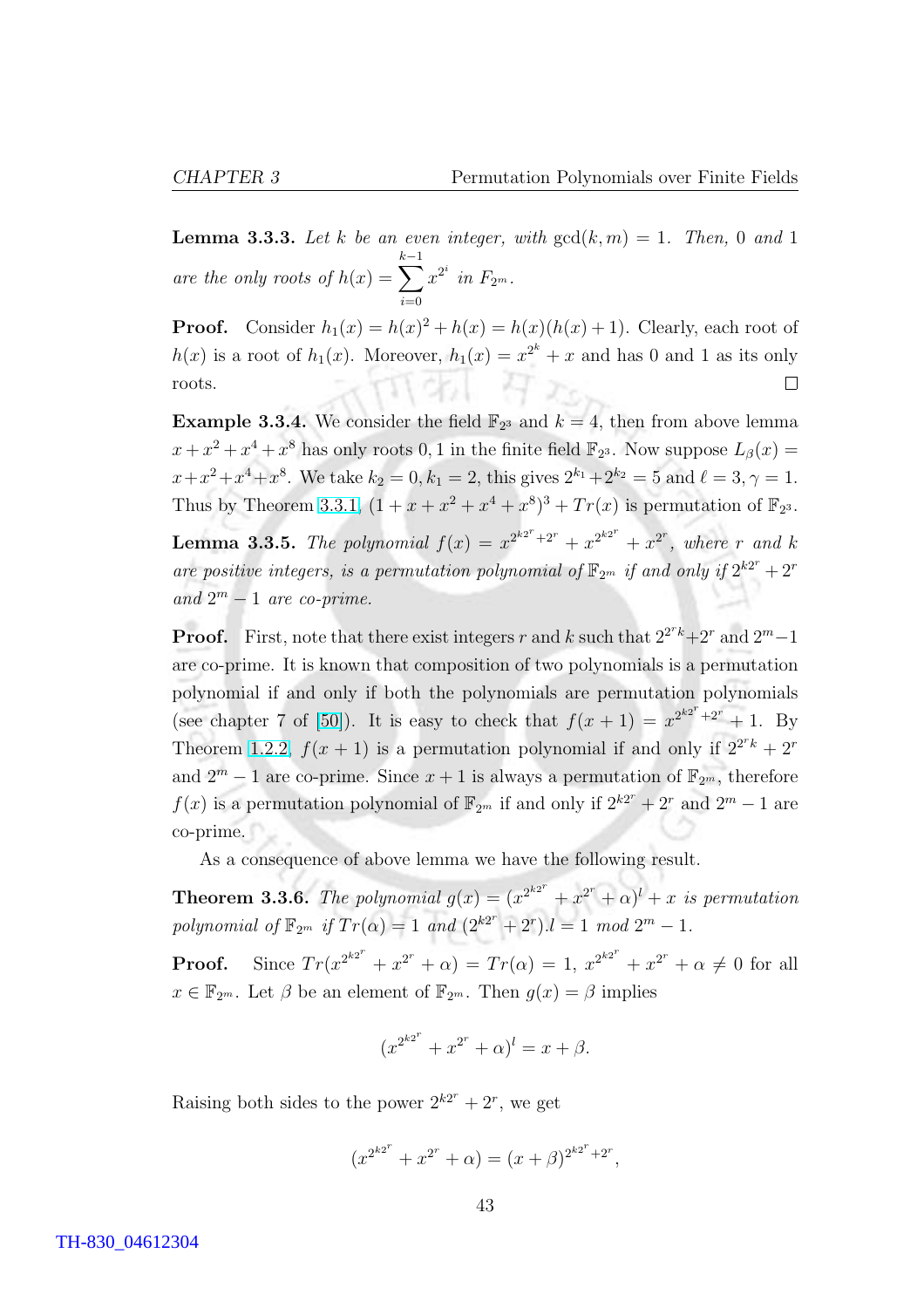i.e.,  $(x^{2^{k2^r}} + x^{2^r} + \alpha) + (x + \beta)^{2^{k2^r} + 2^r} = 0.$ 

Suppose  $h(x) = (x^{2^{k2^r}} + x^{2^r} + \alpha) + (x + \beta)^{2^{k2^r} + 2^r}$ . It is enough to show that for any  $\beta \in \mathbb{F}_{2^m}$  the equation  $h(x) = 0$  has a unique solution. Note that  $h(x) = 0$ and  $h(x + \beta) = 0$  have the same number of solutions. Now  $h(x + \beta) = 0$  is equivalent to

$$
x^{2^{k2^r}+2^r} + x^{2^{k2^r}} + x^{2^r} + \beta^{2^{k2^r}} + \beta^{2^r} + \alpha = 0.
$$

By Lemma [3.3.5,](#page-53-0)  $x^{2^{k2^r}+2^r} + x^{2^{k2^r}} + x^{2^r}$  is a permutation polynomial of  $\mathbb{F}_{2^m}$ . Hence the equation  $h(x + \beta) = 0$  has a unique solution for any  $\beta \in \mathbb{F}_{2^m}$ .  $\Box$ 

**Example 3.3.7.** We consider the finite field  $\mathbb{F}_{2^3}$ . We take  $r = 0, k = 2, \alpha = 1,$ this gives  $2^{k2^r} + 2^r = 5$  and  $l = 3$ . Then we have,  $(x^{2^{k2^r}} + x^{2^r} + \alpha)^l + x =$  $x^7 + x^5 + x^4 + x^3 + x + 1$ . Thus the polynomial  $x^7 + x^5 + x^4 + x^3 + x + 1$  is a permutation polynomial of  $\mathbb{F}_{2^3}$ .

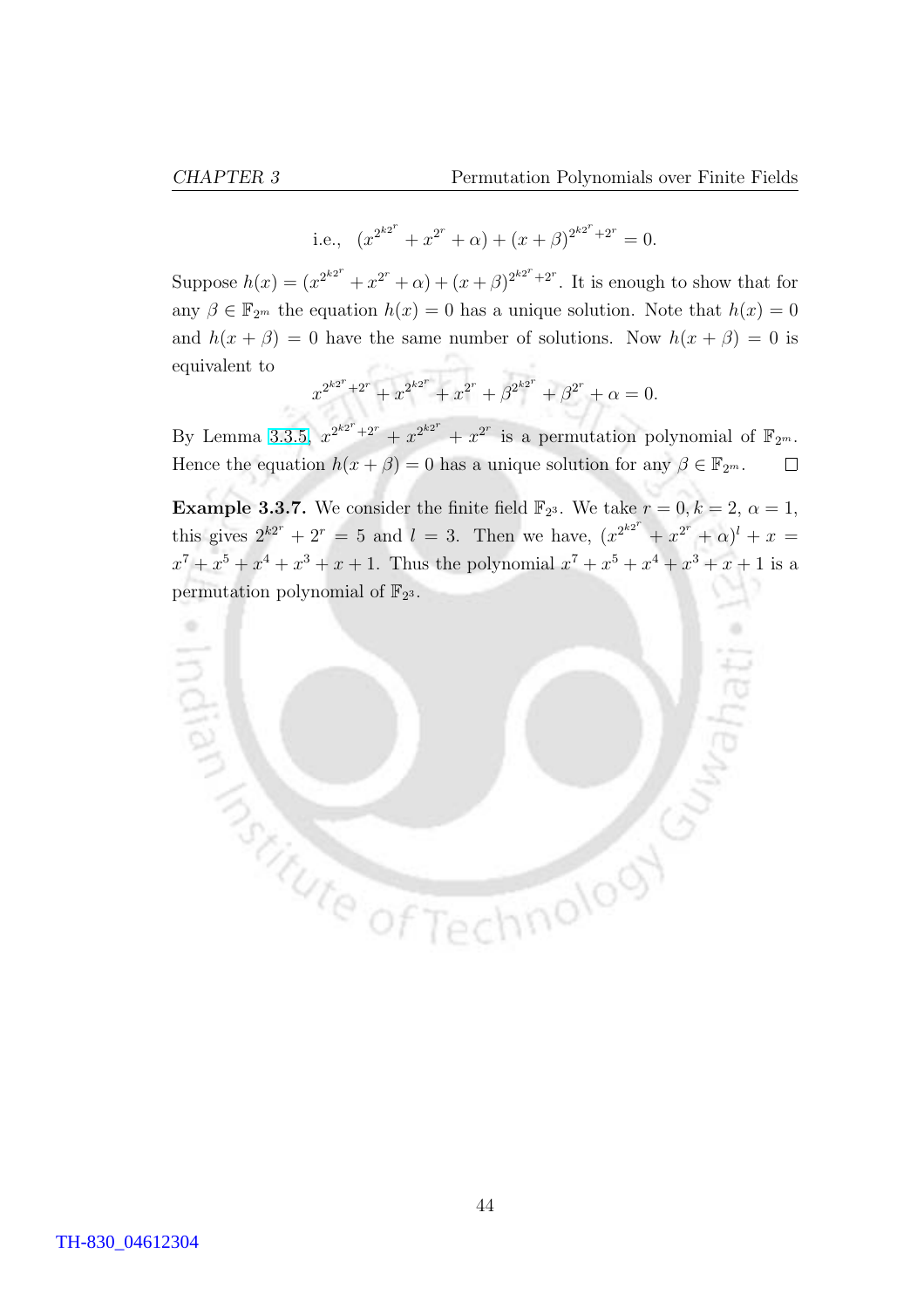## की *सं स्था* Chapter 4

# Public Key Cryptography Using Permutation p-Polynomials

#### 4.1 Introduction

In this chapter we propose an efficient multivariate public key cryptosystem based on permutation p-polynomials over finite fields. We will use the group  $\mathcal{L}(m)$  of permutation p-polynomials which we introduced in Chapter 3. We construct nonlinear trapdoor function based on the problem of solving nonlinear equations. The complexity of encryption in our public key cryptosystem is  $O(m^3)$  multiplications which is equivalent to those of other multivariate public key cryptosystems. But the decryption in our proposed cryptosystem is much faster than in the other such existing cryptosystems. For decryption we need  $O(m^2)$  left cyclic shifts and  $O(m^2)$  xor operations. In Section 2, we present our public key cryptosystem and in Section 3 we give its security analysis. In Section 4 we discuss the efficiency of our public key cryptosystem and in Section 5 we compare our public key cryptosystem with HFE. Finally, in Section 6 we give a toy example of our cryptosystem.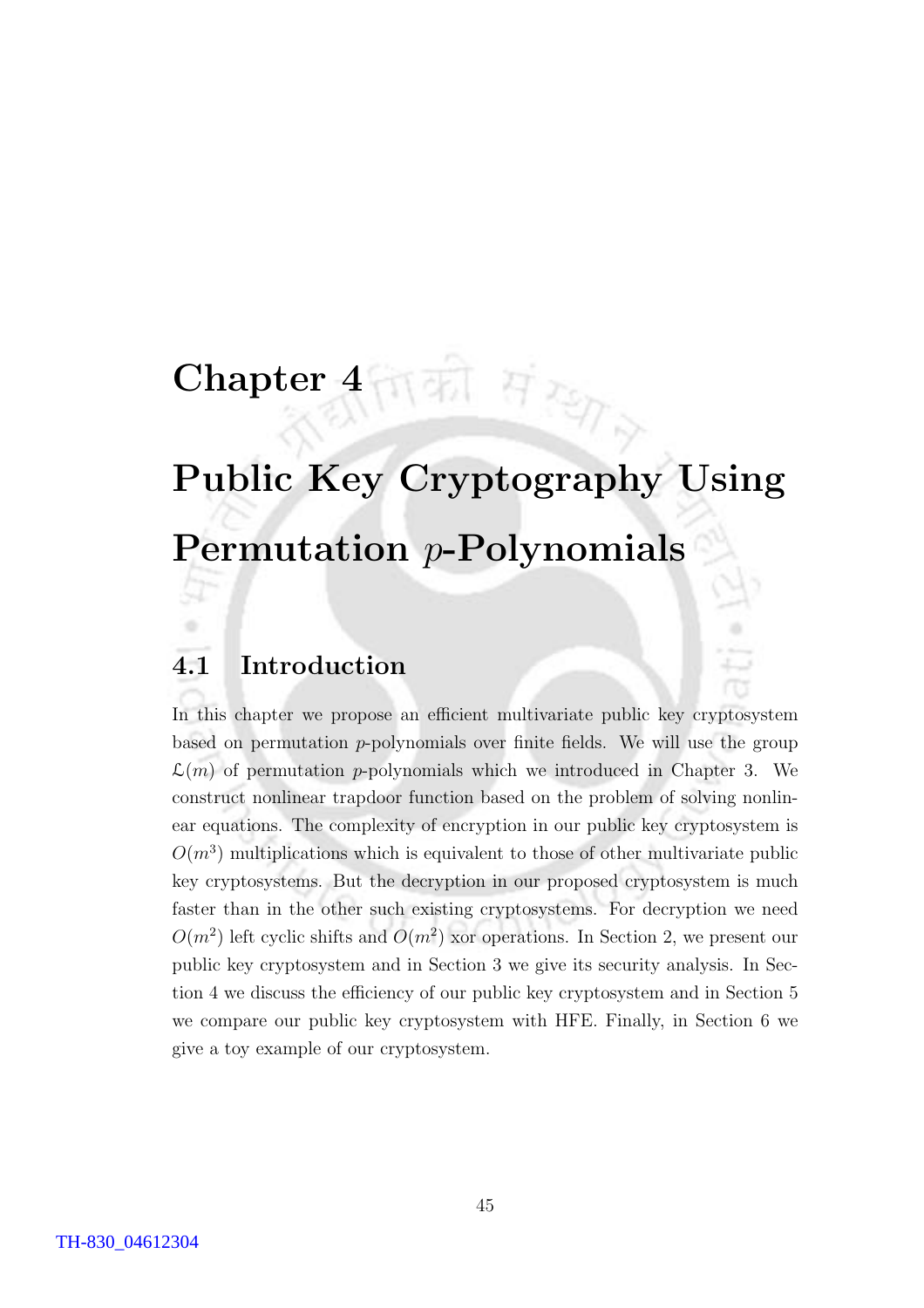#### <span id="page-56-0"></span>4.2 Public key Cryptosystem

In this section we present our multivariate public key cryptosystem using some results from the previous chapter. Suppose  $\mathbb{B} = \{\vartheta, \vartheta^q, \ldots, \vartheta^{q^{m-1}}\}\$ is a normal basis of  $\mathbb{F}_{q^m}$  over  $\mathbb{F}_q$ . Using the representation with respect to this basis, suppose  $x = (x_0, x_1, \ldots x_{m-1}) \in \mathbb{F}_{q^m}$ , where  $x_i \in \mathbb{F}_q$ . Then, the operation  $x \mapsto x^q$  transforms x to  $(x_{m-1}, x_0, \ldots, x_{m-2})$  which is just one left cyclic shift of  $(x_0, x_1, \ldots, x_{m-1})$ . Hence the cost of exponentiating by q is negligible. From now on we will take the normal basis representation of the elements of the finite field  $\mathbb{F}_{q^m}$  over  $\mathbb{F}_q$  with respect to the fixed normal basis  $\mathbb{B}$ . Though the cryptosystem we are proposing will work in any finite field  $\mathbb{F}_{q^m}$ ,  $m = p^k$ , for practical point of view we consider  $q = 2$  and  $m = 2<sup>k</sup>$ . To obtain quadratic polynomials we use convolution of bits. We have seen in Chapter 3 that convolution of binary bits is equivalent to the composition of corresponding p-polynomials. Moreover, composition of two permutation  $p$ -polynomials is a permutation  $p$ -polynomial. For  $x \in \mathbb{F}_{2^m}$  let  $(x)^t$  denote the t times convolution of x with itself. From now on words we will denote the linearized polynomials  $L_{\alpha}(x)$  by simply  $L_{\alpha}$ . Let the set of all odd weight element of  $\mathbb{F}_2^m$  be denoted by  $O\mathbb{F}_2^m$ . To describe our cryptosystem systematically, we need a few results which are discussed below.

**Lemma 4.2.1.** For  $\alpha = (\alpha_0, \ldots, \alpha_{m-1}) \in \mathbb{F}_{2^m}$ , if  $(\alpha)^2 = (\beta_0, \ldots, \beta_{m-1})$ , then  $\beta_{2i+1} = 0$  and  $\beta_{2i} = \alpha_i + \alpha_{(m/2)+i}$ , where  $0 \leq i \leq (m-2)/2$ .

**Proof.** We have,  $\beta_k = \sum_{i=0}^{m-1}$  $_{i=0}^{m-1}$   $\alpha_i.\alpha_{k-i}$ , where the suffices will be modulo m. For  $0 \leq i \leq (m-2)/2$ , we have  $\beta_{2i+1} = \alpha_0 \alpha_{2i+1} + \alpha_1 \alpha_{2i} + \ldots + \alpha_{2i+1} \alpha_0 + \alpha_{2i+2} \alpha_{m-1} +$ ... + $\alpha_{m-1}\alpha_{2i+2}$ . All the terms will be canceled out in pairs, so we have  $\beta_{2i+1} = 0$ . In a similar manner  $\beta_{2i} = \alpha_0 \alpha_{2i} + \alpha_1 \alpha_{2i-1} + \ldots + \alpha_i \alpha_i + \ldots + \alpha_{2i} \alpha_0 + \alpha_{2i+1} \alpha_{m-1}$  $\dots + \alpha_{m/2+i}\alpha_{m/2+i} + \dots + \alpha_{m-1}\alpha_{2i+1} = \alpha_i^2 + \alpha_{(m/2)+i}^2 = \alpha_i + \alpha_{(m/2)+i}$ , as  $x_i^2 = x_i$ for  $x_i \in \mathbb{F}_2$ . П

Above lemma implies that  $(x)^2$  is a linear function on the finite field  $\mathbb{F}_{2^m}$ . In general, it can be proved that  $(x)^{2^k}$  is a linear function on  $\mathbb{F}_{2^m}$ .

**Lemma 4.2.2.** Suppose  $x = (x_0, x_1, \ldots, x_{m-1})$  is an element of  $\mathbb{F}_2^m$ . If  $(x)^t =$  $(h_0, h_1, \ldots, h_{m-1})$ , then each  $h_i$  is a nonlinear function of  $x_i$  of degree  $w(t)$ , where  $w(t)$  denotes the weight of t.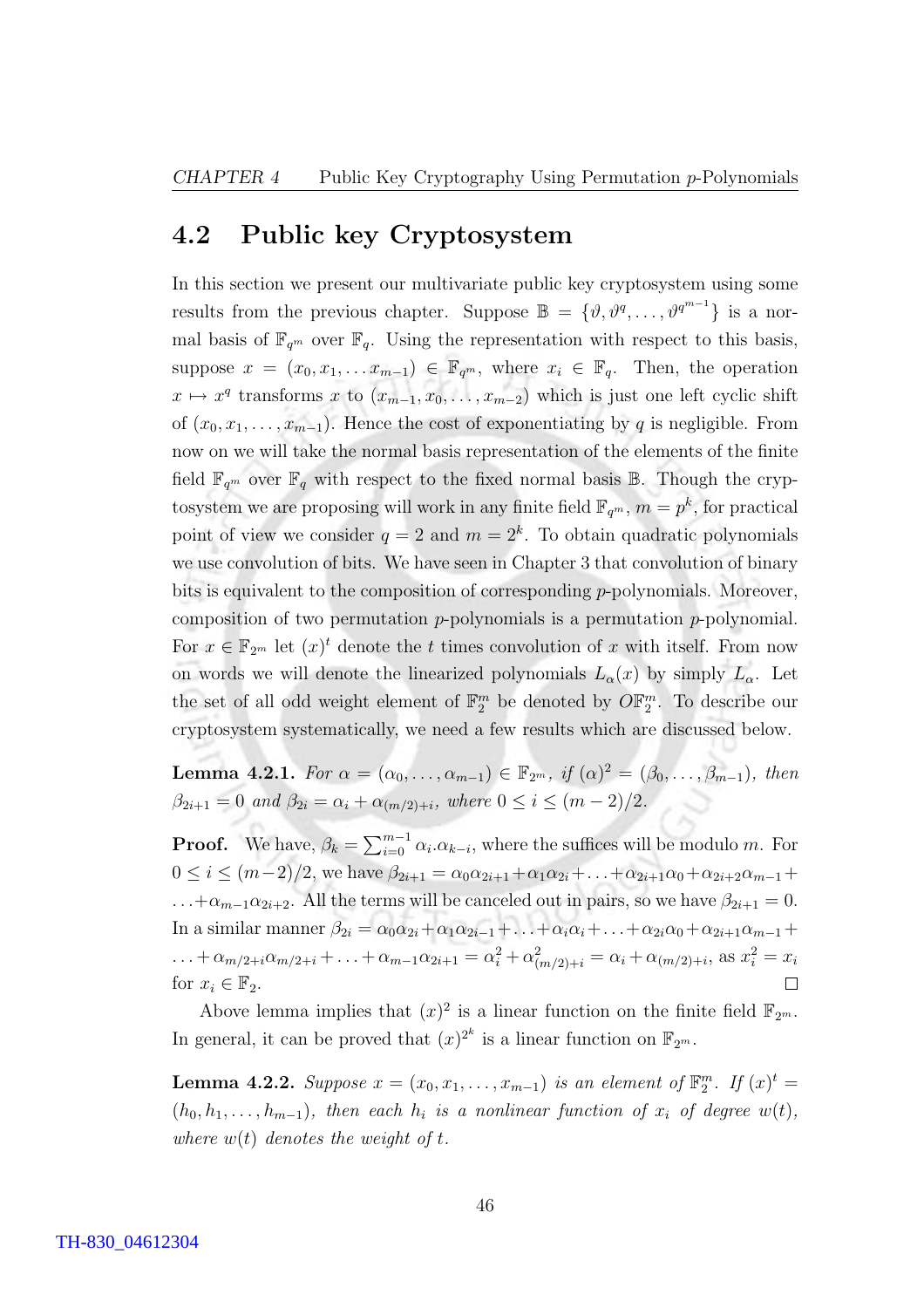<span id="page-57-0"></span>**Proof:** Suppose  $G = (g_0, g_1, \ldots, g_{m-1})$ , where each  $g_i$  is a linear polynomial in variables  $x_i$  and suppose  $(G)^{2^l} = (g'_0)$  $_{0}^{\prime },g_{1}^{^{\prime }}$  $y'_{1}, \ldots, g'_{n}$  $\binom{m}{m-1}$  and  $(G)^{2^l+2^k}$  =  $(g_0$  $y_{0}'', g_{1}''$  $j''_1, \ldots, j''_n$  $_{m-1}^{\prime\prime}$ ), where  $k > l \geq 1$ . Then by lemma [4.2.1,](#page-56-0) degrees of  $g_i^{\prime\prime}$  $'_{i}$  and  $g''_{i}$ i are 1 and 2, respectively. This proves the lemma.  $\Box$ 

**Lemma 4.2.3.** The function defined by  $h(x) = (x)^t$ , where t is co-prime to m, is a bijection from  $\mathbb{OR}_2^m$  onto  $\mathbb{OR}_2^m$ .

**Proof.** Since  $(x)^t$  is of odd weight whenever x is so,  $h(x)$  is a function from  $\widehat{O}\mathbb{F}_2^m$  into  $\widehat{O}\mathbb{F}_2^m$ . Now, since t and m are co-prime, there exist positive integers r and k such that  $tk = 1 + rm$ . Let  $y \in O\mathbb{F}_2^m$ . Consider  $x = (y)^k$ . Then  $x \in O\mathbb{F}_2^m$ . Moreover,

$$
L_{(x)^t} = L_{(y)^{kt}} = L_{(y)}^{kt} = L_{(y)}^{1+rm} = L_y,
$$

Since by the Lemma [3.2.1,](#page-43-0) we have  $L_{(y)^{kt}} = L_{(y)}^{kt}$  and from the Corollary [3.2.8,](#page-46-0)  $L_y^m = L_{\vartheta}$ . This implies that  $h(x) = (x)^t = y$ . Thus,  $h(x)$  is surjective, and the result follows.  $\Box$ 

Lemma 4.2.4. Convolution is distributive over addition in finite fields, that is,  $\alpha * (\beta + \gamma) = \alpha * \beta + \alpha * \gamma$ , for all  $\alpha, \beta, \gamma \in \mathbb{F}_{2^m}$ .

**Proof.** Suppose  $\alpha = (\alpha_0, \ldots, \alpha_{m-1}), \ \beta = (\beta_0, \ldots, \beta_{m-1})$  and  $\gamma = (\gamma_0, \ldots, \gamma_{m-1}).$ Then,  $\beta + \gamma = (\beta_0 + \gamma_0, \dots, \beta_{m-1} + \gamma_{m-1})$ . Now, we have

$$
\alpha * (\beta + \gamma) = \sum_{i=0}^{m-1} \alpha_i \left( \beta_{(k-i) \mod m} + \gamma_{(k-i) \mod m} \right),
$$

or equivalently we can write

$$
\alpha * (\beta + \gamma) = \sum_{i=0}^{m-1} (\alpha_i \beta_{(k-i) \mod m} + \alpha_i \gamma_{(k-i) \mod m}),
$$

that is,

$$
\alpha * (\beta + \gamma) = \alpha * \beta + \alpha * \gamma.
$$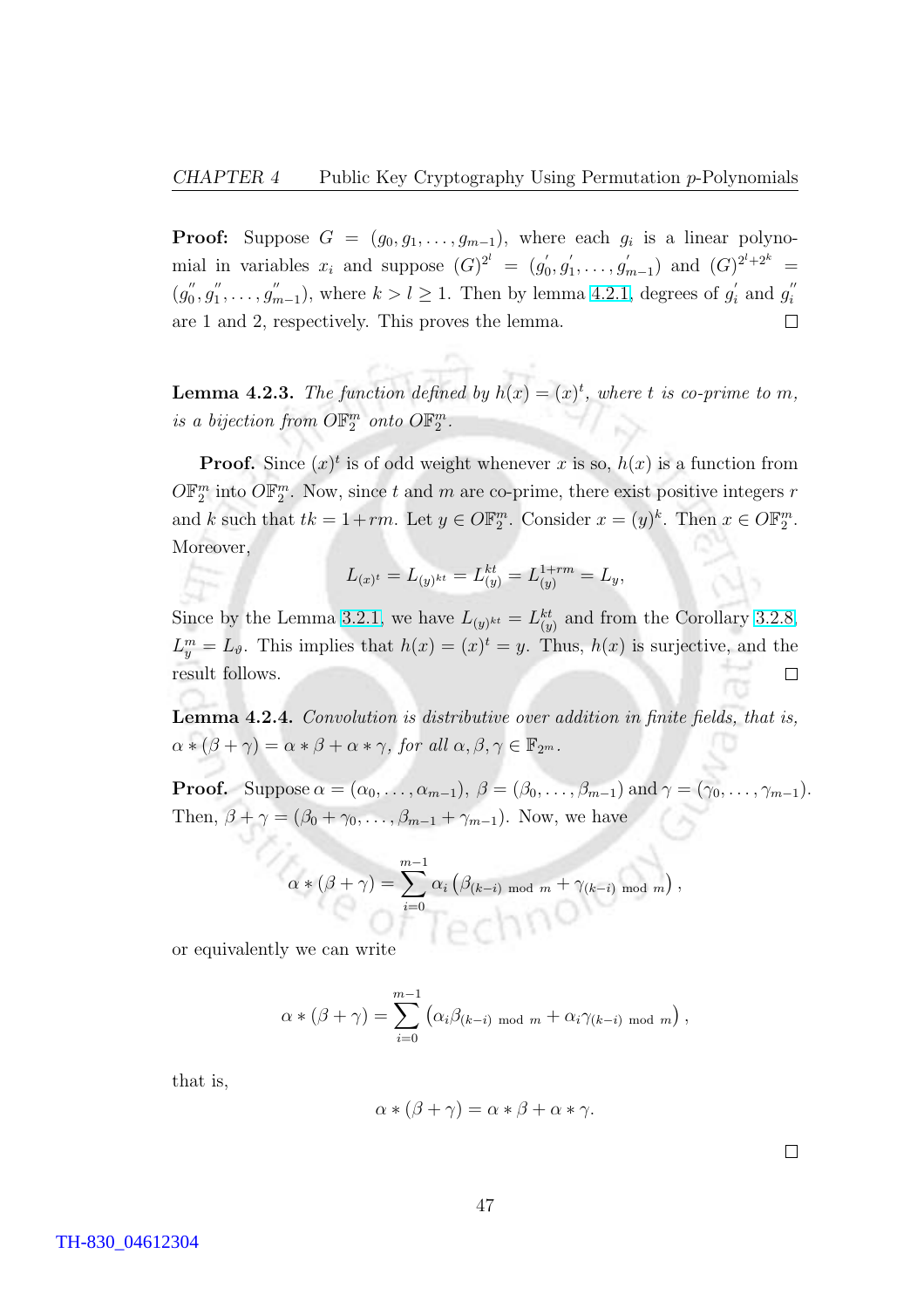**Lemma 4.2.5.** If  $m = 2^k, k \ge 1$  and  $\alpha, \beta \in \mathbb{O} \mathbb{F}_2^m$ , then  $\alpha * \beta \in \mathbb{O} \mathbb{F}_2^m$ , that is, if the bit size is a power of 2 then the convolution of two odd weight binary strings is an odd weight binary string.

**Proof.** By Corollary [3.2.6,](#page-46-0) the linearized polynomials  $L_{\alpha}$  and  $L_{\beta}$  are permutation of  $\mathbb{F}_{2^m}$ . Since the composition of two permutation polynomials is a permutation polynomial, therefore  $L_{\alpha} \circ L_{\beta}$  is a permutation of  $\mathbb{F}_{2^m}$ . But by Lemma [3.2.1,](#page-43-0)  $L_{\alpha} \circ L_{\beta} = L_{\alpha * \beta}$ , therefore  $L_{\alpha * \beta}$  is a permutation of  $\mathbb{F}_{2^m}$ . Now the result follows by Corollary [3.2.6.](#page-46-0)

#### 4.2.1 Public key generation

Consider a message of  $m-1$  bit string  $(x_0, x_1, \ldots, x_{m-2})$ , where m is of the form  $2^k$ . We are adjoining one more bit  $x_{m-1}$  to make the weight odd. After decryption one needs to remove the last bit  $x_{m-1}$ . So we can assume that message  $X = (x_0, x_1, \ldots, x_{m-1})$  is an m bit odd weight element of the finite field  $\mathbb{F}_{2^m}$ . Suppose  $L_{\alpha}, L_{\beta}, L_{\gamma}, L_{\delta}, L_{\eta}$  are elements of the group  $\mathcal{L}(m)$  and  $L_{\xi}, L_{\zeta}$  are elements of the group  $\mathcal{L}(2m)$ . Let  $\pi_1, \pi_2, \pi_3, \pi_4, \pi_5$  are random permutations of  $\{0, 1, 2, \ldots, m-1\}$  and  $\pi_6$ ,  $\pi_7$  are random permutations of  $\{0, 1, 2, \ldots, 2m-1\}$ . Now compute  $T_1^{'}=L_{\alpha}\circ\pi_1,$   $T_2^{'}=L_{\beta}\circ\pi_2,$   $T_3^{'}=L_{\gamma}\circ\pi_3,$   $T_4^{'}=L_{\delta}\circ\pi_4,$   $T_5^{'}=L_{\eta}\circ\pi_5$ and  $T'_6 = L_\xi \circ \pi_6$ ,  $T'_7 = L_\zeta \circ \pi_7$ , where  $\circ$  denotes the composition of mappings. Now, define the affine transformation  $T_r(X) = T'_r$  $r'_{r}(X) + \sigma_{r}$  for  $1 \leq r \leq 7$ , where  $\sigma_r$  for  $1 \leq r \leq 5$  is an even weight element of  $\mathbb{F}_{2^m}$  and  $\sigma_6, \sigma_7$  are even weight element of  $\mathbb{F}_{2^{2m}}$ . We note that if X is an odd weight element of  $\mathbb{F}_{2^m}$ , then  $T_r'$  $_{r}^{\prime }(X)$ and  $T_r(X)$  are odd weight element of  $\mathbb{F}_{2^m}$ . Thus,  $T_r(X)$  is a bijection of  $\mathbb{OF}_{2^m}$ . Next, compute  $X' = T_1(X)$ ,  $X'' = T_2(X)$ . Again, compute  $T_3$ ∶;  $(X')^{2} * X$ 00¢ and  $T_4$   $(X' * X)$  $\frac{1}{2}$  $\frac{1}{\sqrt{2}}$  $+ T_5 ((X')^2 * X)$  $\mathbf{v}_{\lambda}$ . Suppose the quadratic polynomials  $f_i$  and  $f_{m+i}$  denote the  $i^{th}$  bits of  $T_3$ ¡  $(X')^{2} * X$  $\overline{P}_{\rm b}$ and  $T_4$ ۲<br>ے  $X' * X$  $\frac{1}{11}$  $+ T_5$ ∶∽<br>∕  $(X')^{2} * X$ 11.<br>\// , respectively, in their normal basis representations. Suppose  $\vartheta'$  is the normal element of  $\mathbb{F}_{2^{2m}}$  and  $\mathbb{B}'$  denotes the normal basis of  $\mathbb{F}_{2^{2m}}$  over  $\mathbb{F}_{2}$  corresponding to  $\vartheta'$ . Now, consider the 2m bits  $(f_0, f_1, \ldots, f_{2m-1})$  as an element of  $\mathbb{F}_{2^{2m}}$ corresponding to the basis  $\mathbb{B}'$ . Suppose  $Y = (y_0, y_1, \ldots, y_{2m-1},)$  is the ciphertext which is to be computed using the algorithm described in the sequel. Let  $Z =$  $T_6(Y)$  and suppose  $\lambda$  and  $\sigma$  are elements of  $\mathbb{F}_{2^{2m}}$  of even and odd weights,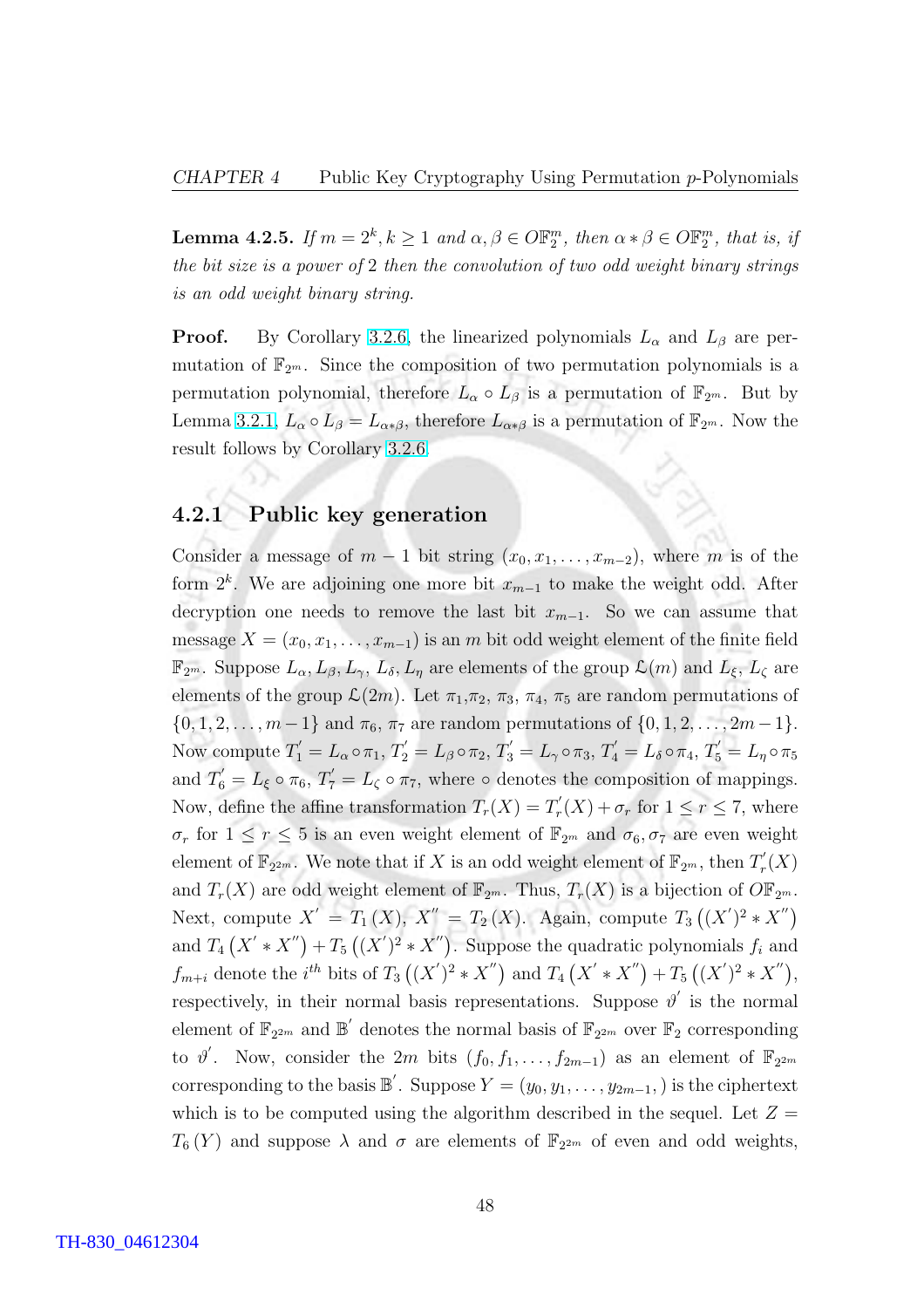<span id="page-59-0"></span>respectively. Then, by Lemma [4.2.3](#page-57-0) the function  $\lambda + \sigma * (Z)^{2m-1}$  is a bijection of  $\overline{OF}_{2^{2m}}$ . The relation between the plaintext and the ciphertext is:

$$
T_7(f_0, f_1, \dots, f_{2m-1}) = \lambda + \sigma * (Z)^{2m-1}
$$
\n(4.1)

We note that the ciphertext Y is an odd weight element of  $\mathbb{F}_{2^{2m}}$ . It follows from Remark [3.2.9](#page-46-0) that  $(Z)^{2m} = \vartheta'$ , the identity of convolution. Taking convolution with  $Z$  of each of the two sides of  $(4.1)$  and using Lemma [4.2.4,](#page-57-0) we have the following relation between the plaintext and the ciphertext:

$$
T_7(f_0, f_1, \dots, f_{2m-1}) * Z + \lambda * Z + \sigma = 0 \tag{4.2}
$$

Equation  $(4.2)$  gives the  $2m$  polynomial equations of total degree 3 in variables  $x_0, x_1, \ldots, x_{m-1}; y_0, y_1, \ldots, y_{2m-1},$  but of degree 1 in variables  $y_i$ . Thus, we get 2m equations of the form

$$
\sum a_{ijk}x_ix_jy_k + \sum b_{ij}x_iy_j + \sum c_{ij}x_ix_j + \sum d_ky_k + \sum e_kx_k + f_l = 0.
$$
 (4.3)

The terms  $a_{ijkl}x_ix_jy_k$ ,  $b_{ijl}x_iy_j$  and  $d_ky_k$  will always have nonzero coefficients in the above equation. Each of the equations is of degree three with  $O(m^3)$ terms. Since we have  $2m$  equations, number of terms in the system will be of  $O(m<sup>4</sup>)$ , which is large. However, it is possible to reduce the number of terms in the polynomial equations (4.3) up to  $O(m^3)$  by writing it as a two sets of public polynomials containing only quadratic terms without changing the security, since this can be done in polynomial time (see [\[64\]](#page-88-0)). Thus, the public key will be two sets of  $2m$  quadratic equations of the form:

$$
\sum g_k y_k + \sum b_{ij} x_i y_j + \sum d_k y_k + \sum e_k x_k + f_l = 0
$$

where

$$
g_k = \sum h_{ijk} x_i x_j.
$$

The results in Section 3.2 are true for any arbitrary prime power  $q$ . Therefore, the public key size can be further reduced by taking  $m$  not too large (for example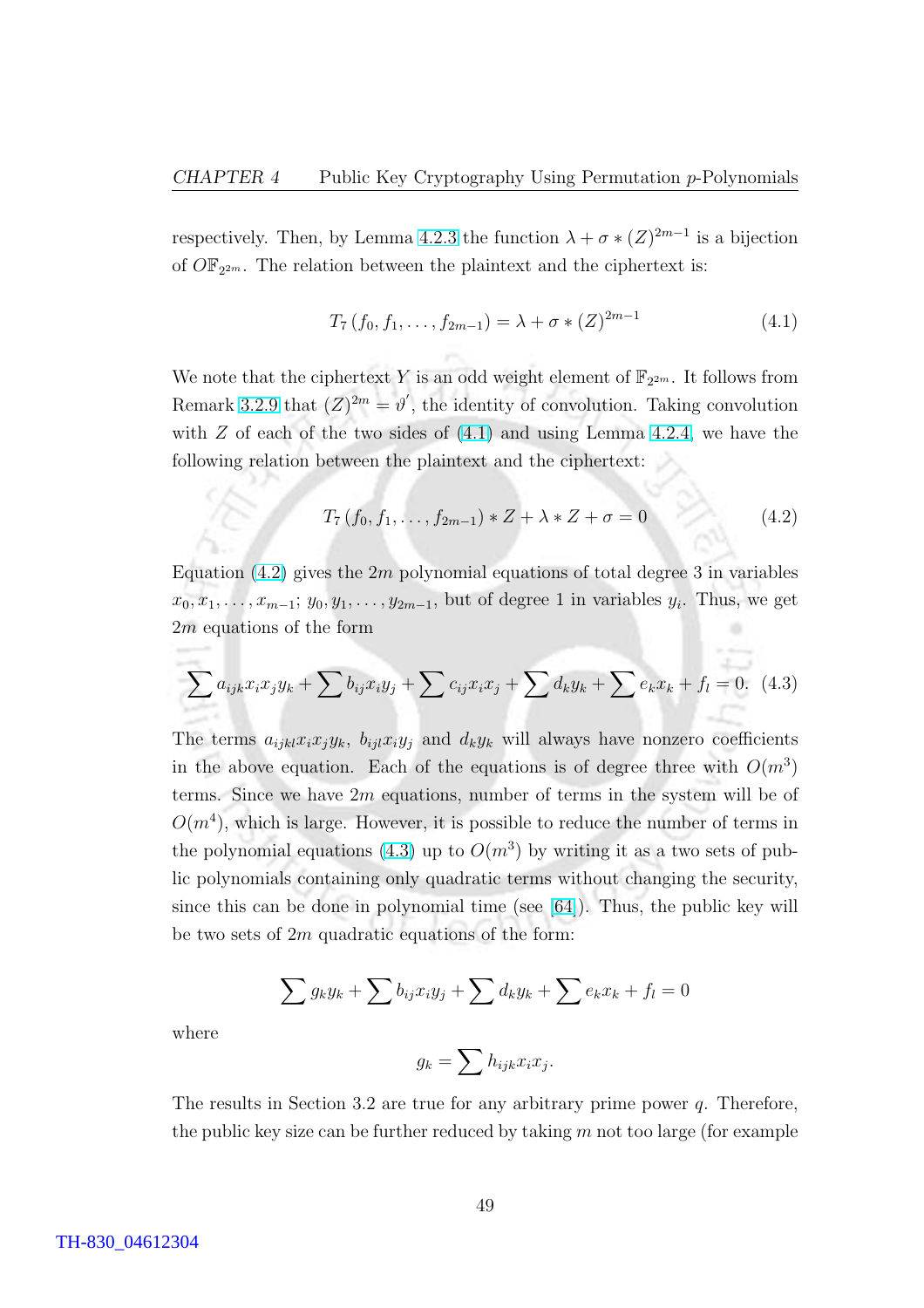$m = 32$ ) and q not too small.

#### 4.2.2 Secret key

The linear transformations  $(T_1, T_2, T_3, T_4, T_5, T_6, T_7)$  and finite fields elements  $(\lambda, \sigma)$  are the required secret keys.

 $\frac{2}{\sqrt{7}}$ 

#### 4.2.3 Encryption

For encrypting a plaintext  $M = (x_0, x_1, \ldots, x_{m-1})$ , one substitutes the plaintext vector in the public key and solves the resulting linear equations for the ciphertext  $Y = (y_0, y_1, \ldots, y_{2m-1})$ . One will get a unique ciphertext because our encryption function is injective. Given a ciphertext  $Y$ , the public equations are nonlinear in  $x_i$ . It follows from equation [\(4.1\)](#page-59-0) that the encryption function is given by

$$
E(X) = Y = T_6^{-1} \left( \left( (F(X) + \lambda) * (\sigma)^{2m-1} \right)^{2m-1} \right),
$$

where  $F(X) = T_7(f_0, f_1, \ldots, f_{2m-1}).$ 

**Theorem 4.2.6.** The encryption function  $E$  is well defined and bijective from  $O\mathbb{F}_{2^m}$  to  $E(O\mathbb{F}_{2^m})$ , where  $E(O\mathbb{F}_{2^m})$  denotes the range of E in  $O\mathbb{F}_{2^{2m}}$ .

**Proof.** Suppose  $X_1, X_2 \in \mathbb{OF}_{2^m}$ . It is easy to verify that  $X_1 = X_2$  implies  $E(X_1) = E(X_2)$ . Now, we assume that  $E(X_1) = E(X_2)$ , that is,

$$
T_6^{-1}\left(\left(\left(F(X_1) + \lambda\right) * (\sigma)^{2m-1}\right)^{2m-1}\right) = T_6^{-1}\left(\left(\left(F(X_2) + \lambda\right) * (\sigma)^{2m-1}\right)^{2m-1}\right).
$$

Therefore

$$
((F(X_1) + \lambda) * (\sigma)^{2m-1})^{2m-1} = ((F(X_2) + \lambda) * (\sigma)^{2m-1})^{2m-1}.
$$

Since  $(F(X_1) + \lambda) * (\sigma)^{2m-1}$  and  $(F(X_2) + \lambda) * (\sigma)^{2m-1}$  are elements of  $O\mathbb{F}_{2^{2m}}$ ,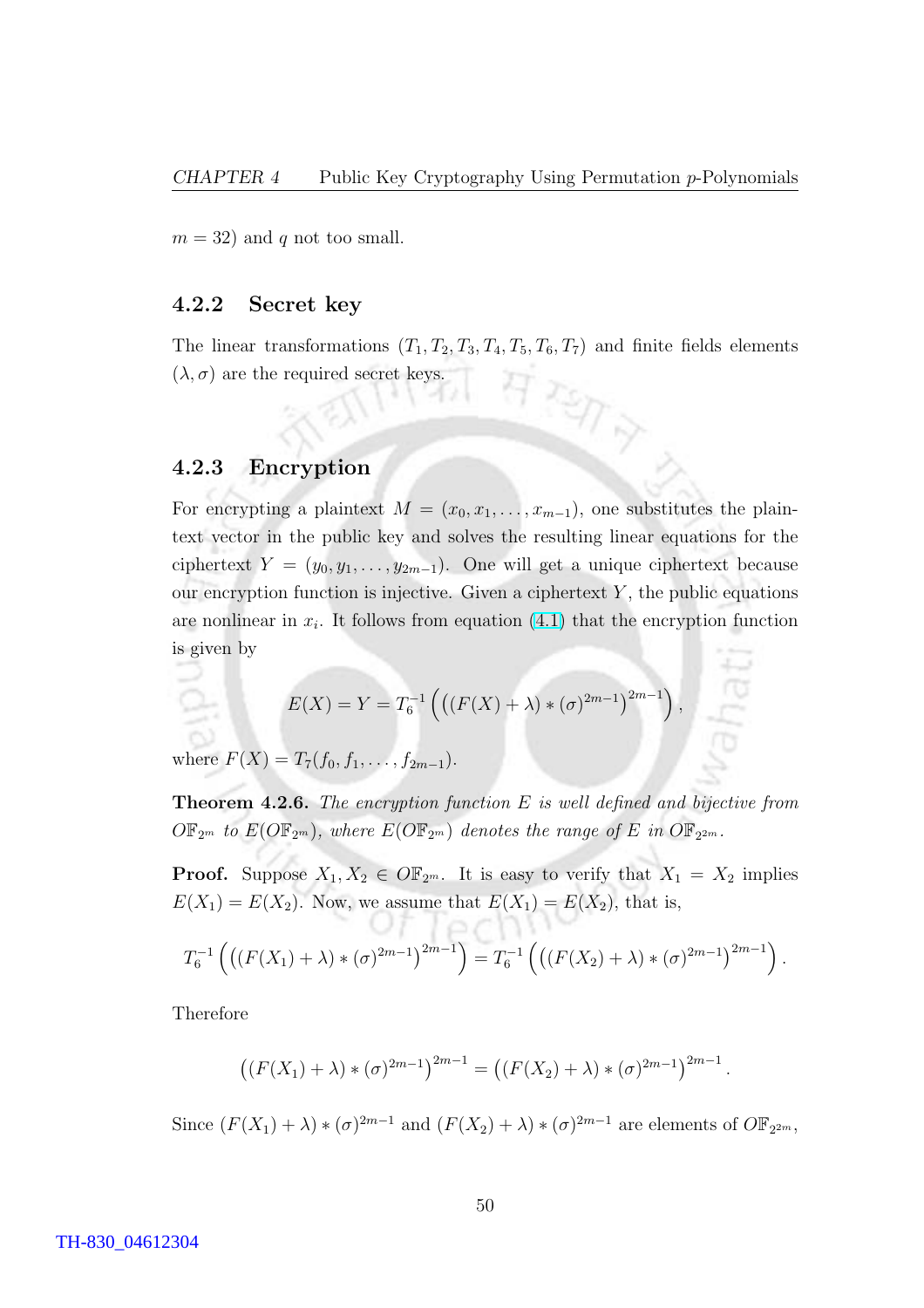so by Lemma [4.2.3](#page-57-0) we have

$$
(F(X_1) + \lambda) * (\sigma)^{2m-1} = (F(X_2) + \lambda) * (\sigma)^{2m-1}.
$$

Now, taking the convolution of both sides with  $\sigma$  and noting that  $({\sigma})^{2m} = \vartheta'$ we have  $F(X_1) = F(X_2)$ , which implies

$$
T_3\left((X_1')^2 * X_1''\right) = T_3\left((X_1')^2 * X_1''\right),
$$

and

$$
T_4\left(X_1'*X_1''\right) + T_5\left((X_1')^2*X_1''\right) = T_4\left(X_2'*X_2''\right) + T_5\left((X_2')^2*X_2''\right)
$$

.

 $\Box$ 

From the above two relations, we have

$$
(X'_1)^2 * X''_1 = (X'_2)^2 * X''_2
$$
 and  $X'_1 * X''_1 = X'_2 * X''_2$ ,

that is,

٠

$$
X_1 * X_2' * X_2'' = (X_2')^2 * X_2''.
$$

This implies  $X_1 = X_2$ .

#### 4.2.4 Decryption

The decryption algorithm for the cryptosystem is as follows.

**Input:** Ciphertext  $Y = (y_0, \ldots, y_{m-1})$  and secret parameters  $(T_1, T_2, T_3, T_4,$  $T_5, T_6, T_7, \lambda, \sigma$  and an element of  $\alpha \in F_{2^{2m}}$  such that  $w(\alpha)$  is odd. Output: Message X

1: 
$$
Z \leftarrow T_6(Y)
$$
.  
\n2:  $(Z)^{2m-1} \leftarrow L_\alpha^{-1} (L_Z^{2m-1}(\alpha))$ .  
\n3:  $Z' \leftarrow \lambda + \sigma * (Z)^{2m-1}$ .  
\n4:  $\triangle \leftarrow T_7^{-1}(Z')$ .  
\n5:  $(\delta_0, \ldots, \delta_{2m-1}) \leftarrow \triangle$ .  
\n6:  $\triangle_1 \leftarrow (\delta_0, \ldots, \delta_{m-1})$  and  $\triangle_2 \leftarrow (\delta_m, \ldots, \delta_{2m-1})$ .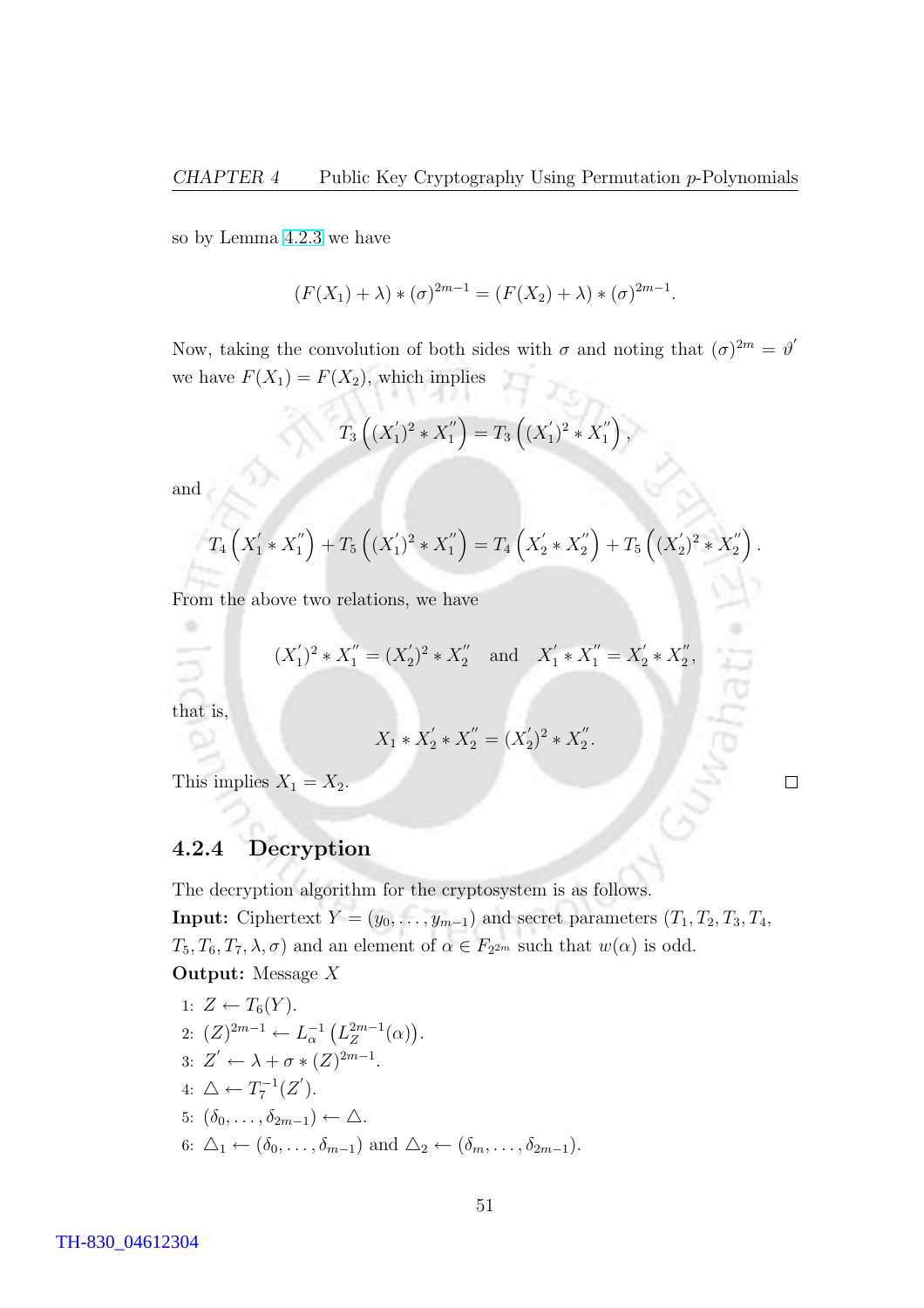<span id="page-62-0"></span>7:  $\Delta_3 \leftarrow T_3^{-1}(\Delta_1)$  and  $\Delta_4 \leftarrow T_5(\Delta_3)$ . 8:  $\Delta_5 \leftarrow \Delta_2 + \Delta_4$ . 9:  $\Delta_6 \leftarrow T_4^{-1}(\Delta_5)$ . 10:  $\Delta_7 \leftarrow L_{\Delta_6}(\alpha)$ . 11:  $\Delta_8 \leftarrow L_{\Delta_3}(\alpha)$ .  $H$  TEME 12:  $\Delta_9 \leftarrow L^{m-1}_{\wedge_7}$  $_{\triangle_7}^{m-1}(\triangle_8).$ 13:  $X \leftarrow T_1^{-1}(\Delta_9)$ . 14: Return X.

We now prove that the above algorithm gives valid plaintext  $X$  as the output for a ciphertext  $Y$ .

**Theorem 4.2.7.** Given ciphertext Y, the output  $X$  given by the decryption algorithm is a valid plaintext.

Proof. Using the Lemma [3.2.1](#page-43-0) and [3.2.12,](#page-47-0) first note that

$$
L_{\alpha}^{-1} (L_{Z}^{2m-1}(\alpha)) = L_{\alpha}^{-1} (L_{(Z)^{2m-1}}(\alpha))
$$
  
=  $L_{\alpha}^{-1} (L_{\alpha} ((Z)^{2m-1}))$   
=  $(Z^{2m-1})$ 

where  $Z = T_6(Y)$ . Now suppose  $Z' = \lambda + \sigma * (Z)^{2m-1}$ . Now from relation [4.1,](#page-59-0) we have

$$
T_7(f_0,\ldots,f_{2m-1}) = \lambda + \sigma * (Z)^{2m-1} = Z'.
$$

that is,

٠

$$
(f_0,\ldots,f_{2m-1})=T_7^{-1}(Z')=\Delta=(\delta_0,\ldots,\delta_{2m-1}).
$$

This implies,

$$
(f_0, ..., f_{m-1}) = (\delta_0, ..., \delta_{m-1})
$$
 and  $(f_m, ..., f_{2m-1}) = (\delta_m, ..., \delta_{2m-1})$ 

that is, we have,

$$
T_3\left((X')^2 * X''\right) = \Delta_1\tag{4.4}
$$

and

$$
T_4\left(X' * X''\right) + T_5\left((X')^2 * X''\right) = \Delta_2 \tag{4.5}
$$

TH-830\_04612304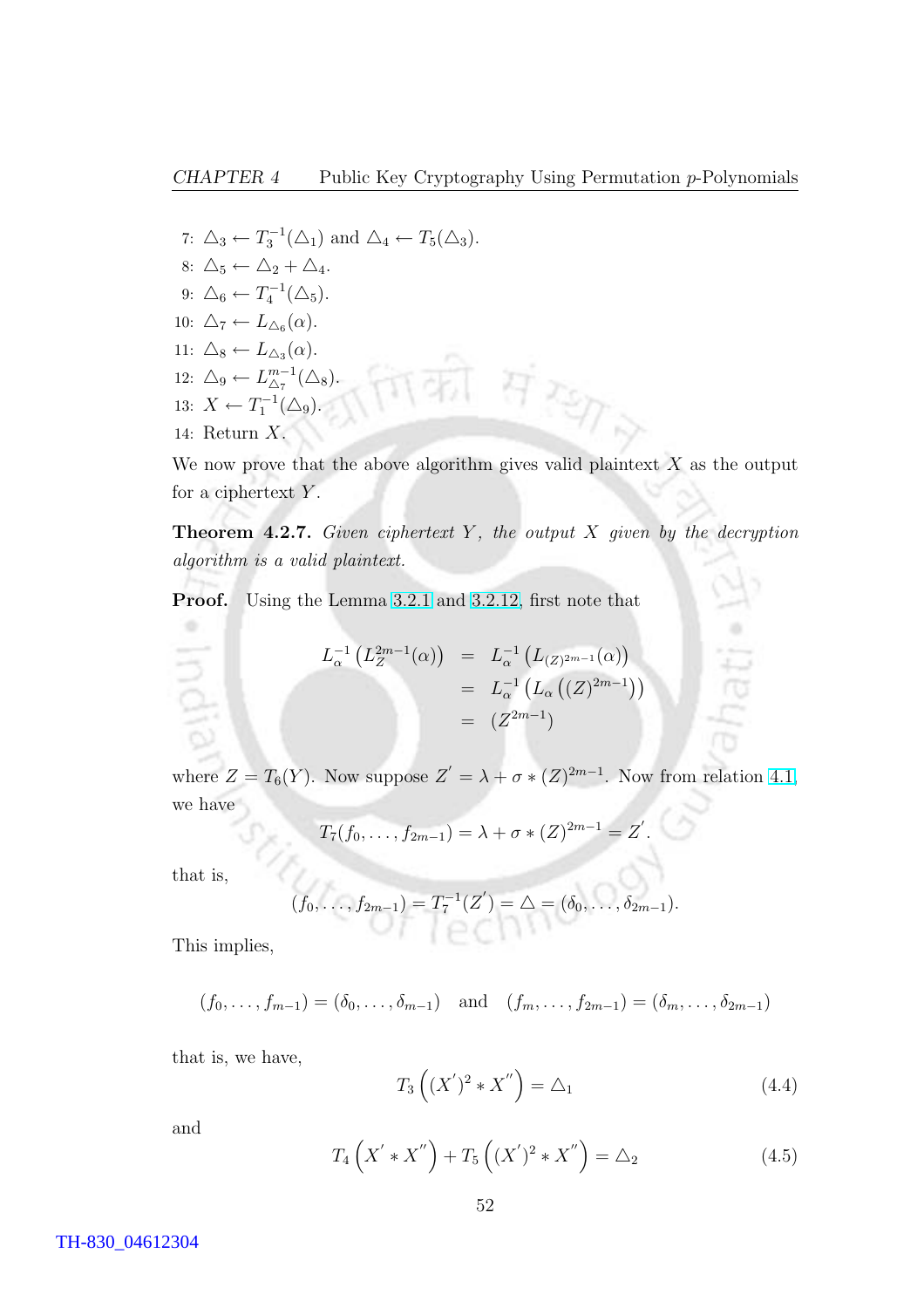From relation [\(4.4\)](#page-62-0), we have

$$
(X')^{2} * X'' = T_{3}^{-1}(\triangle 1) = \triangle_{3}
$$
\n(4.6)

and

$$
T_5\left((X')^2 * X''\right) = T_5(\triangle_3) = \triangle_4 \tag{4.7}
$$

Adding relation [\(4.5\)](#page-62-0) and (4.7), we get  $T_4(X' * X'') = \Delta_2 + \Delta_4 = \Delta_5$  or equivalently, we have

$$
X' * X'' = T_4^{-1}(\Delta_2 + \Delta_4) = \Delta_6.
$$
 (4.8)

Suppose  $\alpha$  is an odd weight element of  $\mathbb{F}_{2^m}$ . Now from relation (4.8) and (4.6), we have  $L_{X'*X''}(\alpha) = L_{\Delta}(\alpha) = \Delta_7$  and  $L_{(X')^2*X''}(\alpha) = L_{\Delta_3}(\alpha) = \Delta_8$ . Now from the Lemma [3.2.1,](#page-43-0) we have  $L_{(X')^2 * X''}(\alpha) = L_{X'}(L_{X' * X''}(\alpha))$ . Thus we have  $L_{X'}(\triangle_7) = \triangle_8$ . Since by the Lemma [3.2.12,](#page-47-0)  $L_{X'}(\triangle_7) = L_{\triangle_7}(X)$ ¡  $\frac{11}{11}$ , therefore we have  $X' = L_{\Delta}^{-1}$  $\mathcal{L}^{-1}_{\Delta_7}(\Delta_8)$ . Since by Corollary [3.2.7,](#page-46-0) we know that  $L^{-1}_{\Delta_7} = L^{m-1}_{\Delta_7}$  $_{\Delta_7}^{m-1},$ therefore we have  $X' = L_{\wedge_{\tau}}^{m-1}$  $_{\Delta_7}^{m-1}(\Delta_8) = \Delta_9$ . Thus we have  $X = T_1^{-1}(\Delta_9)$ .

#### 4.3 Security of the proposed cryptosystem

In this section we discuss the security of the proposed cryptosystem. In general it is very difficult to prove the security of a public key cryptosystem [\[57\]](#page-87-0), [\[73\]](#page-88-0). For example if the public modulus of RSA is decomposed into its prime factors then RSA is broken. However, it is not proved that breaking RSA is equivalent to factoring its modulus, see [\[36\]](#page-86-0). In this section we will give some security arguments and evidence that our cryptosystem is secure. Most of the multivariate public key cryptosystems use the structure  $t(f(s(x)))$ , where t and s are secret invertible linear transformation and  $f(x)$  is a quadratic nonlinear function. Hiding  $f(x)$  by two linear transformations does not work very effectively (see the attack of Kipnis and Shamir on HFE [\[42\]](#page-86-0)). We are using a different structure and we will prove that our structure is at least as secure as the  $t(f(s(x)))$  structure. In our cryptosystem the function  $f(x)$  is  $(x*x*x, x*x+x*x*x)$  so  $t(f(s(x)))$  =  $t(s(x) * s(x) * s(x), s(x) * s(x) + s(x) * s(x) * s(x))$ . We take the simpler case,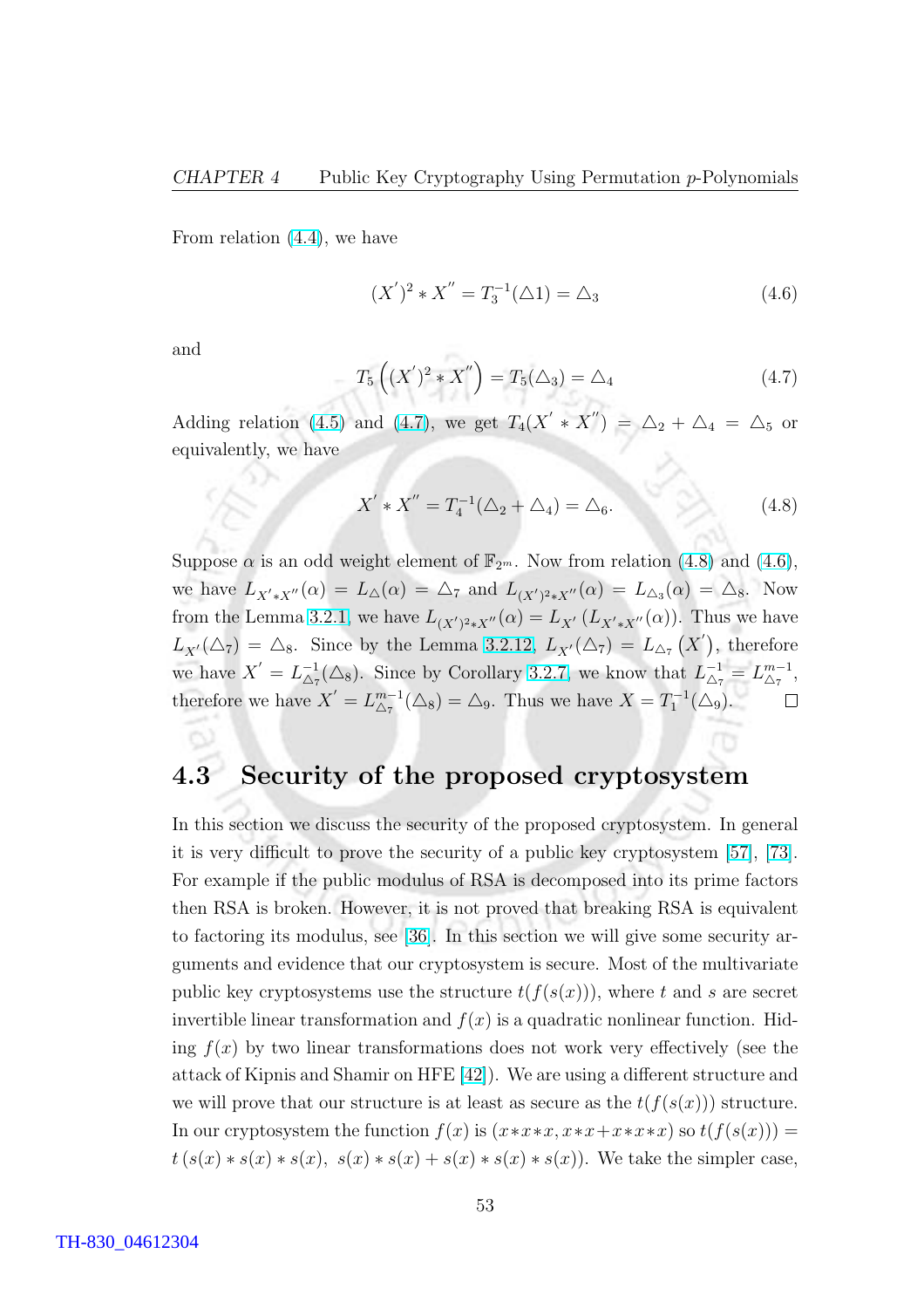<span id="page-64-0"></span>suppose we are not using the transformations  $T_3$ ,  $T_4$  and  $T_5$ . Then, our structure is  $T_7(T_1(x) * T_1(x) * T_2(x), T_1(x) * T_2(x) + T_1(x) * T_1(x) * T_2(x)$ . It is clear that if  $T_1 = T_2$ , then our structure is equivalent to  $t(f(s(x)))$  structure. Thus, if it is possible to attack our structure, then it is also possible to attack  $t(f(s(x)))$ structure. This proves that our structure is at least as secure as the commonly used structures  $t(f(s(x)))$  in multivariate cryptography. Moreover, our quadratic part of the plaintext is hidden, because in this case the public polynomials are the m bit representation of  $F(X) * Z + \lambda * Z + \sigma$ , where  $F(X) =$  $T_7(f_0, f_1, \ldots, f_{2m-1})$  and  $Z = T_6(Y)$ . From  $F(X) * Z + \lambda * Z + \sigma$  it is not possible to compute either  $F(X)$ ,  $Z$ ,  $\lambda$  or  $\sigma$ , because  $F(X) * Z$  is equivalent to the composition of corresponding p-polynomials and in general it is very difficult to decompose the composition of two functions. We are using affine transformations, so the bitwise representation of  $F(X) * Z$  will also give the terms of the form  $d_k y_k + c_k$ . So it is not possible to find  $\lambda$  and  $\sigma$  from the public key. In the rest of this section, we discuss some known attacks developed for multivariate cryptosystems and we will show that those attacks are not applicable to our cryptosystem. The attacks discussed in this section are Gröbner basis, univariate polynomial representation, Linearization, Relinearization, XL and FXL algorithms.

#### 4.3.1 Linearization equation attacks.

Let  $F = \{f_0, f_1, \ldots, f_{m-1}\}\$ be any set of m polynomials in  $\mathbb{F}_q[x_0, x_1, \ldots, x_{m-1}].$ A linearization equation for F is any polynomial in  $\mathbb{F}_q[x_0, x_1, \ldots, x_{m-1}, y_0, y_1, \ldots,$  $y_{m-1}$ ] of the form  $\left($   $\ominus$   $\ominus$   $\ominus$   $\ominus$   $\ominus$   $\ominus$   $\ominus$   $\ominus$   $\ominus$   $\ominus$   $\ominus$   $\ominus$   $\ominus$   $\ominus$   $\ominus$   $\ominus$   $\ominus$   $\ominus$   $\ominus$   $\ominus$   $\ominus$   $\ominus$   $\ominus$   $\ominus$   $\ominus$   $\ominus$   $\ominus$   $\ominus$   $\ominus$   $\ominus$   $\ominus$   $\ominus$ 

$$
\sum_{i=0}^{m-1} \sum_{j=0}^{m-1} a_{ijl} x_i y_j + \sum_{i=0}^{m-1} b_{il} x_i + \sum_{j=0}^{m-1} c_{jl} y_j + d_l
$$
 (4.9)

where  $l = 0, 1, ..., m - 1$ , where  $y_j = f_j$ .

Linear equation attack was first successfully applied by Patarin in [\[63\]](#page-88-0) to break the cryptosystem MIC\* [\[55\]](#page-87-0). The idea of Patarin was to notice that if a function is defined as  $F: x \to x^{q^i+1}$ , then a relation between the plaintext  $(x_0, x_1, \ldots, x_{m-1})$  and the ciphertext  $(y_0, y_1, \ldots, y_{m-1})$  of the form shown in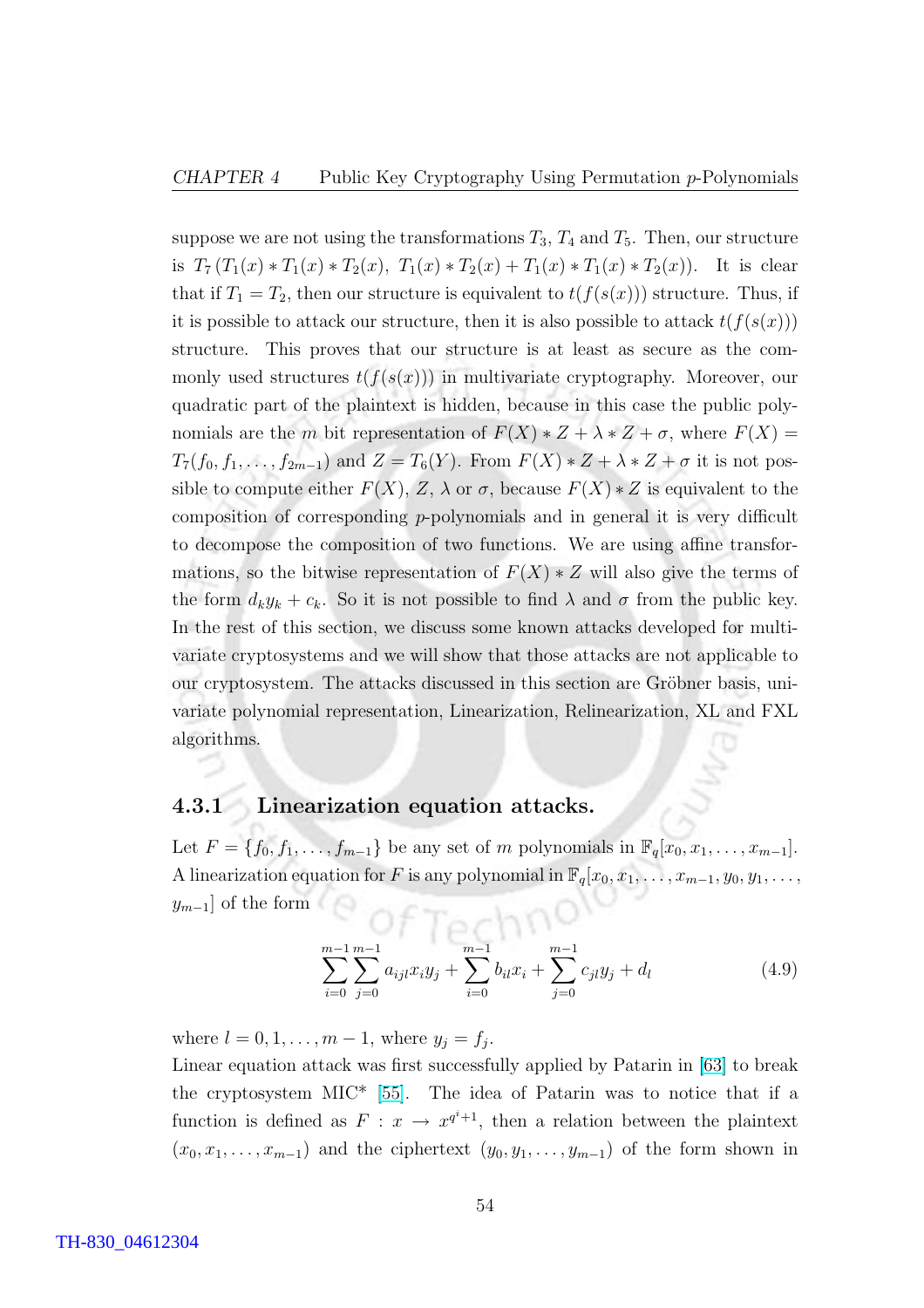equations [\(4.9\)](#page-64-0) can be established, where  $a_{ij}, b_i, c_j$  and  $d_l$  are unknown coefficients. By taking at least  $(m + 1)^2$  different plaintext-ciphertext pairs a linear system of equations can be established and solved.

Ou cryptosystem does not use any function of the form  $x^{q^i+1}$ . Moreover, here the plaintext and the ciphertext are connected by the relation [\(4.1\)](#page-59-0), and  $T_6$ ,  $\lambda$  and  $\sigma$  are secrets. So, in this case it is not possible to obtain a relation of the form [\(4.9\)](#page-64-0). One may try to find a relation which is linear in  $x_i$  and nonlinear in  $y_j$ . However, this line of attack is not possible as the degree of the inverse function is very high. From the relation [\(4.1\)](#page-59-0) we have  $(f_0, f_1, \ldots, f_{2m-1})$  $T_7^{-1}(Z')$ . Note that  $Z' = \lambda + \sigma * (Z)^{2m-1}$  and  $Z = T_6(Y)$  so  $T_7^{-1}(Z')$  will give nonlinear polynomials of degree  $w(2m-1)$  in the ciphertext variables. Suppose  $T_7^{-1}(Z') = (Z_0, Z_1, \ldots, Z_{2m-1})$ . Then we have the following relations between the plaintext and the ciphertext

$$
T_3\left(X' * X' * X''\right) = (Z_0, Z_1, \ldots, Z_{m-1})
$$

and

-59 ٠

$$
T_4\left(X' * X''\right) + T_5\left(X' * X' * X''\right) = (Z_m, Z_{m+1}, \ldots, Z_{2m-1}).
$$

Using these two relations one can get the following relation between the plaintext and the ciphertext:

$$
X' * T_4^{-1} \circ T_5 \left( Z' \right) + T_4^{-1} \left( Z_m, Z_{m+1}, \dots, Z_{2m-1} \right) = Z'', \tag{4.10}
$$

where  $X' = T_1(X), Z'' = T_3^{-1} (Z_0, Z - 1, \ldots, Z_{m-1})$  and  $T_1, T_2, T_3, T_4, T_5, T_6$  are unknown linear transformations. Note that the relation (4.10) is of total degree  $w(2m-1) + 1$ ; of degree  $w(2m-1)$  degree in the ciphertext variables and of degree one degree in the plaintext variable. Most crucially, the degree of relation  $(4.10)$  is not constant but a function of m. Thus, to attack the cryptosystem one will need Gaussisn reduction on  $O(m^{w(2m-1)+1})$  terms, which is impractical for the bit size 64 or more, because for  $m = 64$ ,  $w(2m - 1) + 1 = 8$ .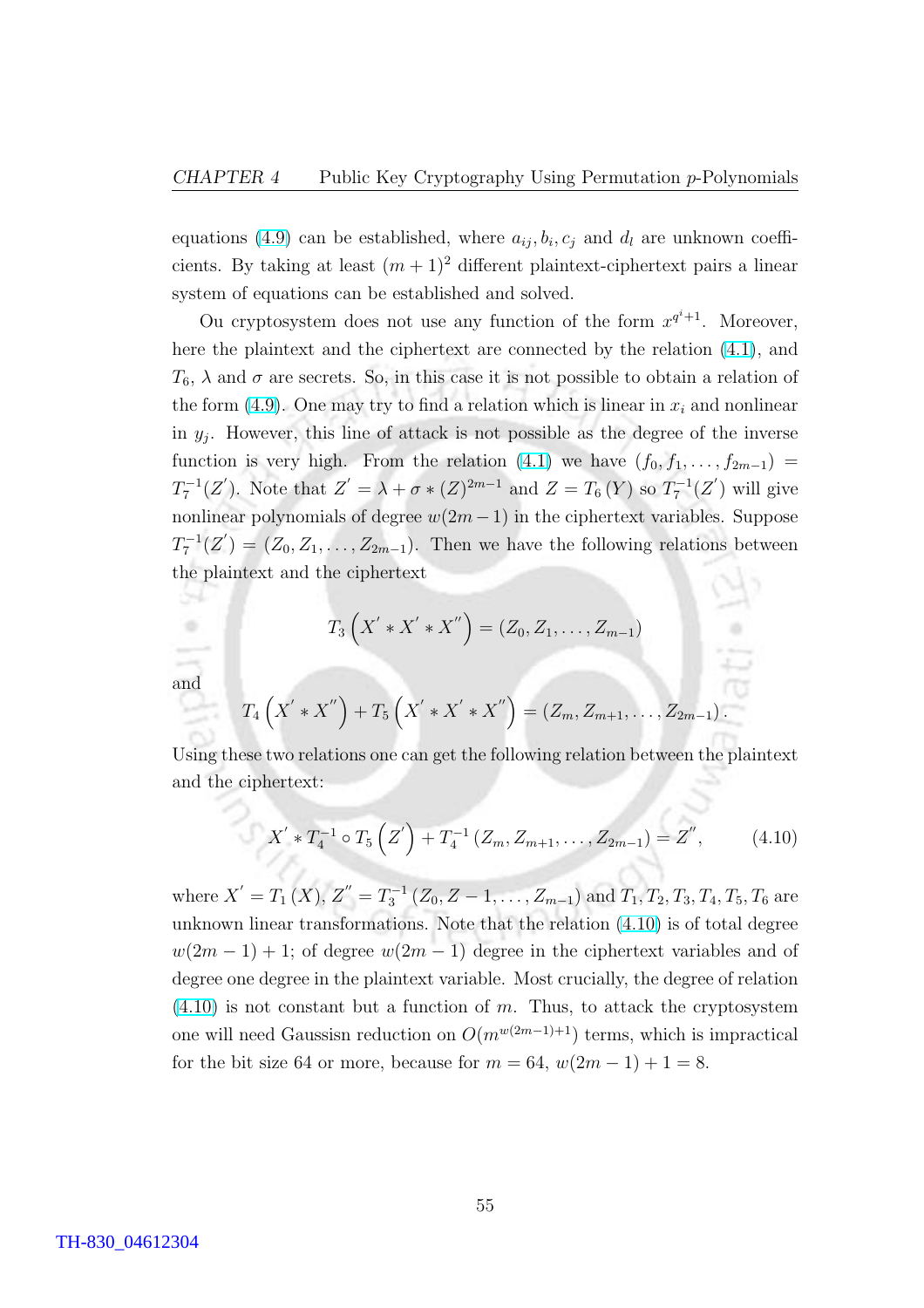#### 4.3.2 Attacks with Differential Cryptanalysis

Differential cryptanalysis has been successfully used earlier to attack the symmetric cryptosystem. In recent years differential cryptanalysis has emerged as a powerful tool to attack the multivariate public key cryptosystems too. In 2005 [\[32\]](#page-86-0) Fouque, Granboulan and Sterm used differential cryptanalysis to attack the multivariate cryptosystems. The key point of this attack is that in case of quadratic polynomials the differential of public key is a linear map and its kernel or its rank can be analyzed to get some information on the secret key. For any multivariate quadratic function  $G: \mathbb{F}_q^n \to \mathbb{F}_q^m$  the differential operator between any two points  $x, k \in \mathbb{F}_q^n$  can be expressed as  $L_{G,k}G(x+k)-G(x)-G(k)+G(0)$ and in fact that operator is a bilinear function. By knowing the public key of a given multivariate quadratic scheme and by knowing the information about the nonlinear part  $(x^{q^i+1})$  they showed that for certain parameters it is possible to recover the kernel of  $L_{G,k}$ . This attack was successfully applied on Ding's cryptosystem [\[25\]](#page-85-0) and afterwards using the same technique Dubois, Fouque, Shamir and Sterm in 2007 [\[28\]](#page-85-0) have completely broken all versions of the SFLASH signature scheme proposed by Patarin, Courtois, and Goubin [\[66\]](#page-88-0). In our cryptosystem we are not using any polynomial of the form  $x^{q^i+1}$ . Moreover the public key in our system is not quadratic but of total degree 3, quadratic in plaintext variables and degree one in ciphertext variables. Substituting the ciphertext gives quadratic plaintext variables but in that case it will be different for different ciphertexts. So to attack our cryptosystem by the methods of [\[32\]](#page-86-0) and [\[28\]](#page-85-0) is not feasible.

### 4.3.3 Attacks using the univariate polynomial representation of multivariate public polynomials

The fact that any function from a finite field into itself can be represented by a univariate polynomial is sometime used to attack multivariate cryptosystem (see [\[26\]](#page-85-0) for example). In our case, the encryption function is from the finite field  $\mathbb{F}_{2^m}$  to the finite field  $\mathbb{F}_{2^{2m}}$ , and therefore we cannot represent the encryption function by a polynomial directly. It is possible to have such a representation by introducing dummy variables  $x_m, x_{m+1}, \ldots, x_{2m}$ . In our cryptosystem the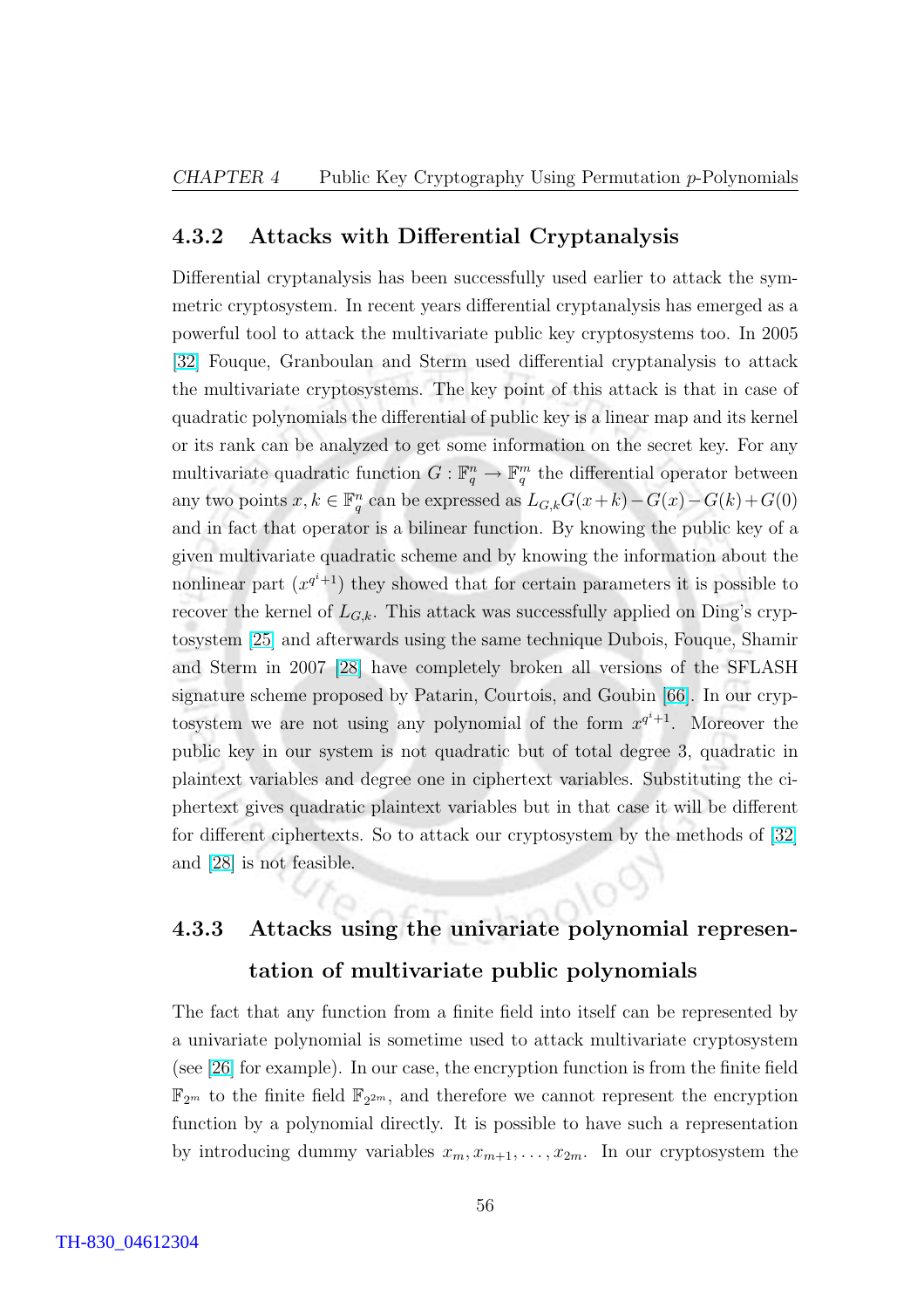relation between the plaintext and ciphertext is  $F(X) = \lambda + \sigma * (Z)^{2m-1}$ , where  $F(X) = T_7(f_0, f_1, \ldots, f_{2m-1}).$  Suppose  $G(X) = ((F(X) + \lambda) * \sigma^{2m-1})^{2m-1}.$ Then, we have  $Y = T_6^{-1}(G(X))$ . Note that  $F(X)$  is nonlinear of degree 2, so that  $T_6^{-1}(G(X))$  will give 2m multivariate polynomials of degree 2. $w(2m-1)$ . By Lemma 3.3 of [\[42\]](#page-86-0), the degree of the univariate polynomial representation is not constant but it is function of  $m$ . Thus, the degree and the number of nonzero terms of the univariate polynomial representation of encryption function are both  $O(m^m)$ . The complexity of root finding algorithms, Berlekamp algorithm for example, is polynomial in the degree of the polynomial. This results in an exponential time algorithm to find the roots of univariate polynomial. Therefore, this approach is less efficient than the exhaustive search.

#### 4.3.4 Gröbner basis attacks

After substituting the ciphertext in the public key, one can get  $2m$  quadratic equations in  $m$  variables and then Gröbner basis techniques can be applied to solve the system. The classical algorithms for solving systems of multivariate equations is Buchberger's algorithm for constructing Gröbner basis (see  $[17]$ ). Theoretically, it can solve all the multivariate quadratic equations. However, its complexity is exponential in the number of variables, although there is no closed-form formula for it. In the worst case the Buchberger's algorithm is known to run in double exponential time and on average its running time seems to be single exponential (see [\[14\]](#page-85-0)). There are some efficient variants  $F_4$  and  $F_5$ of Buchberger's algorithm given by Jean-Charles Faugere (see [\[29\]](#page-86-0) and [\[30\]](#page-86-0)). The complexity of computing a Gröbner basis for the public polynomials of the basic HFE scheme is not feasible using Buchberger's algorithm. However, it is completely feasible using the algorithm  $F_5$ . The complexities of solving the public polynomials of several instances of the HFE using the algorithm  $F_5$ are provided in [\[31\]](#page-86-0). Moreover, it has been expressed in [\[31\]](#page-86-0), "A crucial point in the cryptanalysis of HFE is the ability to distinguish a randomly algebraic system from an algebraic system coming from HFE". Instead of using any polynomial of special form we are using convolution operation to construct the public polynomials. Moreover our public key is of mixed type, this means, for different ciphertexts we will get different system of quadratic polynomial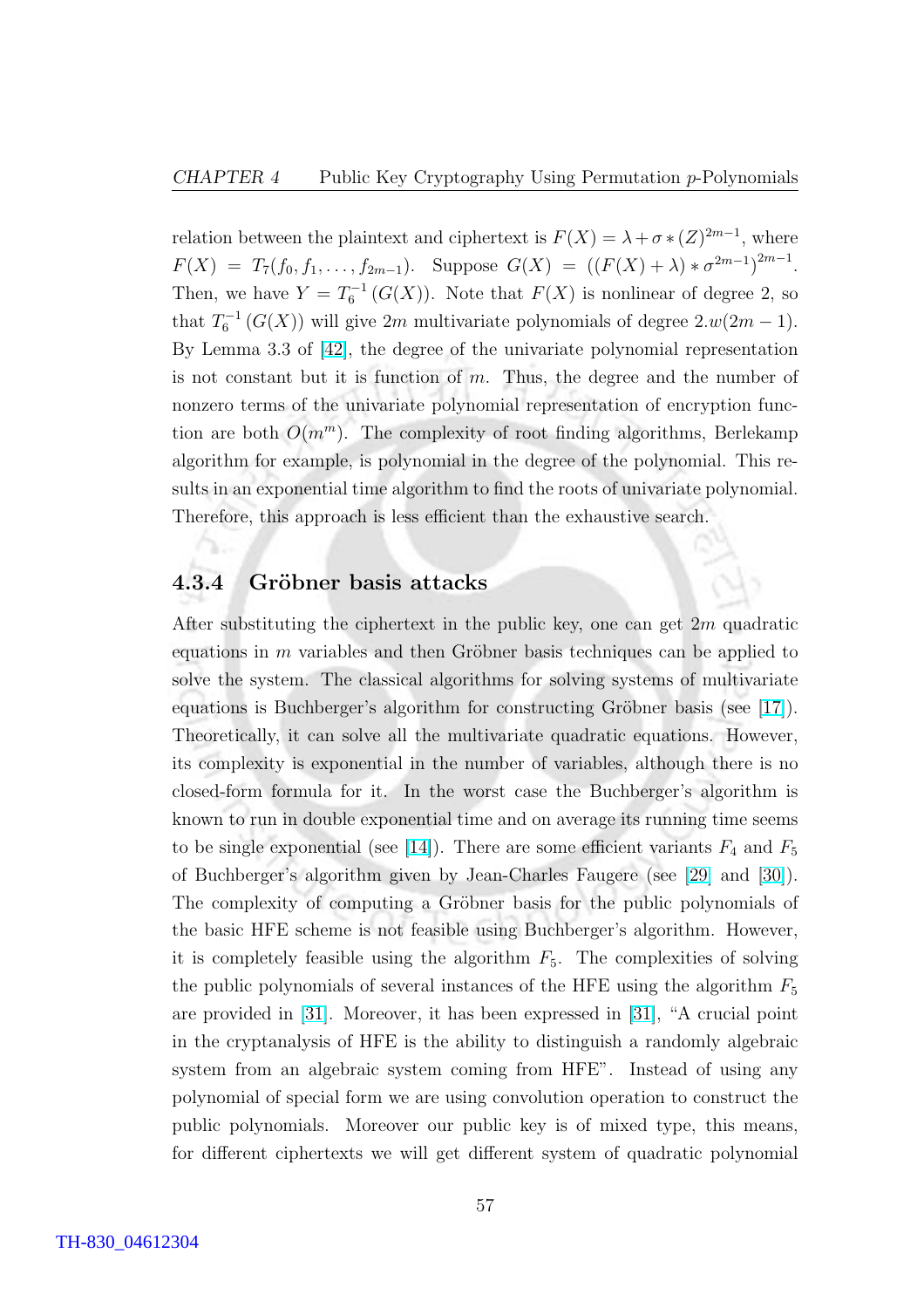equations, so in our public key the quadratic polynomials look random. We have already seen that the degree of the univariate polynomial representation of the encryption function is proportional to  $m$ . It is explained in [\[31\]](#page-86-0) that in this case there does not seem to exist polynomial time algorithm to compute the Gröbner basis. Hence, attack on our cryptosystem by Gröbner basis method is not feasible. (団羽 仔元

#### 4.3.5 Relinearization, XL and FXL Algorithms

Relinearization, XL or FXL algorithm are some techniques to solve the quadratic equations directly. The relinearization technique is developed in [\[42\]](#page-86-0) for solving an overdefined system of quadratic equations. However, it is shown in [\[14\]](#page-85-0) that the Relinearization technique is not as efficient as one may expect since many of newly generated equations are dependent. Therefore, a technique called XL (extended relinearization) has been proposed in [\[14\]](#page-85-0). It is claimed to be the best algorithm for solving overdefined multivariate equations. However, when the number of equations is  $m + r$  for some  $1 \le r \le m$ , then it is proved in [\[14\]](#page-85-0) that XL has exponential complexity. A variant of the XL algorithm called FXL, was introduced in [\[14\]](#page-85-0). In this algorithm some variables are guessed to make the system slightly overdefined. Then the XL algorithm is applied. The main question is how many variables must be guessed. Although more guesses make the system more unbalanced, they add to the complexity of the algorithm. The optimum number of guesses is provided in [\[14\]](#page-85-0).

One will find it difficult to attack our cryptosystem by solving the quadratic equations directly with the help of the above techniques, because our public key is of mixed type, which means that for different ciphertexts one will have to solve different systems of quadratic nonlinear equations.

In case of applying XL,  $r = m$  for our cryptosystem. Hence, XL algorithm cannot be used directly to attack our cryptosystem, since it has exponential complexity.

Even using the optimum value for the number of variables guessed in the nonlinear equation, FXL has the exponential complexity for solving the system of public polynomials in the proposed cryptosystem. Hence, the FXL algorithm is not applicable to our cryptosystem.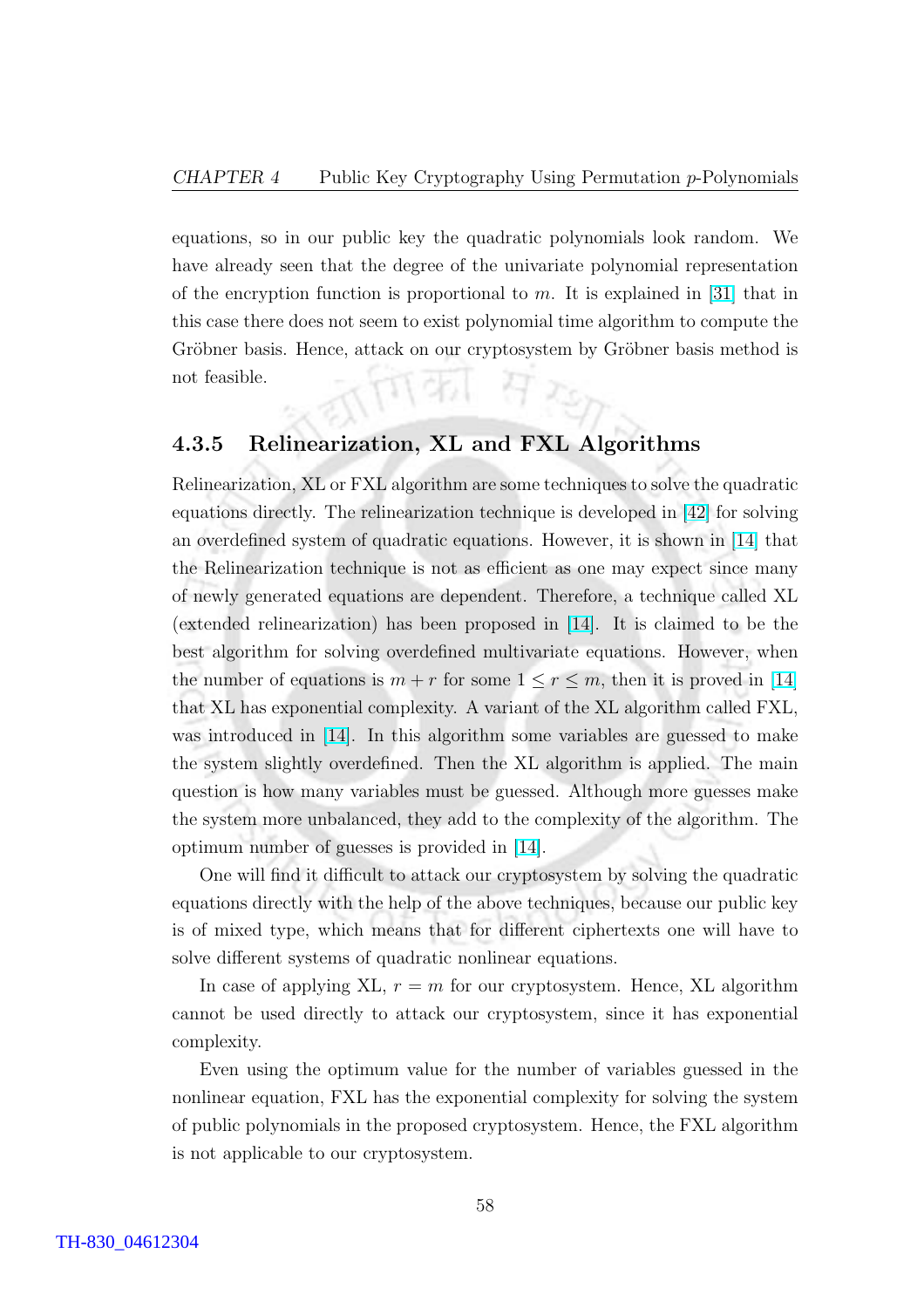## 4.4 Complexity and number of operations for encryption and decryption

In this section we discuss the complexities of the encryption and the decryption of our cryptosystem. of our cryptosystem.

#### 4.4.1 Encryption

The public key in our cryptosystem consists of 2m equations of the form [\(4.3\)](#page-59-0). There are  $O(m^2)$  terms of the form  $x_i x_j$  in each of the 2m equations of the public key. So the complexity of evaluating public key at message block  $x_0, x_1, \ldots, x_{m-1}$ is  $O(m^3)$ . The next step of encryption is to solve the 2m linear equation in 2m ciphertext variables  $y_0, y_1, \ldots, y_{2m-1}$ . This can be done efficiently by Gaussian elimination with  $O(m^3)$  complexity. Hence, the total complexity of encryption is  $O(m^3)$ .

#### 4.4.2 Decryption

In our cryptosystem decryption is very fast. For decryption we are using the following operations: permutation of bits, xor and left cyclic shifts of bits. We count the total number of operations to describe the exact efficiency of our cryptosystem. To operate  $T_i$  or  $T_i^{-1}$  $i_i^{-1}, 0 \leq i \leq 5$  on a m bit string we need one permutation on bits and at most  $m - 2$  left cyclic shifts and m xor operations. To operate  $T_i$  or  $T_i^{-1}$  $i_i^{-1}$ , for  $i = 6, 7$  on a 2*m* bit string we need one permutation on 2m bits and at most  $2m-2$  left cyclic shifts and 2m xor operations. To compute  $(Z)^{2m-1}$ , where Z is a 2m bit string, we need at most  $(2m-1)(2m-2)+2m-2$ left cyclic shifts and at most  $(2m-1)^2+2m-1$  xor operations. Thus, to compute  $L_{\theta}^{-1}$  where  $\theta$  is m bit binary string we need at most  $(m-1)(m-2) + m - 2$ left cyclic shifts and at most  $(m-1)^2 + m - 1$  xor operations. Thus, we see that for decryption we need  $O(m^2)$  xor operations and  $O(m^2)$  left cyclic shifts operations.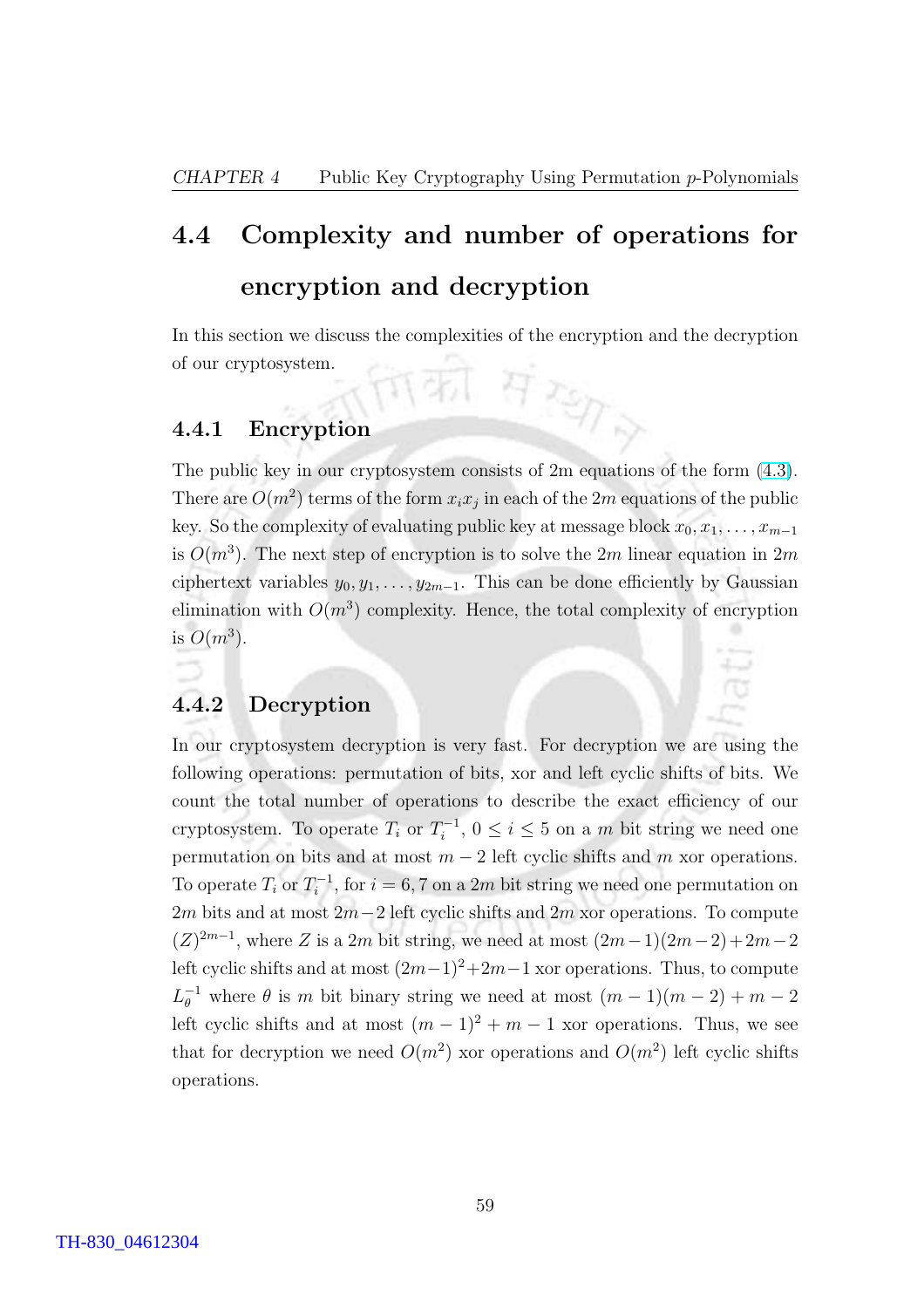#### 4.5 Comparison with HFE

In our cryptosystem the complexity of encryption is  $O(m^3)$ , i.e., equivalent to that of HFE. But the decryption is faster than HFE. In HFE the decryption is slow because one needs to compute the roots of a polynomial. The decryption complexity of HFE is  $O(n^4d^2log(d))$ , where d is the degree of the HFE polynomial. Note that for security reasons one cannot take smaller degree. Due to this the decryption process in HFE is slow. In our cryptosystem we are using left cyclic shifts and xor operations resulting much faster decryption process. In our cryptosystem we need  $O(m^2)$  left cyclic shifts and  $O(m^2)$  xor operations to decrypt a message. Public key size of HFE is of  $O(m^3)$  terms. In our cryptosystem public key size is bigger than HFE but it is also of  $O(m^3)$  terms as it is possible to write the public key as two sets of quadratic public polynomials. Secret key generation in our public key cryptosystem is faster than HFE, because for secret keys we have to select random odd weight and even weight binary strings and random permutations only.

ć

#### 4.6 A toy example of cryptosystem

**Example 4.6.1.** We consider finite field  $\mathbb{F}_{2^4}$ ,  $\lambda = 0$  and  $\sigma = (1, 0, 0, 0, 0, 0, 0)$ 0, 0, 0). Suppose  $\vartheta'$  is the normal element of  $\mathbb{F}_{2^8}$  and we take the normal basis representation of  $\mathbb{F}_{2^8}$  with respect to  $\vartheta'$ . Suppose  $T_1 = \pi_1 = \begin{pmatrix} 0 & 1 & 2 & 3 \end{pmatrix}$ 2 0 3 1  $\mathbf{I}$ and  $T_2 = \pi_2 = \begin{pmatrix} 0 & 1 & 2 & 3 \end{pmatrix}$  3 2 1 0 and  $T_3, T_4, T_5$  are  $x + x^2 + x^4$ ,  $x^2 + x^4 +$  $x^8$ ,  $x + x^2 + x^8$  respectively,  $T_6 = \pi_6 =$  $\overline{\phantom{a}}$  $\begin{pmatrix} 0 & 1 & 2 & 3 & 4 & 5 & 6 & 7 \end{pmatrix}$ 3 1 5 0 4 2 6 7  $\mathbf{r}$ and  $T_7 =$  $\pi_7$  (0 1 2 3 4 5 6 7  $\mathcal{L}$ 5 3 7 2 1 0 4 6 . Message  $M = (x_0, x_1, x_2, x_3), T_1(M) = M' =$  $(x_2, x_0, x_3, x_1)$  and  $T_2(M) = M' = (x_3, x_2, x_0, x_1)$ . We compute all the bits of  $M' * M''$ . Suppose  $[M' * M'']_i$  denotes the *i*th bit of  $M' * M''$ . We obtain,  $[M' * M'']_0 = x_2x_3 + x_0 + x_3x_1 + x_1x_2, M' * M'']_1 = x_2 + x_1, M' * M'']_2 =$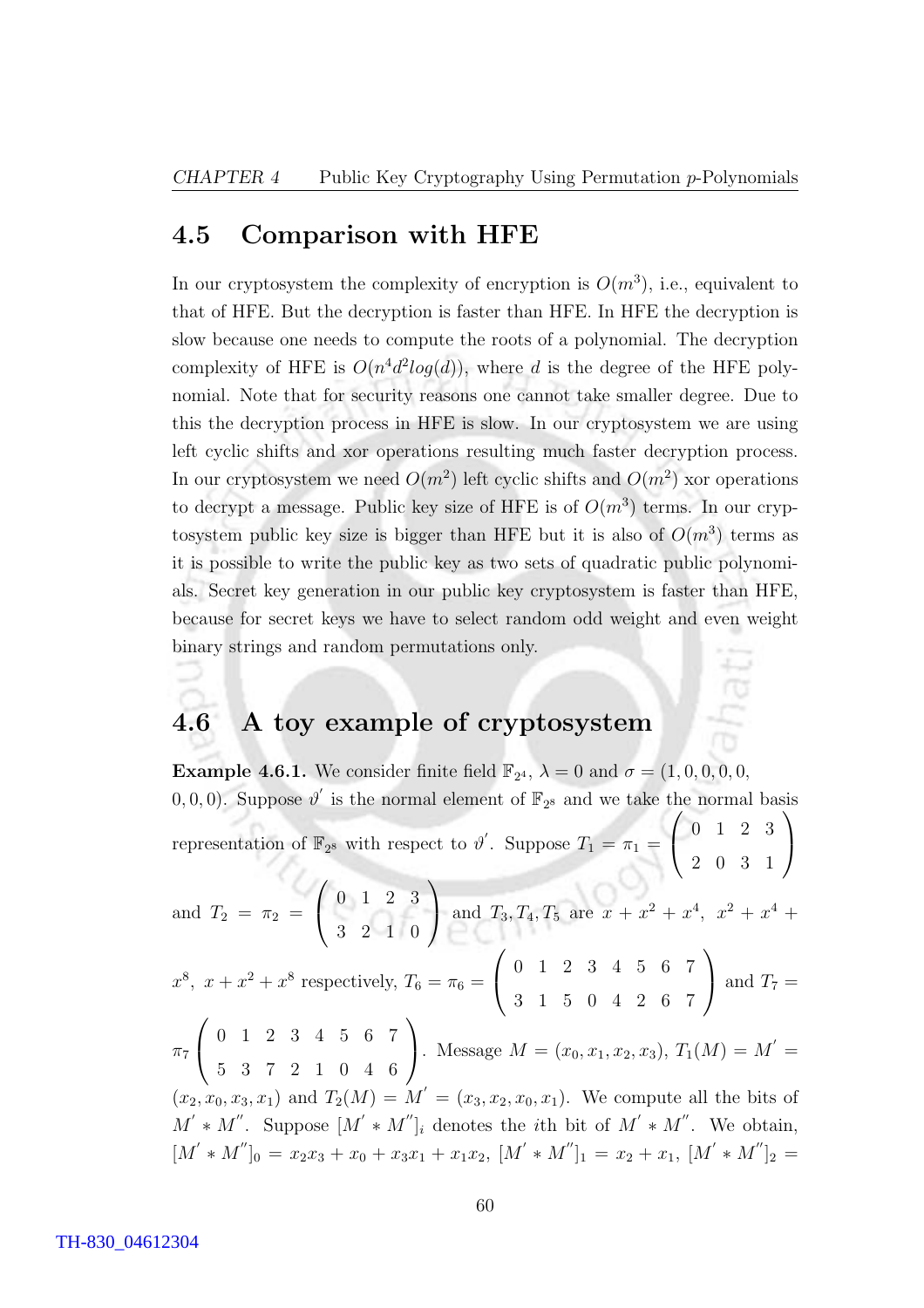#### $CHAPTER$  4 Public Key Cryptography Using Permutation p-Polynomials

 $x_3 + x_1x_0 + x_2x_1 + x_0x_2$ ,  $[M' * M'']_3 = x_2x_0 + x_0x_1 + x_2x_3 + x_1x_3$ . Now compute all the bits  $M' * M'$ . The bits of  $M' * M' * M''$  are  $[M' * M' * M'']_0 =$  $x_2x_3 + x_0x_1 + x_3 + x_1$ ,  $[M' * M' * M'']_1 = x_0 + x_2 + x_0x_1 + x_2x_3$ ,  $[M' * M' *$  $[M'']_2 = x_0x_3 + x_1x_2$ ,  $[M' * M' * M'']_3 = x_0x_3 + x_1x_2$ .  $(f_0, f_1, f_2, f_3)$  denotes the bits of  $T_3(M' * M' * M'')$  and  $(f_4, f_5, f_6, f_7)$  denotes the bits of  $T_4(M' *$  $(M'') + T_5(M' * M' * M'')$ , we have  $f_0 = x_3x_2 + x_0x_1 + x_3 + x_1$ ,  $f_1 = 1 +$  $x_0x_3 + x_1x_2$ ,  $f_2 = 1 + x_0x_3 + x_0x_1$ ,  $f_3 = x_0 + x_2 + x_3x_2 + x_1x_2$ ,  $f_4 = x_0 + x_1x_2$  $x_0x_3 + x_3x_2 + x_1x_3$ ,  $f_5 = 1 + x_0 + x_2x_3 + x_3x_0$ ,  $f_6 = x_3 + x_2x_0 + x_1x_2 + x_0x_1$ ,  $f_7 = 1 + x_0x_1 + x_0x_2 + x_3x_1 + x_2x_3$ . Ciphertext  $Y = (y_0, y_1, y_2, y_3, y_4, y_5, y_6, y_7)$ is an element of  $\mathbb{F}_{2^{2m}}$ .  $T_6(Y) = Z = (y_3, y_1, y_5, y_0, y_4, y_2, y_6, y_7)$ . Note that  $\vartheta' = (1, 0, 0, 0, 0, 0, 0, 0)$ . Suppose  $P_0, P_1, P_2, P_3, P_4, P_5, P_6, P_7$  denote the bits of  $T_7(f_0, f_1, f_2, f_3, f_4, f_5, f_6, f_7) * Z + \vartheta'$ . We compute all the  $P_i$ , so the required public key is :

 $P_0 = 1 + y_0(x_0x_1 + x_1x_2) + y_1(x_0x_2) + y_2(x_0x_3 + x_2x_3) + y_3(x_2x_3 + x_0x_3) +$  $y_4(x_0x_3 + x_1x_3) + y_5(x_2x_3 + x_0x_3 + x_1x_3) + y_6(x_1x_2 + x_2x_3 + x_1x_3) + y_7(x_0x_1 +$  $x_1x_3)x_0y_3 + x_1y_3 + x_0y_7 + x_2y_7 + x_2y_6 + x_0y_6 + y_2 + y_4 + x_1y_0 + x_3y_0 + x_0y_5 + x_1y_1$  $P_1 = y_0(x_2x_3 + x_0x_3 + x_1x_3) + y_1(x_0x_3 + x_2x_3) + y_2(x_0x_3 + x_1x_3) + y_3(x_0x_1 + x_2x_3)$  $x_1x_2$  +  $y_4(x_0x_1 + x_1x_2)$  +  $y_5(x_0x_2)$  +  $y_6(x_0x_3 + x_2x_3)$  +  $y_7(x_2x_3 + x_1x_2 + x_0x_2$  +  $x_1x_3+x_0y_0+x_0y_1+x_0y_3+x_0y_7+x_1y_1+x_1y_4+x_1y_5+x_2y_3+x_2y_7+x_3y_4+y_2+y_6$  $P_2 = y_0(x_0x_2) + y_1(x_0x_1 + x_1x_2) + y_2(x_0x_1 + x_1x_2) + y_3(x_2x_3 + x_1x_3 + x_0x_2 +$  $x_1x_2$ ) +  $y_4(x_0x_3 + x_2x_3 + x_1x_3)$  +  $y_5(x_2x_3 + x_0x_3)$  +  $y_6(x_0x_3 + x_1x_3)$  +  $y_7(x_0x_3 + x_1x_3)$  $x_2x_3+x_0y_1+x_0y_3+x_0y_4+x_0y_5+x_1y_0+x_1y_2+x_1y_5+x_2y_1+x_2y_3+x_3y_2+y_6+y_7$  $P_3 = y_0(x_0x_3 + x_2x_3) + y_1(x_0x_2 + x_1x_2 + x_2x_3) + y_2(x_0x_3 + x_2x_3 + x_1x_3) + y_3(x_2x_3 + x_2x_3)$  $x_0x_3$  +  $y_4(x_0x_2)$  +  $y_5(x_0x_1 + x_1x_2)$  +  $y_6(x_0x_1 + x_1x_2)$  +  $y_7(x_0x_3 + x_1x_3)$  +  $x_0y_0$  +

 $x_0y_1 + x_0y_2 + x_0y_5 + x_1y_0 + x_1y_4 + x_1y_6 + x_2y_1 + x_2y_5 + x_3y_6 + y_3 + y_7$  $P_4 = y_0(x_0x_1 + x_1x_2) + y_1(x_2x_3 + x_0x_3) + y_2(x_0x_2) + y_3(x_1x_3 + x_0x_3) + y_4(x_0x_3 + x_1x_2)$  $x_2x_3+y_5(x_2x_3+x_0x_2+x_1x_3+x_1x_2)+y_6(x_1x_3+x_2x_3+x_0x_3)+y_7(x_0x_3+x_2x_3)+$  $x_0y_0 + x_0y_4 + x_0y_5 + x_0y_6 + x_1y_4 + x_1y_2 + x_1y_7 + x_2y_0 + x_2y_5 + x_3y_7 + y_1 + y_3$  $P_5 = y_0(x_0x_2 + x_1x_2 + x_1x_3 + x_2x_3) + y_1(x_0x_3 + x_1x_3) + y_2(x_0x_3 + x_2x_3) + y_3(x_0x_1 + x_2x_3)$  $x_1x_2$  +  $y_4(x_0x_1 + x_1x_2)$  +  $y_5(x_2x_3 + x_0x_3)$  +  $y_6(x_0x_2)$  +  $y_7(x_2x_3 + x_0x_3 + x_1x_3)$  +  $x_0y_0 + x_0y_2 + x_0y_4 + x_0y_7 + x_1y_2 + x_1y_3 + x_1y_6 + x_2y_0 + x_2y_4 + x_3y_3 + y_1 + y_5$  $P_6 = y_0(x_0x_3+x_2x_3)+y_1(x_0x_1+x_1x_2)+y_2(x_0x_1+x_1x_2)+y_3(x_2x_3+x_0x_3+x_1x_3)+$  $y_4(x_0x_2 + x_1x_3 + x_2x_3 + x_1x_2) + y_5(x_0x_3 + x_1x_3) + y_6(x_0x_3 + x_2x_3) + y_7(x_0x_2) +$  $x_0y_2 + x_0y_3 + x_0y_4 + x_0y_6 + x_1y_1 + x_1y_6 + x_1y_7 + x_2y_2 + x_2y_4 + x_3y_1 + y_0 + y_5$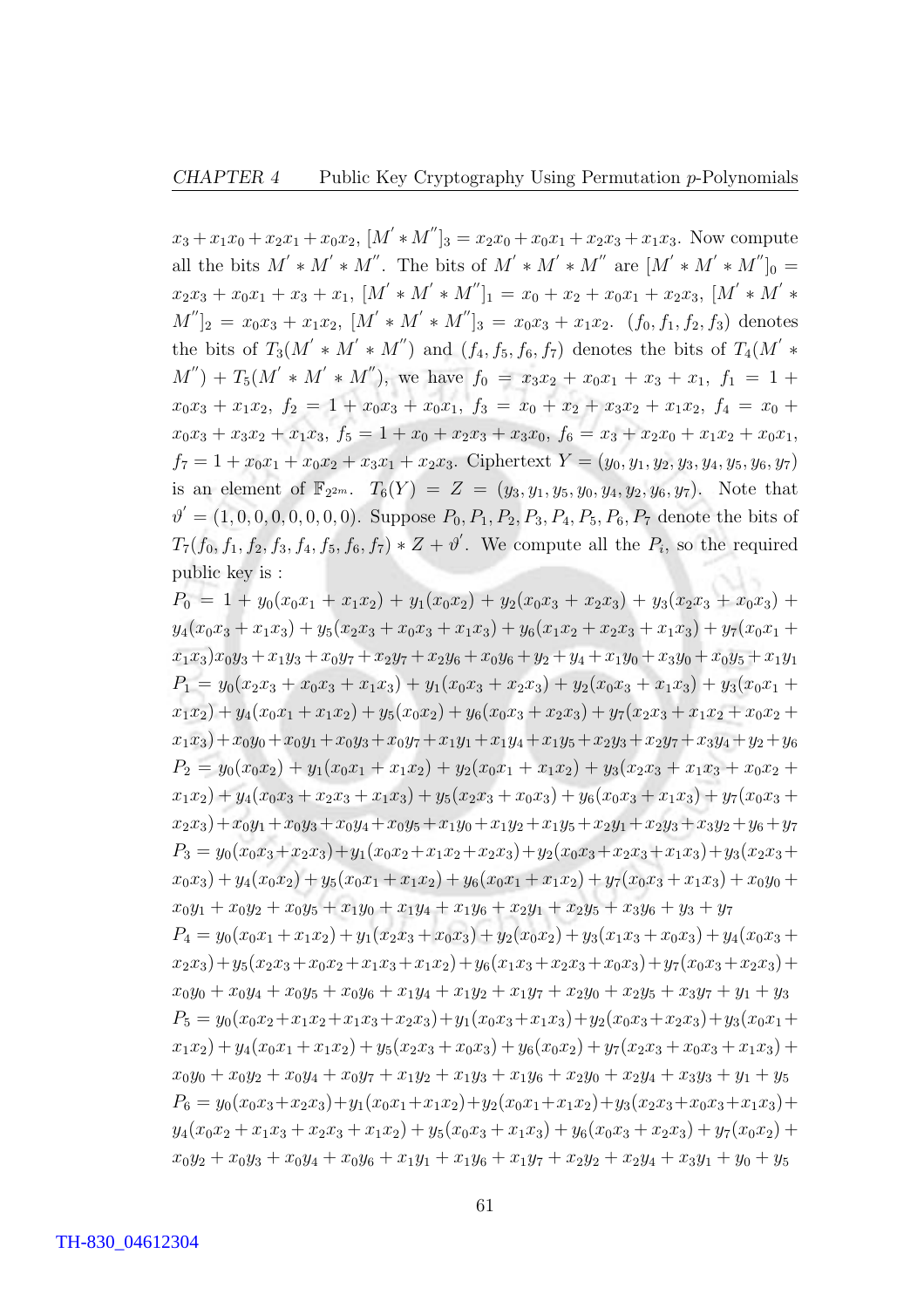#### CHAPTER 4 Public Key Cryptography Using Permutation  $p$ -Polynomials

 $P_7 = y_0(x_0x_3 + x_1x_3) + y_1(x_0x_3 + x_1x_3 + x_2x_3) + y_2(x_0x_2 + x_2x_3 + x_1x_2 + x_1x_3) +$  $y_3(x_0x_2)+y_4(x_2x_3+x_0x_3+x_0x_2)+y_5(x_1x_2+x_0x_1)+y_6(x_0x_1+x_1x_2)+y_7(x_2x_3+x_1x_2)$  $x_0x_3+x_0y_1+x_0y_2+x_0y_6+x_0y_7+x_1y_3+x_1y_5+x_1y_7+x_2y_2+x_2y_6+x_3y_5+y_0+y_4$ The public key looks large, however it is possible to reduce the size of public key containing only quadratic terms. The public key can be written as two sets of public polynomials containing only quadratic terms. We have  $P'_0 = 1 + y_0g_1 + y_1g_0 + y_2g_4 + y_3g_4 + y_4g_5 + y_5g_3 + y_6b + y_7g_5 + x_0y_3 + x_1y_3 +$  $x_0y_7 + x_2y_7 + x_2y_6 + x_0y_6 + y_2 + y_4 + x_1y_0 + x_3y_0 + x_0y_5 + x_1y_1$  $P_1' = y_0 g_3 + y_1 g_4 + y_2 g_5 + y_3 g_1 + y_4 g_1 + y_5 g_0 + y_6 g_4 + y_7 g_2 + x_0 y_0 + x_0 y_1 + x_0 y_3 +$  $x_0y_7 + x_1y_1 + x_1y_4 + x_1y_5 + x_2y_3 + x_2y_7 + x_3y_4 + y_2 + y_6$  $P_{2}^{\prime}=y_{0}g_{0}+y_{1}g_{1}+y_{2}g_{1}+y_{3}g_{2}+y_{4}g_{3}+y_{5}g_{4}+y_{6}g_{5}+y_{7}g_{4}+x_{0}y_{1}+x_{0}y_{3}+x_{0}y_{4}+$  $x_0y_5 + x_1y_0 + x_1y_2 + x_1y_5 + x_2y_1 + x_2y_3 + x_3y_2 + y_6 + y_7$  $P'_{3} = y_{0}g_{4} + y_{1}g_{6} + y_{2}g_{3} + y_{3}g_{4} + y_{4}g_{0} + y_{5}g_{1} + y_{6}g_{1} + y_{7}g_{5} + x_{0}y_{0} + x_{0}y_{1} + x_{0}y_{2} +$  $x_0y_5 + x_1y_0 + x_1y_4 + x_1y_6 + x_2y_1 + x_2y_5 + x_3y_6 + y_3 + y_7$  $P_{4}^{\prime}=y_{0}g_{1}+y_{1}g_{4}+y_{2}g_{0}+y_{3}g_{5}+y_{4}g_{4}+y_{5}g_{2}+y_{6}g_{3}+y_{7}g_{4}+x_{0}y_{0}+x_{0}y_{4}+x_{0}y_{5}+$  $x_0y_6 + x_1y_4 + x_1y_2 + x_1y_7 + x_2y_0 + x_2y_5 + x_3y_7 + y_1 + y_3$  $P'_{5} = y_{0}g_{2} + y_{1}g_{5} + y_{2}g_{4} + y_{3}g_{1} + y_{4}g_{1} + y_{5}g_{4} + y_{6}g_{0} + y_{7}g_{3} + x_{0}y_{0} + x_{0}y_{2} + x_{0}y_{4} +$  $x_0y_7 + x_1y_2 + x_1y_3 + x_1y_6 + x_2y_0 + x_2y_4 + x_3y_3 + y_1 + y_5$  $P_6' = y_0g_4 + y_1g_1 + y_2g_1 + y_3g_3 + y_4g_2 + y_5g_5 + y_6g_4 + y_7a_0 + x_0y_2 + x_0y_3 + x_0y_4 +$  $x_0y_6 + x_1y_1 + x_1y_6 + x_1y_7 + x_2y_2 + x_2y_4 + x_3y_1 + y_0 + y_5$  $P'_{7} = y_0 g_5 + y_1 g_3 + y_2 g_2 + y_3 g_0 + y_4 g_7 + y_5 g_1 + y_6 g_1 + y_7 g_4 + x_0 y_1 + x_0 y_2 + x_0 y_6 +$  $x_0y_7 + x_1y_3 + x_1y_5 + x_1y_7 + x_2y_2 + x_2y_6 + x_3y_5 + y_0 + y_4$ Where  $g_0 = x_0x_2$ ,  $g_1 = x_0x_1 + x_1x_2$ ,  $g_2 = x_2x_3 + x_1x_2 + x_0x_2 + x_1x_3$ ,  $g_3 =$  $x_2x_3 + x_0x_3 + x_1x_3$ ,  $g_4 = x_2x_3 + x_0x_3$ ,  $g_5 = x_0x_3 + x_1x_3$ ,  $g_6 = x_2x_3 + x_1x_2 + x_0x_2$ ,  $g_7 = x_2x_3 + x_0x_3 + x_0x_2$  and  $b = g_0 + g_2$ . Suppose  $M = (0, 0, 0, 1)$  is the plaintext message. Substituting this in above public equation we get linear equations,  $y_2+y_4+y_0 = 1$ ,  $y_2+y_4+y_6 = 0$ ,  $y_2+y_6+y_7 = 0$ ,  $y_3+y_6+y_7 = 0$ ,  $y_1+y_3+y_7 = 0$ ,  $y_1 + y_3 + y_5 = 0$ ,  $y_0 + y_1 + y_5 = 0$ ,  $y_0 + y_4 + y_5 = 0$ . Solving these linear equations by Gaussian-elimination we get  $(y_0, y_1, y_2, y_3, y_4, y_5, y_6, y_7) = (0, 1, 0, 0, 1, 1, 1, 1),$ which is the required ciphertext.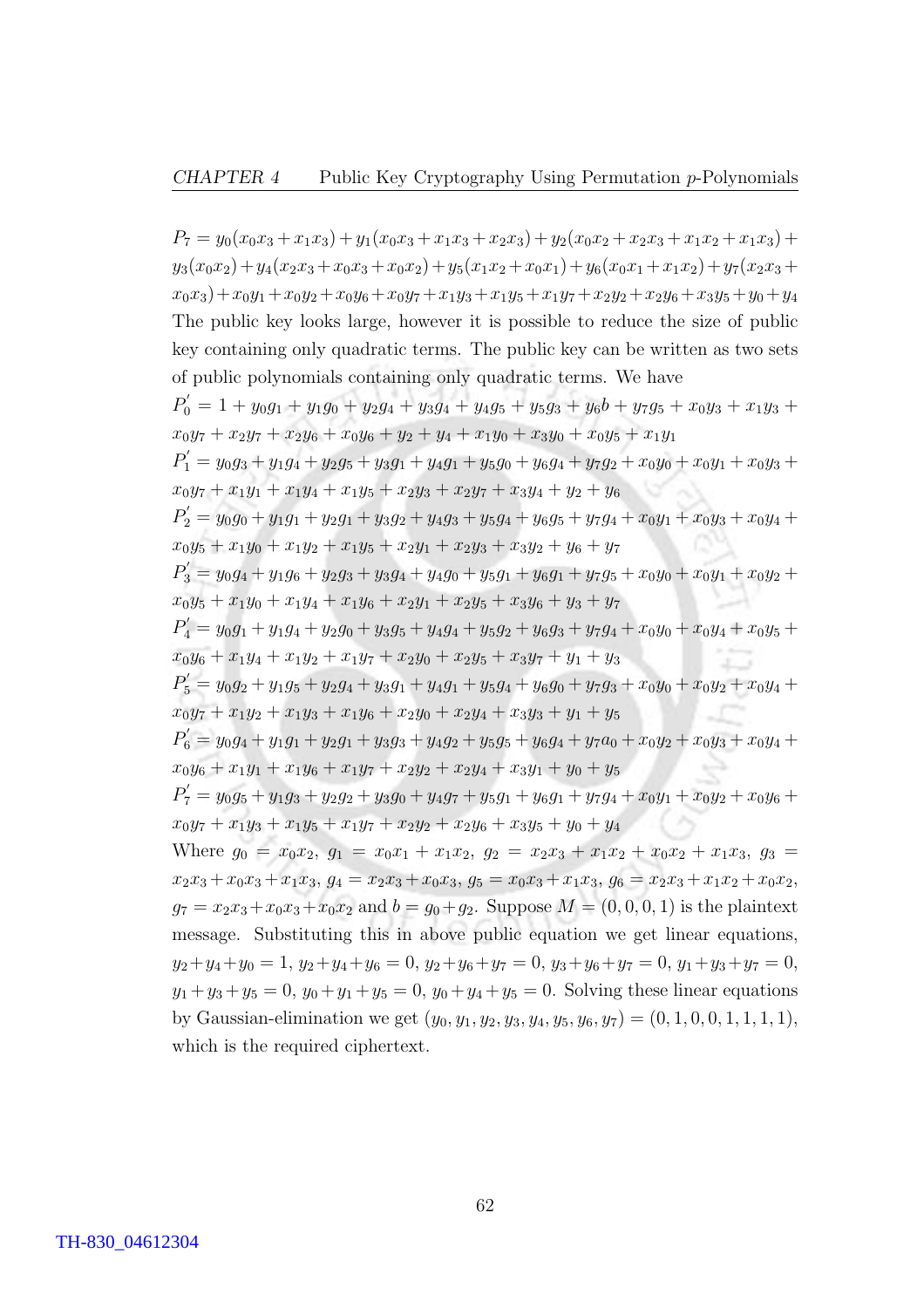## Chapter 5

### Poly-Dragon:

## An Efficient Multivariate Public Key Cryptosystem

 $H$   $257$ 

#### 5.1 Intrduction

In this chapter we propose another multivariate public key cryptosystem. The public key of our cryptosystem contains polynomials of total degree three in plaintext and ciphertext variables, two in plaintext variables and one in ciphertext variables. However, it is possible to reduce the public key size by writing it as two sets of quadratic multivariate polynomials. The complexity of encryption in this public key cryptosystem is  $O(m^3)$ , where m is bit size, equivalent to other multivariate public key cryptosystems. For decryption we need only four exponentiations in the binary field. The public key algorithm is bijective and can be used for encryption as well as for signatures. We will use nonlinear permutation polynomials from Chapter 3. In Section 2 of this chapter we present the cryptosystem and in Section 3, we give a toy example of the cryptosystem. In Section 4, we give the security analysis and in Section 5 we discuss the efficiency of the cryptosystem.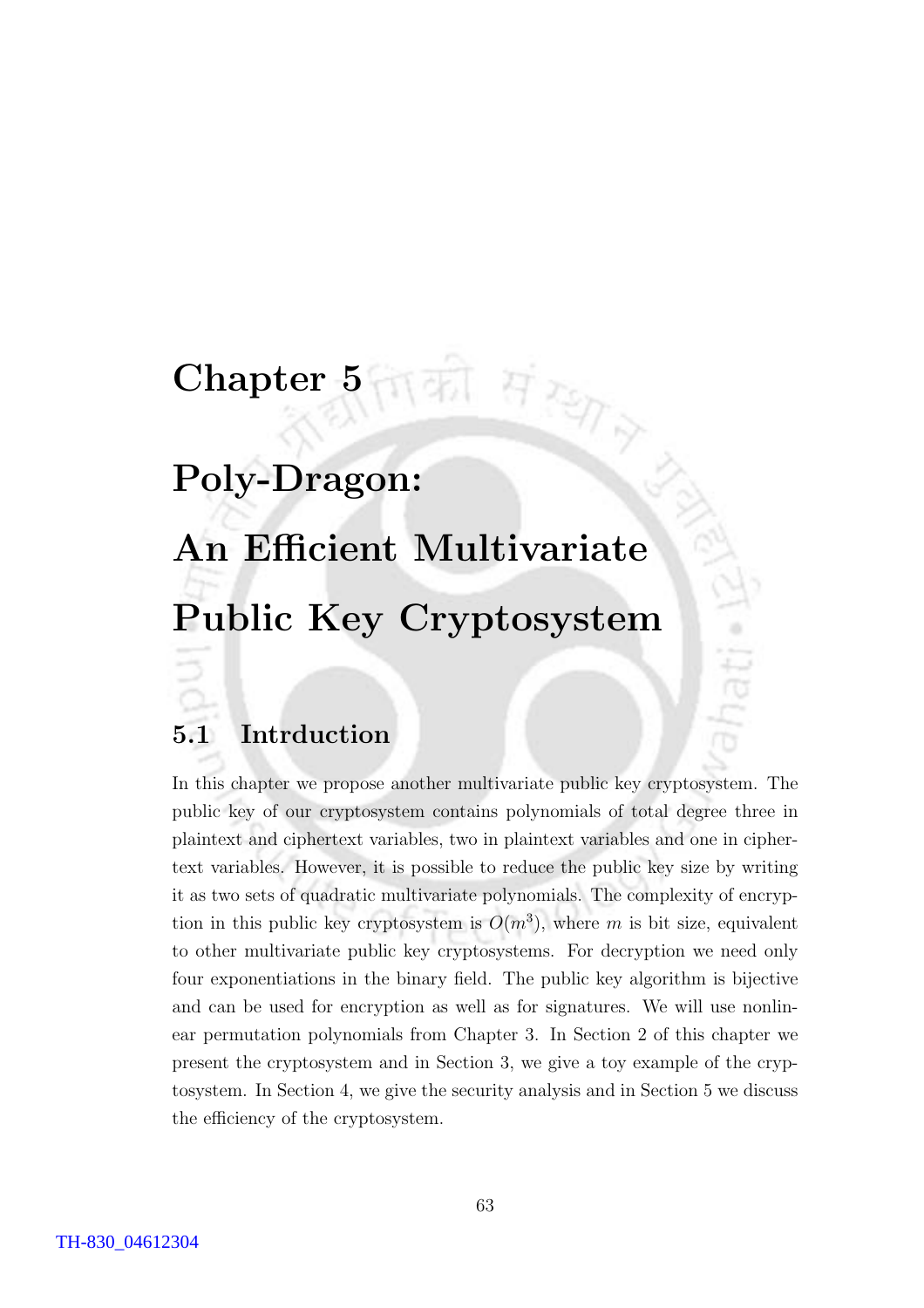#### <span id="page-74-0"></span>5.2 The Cryptosystem Poly-Dragon

#### 5.2.1 Public key generation.

For the public key cryptosystem we will use permutation polynomials  $g(x)$  =  $(x^{2^{k2^{r}}}+x^{2^{r}}+\alpha)^{l}+x$  and  $f(x)=(L_{\beta}(x)+\gamma)^{\ell}+Tr(x)$  obtained in Theorem [3.3.1](#page-51-0) and Theorem [3.3.6.](#page-53-0) For quadratic public key size, we cannot take all the permutation polynomials of the form  $(x^{2^{k2^{r}}} + x^{2^{r}} + \alpha)^{l} + x$ . But the permutation polynomials in which l is of the form  $2^t + 1$  or  $2^t - 1$  can be used to design the multivariate public key cryptosystem with quadratic public key size. For  $l$ is of the form  $2^t + 1$  it is not clear whether  $q(x)$  is a permutation polynomial or not. But, for  $r = 0$ ,  $m = 2n - 1$ ,  $k = n$ ,  $k_2 = n$ ,  $k_1 = 0$ ,  $l = 2<sup>n</sup> - 1$  and  $\ell = 2^{n} - 1$ ,  $g(x)$  and  $f(x)$  are permutation polynomials because in this case  $2^{2rk} + 2^r = 2^n + 1$ ,  $2^{k_1} + 2^{k_2} = 2^n + 1$  and  $(2^n - 1)(2^n + 1) = 1$  mod  $2^m - 1$ . So, for public key generation we will take  $g(x) = (x^{2^n} + x + \alpha)^{2^{n}-1} + x$  and  $f(x) = (L_\beta(x) + \gamma)^{2^{n}-1} + Tr(x)$ , where  $\alpha, \beta, \gamma$  are secret. Suppose s and t are two invertible affine transformations. The relation between the plaintext and the ciphertext is  $q(s(x)) = f(t(y))$ , where variable x denotes the plaintext and y the ciphertext. Suppose  $s(x) = u$  and  $t(y) = v$ . Thus we have the following relation between plaintext and ciphertext:  $(u^{2^n}+u+\alpha)^{2^{n}-1}+u = (L_\beta(v)+\gamma)^{2^n-1}+Tr(v)$ . Since  $u^{2^n} + u + \alpha$  and  $L_\beta(v) + \gamma$  are nonzero in the field  $\mathbb{F}_{2^m}$ , this relation gives

$$
(u^{2^{n}} + u + \alpha)^{2^{n}} (L_{\beta}(v) + \gamma) + u(u^{2^{n}} + u + \alpha)(L_{\beta}(v) + \gamma)
$$
  
+
$$
(u^{2^{n}} + u + \alpha)(L_{\beta}(v) + \gamma)^{2^{n}} + Tr(v)(u^{2^{n}} + u + \alpha)(L_{\beta}(v) + \gamma) = 0.
$$

Suppose  $Tr(v) = \zeta_y \in \{0, 1\}$ . Using a fixed basis  $\mathbb{B} = \{\vartheta_0, \ldots, \vartheta_{m-1}\}$  of  $\mathbb{F}_{2^m}$ over  $\mathbb{F}_2$ , we identify the field  $\mathbb{F}_{2^m}$  by  $\mathbb{F}_2^m$ . Substituting  $u = s(x)$  and  $v = t(y)$ , where  $x = (x_0, \ldots, x_{m-1})$  and  $y = (y_0, \ldots, y_{m-1})$ , we get m nonlinear polynomial equations of the form

$$
\sum a_{ijk}x_ix_jy_k + \sum b_{ij}x_ix_j + \sum (c_{ij} + \zeta_y)x_iy_j
$$

$$
+ \sum (d_k + \zeta_y)y_k + \sum (e_k + \zeta_y)x_k + f_l = 0,
$$
(5.1)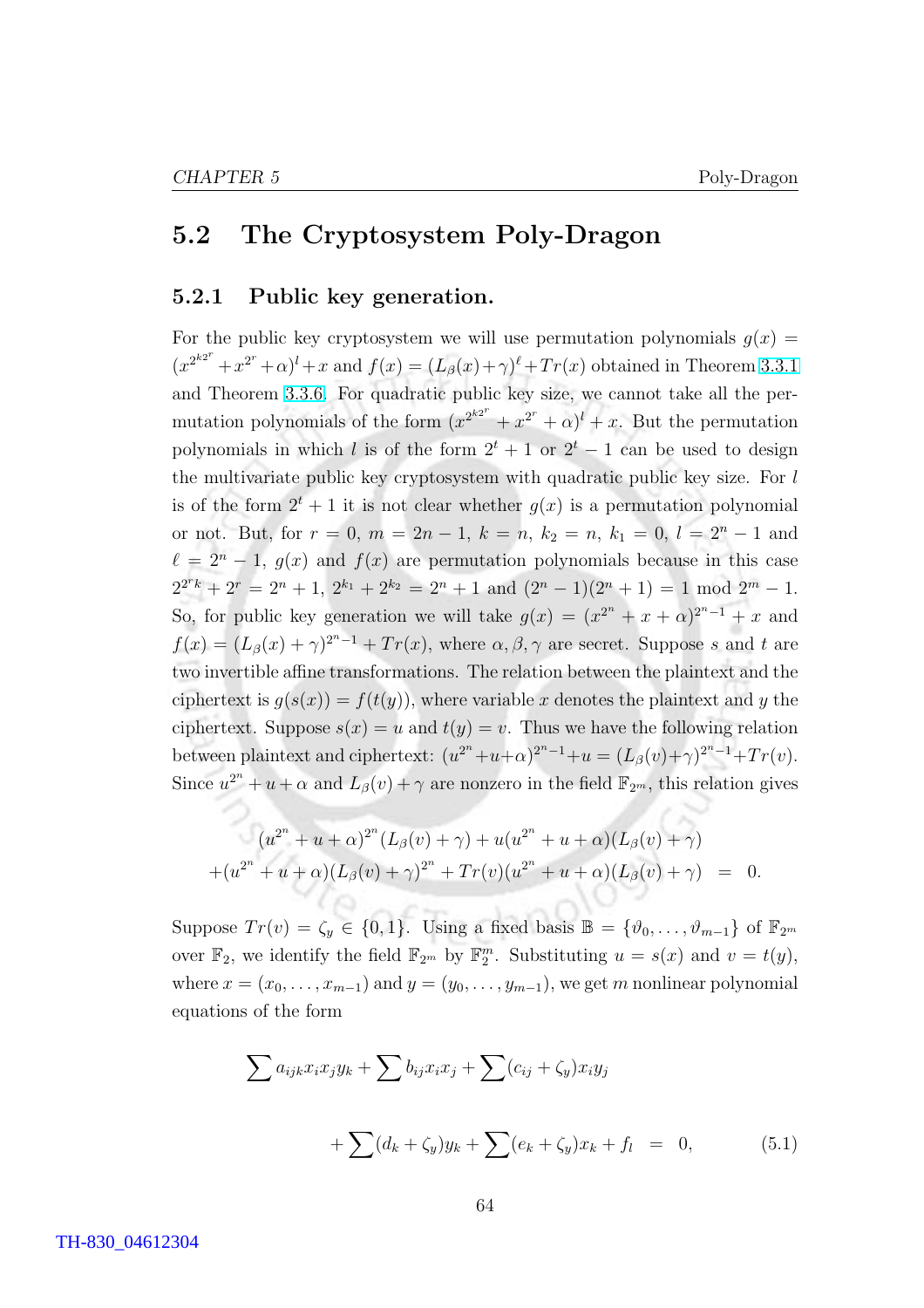where  $a_{ij}, b_{ij}, c_k, d_k, e_k \in \mathbb{F}_2$ . These equations are of degree three and therefore each of them contains  $O(m^3)$  terms. Since we have m equations, total size will be of  $O(m<sup>4</sup>)$ , which is large. It is possible to reduce the size of polynomial equa-tions [\(5.1\)](#page-74-0) to  $O(m^3)$  by writing it as two sets of public polynomials containing only quadratic terms without changing the security since this can be done in polynomial time (see [\[64\]](#page-88-0)). Thus, the public key will be two sets of m quadratic equations of the form:

$$
\sum g_k y_k + \sum (b_{ij} + \zeta_y) x_i y_j + \sum (d_k + \zeta_y) y_k + \sum (e_k + \zeta_y) x_k + f_l = 0,
$$

where  $g_k = \sum h_{ijk} x_i x_j$ .

#### 5.2.2 Secret Key

The invertible affine transformations  $(s, t)$  and the field elements  $\alpha, \beta, \gamma$  are the secret keys.

#### 5.2.3 Encryption

If Bob wants to send a plaintext message  $x = (x_0, \ldots, x_{m-1})$  to Alice, he does the following:

- 1. Bob substitutes the plaintext  $(x_0, \ldots, x_{m-1})$  and  $\zeta_y = 0$  in public key and gets *n* linear equations in ciphertext variables  $y_0, \ldots, y_{m-1}$ . Bob solve these linear equations by Gaussian elimination and gets  $y' = (y_0, \ldots, y_{m-1})$
- 2. In the second step of encryption Bob substitutes the plaintext  $(x_0, \ldots, x_{m-1})$ and  $\zeta_y = 1$  in public key and gets m linear equations in ciphertext variables  $y_0, \ldots, y_{m-1}$ . Now Bob solve these linear equations by Gaussian elimination method to gets  $y'' = (y_0, \ldots, y_{m-1}).$
- 3. The ordered pair  $(y', y'')$  is the required ciphertext.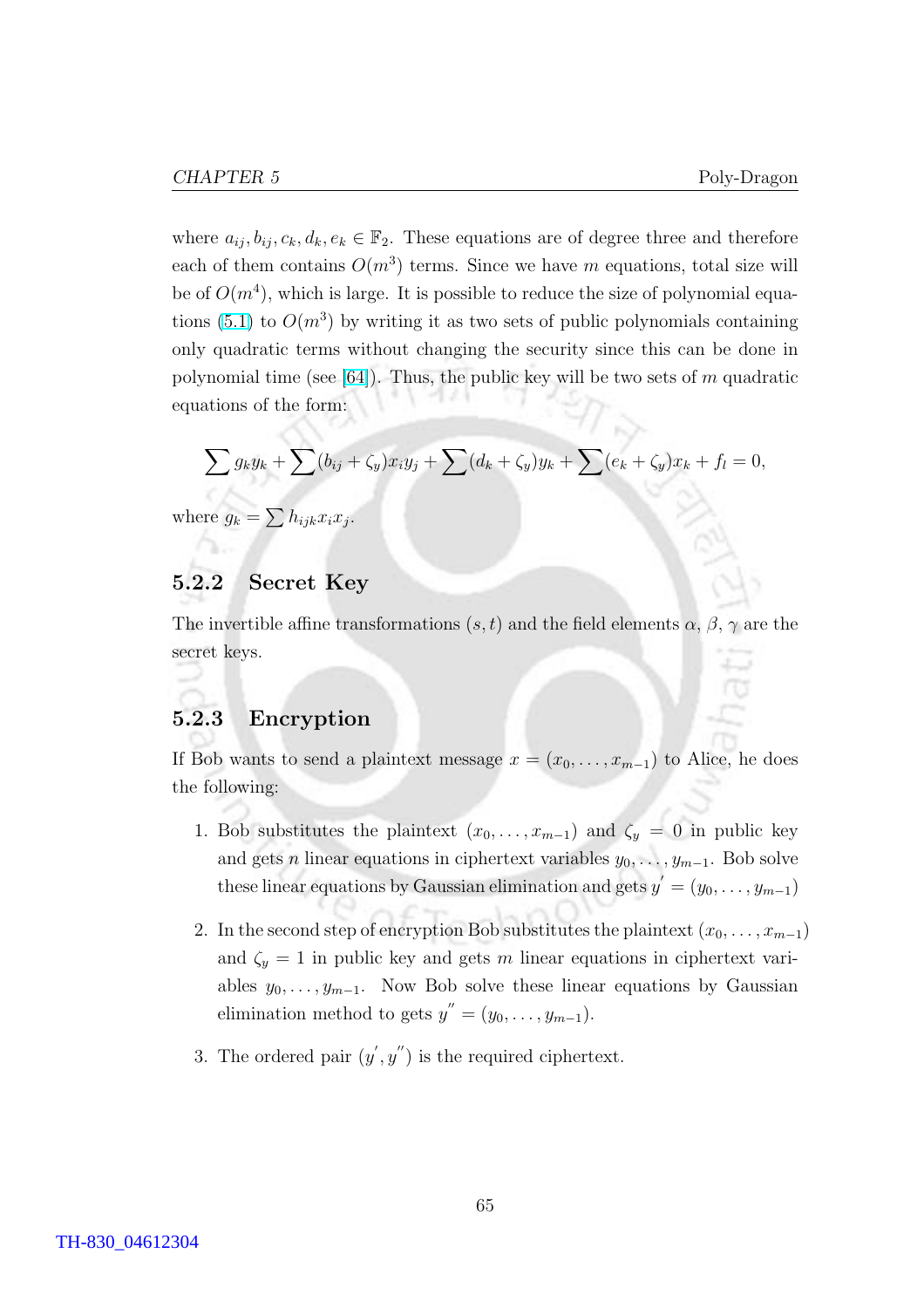#### 5.2.4 Decryption

The decryption algorithm of the cryptosystem is as follows. **Input:** Ciphertext  $(y', y'')$  and secret parameters  $(s, t, \alpha, \beta, \gamma)$ . Output: Message  $(x_0, \ldots, x_{m-1})$ . 1:  $v_1 \leftarrow t(y')$  and  $v_2 \leftarrow t(y'')$ . 2:  $z_1 \leftarrow L_{\beta}(v_1) + \gamma$  and  $z_2 \leftarrow L_{\beta}(v_2) + \gamma$ . 3:  $z_3' \leftarrow (z_1)^{2^m-1}$  and  $z_4' \leftarrow (z_2)^{2^m-1}$ . 4:  $z_3 \leftarrow z'_3 + Tr(v_1)$  and  $z_4 \leftarrow z'_4 + Tr(v_2)$ . 5:  $z_5 \leftarrow z_3^{2^m} + z_3 + \alpha + 1$  and  $z_6 \leftarrow z_4^{2^m} + z_4 + \alpha + 1$ . 6:  $z_7 \leftarrow z_5^{2^m-1}$  and  $z_8 \leftarrow z_6^{2^m-1}$ . 7:  $X_1 \leftarrow s^{-1}(z_3+1), X_2 \leftarrow s^{-1}(z_4+1), X_3 \leftarrow s^{-1}(z_3+z_7+1)$  and  $X_4 \leftarrow s^{-1}(z_4 + z_8 + 1).$ 8: Return  $(X_1, X_2, X_3, X_4)$ .

Out of  $X_1, X_2, X_3, X_4$ , one will be the correct message. There are only four choices for the message, and it will be easy to identify the correct one.

Theorem 5.2.1. Given ciphertext, the decryption algorithm outputs a valid plaintext.

**Proof.** We prove that the procedure described above outputs a valid plaintext. The relation between the plaintext and the ciphertext is  $(u^{2^n} + u + \alpha)^{2^{n}-1} + u =$  $(L_{\beta}(v) + \gamma)^{2^{n}-1} + Tr(v)$ , or equivalently,  $u^{2^{n}} + u + \alpha = (u + z)^{2^{n}+1}$ , where  $z = (L_{\beta}(v) + \gamma)^{2^{n}-1} + Tr(v)$ , and this can be converted to the form  $(u + z +$  $(1)^{2^n+1} + z + z^{2^n} + \alpha + 1 = 0$ . There are only two possibilities: either  $u = z + 1$ or  $u \neq z + 1$ . If  $u = z + 1$ , then  $x = s^{-1}(z + 1)$ . If  $u \neq z + 1$ , then raising both sides to power  $2^m - 1$  in the relation  $(u + z + 1)^{2^n + 1} = z + z^{2^n} + \alpha + 1$ , we get  $(u+z+1) = (z+z^{2^n} + \alpha + 1)^{2^n-1}$  or  $u = z+1+(z+z^{2^n} + \alpha + 1)^{2^n-1}$ , which implies  $x = s^{-1}(z + 1 + (z + z^{2^n} + \alpha + 1)^{2^n - 1})$ .  $\Box$ 

#### 5.3 A Toy Example

Here is a toy example for our cryptosystem. We consider the finite field  $\mathbb{F}_{2^3}$ , that is,  $n = 2$  and  $m = 3$ . The polynomial  $x^3 + x + 1$  is irreducible over  $\mathbb{F}_2$ . Suppose  $\vartheta$  is the root of this polynomial in the extension field of  $\mathbb{F}_2$ , i.e.,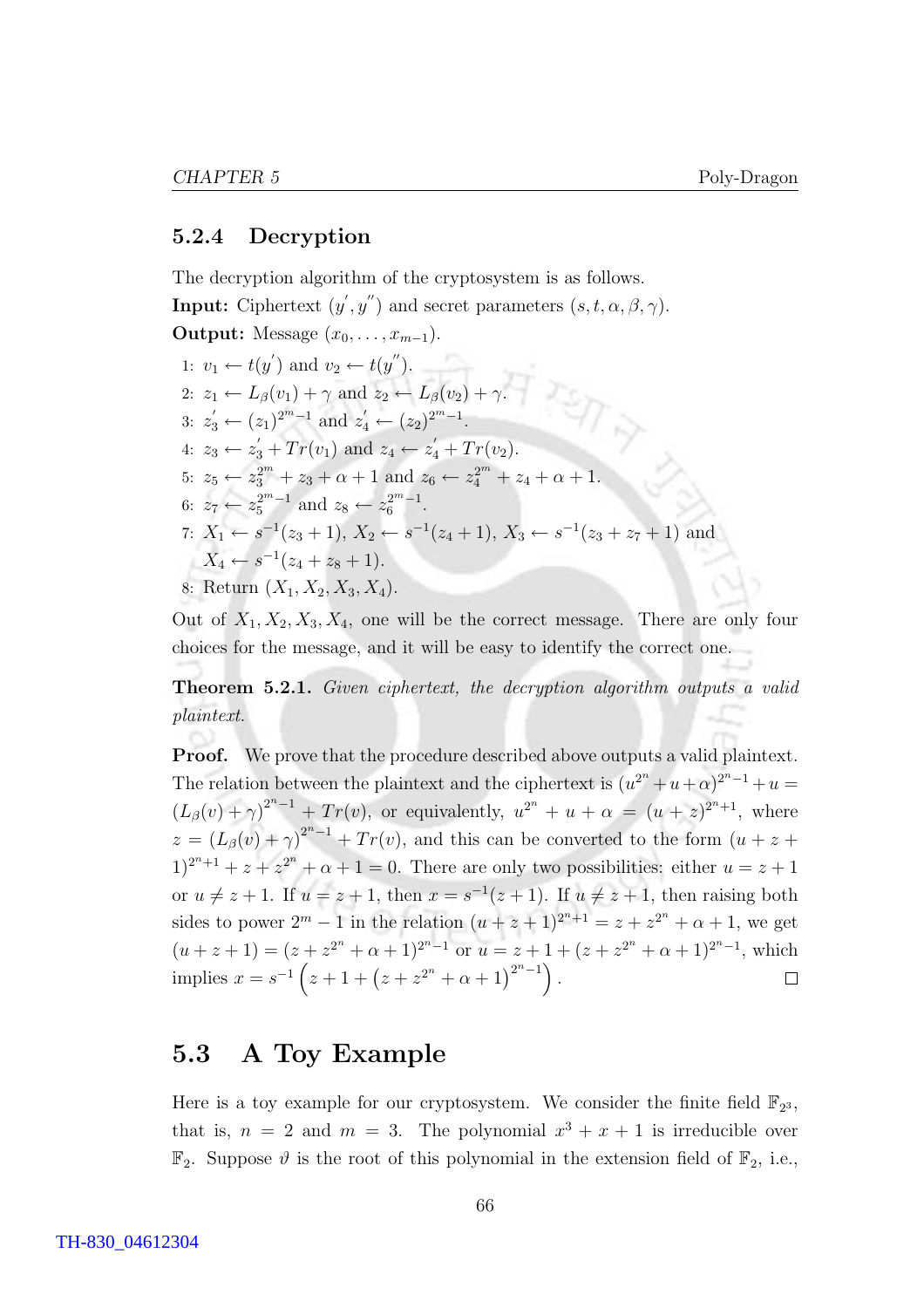$\vartheta^3 + \vartheta + 1 = 0$ . Using the basis  $\{1, \vartheta, \vartheta^2\}$  the finite field  $\mathbb{F}_{2^3}$  can be expressed as  $\mathbb{F}_{2^3} = \{0, 1, \vartheta, \vartheta^2, 1+\vartheta, 1+\vartheta^2, \vartheta+\vartheta^2, 1+\vartheta+\vartheta^2\}.$  We are taking  $\alpha = \gamma = 1+\vartheta+\vartheta^2$ , as  $tr(1 + \vartheta + \vartheta^2) \neq 0$ , and  $\beta = 1 + \vartheta$ . Corresponding to  $\beta = 1 + \vartheta = (1, 1, 0)$ ,  $L_{\beta} = x + x^2$ . We are taking invertible transformation  $s(x) = A_1x + c_1$  and  $t(x) = A_2x + c_2$ , where

$$
A_1 = \left(\begin{array}{ccc} 1 & 1 & 0 \\ 0 & 1 & 1 \\ 0 & 0 & 1 \end{array}\right), A_2 = \left(\begin{array}{ccc} 1 & 1 & 1 \\ 0 & 1 & 1 \\ 0 & 0 & 1 \end{array}\right), c_1 = (1, 0, 1)^T \text{ and } c_2 = (0, 1, 0)^T.
$$

Suppose  $x \in \mathbb{F}_{2^3}$ , then x can be expressed as  $x = x_0 + x_1 \vartheta + x_2 \vartheta^2$ , where  $x_i \in \mathbb{F}_2$ . Taking  $x = (x_0, x_1, x_2)^T$ , we have  $A_1x + c_1 = (x_0 + x_1 + 1, x_1 + x_2, x_2 + 1)^T$ and  $A_2x + c_2 = (x_0 + x_1 + x_2, x_1 + x_2 + 1, x_2)^T$ . For the plaintext variable  $x = (x_0, x_1, x_2)$  the corresponding ciphertext variable is  $y = (y_0, y_1, y_2)$ . We have  $u = (x_0 + x_1 + 1) + (x_1 + x_2)\vartheta + (x_2 + 1)\vartheta^2$  and  $v = (y_0 + y_1 + y_2) + (y_1 + y_2 + 1)\vartheta + y_2\vartheta^2$ . The relation between the plaintext and the ciphertext is

$$
(u^{2^{n}} + u + \alpha)^{2^{n}} (L_{\beta}(v) + \gamma) + u(u^{2^{n}} + u + \alpha)(L_{\beta}(v) + \gamma)
$$
  
+ 
$$
(u^{2^{n}} + u + \alpha)(L_{\beta}(v) + \gamma)^{2^{n}} + Tr(v)(u^{2^{n}} + u + \alpha)(L_{\beta}(v) + \gamma) = 0.
$$

Substituting u and v and  $\alpha = \gamma = 1 + \vartheta + \vartheta^2$ , and  $L_\beta(x) = x + x^2$  and  $Tr(v) = \zeta_y$ we have the following relation between the plaintext and the ciphertext:

$$
\{1 + \zeta_y + (1 + \zeta_y)x_2y_2 + (1 + \zeta_y)x_2y_1 + \zeta_yx_1y_1 + x_0 + y_1 + x_1x_2 + x_0x_1y_1 + x_0x_2y_1 + x_0x_2y_2\} + \vartheta\{x_1 + (\zeta_y + 1)y_1 + y_2 + \zeta_yx_2 + \zeta_yx_2y_1 + (\zeta_y + 1)x_2y_2 + \zeta_yx_1y_2 + x_0x_2 + x_0y_1 + x_0x_2y_2 + x_0x_1y_1 + x_1y_1 + x_1x_2y_2\} + \vartheta^2\{1 + x_2 + (\zeta_y + 1)y_2 + \zeta_yx_1 + \zeta_yy_1 + (\zeta_y + 1)x_1y_1 + \zeta_yx_1y_2 + (\zeta_y + 1)x_2y_1 + x_0y_2 + x_0x_1y_1 + x_0x_1y_2 + x_0x_2y_1 + x_1x_2y_1\} = 0,
$$

or, equivalently,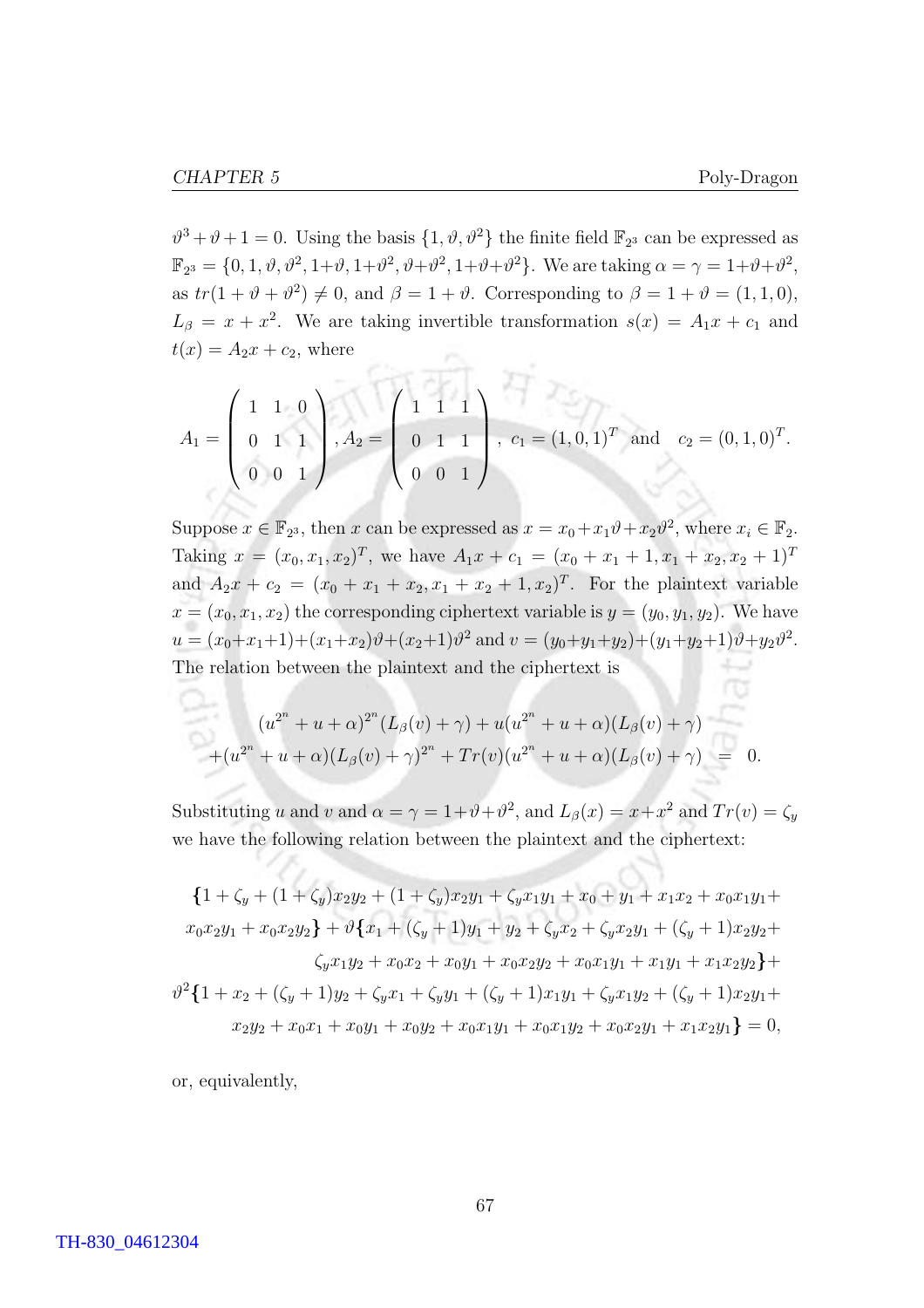$$
1 + \zeta_y + (1 + \zeta_y)x_2y_2 + (1 + \zeta_y)x_2y_1 + \zeta_y x_1y_1 +
$$
  
\n
$$
x_0 + y_1 + x_1x_2 + x_0x_1y_1 + x_0x_2y_1 + x_0x_2y_2 = 0,
$$
  
\n
$$
x_1 + (\zeta_y + 1)y_1 + y_2 + \zeta_y x_2 + \zeta_y x_2y_1 + (\zeta_y + 1)x_2y_2 + \zeta_y x_1y_2 +
$$
  
\n
$$
x_0x_2 + x_0y_1 + x_0x_2y_2 + x_0x_1y_1 + x_1y_1 + x_1x_2y_2 = 0,
$$
  
\n
$$
1 + x_2 + (\zeta_y + 1)y_2 + \zeta_y x_1 + \zeta_y y_1 + (\zeta_y + 1)x_1y_1 + \zeta_y x_1y_2 + (\zeta_y + 1)x_2y_1 + x_2y_2 + x_0x_1 + x_0y_1 + x_0y_2 + x_0x_1y_1 + x_0x_1y_2 + x_0x_2y_1 + x_1x_2y_1 = 0.
$$

Above equations represent the required public key. Note that the above equations are nonlinear in the plaintext variables  $(x_0, x_1, x_2)$  and linear in the ciphertext variables  $(y_0, y_1, y_2)$ .

#### 5.4 Security of the proposed Cryptosystem

In this section, we discuss the security of the proposed cryptosystem. We give some security arguments and evidence that our cryptosystem is secure. We are using the polynomials  $(x^{2^m}+x+\alpha)^{2^m-1}+x$ , and  $(L_\beta(x)+\gamma)^{2^m-1}+Tr(x)$  where  $\alpha$ ,  $\beta$  and  $\gamma$  are secret. Thus, if we write the polynomial  $(x^{2^m} + x + \alpha)^{2^m-1} + x$  in the form  $\sum_{i=0}^{d} p_i x^i$  then some of coefficients will be 0 and 1 and the rest will be some functions of  $\alpha$ . Since  $\alpha$  is secret, most of the coefficients of this polynomial are also secret. Similarly, if we write the polynomial  $(L_\beta(x) + \gamma)^{2^m-1} + Tr(x)$  in the form  $\sum_{i=0}^{d} p'_i x^i$  then all the coefficients of this polynomial are secret because β and γ both are secret. One important point is that the degrees of these polynomials are not constant but are functions of n, as  $m = (n + 1)/2$ . The Coppersmith-Patarin attack on Little Dragon cryptosystem [\[44\]](#page-86-0) is due to the use of the monomial  $x^n$  to design the Little Dragon cryptosystem, so this attack is not applicable to our cryptosystem. Here we discuss some known attacks developed for multivariate cryptosystems and we will show that those attacks are not applicable to our cryptosystem. The attacks discussed in this section are Linearization equation, Gröbner basis, univariate polynomial representation, Differential cryptanalysis, Relinearization, XL and FXL algorithms attacks.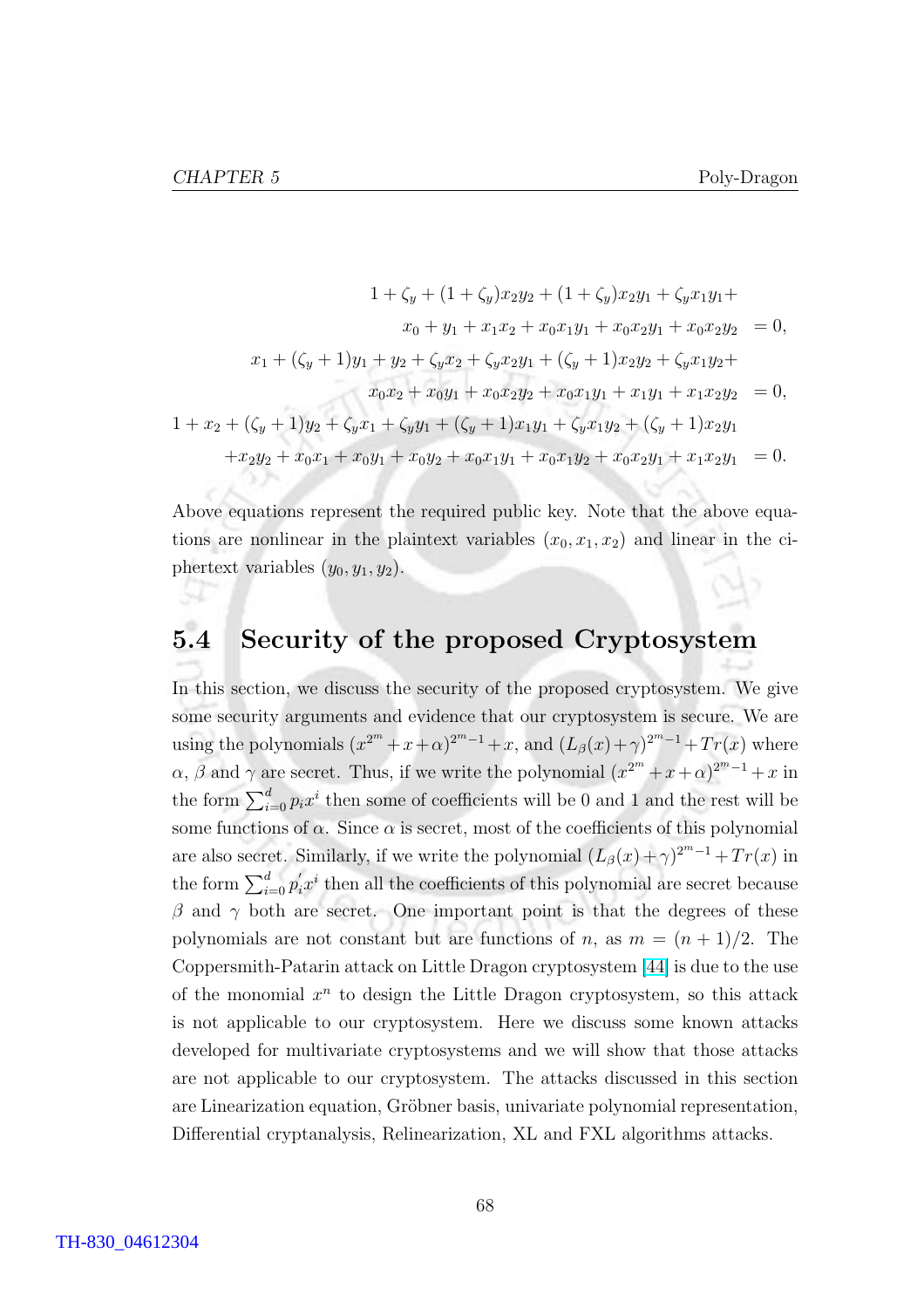#### 5.4.1 Linearization Equation Attacks

We are not using the monomial  $x^{q^i+1}$ . Moreover, in our cryptosystem the plaintext and ciphertext are connected by the relation  $(u^{2^m} + u + \alpha)^{2^{m-1}} + u =$  $(L_\beta(v) + \gamma)^{2^m-1} + Tr(v)$  where  $\alpha, \beta, \gamma$  are secret. So, in this case it is not possible to obtain a relation of the form [\(4.9\)](#page-64-0). However, one can try to find a relation which is linear in  $x_i$  and nonlinear in  $y_j$ . We will prove that this line of attack is not possible as the degree of the inverse function is very high. Suppose  $(L_\beta(v)+\gamma)^{2^m-1}+Tr(v)=z$ , then our relation between plaintext and ciphertext is  $(u^{2^m} + u + \alpha)^{2^m - 1} + u = z$  or equivalently we have  $(u^{2^m} + u + \alpha) = (z + u)^{2^m + 1}$ which is further equivalent to  $(z+u+1)^{2^m+1} = z^{2^m} + z + \alpha + 1$ . If  $z+u+1 \neq 0$  then raising both sides to the power  $2^m - 1$  we get  $(z + u + 1) = (z^{2^m} + z + \alpha + 1)^{2^m - 1}$ . If  $z^{2^m} + z + \alpha + 1 \neq 0$ , then we have the following relation between plaintext and ciphertext  $(z + u + 1)(z^{2^m} + z + \alpha + 1) + (z^{2^m} + z + \alpha + 1)^{2^m} = 0$ . This relation gives equations which are linear in plaintext variables  $x_i$  and non-linear in ciphertext variables  $y_i$ . Note that  $z = (L_\beta(v) + \gamma)^{2^{m}-1} + Tr(v)$  will give non linear equations of degree  $w(2^m - 1)$ , where  $w(2^m - 1)$  denotes the weight of  $2^m - 1$  so the relation  $(z + u + 1)(z^{2^m} + z + \alpha + 1) + (z^{2^m} + z + \alpha + 1)^{2^m} = 0$  gives equations of non linear degree  $2w(2^m - 1)$  in ciphertext variables  $y_i$ . Thus, this line of attack is completely infeasible.

#### 5.4.2 Attacks with Differential Cryptanalysis

We are using the polynomials  $(x^{2^m} + x + \alpha)^{2^m-1} + x$  and  $(L_\beta(v) + \gamma)^{2^m-1}$  $Tr(v)$ , where  $\alpha$ ,  $\beta$ ,  $\gamma$  are secret. Clearly the degree of these polynomial are not quadratic. Moreover, the public key in our cryptosystem is of mixed type. Substituting the ciphertext gives quadratic equations in plaintext variables but in that case, they will be different for different ciphertexts. So, attacking our cryptosystem by the methods of [\[32\]](#page-86-0) and [\[28\]](#page-85-0) is not feasible.

#### 5.4.3 Gröbner Basis Attacks

Our public key is of mixed type, this mean for different ciphertexts we will get different system of quadratic polynomial equations, so in our public key the quadratic polynomials look random. We are using a polynomial which has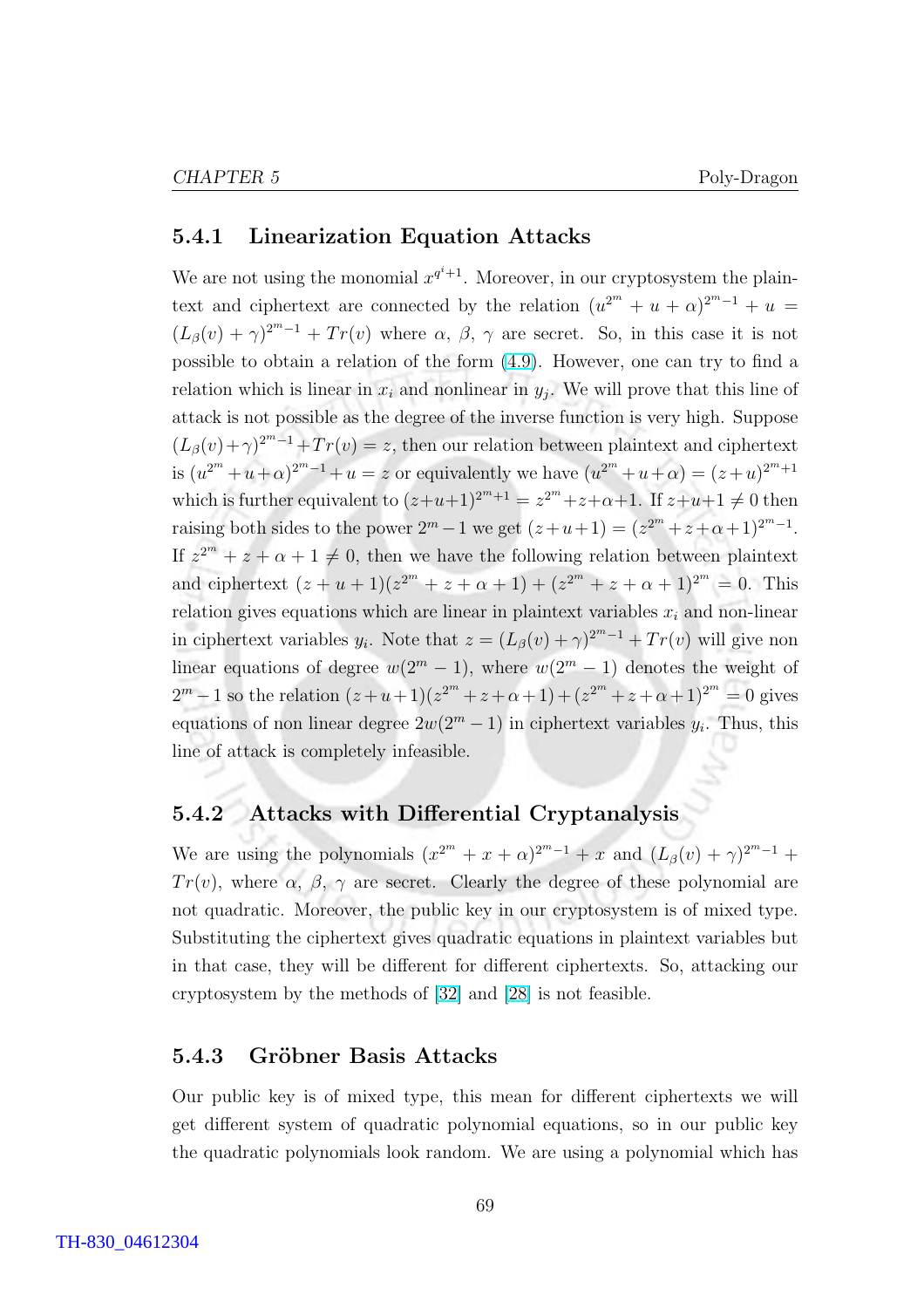degree proportional to n. It is explained in [\[31\]](#page-86-0) that in this case there does not seem to exist polynomial time algorithm to compute the Gröbner basis. Hence, Gröbner basis attacks on our cryptosystem are not feasible.

#### 5.4.4 Relinearization, XL and FXL Algorithms.

Our polynomials are not quadratic. Moreover, the degrees of our polynomials are not constant, but are functions of m. So, the attack as given in  $[42]$  is not feasible to our cryptosystem. Adversary can not use directly Relinearization, XL or FXL algorithms to attack our cryptosystem, because when the number of equations is equal to the number of variables, the complexities of these algorithms is  $2^m$ .

#### 5.5 Efficiency of the proposed cryptosystem

In this section we discuss complexities of the encryption and decryption of our cryptosystem.

#### 5.5.1 Encryption

There are  $O(m^2)$  terms of the form  $x_i x_j$  in each m equations of the public key. So the complexity of evaluating public key at message block  $x_0, \ldots, x_{m-1}$  is  $O(m^3)$ . The next step of encryption is to solve the  $m$  linear equations in  $m$  ciphertext variables  $y_0, \ldots, y_{m-1}$ . This can be done efficiently by Gaussian elimination with complexity  $O(m^3)$ . Hence the complexity of encryption is  $O(m^3)$ .

#### 5.5.2 Decryption

For decryption in the proposed cryptosystem we need four exponentiations namely  $z'_3 \leftarrow (z_1)^{2^n-1}, z'_4 \leftarrow (z_2)^{2^n-1}, z_7 \leftarrow z_5^{2^n-1}$  and  $z_8 \leftarrow z_6^{2^n-1}$ . So the complexity of decryption is equivalent to Dragon cryptosystems [\[44\]](#page-86-0), [\[64\]](#page-88-0). Note that for exponentiation in finite fields  $\mathbb{F}_{2^m}$ , there are several efficient algorithms, so the exponentiation can be performed very efficiently. The exact complexity of exponentiation will depend on the algorithm used for exponentiation.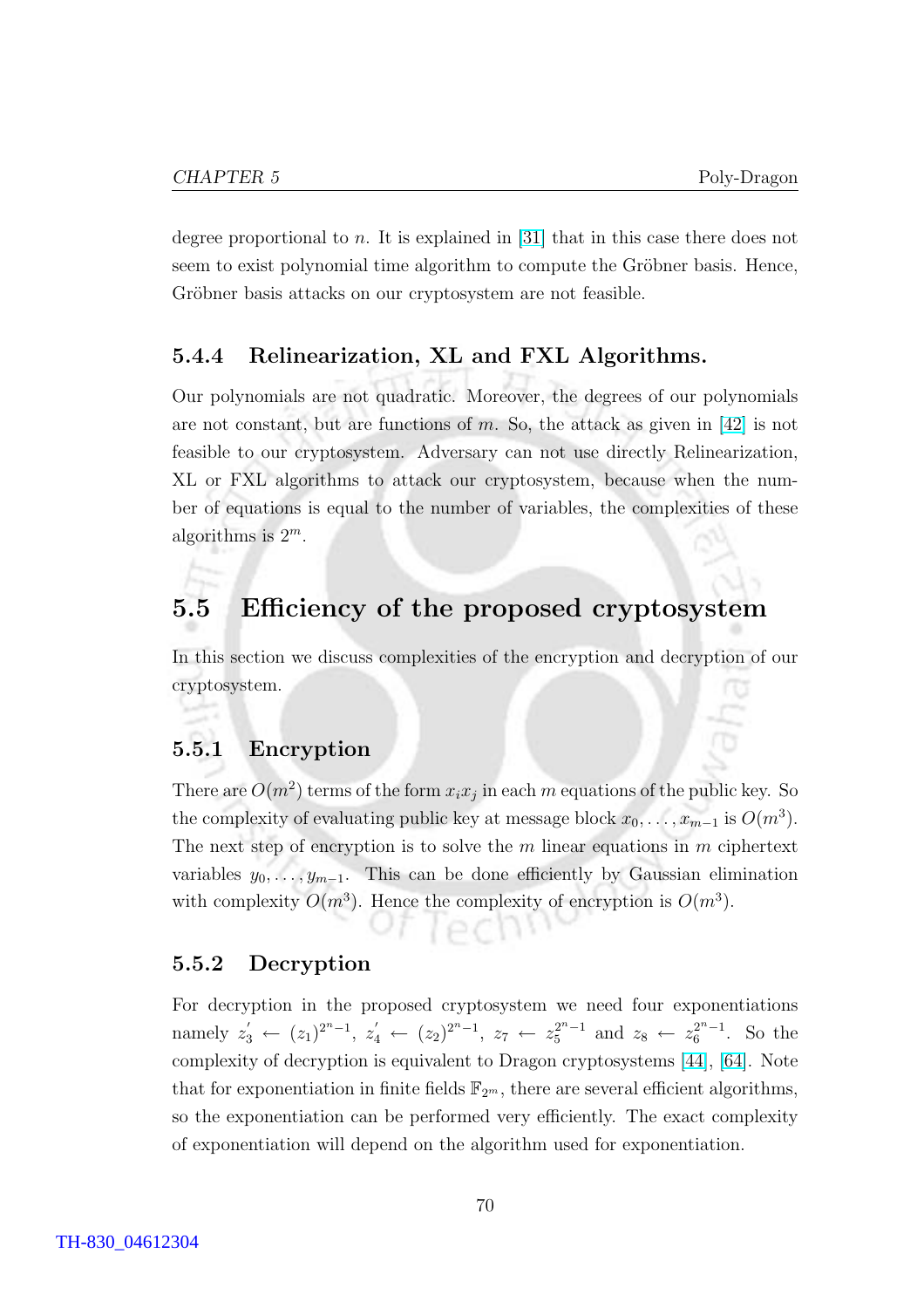# Chapter 6

### Conclusion

In the thesis we have studied permutation polynomials over finite rings  $\mathbb{Z}_{p^n}$  and finite fields, and obtained some new results. We have used permutation polynomials over finite fields to design two efficient multivariate public key cryptosystems which we have shown to be secure against all the known attacks.

की संस्था

We have characterized permutation polynomials over finite ring  $\mathbb{Z}_{p^n}$ , for  $p = 2, 3, 5$ . Moreover, we have given sufficient conditions for a polynomial over  $\mathbb{Z}_{p^n}$  for any p to be a permutation polynomial. However, it is not clear at this stage how to characterize permutation polynomials over finite rings  $\mathbb{Z}_{p^n}$  for primes  $p \geq 7$ . From our results, it is clear that the main difficulty arises in the case  $n = 1$ .

We have found some new classes of permutation polynomials over finite fields  $\mathbb{F}_{p^m}$ , for  $p=2, 3$ . In particular, we have introduced and characterized  $\mathcal{L}(m)$ , a commutative group of linearized permutation polynomials over finite fields  $\mathbb{F}_{2^m}$ . Computations with the group  $\mathcal{L}(m)$  are efficient, which makes it suitable for cryptographic applications. We have constructed nonlinear trapdoor function using the group  $\mathcal{L}(m)$ . However, we believe that the group  $\mathcal{L}(m)$  is of independent interest. We have also obtained some classes of nonlinear permutation polynomials and have used them to design another efficient multivariate public key cryptosystem. Like in Big Dragon Cryptosystem, the public key in our cryptosystems is of mixed type with total degree three; two in plaintext variables and one in ciphertext variables. The public key size can be reduced by writing it as two sets of quadratic equations. The efficiency of encryption in both the cryptosystems is equivalent to those of other multivariate public key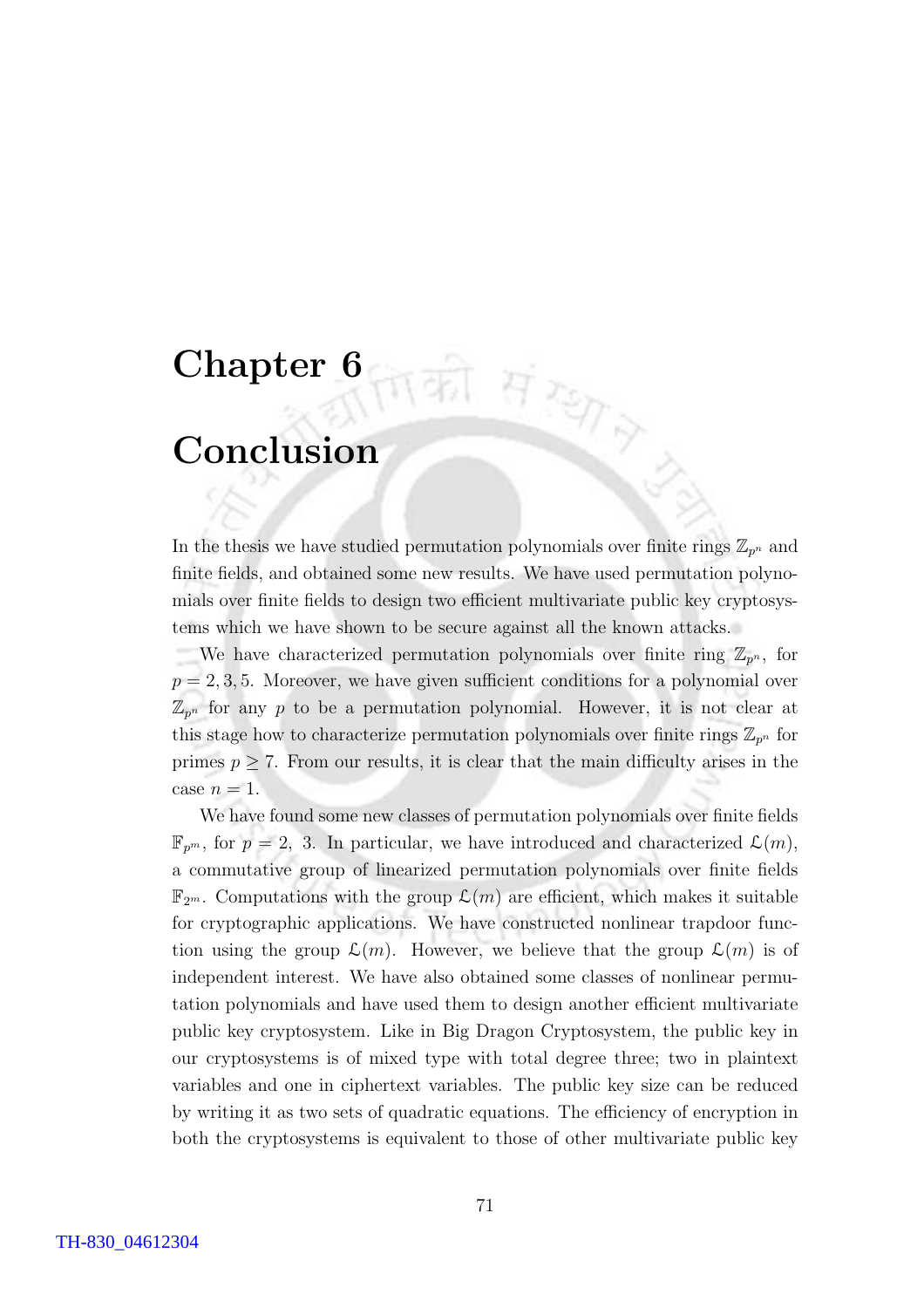cryptosystems, that is,  $O(m^3)$ , where m is the bit size. The decryption in both the cryptosystem is more efficient than any other existing multivariate public key cryptosystem. We have shown that our cryptosystems are secure against all the known attacks.

It is not clear at this stage how to design a secure Little Dragon type cryptosystems having public key of mixed type but quadratic. It will be an interesting topic of future work to investigate how one can use permutation polynomials over finite fields to devise such cryptosystems.

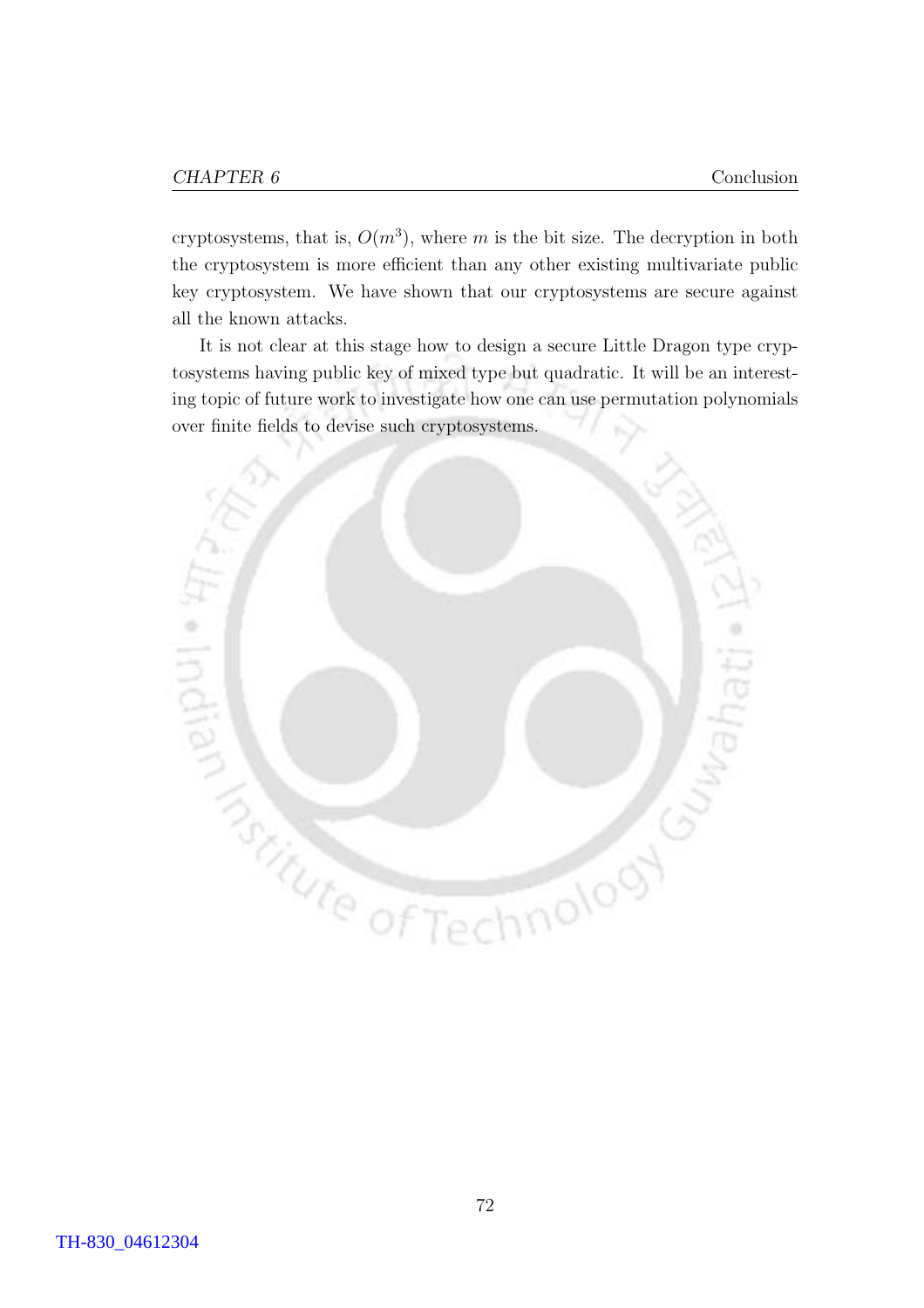# List of Publications

- 1. Rajesh P. Singh, A. Saikia and B. K. Sarma, Little-Dragon Two: An efficient Multivariate Public Key Cryptosystem, "International journal of network security and its applications", 2(2) 2010.
- 2. RAJESH P. SINGH AND SOUMEN MAITY, Permutation Polynomials Mod $ulo P<sup>n</sup>$ , International conference in number theory and combinatorics (ICNTC-2006).
- 3. Rajesh P. Singh, B. K. Sarma and A. Saikia, Public Key Cryptography Using Permutation P-Polynomials over Finite Fields, "Applicable Algebra in Communications and Engineering," Springer, Under revision preprint http://eprint.iacr.org/2009/208.
- 4. Rajesh P. Singh, A. Saikia and B. K. Sarma, Poly-Dragon: An efficient Multivariate Public Key Cryptosystem, communicated to the "Journal of Mathematical Cryptology," preprint http://eprint.iacr.org/2009/587.
- 5. "Permutation Polynomials and Triangular Mappings over Finite Fields", under preparation.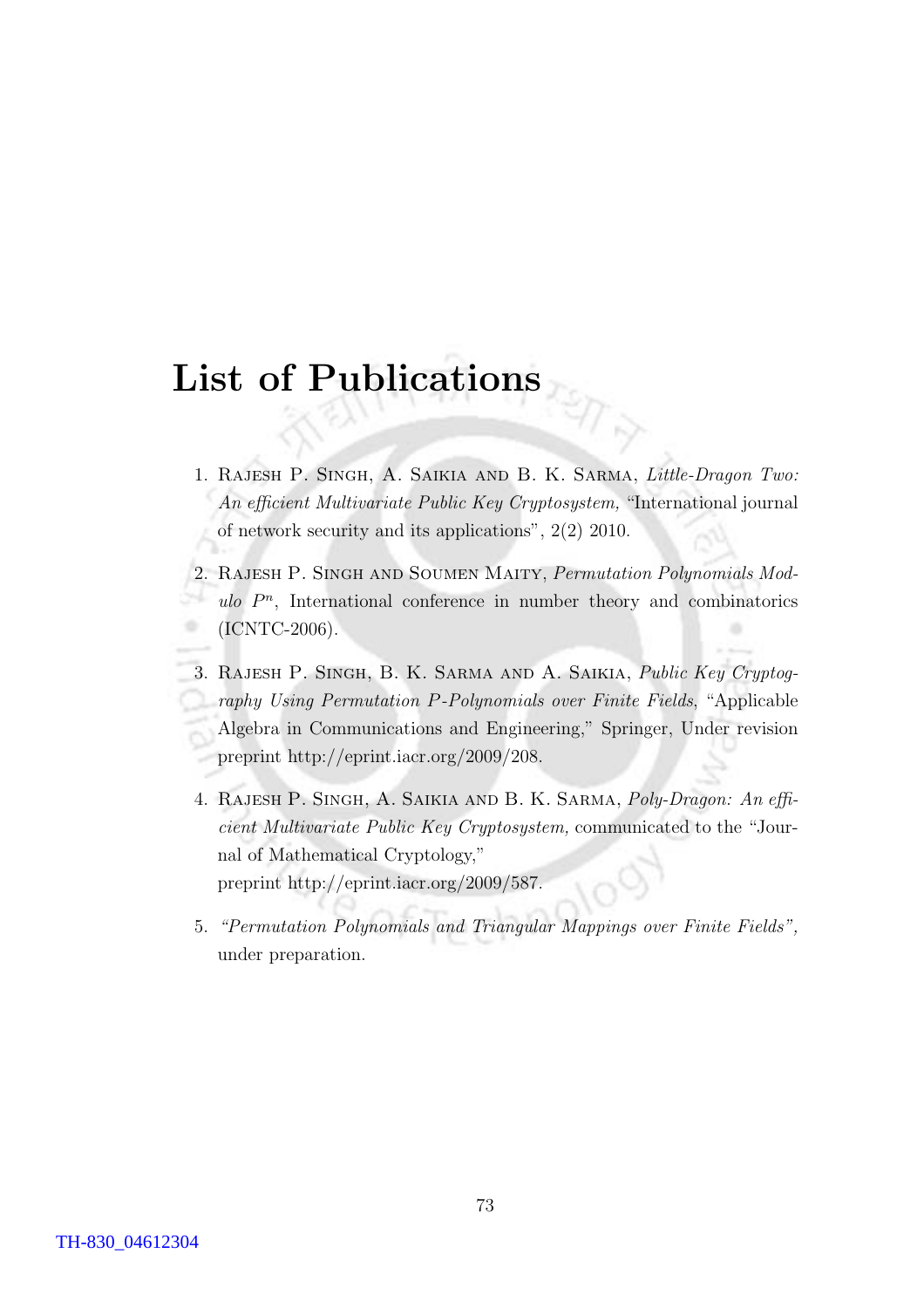# Bibliography

- [1] ABHYANKAR, S. S., Symplectic groups and permutation polynomials, part II, Finite Fields and Their Applications 8 (2002), 233–255.
- [2] AKBARY, A. AND WANG, Q., A generalised Lucas sequence and permutation binomials, Proceedings of the American Mathematical Society 134 (2005), no. 1, 15–22.
- [3]  $\ldots$ , On Polynomials of the Form  $x^r f(x^{(q-1)/l})$ , International Journal of Mathematics and Mathematical Sciences, Hindawi Publishing Corporation (doi:10.1155/2007/23408).
- [4] AKBARY, A., GHIOCA, D., WANG, Q., On permutation polynomials of prescribed shape, Finite Fields and Their Applications 15 (2009), 195–206.
- [5] AMERICAN NATIONAL STANDARDS INSTITUTE, The elliptic curve digital signature algorithm (ECDSA), ANSI X9.62, 1998.
- [6] Bernstein, B. A., Modular representation of finite algebras, Proc. International Math. Congress 22 (1924), no. 1, 207–216.
- [7] CARLITZ, L., Some theorems on permutation polynomials, Bull. Amer. Math. Soc. **68** (1962), 120–122.
- [8] Charpin, P. and Kyureghyan, G. M., On a class of permutation polynomials over  $\mathbb{F}_{2^m}$ , SETA 2008, LNCS 5203 (2008), 368-376.
- [9]  $\ldots$ , When does  $g(x) + \gamma tr(h(x))$  permute  $\mathbb{F}_{p^n}$ ?, Finite Fields and Their Applications 15 (2009), 615–632.
- [10] COHEN, S. D., *Dickson polynomials of the second kind that are permuta*tions, Canad. J. Math 46 (1994), 225–238.
- [11] \_\_\_\_\_\_, Dickson permutations, in "number-theoretic and algebraic methods in computer science (moscow, 1993), World Scientific Publishing, River Edge, NJ (1995).
- [12] Coulter, R., Henderson, M. and Matthews, R., A note on constructing permutation polynomials, Finite Fields and Their Applications 15 (2009), 519–530.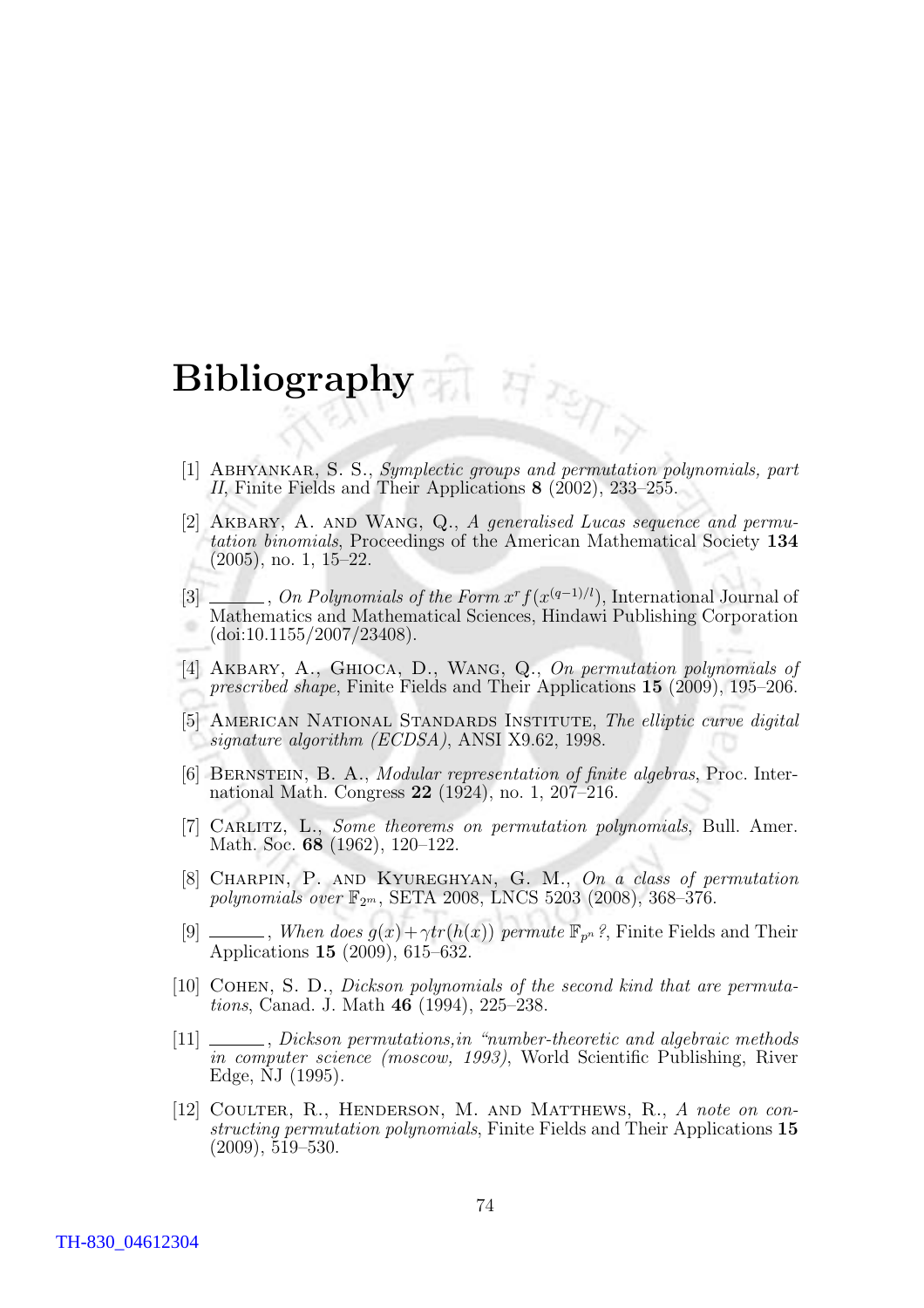- <span id="page-85-0"></span>[13] Coulter, R. S. and Matthews, Rex W., On the permutation behavior of dickson polynomials of second kind, Finite Fields and Their Applications 8 (2002), 519–530.
- [14] COURTOIS, N., KLIMOV, A., PATARIN, J., AND SHAMIR, A., Efficient Algorithm for Solving Overdefined System of Multivariate Polynomial Equations, EUROCRYPT '2000, LNCS 1807 (2000), 392–407.
- [15] COURTOIS, N. T., The security of hidden field equations (HFE), CT-RSA'01, LNCS 2020 (2001), 266–281.
- [16] Courtois, N. T., Daum, M., and Felke, P., On the security of HFE, HFEv- and Quartz, PKC '2003, LNCS 2567 (2003), 337–350.
- [17] COX, D., LITTLE, J., AND OSHEA, D., *Ideals, varieties, and algorithms:* An introduction to computational algebraic geometry and commutative algebra, Undergraduate Texts in Mathematics, Springer, 1997.
- [18] Das, P., The number of permutation polynomials of a given degree over a finite field, Finite Fields and Their Applications 8 (2002), 478–490.
- [19] Davis, P. J., Circulant matrices, American Mathematical Society, 1994.
- [20] DELGOSHA, F., AND FEKRI, F., Public-Key Cryptography Using Paraunitary Matrices, IEEE TRANSACTIONS ON SIGNAL PROCESSING 54 (2006), no. 9.
- [21] Dickson, L. E., The analytic representation of substitution on a power of a prime number of letters with a discussion of the linear group, Ann. of Math. **11** (1931), 65–120.
- [22] \_\_\_\_\_, Linear Groups with an Exposition of the Galois Field Theory, Teubner, Leipzig, 1901; Dover New York (1958).
- [23] DIFFIE, W., HELLMAN, M. E., New directions in cryptography, IEEE Trans. Information Theory 22 (1976), 644–654.
- [24] DING, C., XIANG, Q., YUAN, J., YUAN, P., Explicit classes of permutation polynomials of  $\mathbb{F}_{3^{3m}}$ , Science in China Series A: Mathematics 53 (2009), 639–647.
- [25] Ding, J., A New Variant of the Matsumoto-Imai Cryptosystem through Perturbation, PKC 04, LNCS 2947 (2004), 305–318.
- [26] DING, J., GOWER, J. E. AND SCHMIDT, D. S., *Multivariate public key* cryptosystems, Springer, 2006.
- [27] Ding, J., Hu, L., Nie, X., Li, J., and Wagner, J., High Order Linearization Equation (HOLE) Attack on Multivariate Public Key Cryptosystems, PKC 2007, LNCS 4450 (2007), 223–248.
- [28] Dubois, V., Fouque, P., Shamir, A., Sterm, J., Practical Cryptanalysis of Sflash, Advances in Cryptology-Crypto '2007, LNCS 4622 (2007), 1–12.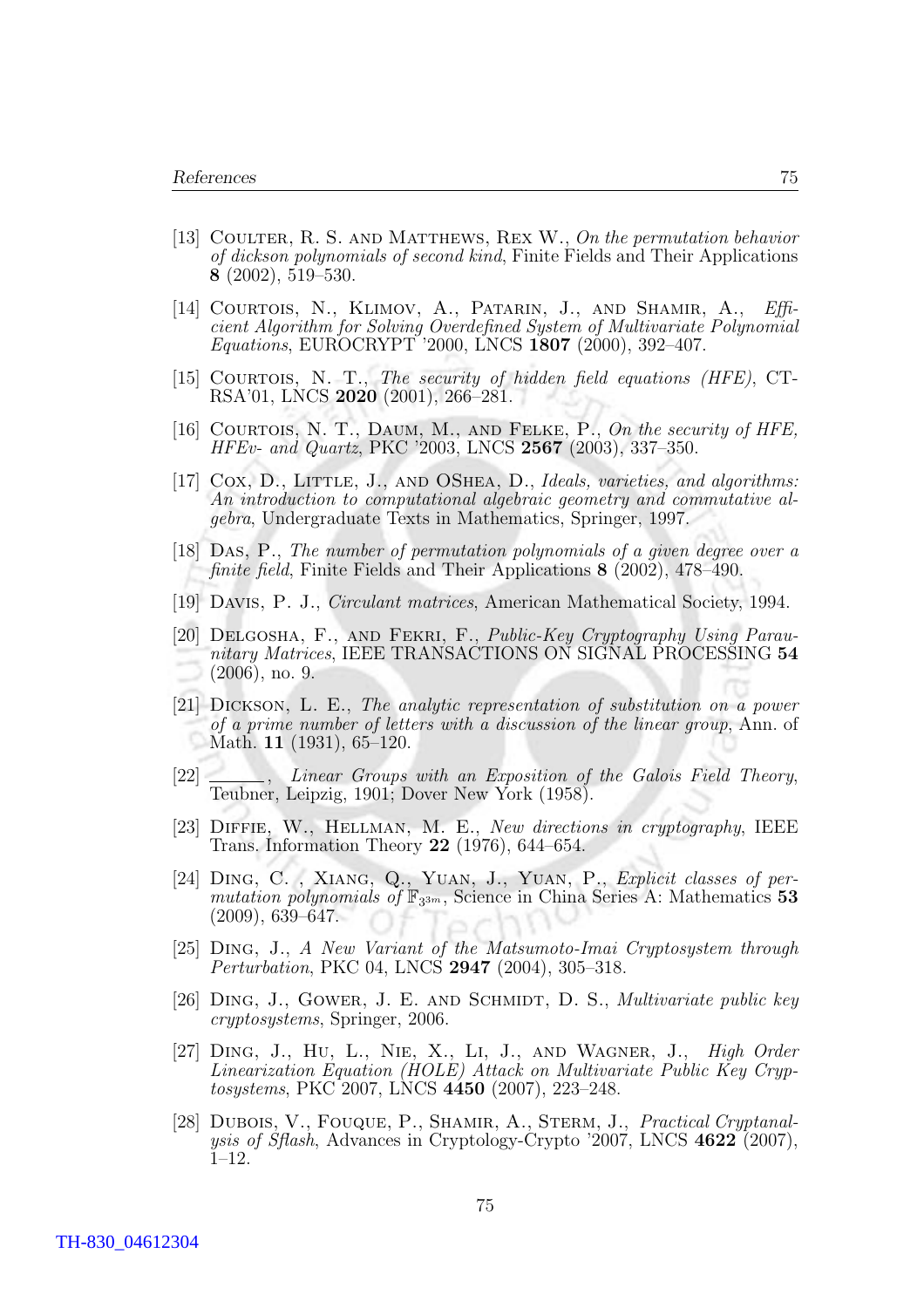- <span id="page-86-0"></span>[29] FAUGERE, J. C., A New efficient algorithm for computing Grobner bases  $(F_4)$ , Journal of Pure and Applied Algebra 139 (2002), 61–88.
- [30] , A New efficient algorithm for computing Grobner bases without reduction to zero  $(F_5)$ , International Symposium on Symbolic and Algebraic Computation - ISSAC '2002, ACM PRESS (2002), 75–83.
- [31] Faugere, J. C. and Joux, A., Algebraic Cryptanalysis of Hidden Field Equation (HFE) Cryptosystems Using Grobner Basis, CRYPTO '2003, LNCS 2729 (2003), 44–60.
- [32] Fouque, P. A., Granboulan, L., and Sterm, J., Differential Cryptanalysis for Multivariate Schemes, EUROCRYPT 2005, LNCS 3494 (2005), 341–353.
- [33] FRIED, M., On a conjecture of Schur, Michigan Math. J.  $17$  (1970), 41–55.
- [34]  $\frac{1}{2}$ , On a theorem of MacCluer, Acta Arith. 25 (1974), 121–126.
- [35]  $\_\_\_\_\$ , Arithmatical properties of function fields (II). The generalised schur problem, Acta Arith. 25 (1974), 225–258.
- [36] GOLDWASSER, S. AND BELLARE, M., Lecture notes on cryptography [online], Available: http://www.cs.ucsd.edu/users/mihir/papers/ gb.html, 2001.
- [37] GOUBIN, L. AND COURTOIS, N. T., Cryptanalysis of the TTM cryptosystem, Adv. Cryptol.-ASIACRYPT 00, LNCS 1976 (2000), 44–57.
- [38] HARDY, G. H. AND WRIGHT, E. M., An introduction to the theory of numbers, Oxford Science Publications, 1979.
- [39] Heisler, J., A characterization of finite fields, Amer. Math. Monthly 74 (1967), 537–538.
- [40] Henderson, M. and Matthews, R., Dickson polynomials of the second kind which are permutation polynomials over a finite field, New Zealand J. Math 27 (1998), 227–244.
- [41] KEMPNER, A. J., *Polynomials and their residue systems*, Trans. Amer. Math. Soc. 22 (1921), 240–288.
- [42] KIPNIS, A. AND SHAMIR, A., Cryptanalysis of the HFE public key cryptosystem by relinearization, CRYPTO '99, LNCS 1666 (1999), 19–30.
- [43] KLIMOV, A. AND SHAMIR, A., A New Class of Invertible Mappings, CHES 2002, LNCS 2523 (2003), 470–483.
- [44] KOBLITZ, N., Algebraic aspects of cryptography, Algorithm and Computation in Mathematics, Springer., vol. 3, 1998.
- [45] KONYAGIN, S., PAPPALARDI, F., *Enumerating permutation polynomials* over finite fields by degree, Finite Fields and Their Applications 8 (2002), 548–553.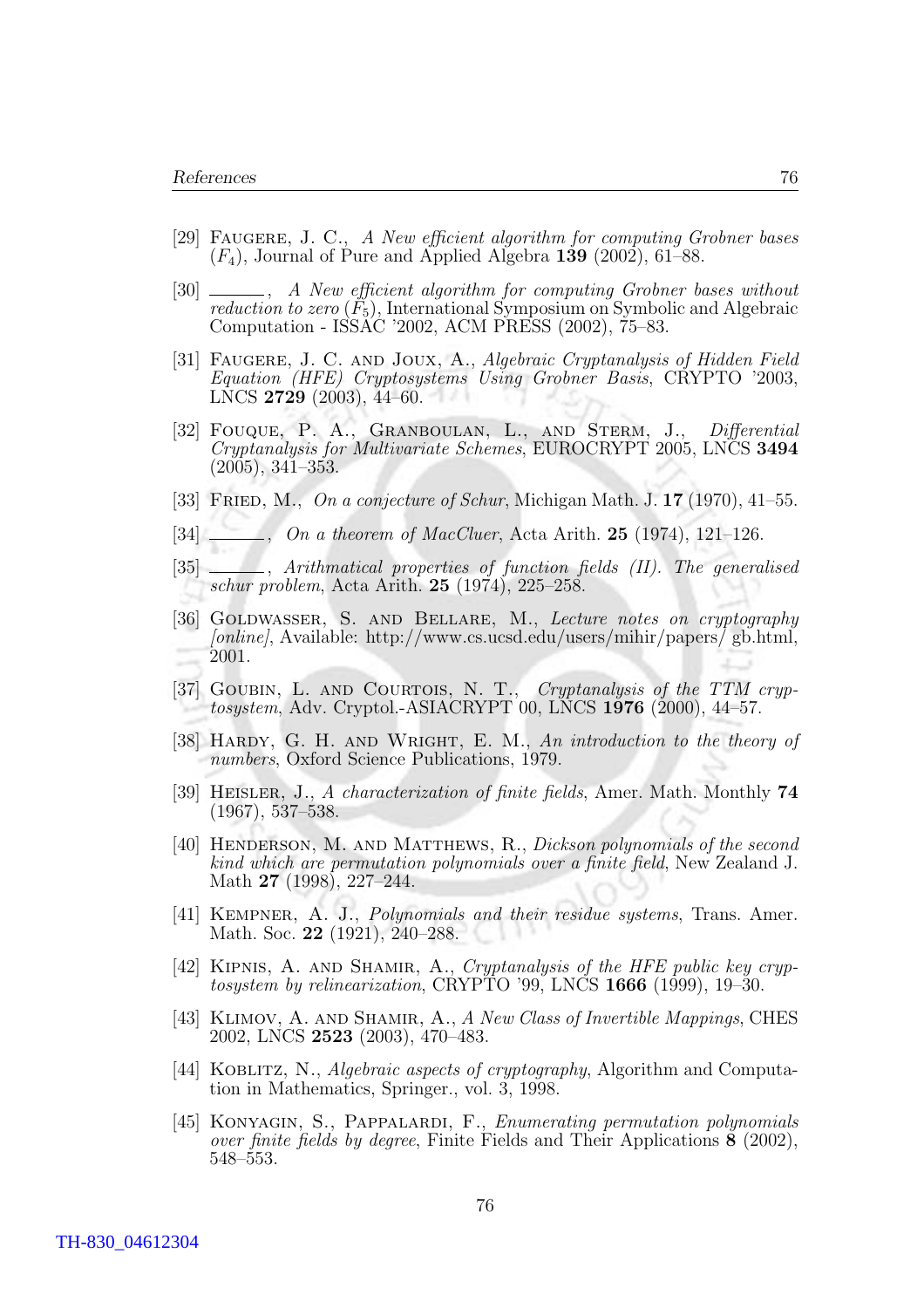- [46] KURBATOV, V.A., On the monodromy group of an algebraic function, Amer. Math. Soc. 36 (1964), no. 2, 17–62.
- [47] Laigle-Chapuy, Y., Permutation polynomials and applications to coding theory, Finite Fields and Their Applications 13 (2007), 207–213.
- [48] LIDL, R. AND MULLEN, G.L., When does a polynomial over a finite field permute the elements of the field?, Amer. Math. Monthly 95 (1988), no. 3, 243–246.
- [49] \_\_\_\_\_, When does a polynomial over a finite field permute the elements of the field? II, The American Math. Monthly  $100$  (1993), no. 1, 71–74.
- [50] LIDL, R. AND NIEDERREITER, H., Finite fields, Cambridge University Press, 1997.
- [51] LIDL, R., MULLEN, G. L., AND TURNWALD, G., Dickson polynomials, Pitman Monographs and Surveys in Pure and Applied Mathematics, Longman Scientific and Technical, Essex, England 65 (1993).
- [52] MALVENUTO, C., PAPPALARDI, F., *Enumerating permutation polynomi*als i:permutations with non-maximal degree, Finite Fields and Their Applications 8 (2002), 531–547.
- [53] \_\_\_\_\_, Enumerating permutation polynomials II: k cycles with minimal degree, Finite Fields and Their Applications 10 (2004), 72–96.
- [54] Marcos, J. E., Specific permutation polynomials over finite fields, Finite Fields and Their Applications in press (2009).
- [55] MATSUMOTO, T. AND IMAI, H., Public quadratic polynomial-tuples for efficient signature-verification and message-encryption, Eurocrypt '88, springer-verlag (1989), 419–453.
- [56] Matthews, Rex W., Permutation polynomials in one and several variables, PhD Thesis, University of Tasamania (1982).
- [57] Menezes, A. J., van Oorschot, P. C., and Vanstone, S. A., Handbook of applied cryptography, New York: CRC Press, 1997.
- [58] Moh, T. T., A public key system with signature and master key functions, Commun. Algebra, 27 (1999), no. 5, 2207–2222.
- [59] Mollin, R. A. and Small, C., On permutation polynomials over finite fields, Internat. J. Math. & Math. Sci. 10 (1987), no. 3, 535–544.
- [60] Mullen, G. L., Permutation polynomials and nonsingular feedback shift registers over finite fields, IEEE Trans. Information Theory 35 (1989), no. 4, 900–902.
- [61] MURATOVIC-RIBIC, A., A note on the coefficients of inverse polynomials, Finite Fields and Their Applications 13 (2007), 977–980.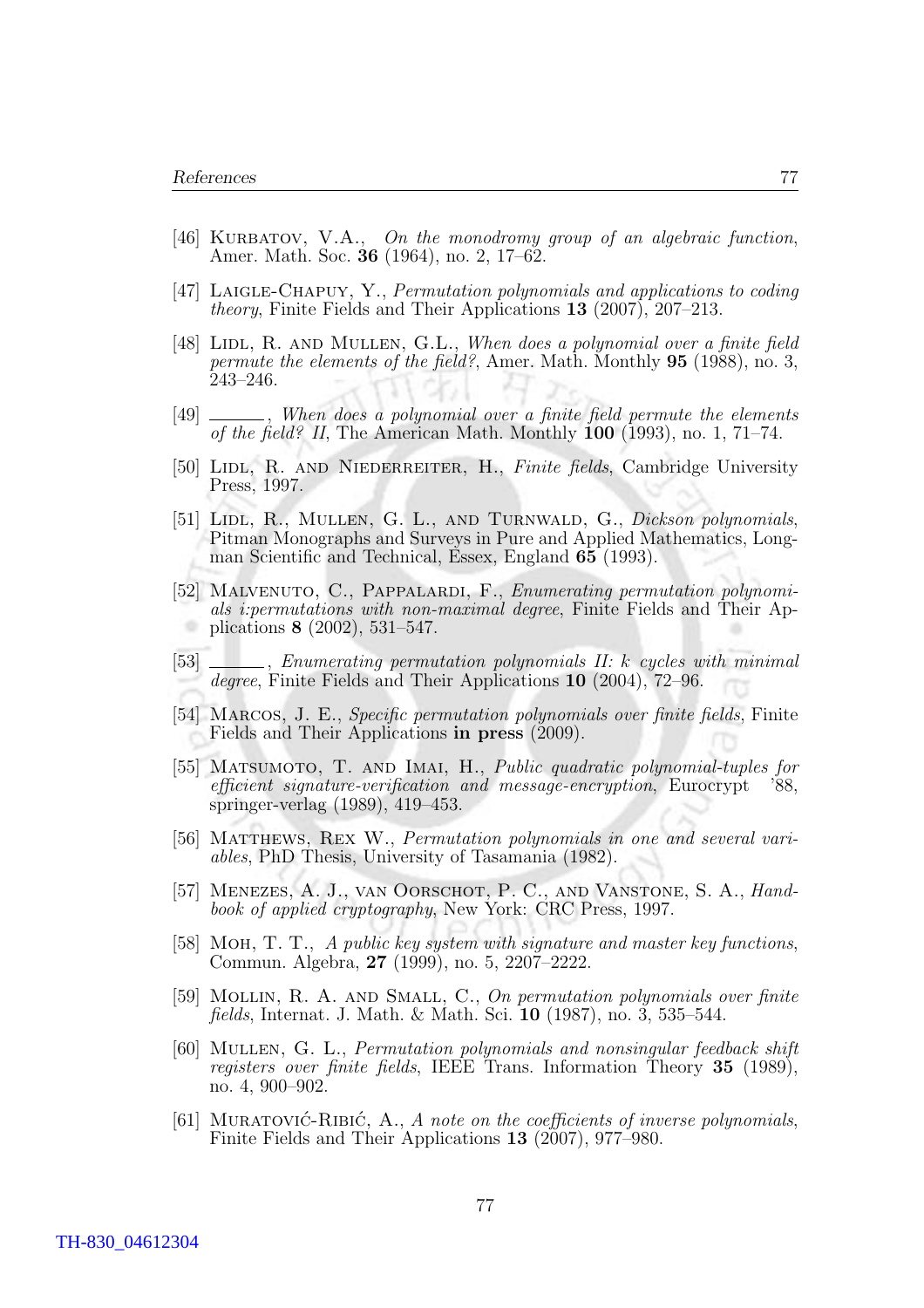- <span id="page-88-0"></span>[62] NAGATA, M., On automorphism group of  $k[x,y]$ , Lectures on Mathematics. Kyoto University, Kinokuniya, Tokyo, vol. 5, 1972.
- [63] Patarin, J., Cryptanalysis of the Matsumoto and Imai public key scheme of Eurocrypt '88,, Advances in Cryptology-Crypto '95, springer-verlag (1996), 248–261.
- [64]  $\qquad \qquad$ , Asymmetric cryptography with a hidden monomial, Advances in Cryptology-Crypto '96, Springer-verlag (1997), 45–60.
- [65] \_\_\_\_\_, Hidden field equations (HFE) and isomorphism of polynomials (IP): two new families of asymetric algorithms, Advances in cryptology-Eurocrypt '96, Springer-verlag (1997), 33–48.
- [66] Patarin, J., Courtois, N. T., and Goubin, L., FLASH, a fast multivariate signature algorithm, CT-RSA 01, LNCS 2020 (2001), 298–307.
- [67] RIVEST, R.L., *Permutation polynomials modulo*  $2^w$ , Finite Fields and Their Applications 7 (2001), 287–292.
- [68] Rivest, R.L., Robshaw, M. J. B., Sidney, R., and Yin, Y. L., The RC6 block cipher, http://theory.lcs.mit.edu/ rivest/rc6.pdf or http://csrc.nist.gov/encryption/aes/.
- [69] RIVEST, R.L., SHAMIR, A., ADLEMAN, L., A method for obtaining digital signatures and public key cryptosystem, Communications of the ACM 21 (1978).
- [70] Schneier, B., Applied cryptography: Protocols, algorithms, and source code in c, New York, Wiley, 1997.
- [71] SHAMIR, A., *Efficient signature schemes based on birational permutations*, Adv. Cryptol.-CRYPTO 93, LNCS 773 (1994), 1–12.
- [72] Shor, P., Polynomial time algorithms for prime factorization and discrete logarithms on a quantum computer, SIAM Journal on Scientific Computing 26 (1997).
- [73] Stinson, D. R., Cryptography: Theory and Practice, Boca Raton, FL: CRC Press, The CRC Series on Discrete Mathematics and Its Applications, 1995.
- [74] WAN, D. Q. AND LIDL, R., *Permutation polynomials of the form*  $x^r f(x^{(q-1)/d})$  and their group structure, Monatshefte fur Mathematik 112 (1991), 149–163.
- [75] WANG, L., On permutation polynomials, Finite Fields and their Applications 8 (2002), no. 1, 311–322.
- [76] Wang, L. C., Yang, B., Hu, Y. and Lai, F., A Medium- Field Multivariate Public key Encryption Scheme, CT-RSA 2006: The Cryptographers Track at the RSA Conference 2006, LNCS 3860 (2006), 132–149.